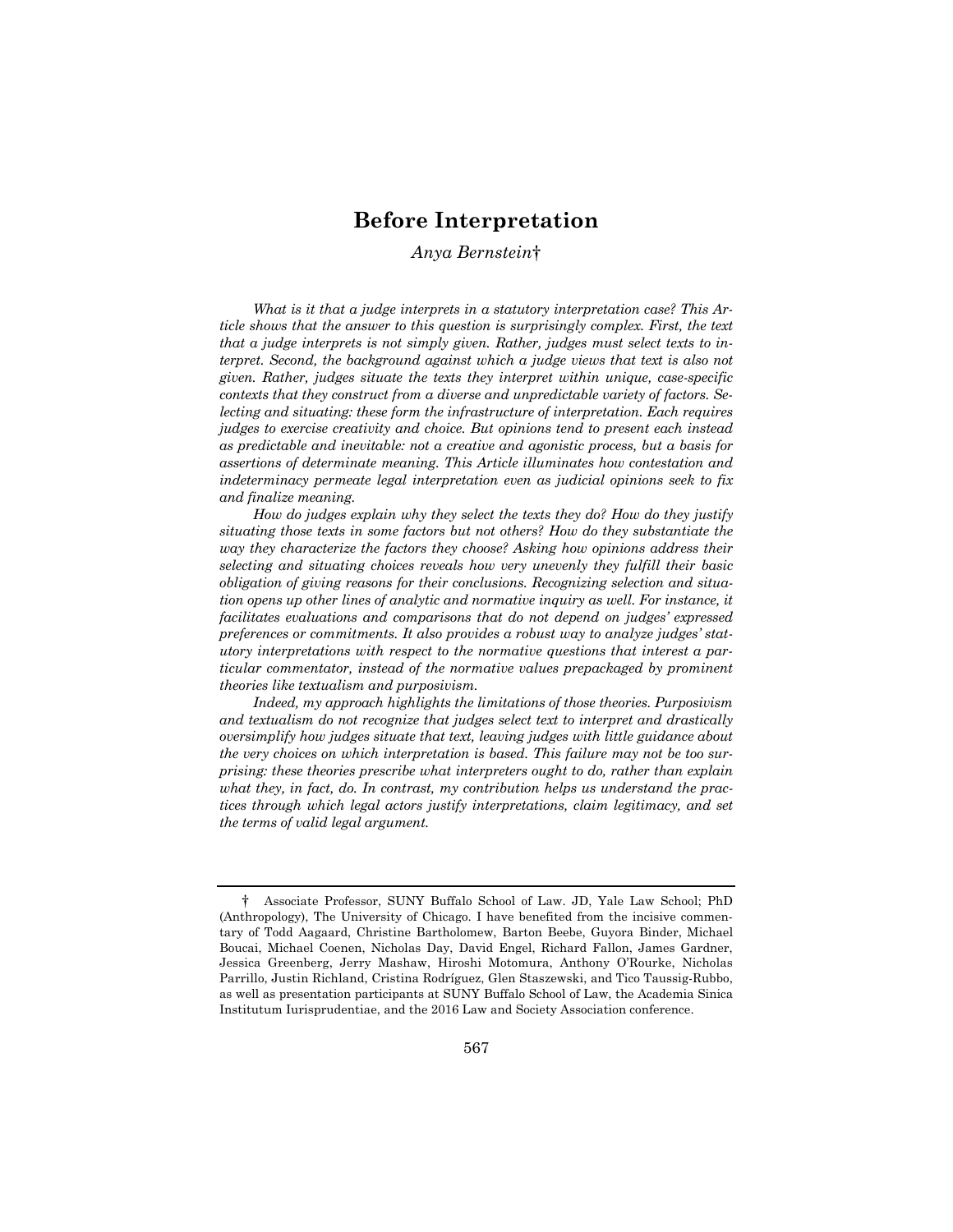| А.                                                                    |                                                                   |                                                           |  |
|-----------------------------------------------------------------------|-------------------------------------------------------------------|-----------------------------------------------------------|--|
|                                                                       | 1.                                                                |                                                           |  |
|                                                                       | $2$ .                                                             |                                                           |  |
|                                                                       | 3.                                                                |                                                           |  |
|                                                                       | 4.                                                                |                                                           |  |
| B.                                                                    |                                                                   |                                                           |  |
|                                                                       |                                                                   |                                                           |  |
| А.                                                                    |                                                                   |                                                           |  |
|                                                                       | $\mathbf{1}$ .                                                    | Intrastatutory and extrastatutory legal sources 596       |  |
|                                                                       | 2.                                                                | Sources preceding or contemporaneous with the statute 598 |  |
|                                                                       | 3.                                                                |                                                           |  |
|                                                                       | $\mathbf{4}$ .                                                    |                                                           |  |
|                                                                       | 5.                                                                |                                                           |  |
| <b>B.</b>                                                             |                                                                   |                                                           |  |
|                                                                       | $\mathbf{1}$ .                                                    |                                                           |  |
|                                                                       | 2                                                                 |                                                           |  |
|                                                                       | 3.                                                                |                                                           |  |
|                                                                       | 4.                                                                |                                                           |  |
| C.                                                                    |                                                                   |                                                           |  |
| IV. THE INFRASTRUCTURE OF INTERPRETATION: A CONSTITUTIVE ANALYSIS 629 |                                                                   |                                                           |  |
| The Limitations of Prescriptive Theories of Interpretation 630<br>А.  |                                                                   |                                                           |  |
| <b>B.</b>                                                             | Selecting and Situating as a Basis for Normative Evaluation  636  |                                                           |  |
| C.                                                                    | Judicial Opinions as Efficacious and Unpredictable Utterances 641 |                                                           |  |
|                                                                       |                                                                   |                                                           |  |
|                                                                       |                                                                   |                                                           |  |

# I. REFRAMING INTERPRETATION

Interpretation requires an object: a text, an act, a concept, a *something* to be interpreted. An interpreter must pick out that object. How is that picking out accomplished? Studies of legal interpretation rarely ask. Commentators argue about interpretive approaches, but tend to treat interpretation's object as given. It is not. Legal interpreters select the objects they interpret. They are not entirely free in making such selections, of course. Like all communicators, they work within the constraints of their genre; and like all legal actors, they are subject to society's understanding of what constitutes legitimate action. But they are not entirely bound, either. As communicators, they can creatively deploy and combine a variety of rhetorical moves. And as legal actors, they help shape the very parameters of legitimation to which they are subject.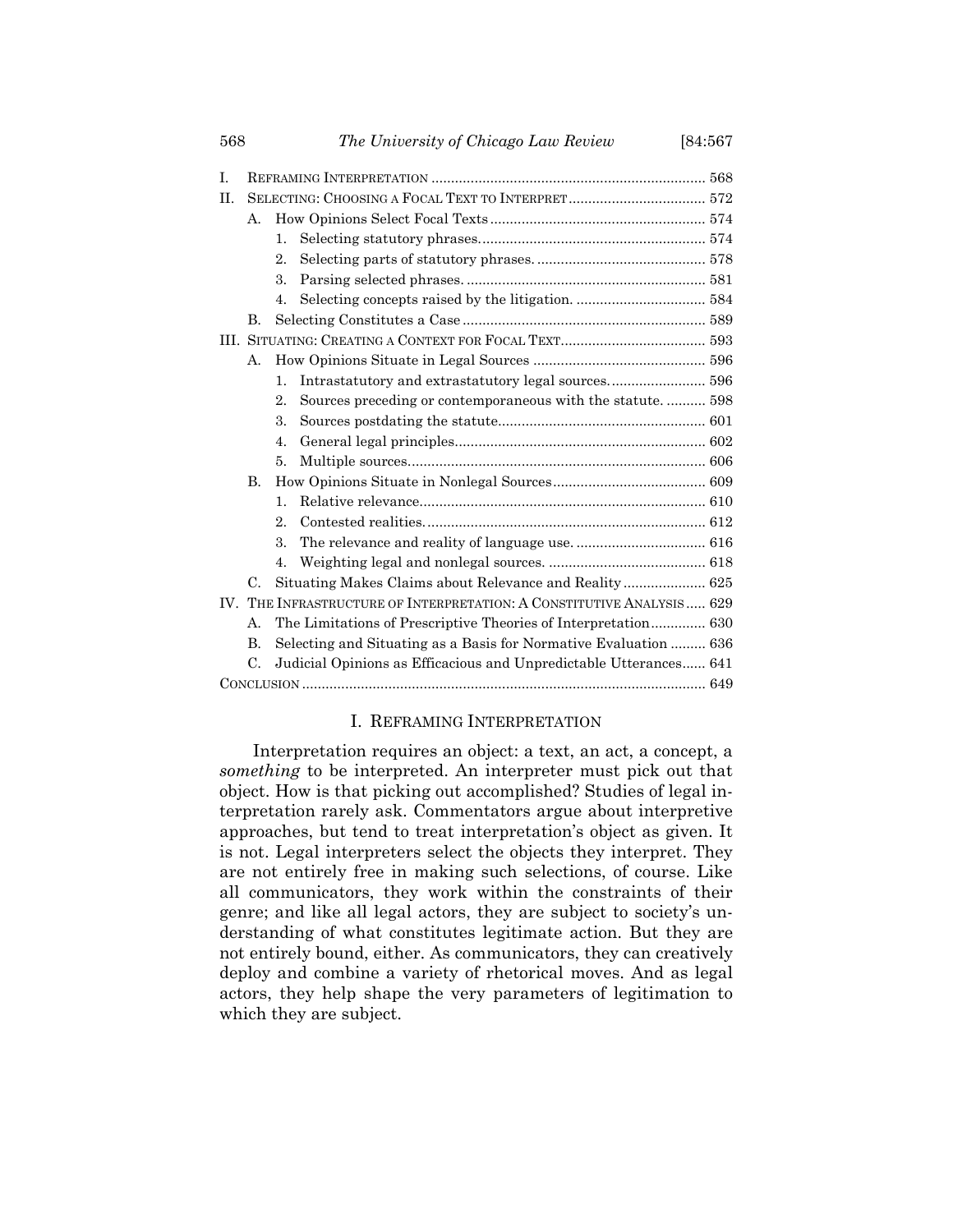An object of interpretation, moreover, needs a background to make its contours visible. Where does this background come from? Commentators agree that context matters for interpreting legal language, but rarely ask how that context comes to be. They sometimes talk as though interpreters were limited to a small set of preexisting contexts, each tied to some set of objects. Far from it. To situate the thing they interpret against a background that gives it shape and meaning, legal interpreters cobble together diverse factors with unpredictable contours. They attribute to these factors particular attributes, and claim explicitly or not—that each is relevant to the interpretive project at hand. In this work also, they are both creative and constrained: as bound and as free as they are in the work of selecting the object of interpretation in the first place.

In what follows, I elaborate on these claims. Focusing on statutory interpretation opinions written by Supreme Court justices,1 I show how judicial opinions select text to interpret and how they situate that text within contexts they create. In the genre of the judicial opinion, these creative moves are often presented as inevitable or obvious: expressions of indisputable fact rather than the claims and arguments that they really are. I suggest instead that these two conceptual moments—selecting and situating—are the constitutive forces of interpretation. The assertions and conclusions that opinions call interpretation are merely their precipitates.

I take judicial opinions as ethnographic objects: artifacts that both reflect and affect cultural values and norms. In other words, I analyze not what judges say about themselves, but how

<sup>1</sup> I choose this focus for several reasons. Supreme Court opinions set not just the doctrine but the tone for the judiciary, displaying modes of selecting and situating that can be taken up by other judicial interpreters. Their frequent dissents and concurrences help me highlight these practices' creative nature. And the familiarity of many of the cases I discuss allows me to consider why selecting and situating have not previously been recognized as building blocks of interpretation. Of course, my focus is necessarily partial. The Supreme Court is a unique institution; lower courts may display their own selecting and situating patterns. Statutes are just one thing that legal actors interpret; selecting and situating may work differently with other legal objects. And courts are certainly not the only interpreters of statutes; administrative agencies, among others, play a central interpretive role in the modern state. See generally Jerry L. Mashaw, *Norms, Practices, and the Paradox of Deference: A Preliminary Inquiry into Agency Statutory Interpretation*, 57 Admin L Rev 501 (2005); Peter L. Strauss, *When the Judge Is Not the Primary Official with Responsibility to Read: Agency Interpretation and the Problem of Legislative History*, 66 Chi Kent L Rev 321 (1990). Still, I hope that my discussion here contributes both to the literature on statutory interpretation and to an evolving understanding of legal interpretation more generally.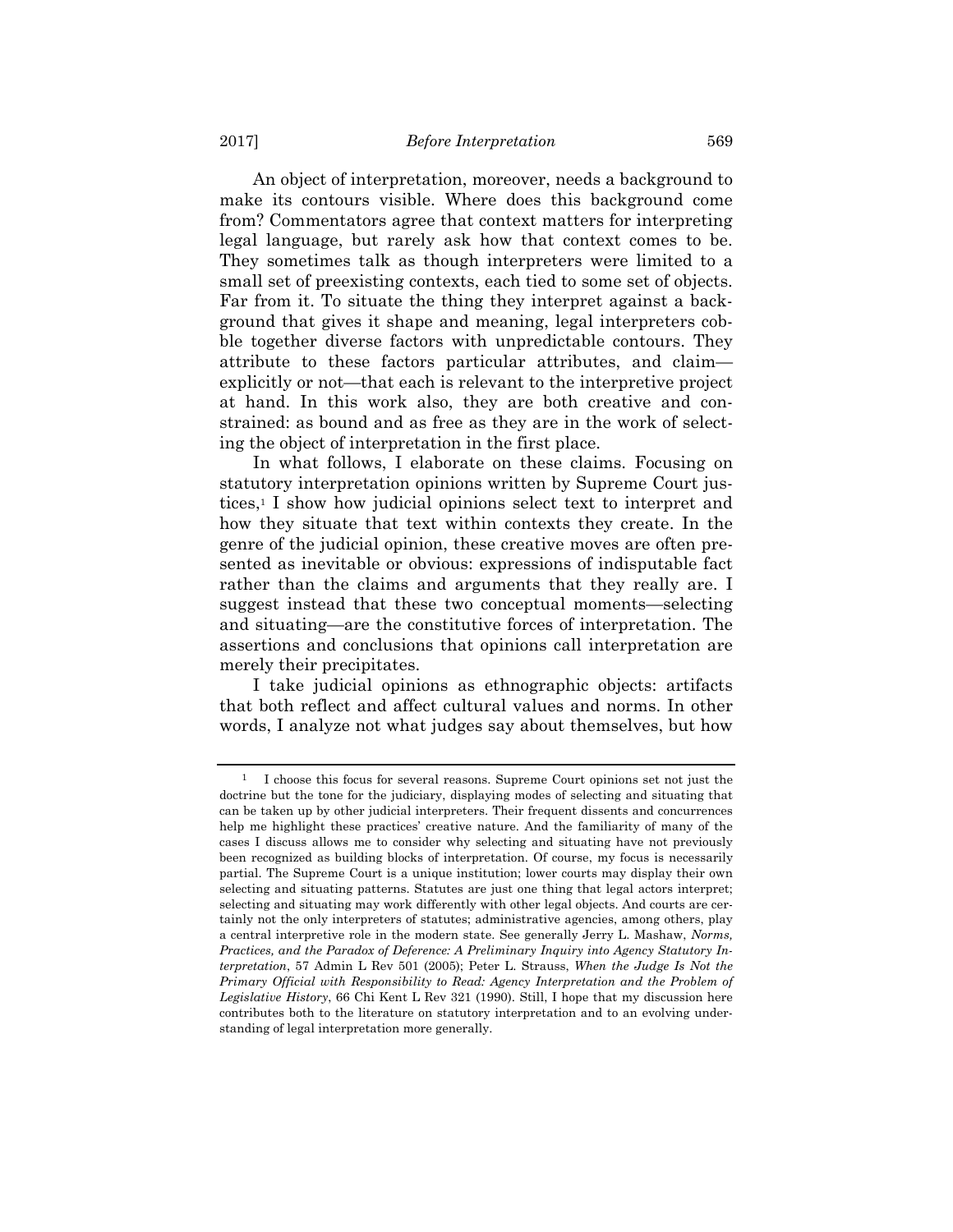judicial opinions create their effects. To select what to interpret, opinions pick and choose among statutory phrases and concepts raised in litigation. Their selected texts open up some interpretive arguments while closing off others. This process, moreover, happens independently of a justice's preference for a particular theory of interpretation; selecting is, in a sense, conceptually prior.2

To situate the texts they have selected, opinions draw on a wide range of sources, both legal and nonlegal, to create contexts unique to each case. Legal sources turn out to be sufficiently diverse to support divergent interpretations.3 And, despite the implications of doctrine, nonlegal sources turn out to be no less decisive.4 Moreover, when an opinion situates a text, it makes claims about relevance and reality. It posits that the factors it uses are the most useful to interpretation, and that its characterization of those factors is accurate. These claims are central to an opinion's reason-giving role, yet the classic opinions I discuss here vary dramatically in how they support their claims about both relevance and reality.5

The prevailing theories of statutory interpretation, textualism and purposivism, provide little analytic purchase on these fundamental interpretive practices.6 Neither recognizes that judges select texts to interpret. While they acknowledge that judges situate text in context, each specifies prefabricated contexts for judges to use—an offer the opinions examined here consistently turn down. These theories prescribe how judges ought

<sup>2</sup> This is why selecting different focal texts is one way that opinions that seem to follow the same interpretive approach can arrive at different interpretive conclusions. See Part II.A.

<sup>3</sup> See Part III.A.

<sup>4</sup> See Part III.B.

<sup>&</sup>lt;sup>5</sup> See Part III.C.<br><sup>6</sup> From the vast

<sup>6</sup> From the vast literature elucidating and debating these theories, I draw particularly on, for example, Richard H. Fallon Jr, *The Meaning of Legal "Meaning" and Its Implications for Theories of Legal Interpretation*, 82 U Chi L Rev 1235 (2015); Robert A. Katzmann, *Judging Statutes* (Oxford 2014); Richard H. Fallon Jr, *Three Symmetries between Textualist and Purposivist Theories of Statutory Interpretation—and the Irreducible Roles of Values and Judgment within Both*, 99 Cornell L Rev 685 (2014); John F. Manning, *What Divides Textualists from Purposivists?*, 106 Colum L Rev 70 (2006); Lawrence M. Solan, *The New Textualists' New Text*, 38 Loyola LA L Rev 2027 (2005); Antonin Scalia, *A Matter of Interpretation: Federal Courts and the Law* (Princeton 1997) (Amy Gutmann, ed); William N. Eskridge Jr, *Dynamic Statutory Interpretation* (Harvard 1994); and T. Alexander Aleinikoff, *Updating Statutory Interpretation*, 87 Mich L Rev 20 (1988).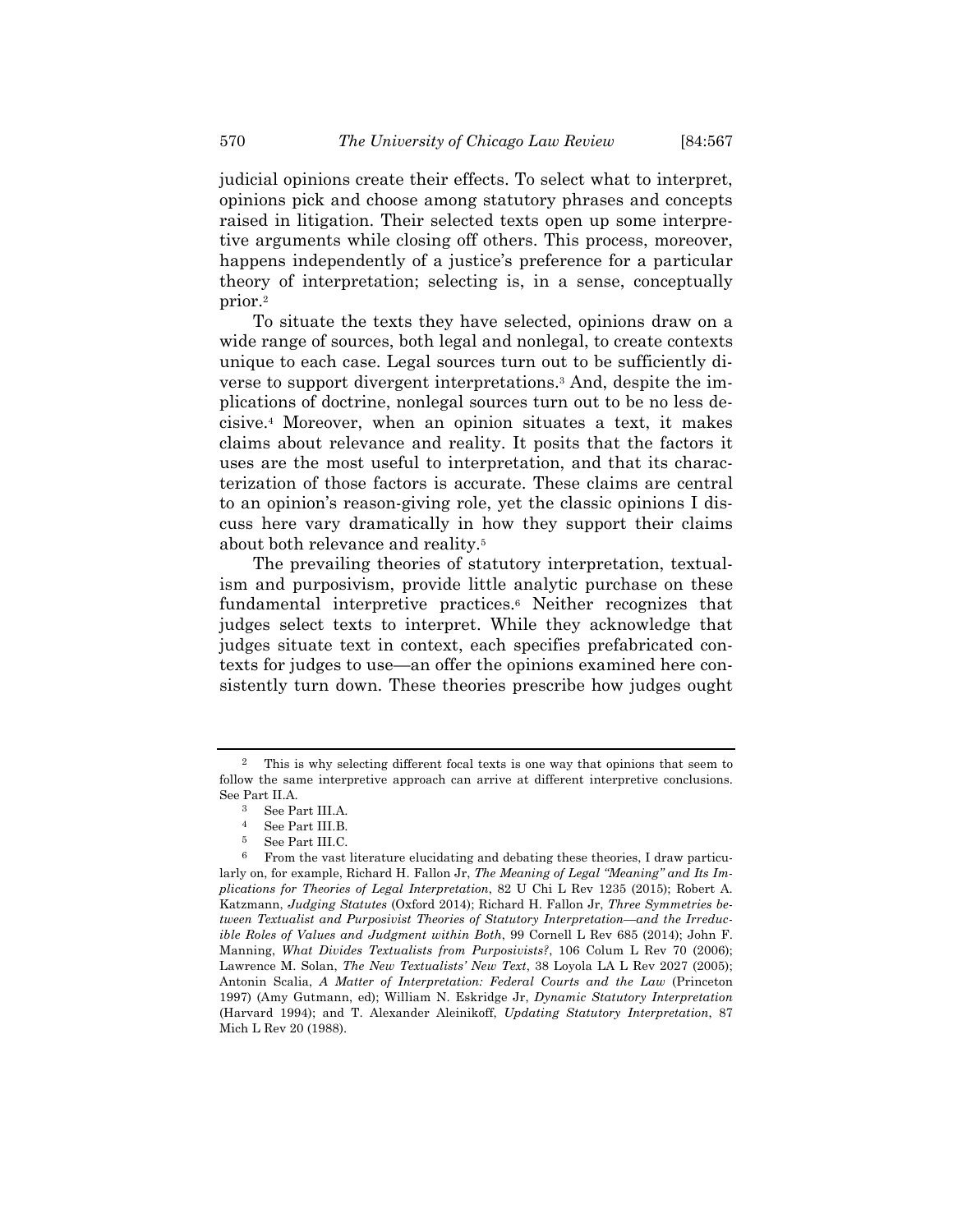to interpret, rather than analyzing how they actually do so.7 The problem with textualism and purposivism, I suggest, is not just that most judges adopt a little of both. It is that these theories ignore the infrastructure of interpretation. This makes it especially unfortunate that so much scholarship focuses on these theories rather than on how opinions structure and support their interpretations.

In contrast, recognizing selecting and situating as key conceptual moments in statutory interpretation helps explain how opinions stake their claims. It also provides a firm, flexible basis for a range of normative evaluations not hemmed in by the predetermined stances of interpretive theories. Rather than worrying about whether an opinion conforms to a predetermined set of prescriptive tenets, commentators can use my approach to evaluate the thoroughness of an opinion's reason-giving, the propriety of its relative valuation of legal and nonlegal sources, the desirability of its image of the law, and much more. Directly recognizing selecting and situating allows for normative evaluation of—and normative debate about—the underlying values that adjudication serves.8

Finally, drawing on scholarship in linguistics, anthropology, and political theory, my approach illuminates how judicial opinions exert effects on the world. Selecting constitutes a particular text as the focus of interpretation; situating constitutes particular factors as relevant to that interpretation. Presenting these things as predetermined, judicial opinions routinely give the impression that their conclusions are inevitable or determinate, as though opinions could escape from the ongoing semiosis of the common-law system and of democratic practice itself. This false

<sup>7</sup> See Part IV.A. See also William N. Eskridge Jr and Philip P. Frickey, *Statutory Interpretation as Practical Reasoning*, 42 Stan L Rev 321, 322 (1990) ("[E]ach theory rests upon and subserves important values that should be considered when interpreting statutes.").

<sup>8</sup> See Part IV.B. Professors Daryl J. Levinson and Mark Kelman have each shown how expanding or contracting a view along one axis of interpretation, such as time, can change a legal outcome in ways doctrine does not recognize. See Daryl J. Levinson, *Framing Transactions in Constitutional Law*, 111 Yale L J 1311, 1316–18, 1326–32 (2002); Mark Kelman, *Interpretive Construction in the Substantive Criminal Law*, 33 Stan L Rev 591, 600–16 (1981). Like Levinson and Kelman, I hope to "expos[e] the substantive issues and judgments buried beneath empty and anodyne doctrinal [and theoretical] rhetoric." Levinson, 111 Yale L J at 1314 n 2 (cited in note 8). And I, too, show how legal interpretation depends on an interpreter's frame. The frames I present, however, do not come preconstructed: there is no one axis—time, group, and so on—along which a frame becomes larger or smaller. Rather, I highlight the essential *bricolage* of interpretation.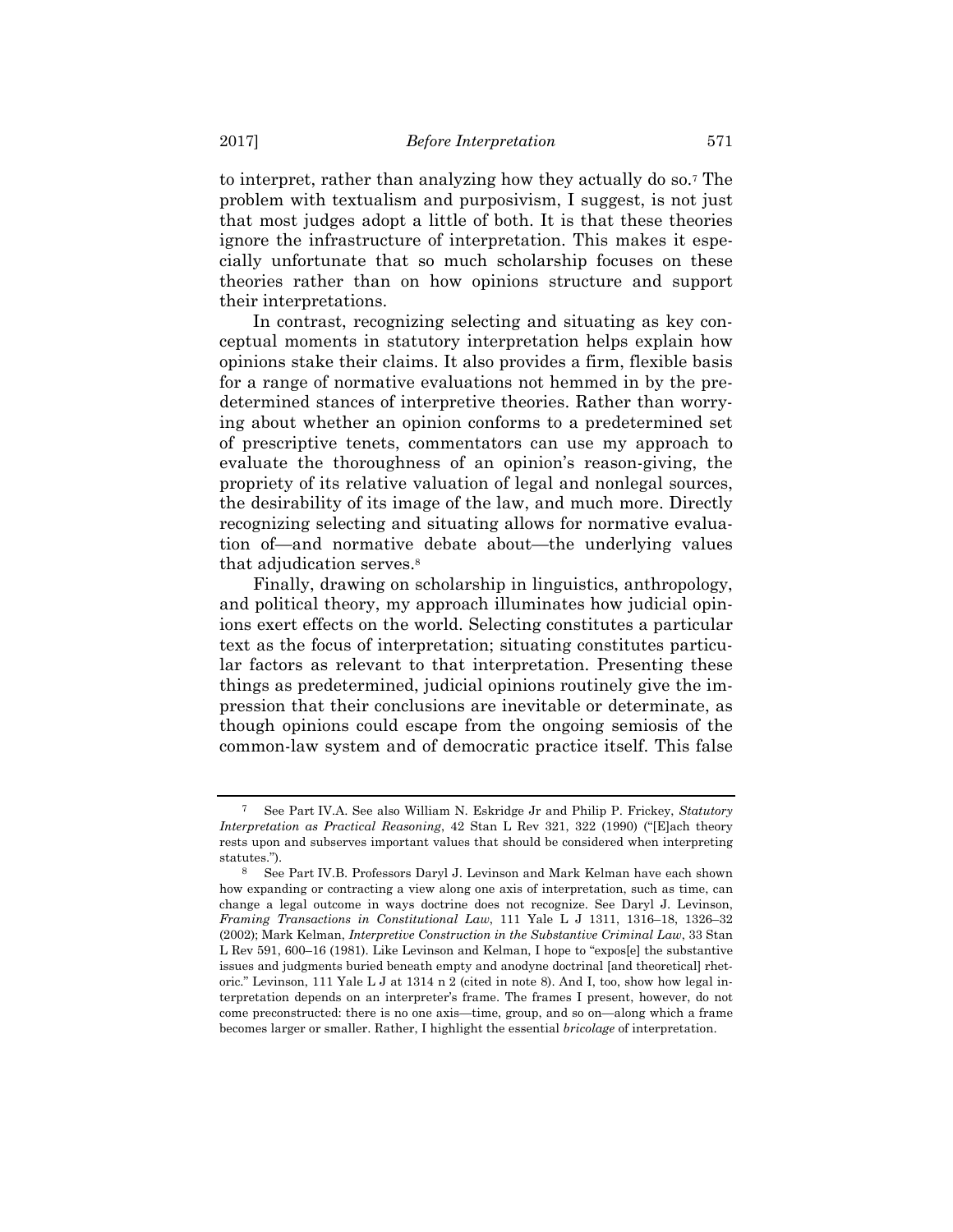sense of finality suggests that legal language forms a discourse apart: a separate sphere that is somehow spared the uncertainties and instabilities that characterize other forms of communication.

Selecting and situating help us see the speech act at the heart of legal interpretation.<sup>9</sup> Just as arguing over meaning expresses "the impulse to keep the contest going," attempts to fix meaning express the countervailing "impulse[ ] of political life . . . to be finally freed of the burdens of contest."10 My analysis brings both impulses into view at the same time. And it suggests that it is precisely through the indeterminacy of meaning that people claim, contest, and set the conditions for legal legitimacy.

#### II. SELECTING: CHOOSING A FOCAL TEXT TO INTERPRET

Judicial opinions often state that interpretation starts with the statutory text.11 But how do judges know what that text is? That is, how do they determine the proper object for their interpretation? For the most part, legal analysis does not ask. It treats this process as unproblematic: a predictable precipitate of the disagreement that gave rise to the lawsuit in the first place.12 The subject of a case supposedly makes it obvious what

10 Bonnie Honig, *Political Theory and the Displacement of Politics* 2, 14 (Cornell 1993).

<sup>9</sup> See Part IV.C. Utterances that constitute the conditions they refer to are known as *creative* utterances. Michael Silverstein, *Shifters, Linguistic Categories, and Cultural Description*, in Keith H. Basso and Henry A. Selby, eds, *Meaning in Anthropology* 11, 33– 34 (New Mexico 1976) (distinguishing between utterances in which an "aspect of the speech situation [is] *presupposed* by the sign token," such that one cannot understand a word without some shared knowledge about its situation of use, and a creative usage, which "make[s] explicit and overt the parameters of structure of the ongoing events" and brings some aspect "into sharp cognitive relief"). The most widely known kind of creative utterance is the *performative* or *speech act*. See J.L. Austin, *How to Do Things with Words* 4–7 (Harvard 1962); John R. Searle, *Speech Acts: An Essay in the Philosophy of Language* 16–19 (Cambridge 1974).

<sup>11</sup> See, for example, *King v Burwell*, 135 S Ct 2480, 2489 (2015) ("We begin with the text of [the statutory provision]."); *Milner v Department of the Navy*, 562 US 562, 569 (2011) ("Our consideration of [the statutory provision's] scope starts with its text."); *Tapia v United States*, 564 US 319, 326 (2011) ("Our consideration . . . starts with the text of [the statute]."); *Muscarello v United States*, 524 US 125, 127 (1998) ("We begin with the statute's language."); *King v St. Vincent's Hospital*, 502 US 215, 218 (1991) ("We start with the text of [the statute].").

<sup>12</sup> This lack of attention to the process by which a focal statutory text is selected contrasts with a more developed discussion around the related issue of the "level of generality" at which a legal principle or individual right should be stated. See Herbert Wechsler, *Toward Neutral Principles of Constitutional Law*, 73 Harv L Rev 1, 15–19 (1959) (discussing levels of generality in constitutional law); Anthony O'Rourke, *Substantive Due Process for Noncitizens: Lessons from* Obergefell, 114 Mich L Rev First Impressions 9, 15–16 (2015) (discussing level-of-generality issues in substantive due process). The level of generality question asks: "*[A]t what level of generality should the Court*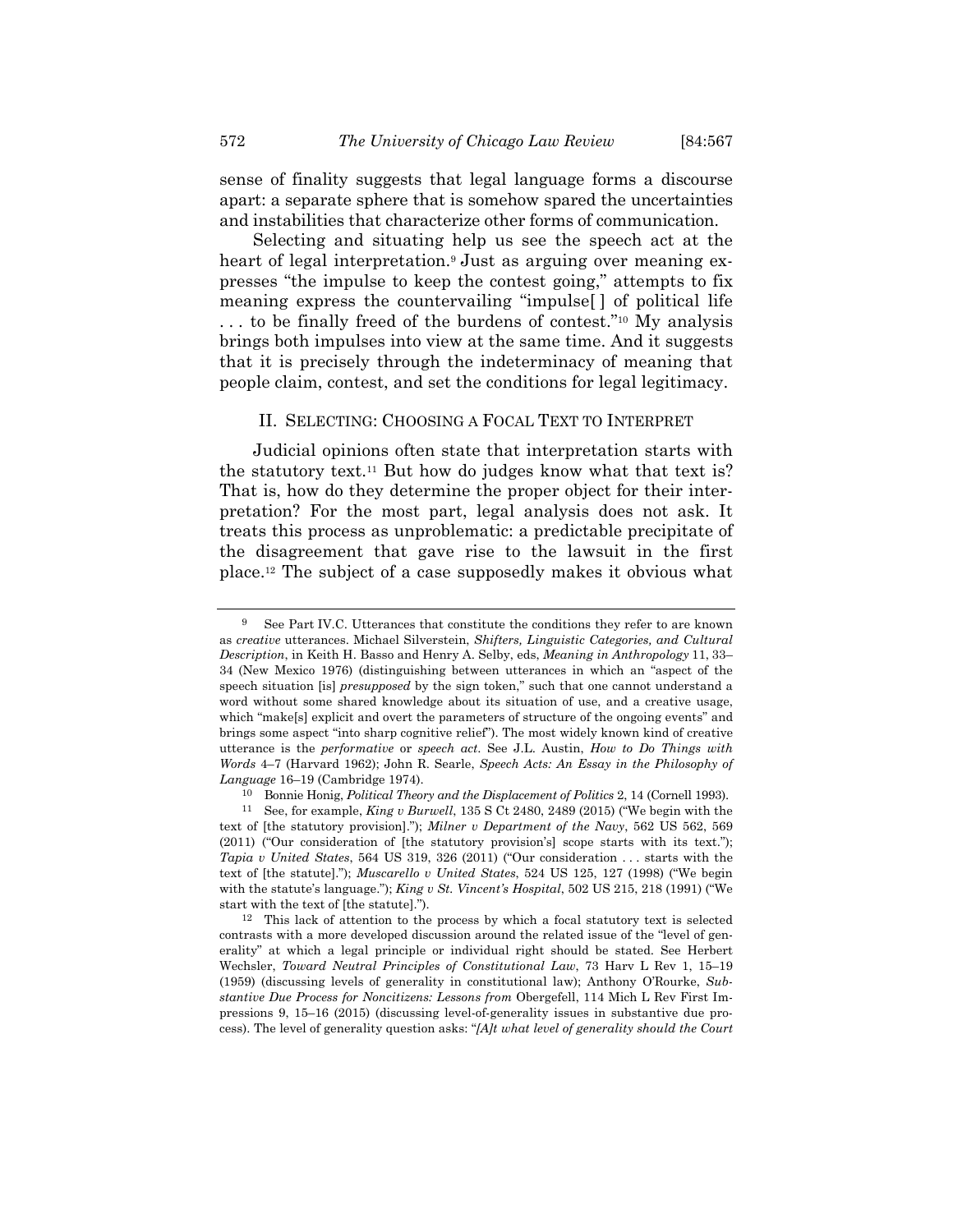it is judges should interpret. In any event, it is litigants, not judges, who put statutory terms at issue. Commentary and doctrine tend to assume that judges take the case as they find it, interpreting the terms they are presented with.

This easy assumption turns out to be wrong. As this Part shows, considerable judicial labor can go into determining the object of statutory interpretation. Sometimes acknowledged, sometimes obscured, this labor involves choices about what text to interpret. At a minimum, judges choose whether to focus on statutory text at all; which swatch of text to focus on; which part of a swatch to emphasize; and how to parse a part. Text selection specifies the focal text whose meaning is to be determined. It is thus the condition of possibility for interpretation.

Text selection also has profound implications for the ensuing interpretative process. Legal texts come heavily populated with meanings: they are always intertextually interacting with discursive trajectories that imbue them with implications and place them within worlds of reference.13 Because of this intertextual interplay, selecting a focal text opens up some arguments and closes off others; makes some conclusions obvious and others absurd; and helps determine what might be relevant to interpretation. Selecting the focal text is the axis on which interpretation turns.

*describe the right previously protected and the right currently claimed*? The more abstractly one states the already-protected right, the more likely it becomes that the claimed right will fall within its protection." Laurence H. Tribe and Michael C. Dorf, *Levels of Generality in the Definition of Rights*, 57 U Chi L Rev 1057, 1058 (1990). Analyzing how opinions select focal text involves something related, but not identical. The level of generality question assumes a concentric regime in which every successive level of abstraction encompasses its less general articulation of rights. In selecting text, however, judges do not need to move along a single scale of abstraction but can find their focal text in a variety of different places. Determining the appropriate level of generality is like determining how wide to open the aperture; selecting text is more like deciding where to point the camera.

<sup>13</sup> See M.M. Bakhtin, *The Dialogic Imagination: Four Essays* 278 (Texas 1981) (Michael Holquist, ed) (Caryl Emerson and Michael Holquist, trans). Mikhail M. Bakhtin wrote that, although literary theory preferred to treat written texts in isolation, "[f]or the writer," any "object reveals first of all precisely the socially heteroglot multiplicity of its names, definitions and value judgments," a "multitude of routes, roads and paths that have been laid down in the object by social consciousness" and the "unfolding of social heteroglossia *surrounding* the object," that is, the texts that have gone before and that coexist with the writer. Id. This "dialogic orientation," moreover, "is a phenomenon that is, of course, a property of *any* discourse." Id at 279.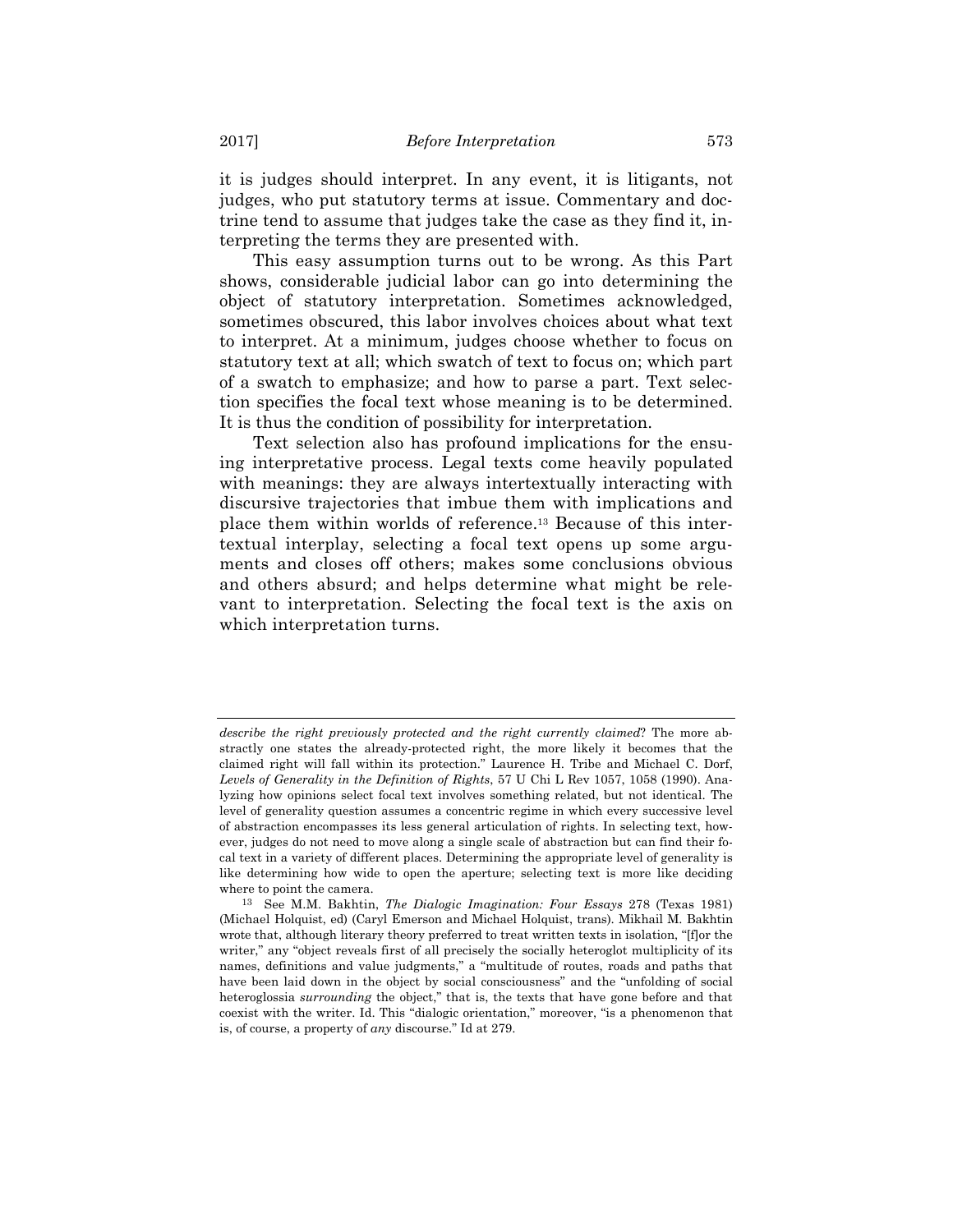#### A. How Opinions Select Focal Texts

The way judges select their focal texts usually goes unacknowledged. Yet it is sometimes in plain view and even forms an explicit subject of debate.

# 1. Selecting statutory phrases.

In the statutory interpretation classic *Babbitt v Sweet Home Chapter of Communities for a Great Oregon*,14 for instance, the majority interpreted the word "harm," while the dissent instead focused on the word "take."15 The Endangered Species Act of 197316 made it "unlawful for any person" to "take any" endangered wildlife.17 The Act defined "take" as "to harass, *harm*, pursue, hunt, shoot, wound, kill, trap, capture, or collect, or to attempt to engage in any such conduct."18 Fish and Wildlife Service regulations implementing the statute interpreted the term *harm* in the statute's definition of *take* as "an act which actually kills or injures wildlife," including through "significant habitat modification or degradation."<sup>19</sup> Commercial users of forests challenged this regulation, arguing that the prohibition should be "limited . . . to direct applications of force against protected species" with intent to injure them, and should not extend to habitat modifications that affected species indirectly.20

The majority opinion, written by Justice John Paul Stevens for six justices, evaluated this argument by asking whether the statutory term *harm* must be limited to direct force. The majority concluded that it did not have to be. The opinion noted that dictionary definitions do not limit *harm* to direct force,<sup>21</sup> and that the statute's "broad purpose" and Supreme Court precedent suggested that direct force was not required for the prohibition to kick in.22 Further, imputing an intent requirement to *harm*

<sup>14 515</sup> US 687 (1995). Justice John Paul Stevens wrote the majority opinion, joined by Justices Sandra Day O'Connor, Anthony Kennedy, David Souter, Ruth Bader Ginsburg, and Stephen Breyer. O'Connor also wrote a concurring opinion. Justice Antonin Scalia dissented, joined by Chief Justice William Rehnquist and Justice Clarence Thomas. Id at 688.

<sup>15</sup> Id at 694–708 (Stevens); id at 717–18 (Scalia dissenting).

 $^{16}$  Pub L No 93-205, 87 Stat 884, codified as amended at 16 USC  $\S$  1531 et seq.

<sup>17</sup> *Sweet Home*, 515 US at 690–91, quoting 16 USC § 1538(a)(1).

<sup>18</sup> *Sweet Home*, 515 US at 691, quoting 16 USC § 1532(19) (emphasis added). 19 *Sweet Home*, 515 US at 691, quoting 50 CFR § 17.3.

<sup>20</sup> *Sweet Home*, 515 US at 692–93, 696–97.

 $^{21}\,$  Id at 697–98.

<sup>22</sup> Id at 698–700.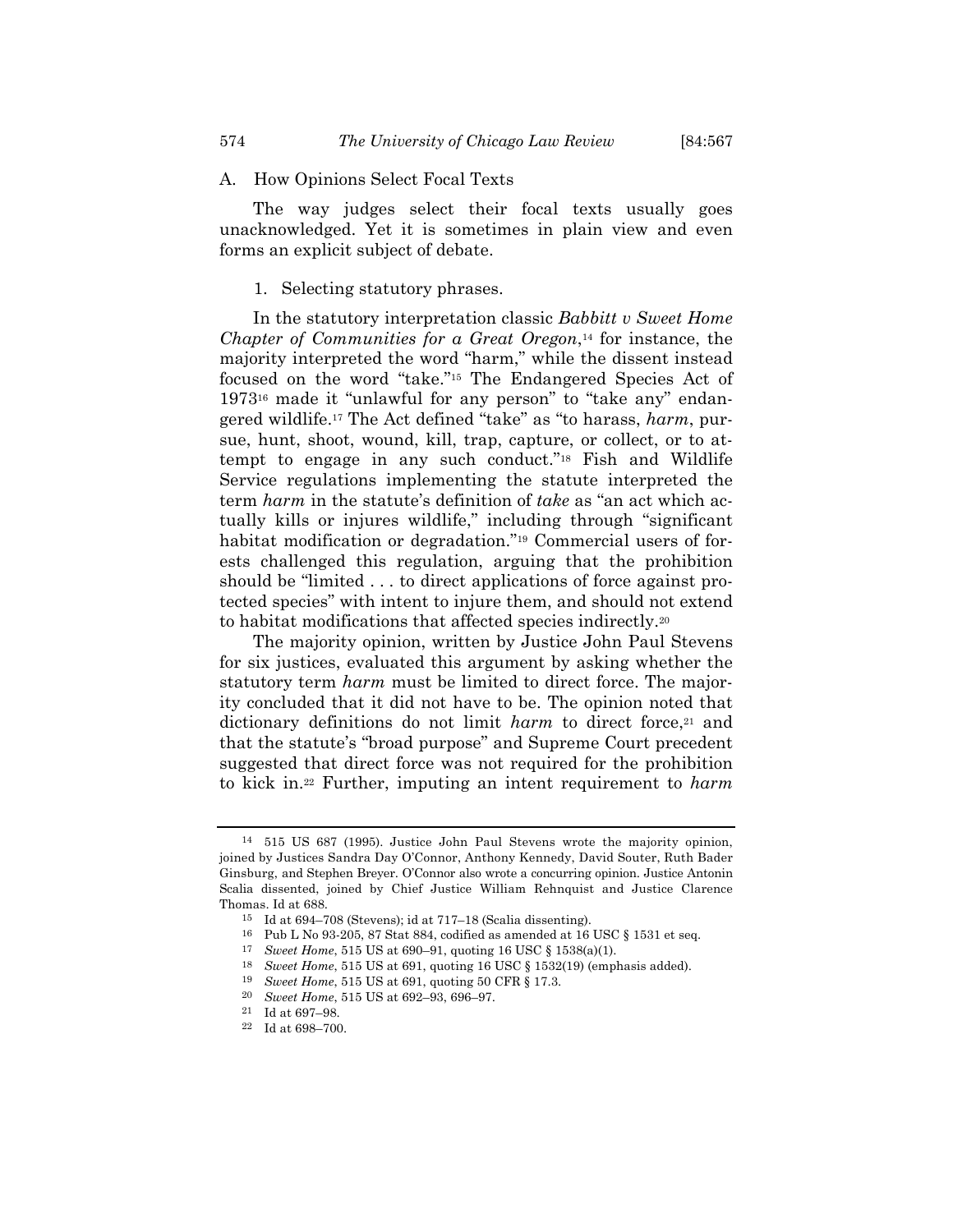would make it overlap with other terms in the definition, rendering it superfluous.23

In contrast, Justice Antonin Scalia's dissenting opinion, for three justices, identified the text at issue not as *harm* but as *take*: "The term 'harm' in [the statutory definition] has no legal force of its own . . . , for the only *operative* term in the statute is to 'take.'"24 For instance, "[a]n indictment or civil complaint that charged the defendant with 'harming' an animal protected under the Act would be dismissed as defective," because it is *taking* that is prohibited.25 The dissent took *take* as the thing to interpret.

Harm versus take: What difference does it make? In *Sweet Home*, the difference between reversing and affirming. The two sides' divergent focal texts justified divergent interpretations. For the dissent, *take* came prepopulated with centuries of meaning. A "term [ ] as old as the law itself," *take* was "a term of art deeply embedded in the statutory and common law concerning wildlife."<sup>26</sup> This history imbued it with an enduring definition: "when applied to wild animals, [to *take*] means to reduce those animals, by killing or capturing, to human control."27 Scalia recognized that the statute provided its own definition of the term: "If 'take' were not elsewhere defined in the Act, none could dispute what it means."28 But *take*'s historical pedigree took definitional primacy. On the dissent's approach, the Court's job was to interpret the common-law term *take* as it appeared in the statute. Being defined in the statute, in other words, could not remove its common-law signification. *Harm*, on this reading, could not enlarge or alter the meaning of *take*; rather, *harm* itself had to be read in light of the common-law meaning of *take*.29

29 Professor Karin P. Sheldon points out that the dissent, while conceding that "take" was "elsewhere defined in the Act," id (Scalia dissenting), effectively ignored this fact. Karin P. Sheldon, *"It's Not My Job to Care": Understanding Justice Scalia's Method of Statutory Interpretation through* Sweet Home *and* Chevron, 24 BC Envir Aff L Rev 487, 530 (1997) ("'Harm' is subordinate to and limited by the historic and common meaning of 'take,' Justice Scalia concluded, because it has no legal force of its own."). See also *Sweet Home*, 515 US at 697 n 10 (Stevens) ("Congress explicitly defined the operative term 'take' in the ESA, . . . thereby obviating the need for us to probe its meaning."). On this criticism, rather than taking Congress's word, the dissent held Congress to a meaning "as old as the law itself." *Sweet Home*, 515 US at 717 (Scalia dissenting). See also Robin Kundis Craig, *The Stevens/Scalia Principle and Why It Matters: Statutory Conversations* 

<sup>23</sup> Id at 697–98.

<sup>24</sup> *Sweet Home*, 515 US at 717 (Scalia dissenting).

<sup>25</sup> Id (Scalia dissenting).

<sup>26</sup> Id at 717–18 (Scalia dissenting).

<sup>27</sup> Id at 717 (Scalia dissenting).

<sup>28</sup> *Sweet Home*, 515 US at 717 (Scalia dissenting).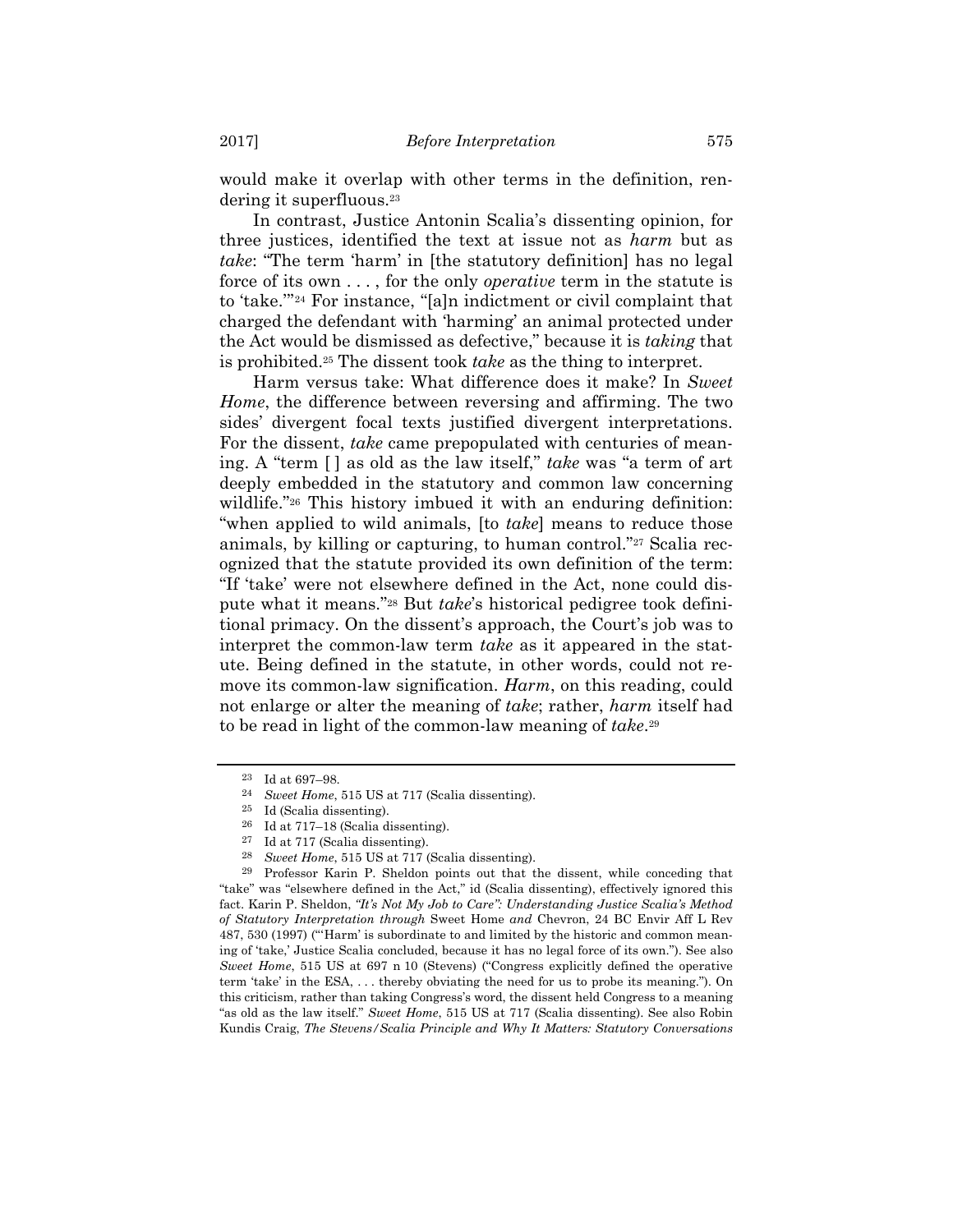Focusing on *harm*, the majority was not so constrained. It drew, for instance, on a 1982 statutory amendment authorizing the agency to issue a permit for an otherwise-prohibited taking "if such taking is incidental to, and not the purpose of, . . . an otherwise lawful activity."30 To the majority, this authorization indicated that, for the purposes of the Endangered Species Act, *taking* need not always be purposeful: there would be no need to specially permit "incidental" taking if it were not prohibited to begin with. Thus, "Congress understood [the original provision] to prohibit indirect as well as deliberate takings."31 For the majority, the statutory definition, with its inclusion of *harm*, modified the common-law implications of *take*. Even if it had no operative "legal force of its own,"32 *harm* was an operative definition: understanding what *take* meant in the statute required interpreting *harm*. So *harm* formed the proper focus for interpretation, and its range of meanings informed the meaning of *take*, which the majority concluded spanned "indirect as well as deliberate takings."33 For the dissent, in contrast, there was no such thing as "indirect[ ]" takings.34 The common law lacked a concept of incidental taking; including *harm* in the statutory definition could not change that.

Note how selecting the focal text in *Sweet Home* largely determined the path that interpretation would take. *Take*'s history as a common-law term of art emphasized the willful, individualized aspects of human relations to wildlife based on the prototypes of hunting and trapping. *Harm*'s diffuse range of meanings better supported an interpretation independent of human will or intent. After all, we often speak of someone being harmed accidentally, or doing harm without meaning to—indeed, the concept of negligence is based on this possibility. Each opinion considered the relation between the statute's prohibition on taking and its definition of that term. But the way each opinion figured that relationship—with *harm* taking precedence in one and *take*

*and a Cultural Critical Critique of the Strict Plain Meaning Approach*, 79 Tulane L Rev 955, 1021 (2005) ("[T]he import of Justice Scalia's argument is that Congress cannot rid itself of the meaning and limitations of a well-established term of art, *no matter how Congress defines the term in the statute*, because no definition can escape the historical baggage that accompanies the operative term.").

<sup>30</sup> *Sweet Home*, 515 US at 691, quoting 16 USC § 1539(a)(1)(B). 31 *Sweet Home*, 515 US at 700.

<sup>32</sup> Id at 717 (Scalia dissenting).

<sup>33</sup> Id at 700.

<sup>34</sup> Id at 718 (Scalia dissenting).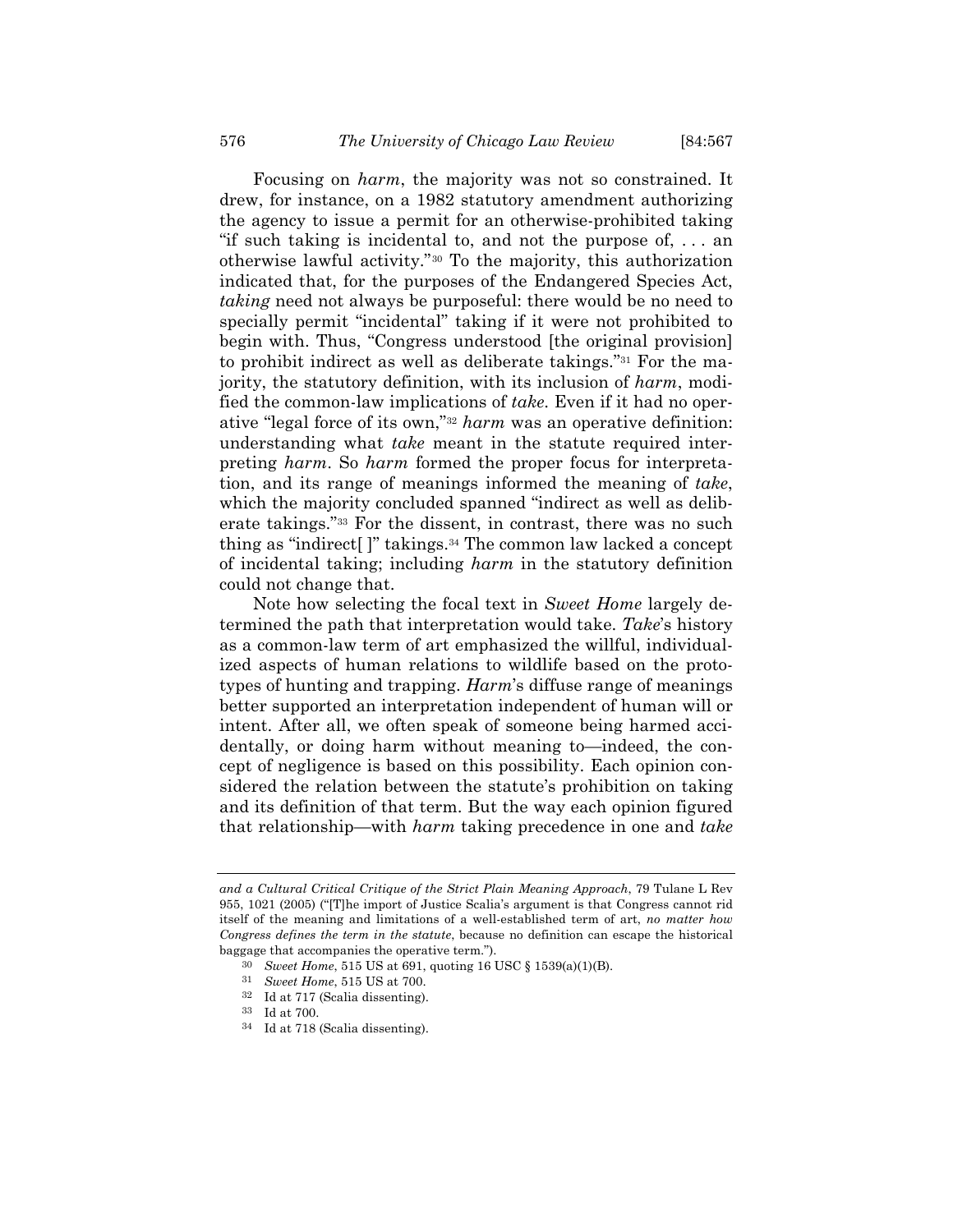taking precedence in the other—predicted the interpretation it would reach.

I do not mean to suggest that these connections are necessary or inevitable. A judge selecting *take* as the focal text could surely still reason her way to an interpretation that did not require intentional injury. Nonetheless, particular terms exist within webs of historical, social, and legal relationships. These intertextual connections can link terms to particular spheres of meaning and orientations to the world.35 Such connections do not necessarily define a term conclusively, but they can make some ways of characterizing it easier, more natural, than others. Through such intertextual resonance, a text can seem to suggest a path for its own interpretation. This is why selecting the focal text of interpretation is so important: because legal texts never exist in isolation but sit within larger spheres of meaning, understanding, and normative commitment, each option opens up certain arguments while making others more difficult.

Judicial opinions rarely acknowledge that they select focal text, nor do they usually discuss the reasoning behind their selection. It is likely that, at some level, underlying worldviews and normative commitments guide text selection. Note, though, that neither selecting focal text nor exploring the commitments that motivate that selection is comfortably captured by the two most prominent approaches used to discuss statutory interpretation: textualism and purposivism.36 A textualist deciding *Sweet* 

<sup>35 &</sup>quot;[I]ntertextual relationships between a particular text and prior discourse (real or imagined) play a crucial role in shaping form, function, discourse structure, and meaning; . . . and in building competing perspectives on what is taking place." Charles L. Briggs and Richard Bauman, *Genre, Intertextuality, and Social Power*, 2 J Linguistic Anthropology 131, 147 (1992). Intertextual relations set up audience expectations: "[a]s soon as we hear a generic framing device, such as 'once upon a time,' we unleash a set of expectations regarding narrative form and content." Id. But they also "pertain[ ] crucially to negotiations of identity and power—by invoking a particular genre, producers of discourse assert (tacitly or explicitly) that they possess the authority needed to decontextualize discourse that bears these historical and social connections and to recontextualize it in the current discursive setting." Id at 148. When old texts carry great weight, for instance, "creating links with traditional genres is often the most powerful strategy for creating textual authority," id, as the *Sweet Home* dissent does in its invocation of the common law. "We can say, thus, that [ ] intertextuality affords great power for naturalizing both texts and the cultural reality that they represent." Id.

<sup>36</sup> For examples of articles that discuss textualism and purposivism but ignore the issue of selecting text, see Aleinikoff, 87 Mich L Rev at 21–22 (cited in note 6) (noting that "[t]raditional debates about statutory interpretation have usually been intramural disputes" between the theories of "textualism (or plain meaning) and intentionalism (or purpose analysis)"); Fallon, 82 U Chi L Rev at 1237 (cited in note 6) (stating that "[t]he law reviews and judicial opinions both teem with debates about theories of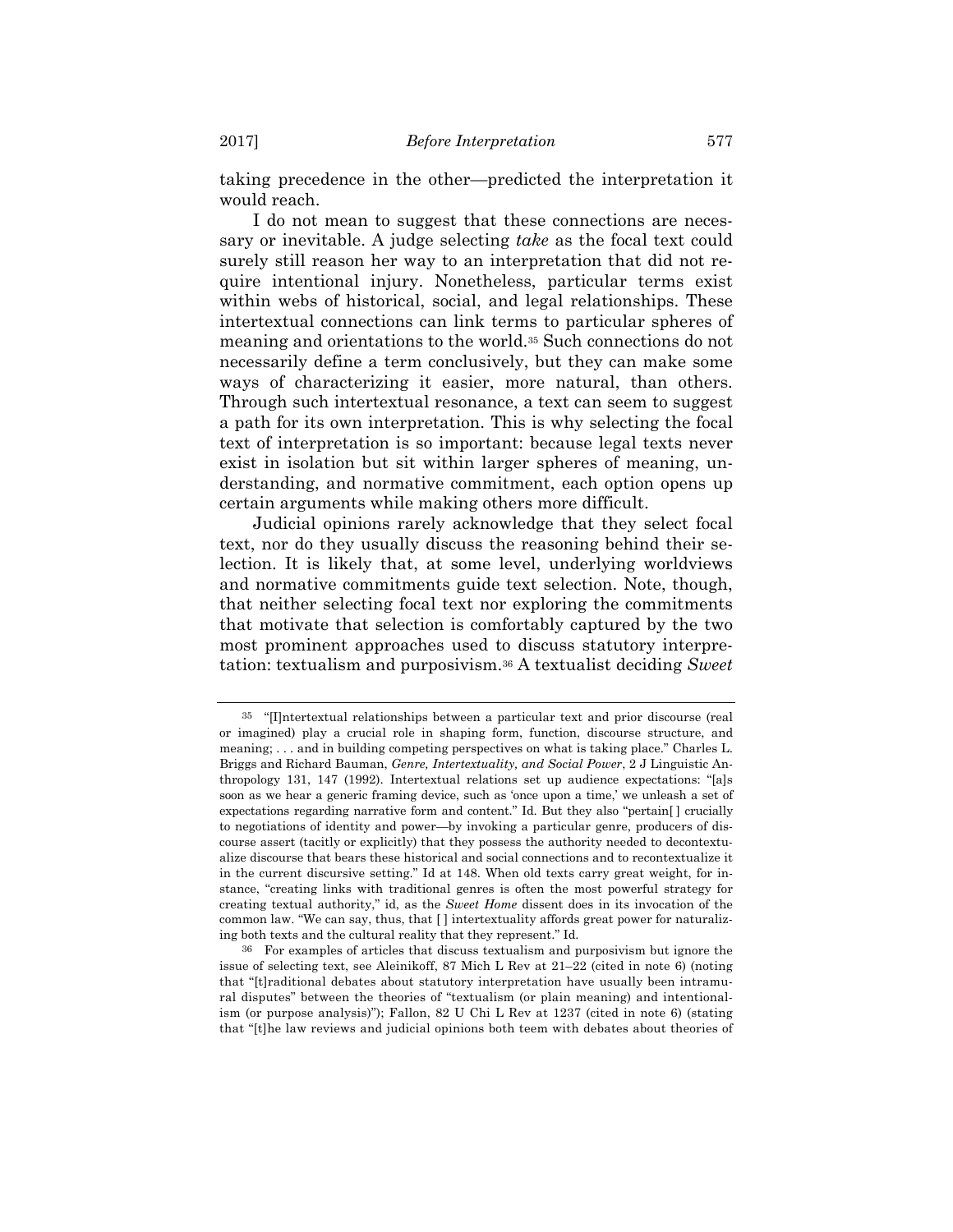*Home* might reasonably focus on *take*, the operative legal term that the statutory definition defines. But she might also focus on *harm*, the operative definition that Congress enacted in the statute. A purposivist might focus on *harm* as the term that reveals what Congress wanted the taking restriction to accomplish; but she might also focus on *take* as expressing Congress's overarching goals for the restriction. Each choice could be compatible with each theory. Neither theory's tenets motivate, or explain, the selection through which each side justifies its interpretive conclusions.

2. Selecting parts of statutory phrases.

Selecting entirely different sections of the statute—such as *take* as opposed to *harm*—is not the only way judges choose different focal texts. Opinions may emphasize different parts of the same phrase in ways that make certain interpretations more or less natural. *King v Burwell*,<sup>37</sup> for instance, asked whether the Affordable Care Act38 made federal tax credits available only to those who purchased health insurance on a state-run market, or also to those who used a federally run market.39 The statute required states to organize such markets, or "Exchange[s]," but also provided that the federal government would organize markets for states that did not.40 The statute provided for tax credits for eligible individuals who purchased health insurance on "an Exchange established by the State under section 1311 of the Patient Protection and Affordable Care Act [codified at 42 USC § 18031]."41 Both the majority and dissenting opinions at the Supreme Court took this statutory phrase as their object of interpretation. But the dissent focused on the phrase *established by the State*, while the majority focused on *Exchange . . . under section 1311*.

legal interpretation," including textualism and purposivism); Jonathan R. Siegel, *Textualism and Contextualism in Administrative Law*, 78 BU L Rev 1023, 1024 (1998) ("The current debate about statutory interpretation is often characterized as a battle between textualists and intentionalists.").

<sup>37 135</sup> S Ct 2480 (2015). Chief Justice John Roberts wrote the majority opinion, joined by Kennedy, Ginsburg, Breyer, Justice Sonia Sotomayor, and Justice Elena Kagan. Scalia dissented, joined by Thomas and Justice Samuel Alito. Id at 2484.

<sup>38</sup> Patient Protection and Affordable Care Act, Pub L No 111-148, 124 Stat 119 (2010).

<sup>39</sup> *King*, 135 S Ct at 2485.

<sup>40</sup> Id.

<sup>41</sup> Id at 2487 (emphasis omitted).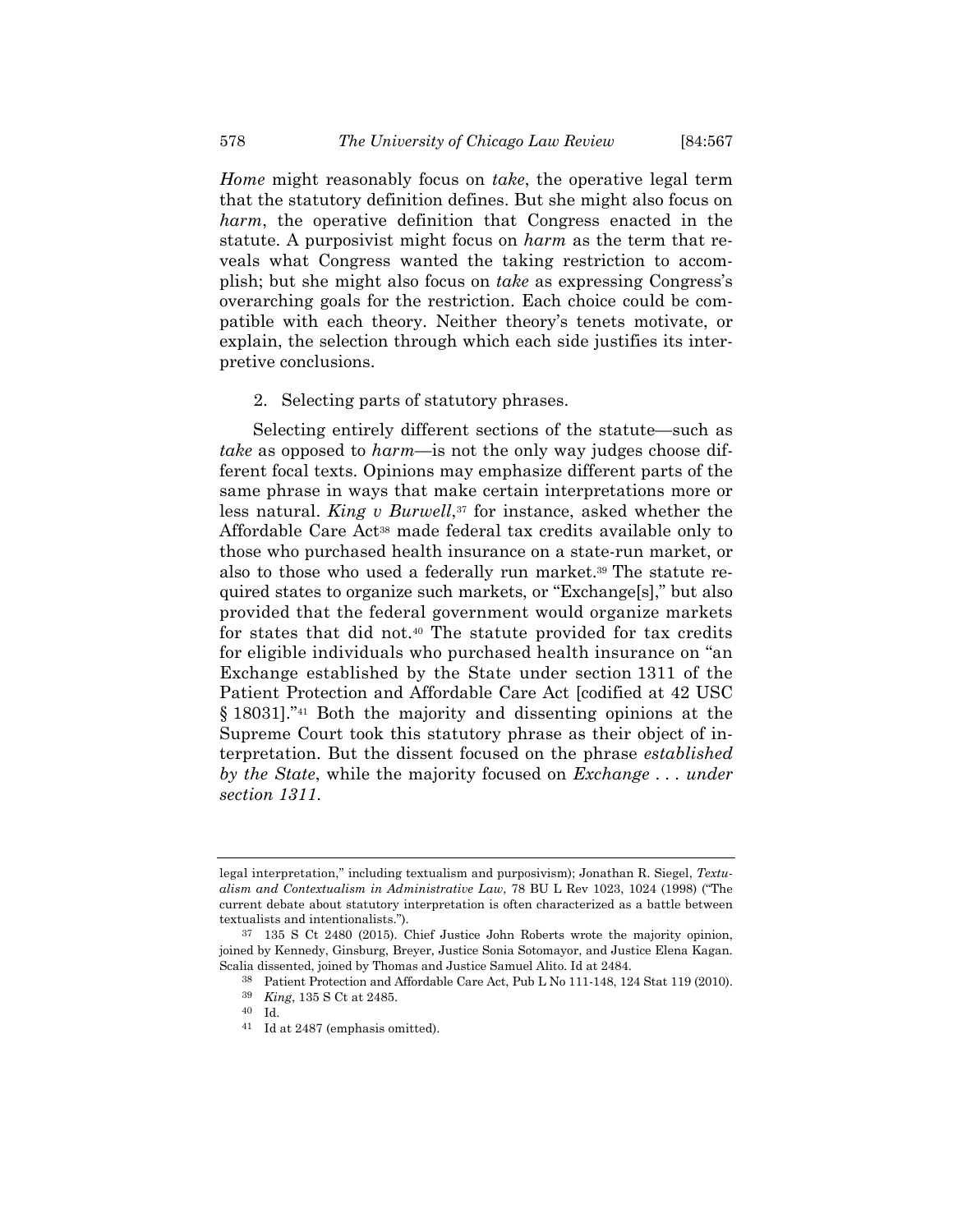Written for a six-justice majority, Chief Justice John Roberts's opinion presented the statute as dealing with a single *type* of thing—"an Exchange"—rather than with a federal Exchange and a state Exchange. "[T]he Act requires the creation of an 'Exchange' in each State" and "provides that the Federal Government will establish *the Exchange* if the State does not."42 Thus, the statute established one kind of marketplace—an Exchange that could be run by different bodies. "This case is about whether the Act's interlocking reforms apply equally in each State no matter who establishes *the State's Exchange*."43 Whether run by the state or the federal government, an insurance marketplace is "the Exchange" in a given state: "the State's Exchange."44

The background understanding that the statute contemplated only one *kind* of marketplace—an Exchange—allowed the majority opinion to weave statutory provisions together to conclude that a federally run Exchange was "an Exchange established by the State under section 1311."45 Section 1311 required each state to form an Exchange.46 If a state failed to do so, however,  $\S 1321(c)(1)$  of the Act (codified at 42 USC  $\S 18041(c)(1)$ ) required the federal agency to "establish and operate *such Exchange* within the State.''47 The use of the term *such Exchange*, the majority explained, indicated that the federally operated Exchange was the same thing as a state-operated Exchange. It was an Exchange established under § 1311, by way of § 1321's requirement that the federal government establish such Exchange under certain circumstances.

On this reading, the notion of *Exchange* was a single statutory creation. *Established by the State* was not a stand-alone phrase but one modified by the words that followed it: *under section 1311*. The phrase *under section 1311*, in turn, could be given meaning only by looking to § 1311 itself. That section created the concept of an Exchange and provided one way of establishing one; that way of establishing an Exchange was supplemented by § 1321, to which § 1311 was therefore tied.<sup>48</sup> The majority, in other words, focused on those portions of the statutory phrase most closely tied to the statute: concepts and processes the

 $42$  Id at 2485 (emphasis added).

<sup>43</sup> *King*, 135 S Ct at 2485 (emphasis added).

<sup>44</sup> Id.

<sup>45</sup> Id at 2487 (emphasis omitted).

<sup>46</sup> Id at 2489.

<sup>47</sup> *King*, 135 S Ct at 2489. 48 See id at 2491.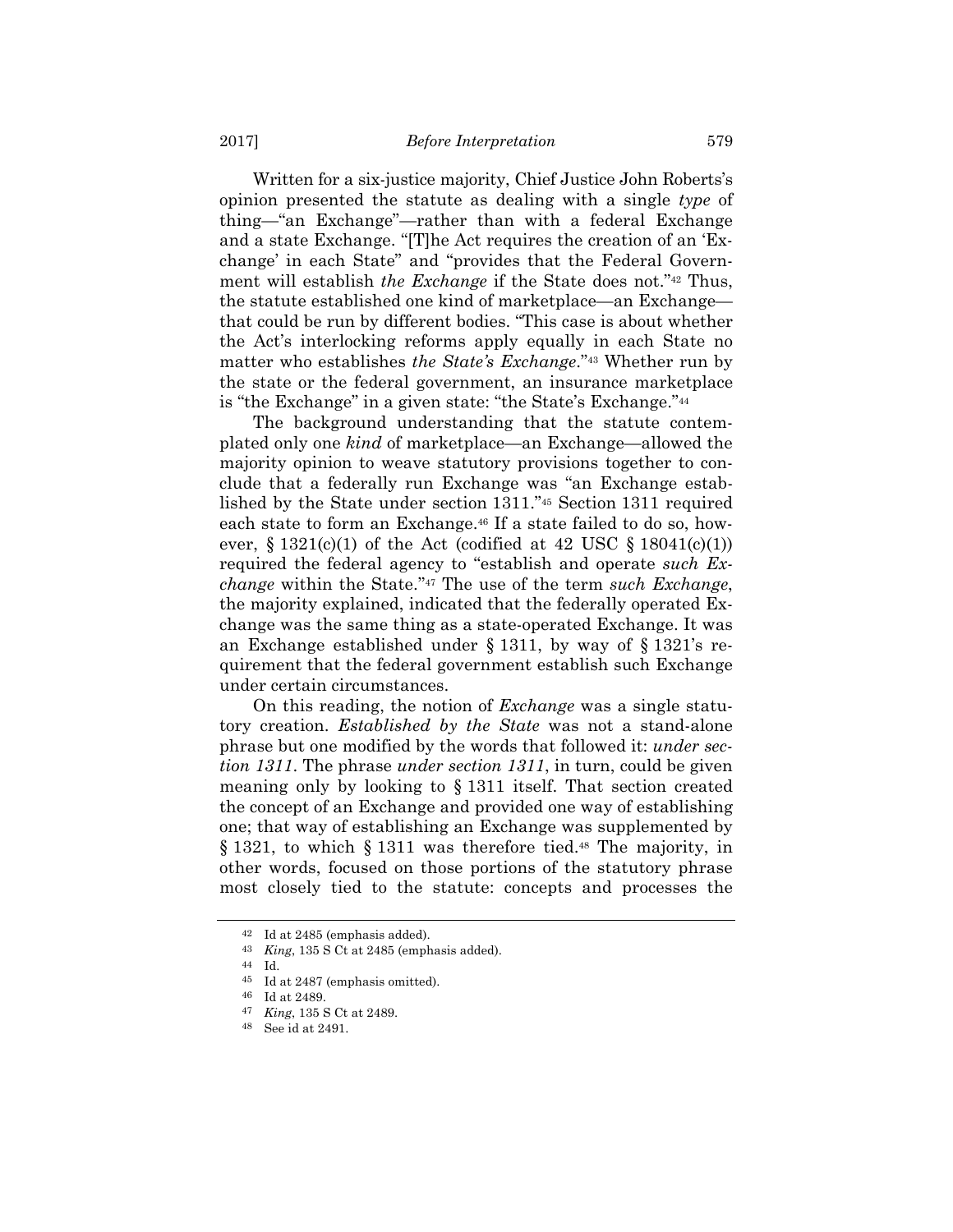statute itself created. Treating an Exchange as one type of thing that came in different flavors—all connected through statutory provisions—made it easier to argue that all Exchanges were subject to the same strictures, irrespective of which institution ran them.

Scalia's dissent, for three justices, selected a different part of the same phrase: *established by the State*. It mocked as "absurd" the majority's conclusion that "when the [statute] says 'Exchange established by the State' it means 'Exchange established by the State or the Federal Government.'"49 The important thing, on this approach, was neither the nature of an Exchange nor the function of § 1311. It was the meaning of *established by the State*. And that, the dissent explained, was quite obvious: "Words no longer have meaning if an Exchange that is *not* established by a State is 'established by the State.'"50 Focusing on *established by the State* made it easier to argue that different kinds of objects, perhaps subject to different strictures, were at issue.

Moreover, because *established by the State* is a phrase that could be found in everyday speech, it was easier for the dissent to imply that the answer to the interpretive question was obvious, not requiring a complex analysis of how parts of the statute worked together.<sup>51</sup> In other words, the availability of a simple and straightforward reading of *established by the State* allowed the dissent to suggest that the entire statutory phrase should be simple and straightforward. In contrast, the majority's focus on terms whose meanings depended on the statute itself suggested that something other than everyday usage might be at play.

The *King* dissent thus made a textualist argument for the way it interpreted *established by the State*. But was there a textualist argument for selecting that part of the phrase in the first place? In *Sweet Home*, a textualist could reasonably select not the definitional term *harm* but the verb it defined, *take*. Similarly, in

<sup>49</sup> Id at 2496 (Scalia dissenting). Another way of putting it is that the dissent rejected the notion—suggested by the majority—that *Exchange* is a legal term of art whose definition derives exclusively from the statute. See Part III.B.

<sup>50</sup> *King*, 135 S Ct at 2497 (Scalia dissenting).

<sup>51</sup> See, for example, id at 2496 (Scalia dissenting) (calling the majority's interpretation "quite absurd"); id at 2496–97 (Scalia dissenting) ("You would think the answer would be obvious—so obvious there would hardly be a need for the Supreme Court to hear a case about it. . . . [A]n Exchange established by the Secretary is not an Exchange established by the State."); id at 2497 (Scalia dissenting) ("It is hard to come up with a clearer way to limit tax credits to state Exchanges than to use the words 'established by the State.'"). See also Part III.B (discussing invocations of ordinary language usage).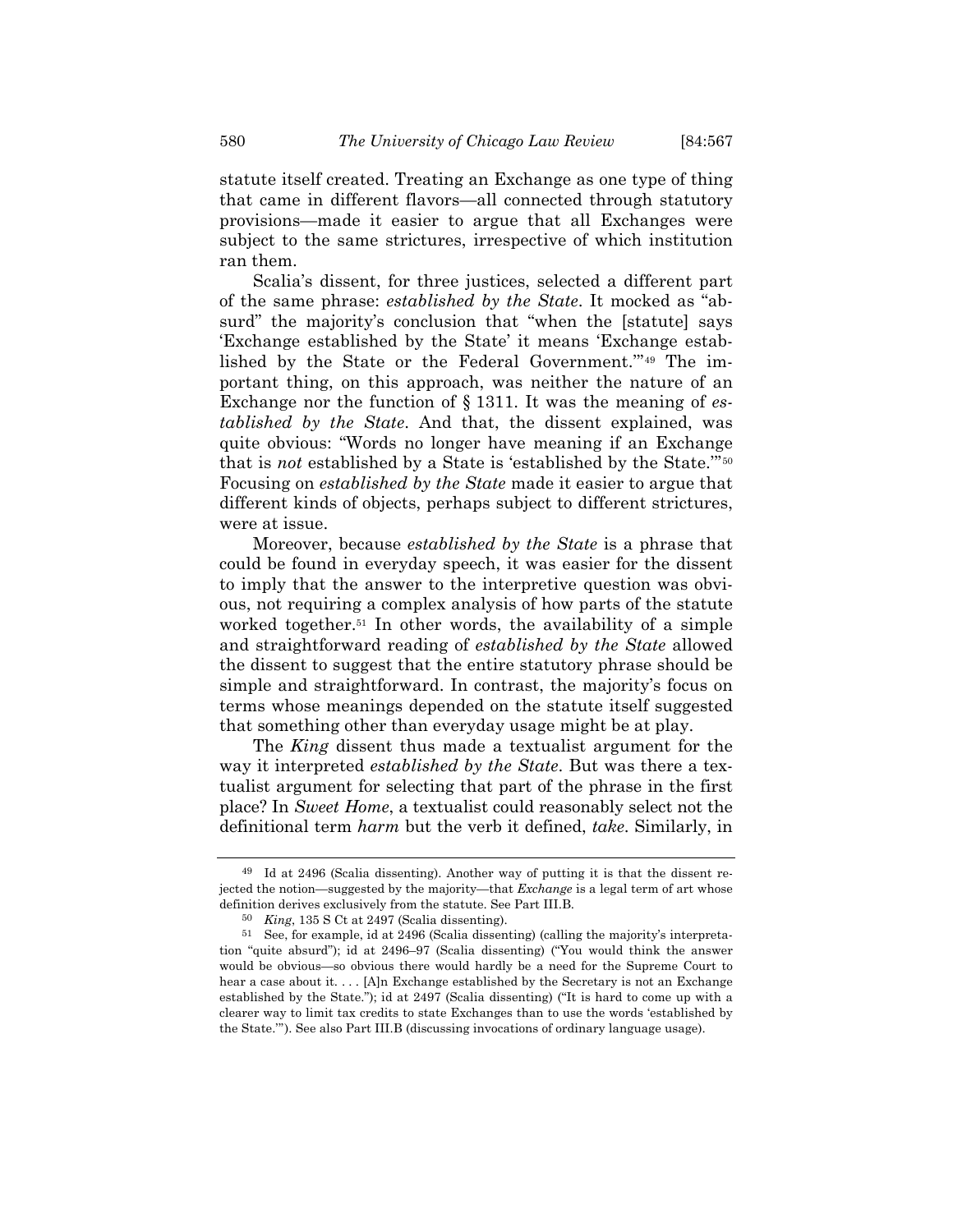*King*, a textualist might reasonably select not the modifying phrase *established by the State* but the noun that it modified, *Exchange*.52 Textualist tenets do not preclude selecting *established by the State*; but they do not necessitate it, either. Purposivism might have more predictive power here: a background understanding of the statute's overarching goals and the way the tax credit provision fit into them could help motivate a focus on *Exchange* and *section 1311*. But the majority's selection is also compatible with textualism: it takes into account an interlocking set of statutory provisions, makes sense of language that treats all Exchanges as the same sort of thing, and coheres this phrase with enacted statutory text specifying how the system should function.

Textualism and purposivism, then, may describe the attitudes or self-reported commitments of the justices who wrote or voted for the opinions. But they are at best blunt instruments for analyzing how and why the opinions select their focal texts. Worse yet, the theories' analytic weaknesses may bolster the ability of each opinion to frame its selection as obvious and indisputable, rather than explaining it through underlying beliefs or commitments that others could evaluate.

# 3. Parsing selected phrases.

In *Sweet Home*, the two opinions selected separate focal texts: *harm* in the definitions section, and *take* in the statutory provision. In *King*, the two opinions selected different portions of the same phrase: *Exchange . . . under section 1311* as opposed to *established by the State*.53 But judges can also select the same words and still arrive at different interpretations by parsing their selected text in different ways. For instance, in *Smith v United States*,54 a statute imposed a mandatory minimum prison sentence on a person who "use[s] [ ] a firearm during and in relation

<sup>52</sup> Focusing on *Exchange* would make an ordinary language analysis more elusive, because *Exchange* in the sense of *health insurance marketplace* is not a term that existed in ordinary language before the Affordable Care Act created it. But that would not be a reason to reject focusing on it under the principles of textualism.

<sup>53</sup> These are, of course, not absolute distinctions: one could characterize the *King* opinions as focusing on different texts as well. The strategies I discuss here are often fuzzy-bordered and overlapping. My point is not to create a strict taxonomy but to point out a range of moves that opinions make and to show that they are systemically related.

<sup>54 508</sup> US 223 (1993). O'Connor wrote the majority opinion, joined by Rehnquist, Justice Byron White, Justice Harry Blackmun, Kennedy, and Thomas. Blackmun also wrote a concurring opinion. Scalia dissented, joined by Stevens and Souter. Id at 224.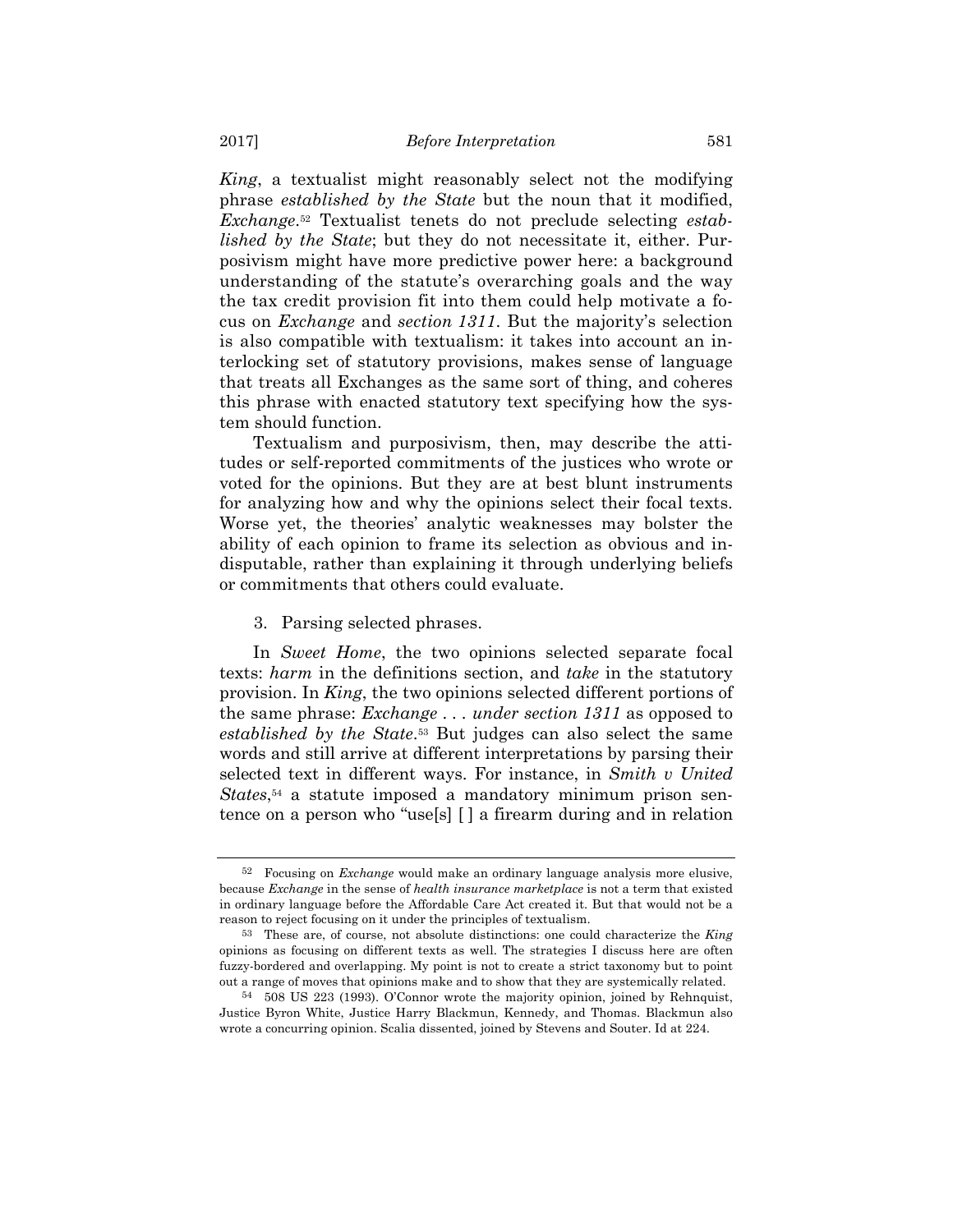to a drug trafficking crime."55 The defendant, John Smith, had offered to give someone a gun in exchange for two ounces of cocaine.56 Did that constitute "use of a firearm"?

The majority opinion, written by Justice Sandra Day O'Connor for six justices, asked whether what Smith did with his firearm constituted a *use* of it. O'Connor reasoned that to *use* something means simply to "employ" it for some purpose.<sup>57</sup> On this reading, one can just as easily "use" a gun to trade for drugs as "use" money to do so. "Surely petitioner's treatment of his [firearm] can be described as 'use' within the everyday meaning of that term."58 Focusing on the word *use*, the majority thus parsed the statutory phrase to separate out the verb from its object. The verb *use*, O'Connor implied, meant the same thing wherever it appeared. The fact that it appeared here in connection with a firearm did not alter or delimit its meaning.

This majority opinion took what I call an *additive* approach to the statutory phrase. An additive approach treats each word as retaining its full range of meaning irrespective of the other words it co-occurs with. It interprets a phrase by adding together the independent meanings of its constituent words, as O'Connor did here, putting together the full range of meanings for *use* with that for *firearm*.

Writing for three justices, Scalia dissented. He did not claim that the majority's interpretation of *use* was wrong. Rather, he argued that the majority was interpreting the wrong term. The term at issue was not *use*, as applied to anything from money to firearms to tobacco. Instead, the proper object of interpretation was "the phrase 'use[ ] a firearm.'"59 While *use* was an "elastic" word with a wide "range" of meanings,<sup>60</sup> use a firearm was considerably narrower: "to speak of 'using a firearm' is to speak of using it for its distinctive purpose, *i.e.*, as a weapon."61 On this

<sup>&</sup>lt;sup>55</sup> Id at 225, quoting 18 USC  $\S 924(c)(1)$  (quotation marks, ellipsis, and brackets omitted). See also Solan, 38 Loyola LA L Rev at 2033–36 (cited in note 6) (analyzing the debate in *Smith*).

<sup>56</sup> *Smith*, 508 US at 225–26.

<sup>57</sup> Id at 228–29, quoting *Webster's New International Dictionary* 2806 (Merriam 2d ed 1950).

<sup>58</sup> *Smith*, 508 US at 228.

<sup>59</sup> Id at 243 (Scalia dissenting).

<sup>60</sup> Id at 241–42 (Scalia dissenting), quoting *Webster's New International Dictionary* at 2806 (cited in note 57) (arguing that the term "use" is "elastic" insofar as its "meanings range all the way from 'to partake of' (as in 'he uses tobacco') to 'to be wont or accustomed' (as in 'he used to smoke tobacco')").

<sup>61</sup> *Smith*, 508 US at 242 (Scalia dissenting).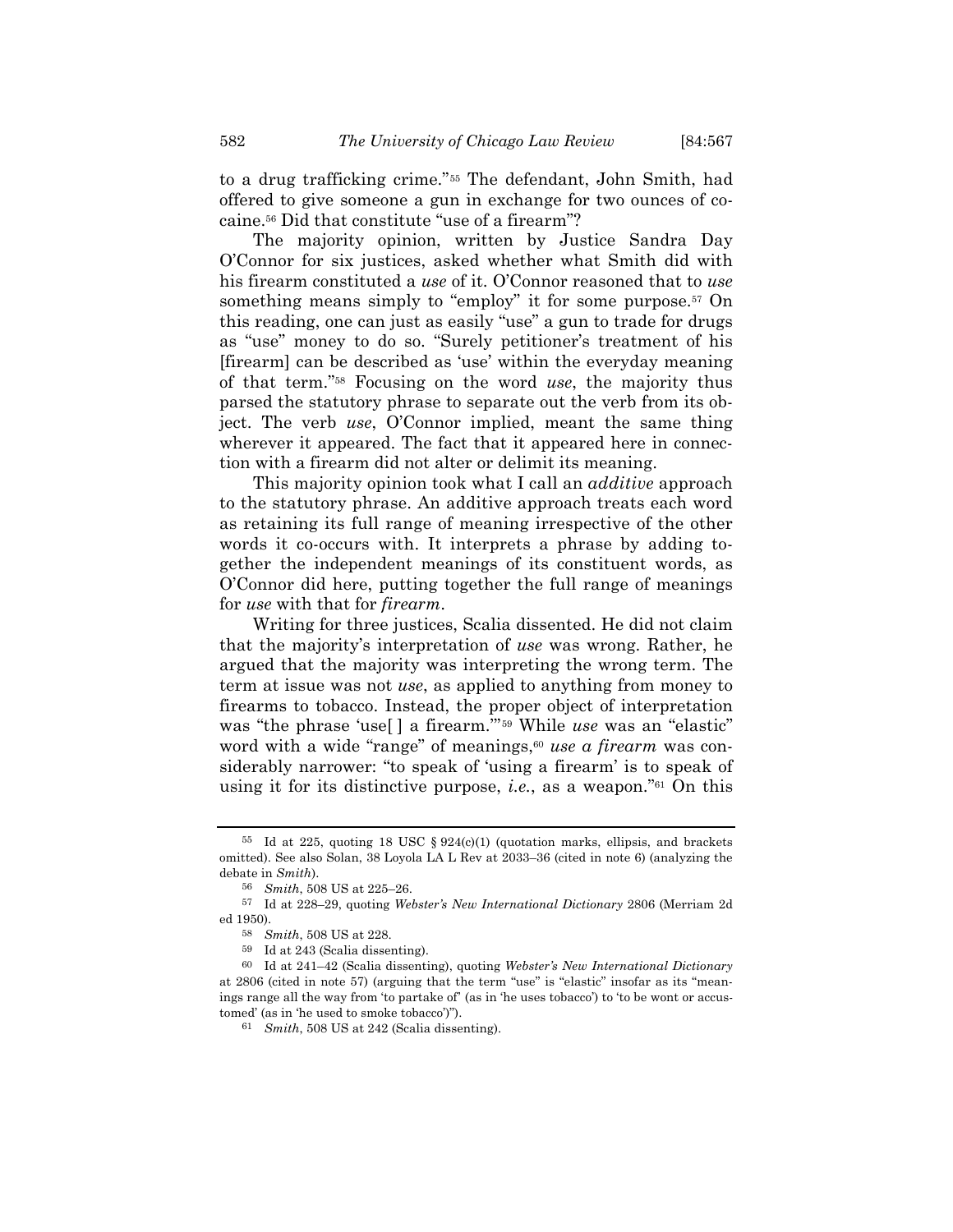approach, *use* did not have the same meaning wherever it appeared. The things it appeared with could indicate its proper range of meaning. Although one can use a cane as a decoration, Scalia analogized, "[w]hen someone asks, 'Do you use a cane?,' he is not inquiring whether you have your grandfather's silverhandled walking stick on display in the hall; he wants to know whether you *walk* with a cane."<sup>62</sup>

In contrast to the majority's additive approach, the dissent here took what I call a *consolidating* one. It treated the words as an integral whole—a set phrase or an idiom—and not a collection of words to be put together.63 On this view, a phrase can mean something less, more, or other than the sum of its parts. Approaching the statutory text in a consolidating way, as an idiom, enabled the dissent to argue that *use a firearm* should be interpreted to mean what that idiom normally means: to actualize some dangers or characteristics particular to a firearm, such as shooting or threatening to shoot someone. The majority's choice of an additive approach, in turn, enabled its conclusion that any kind of *use* at all would satisfy the standard. By choosing to see the same statutory text as two different types of expression, the opinions arrived, quite naturally, at opposing conclusions.64

Note that both opinions in *Smith* fit comfortably within the tenets of textualism, each sticking closely to the focal text and situating it in examples drawn from ordinary speech and dictionary definitions.65 Yet sharing fundamental interpretive

65 On textualism, see Scalia, *A Matter of Interpretation* at 17 (cited in note 6) (arguing that a judicial interpreter of an unclear statutory term should discern "the intent that a reasonable person would gather from the text of the law, placed alongside the remainder of the *corpus juris*"); Solan, 38 Loyola LA L Rev at 2029–30 (cited in note 6) (explaining

<sup>62</sup> Id (Scalia dissenting).

<sup>63</sup> See Lawrence B. Solum, *Originalism and the Natural Born Citizen Clause*, 107 Mich L Rev First Impressions 22, 24 (2008) ("The notion that phrases acquire meanings that are not reducible to the meanings of the constituent words is familiar to any competent speaker of a natural language. . . . We sometimes call such phrases 'idioms.'").

<sup>64</sup> Professor Samuel L. Bray has explored a related phenomenon: hendiadys, a rhetorical trope "in which two terms separated by a conjunction work together as a single complex expression." Samuel L. Bray, *"Necessary and Proper" and "Cruel and Unusual": Hendiadys in the Constitution*, 102 Va L Rev 687, 688 (2016). In the terms I introduce here, hendiadys is one version of a consolidating reading, as opposed to an additive one that is "read like a telegram—a word said, then 'Stop,' then another word, then another 'Stop.'" Id at 763. Bray argued for approaching his two focal phrases in a consolidating, or hendiadic, way, as a matter of original understanding. Id at 694. Bray may be right about the original understanding of these two phrases. But I believe that both hendiadic figures and other phrases susceptible to idiomatic reading are often characterized by a fundamental indeterminacy: often there will be no clearly correct, or incorrect, option. Rather, judges exercise judgment—often unacknowledged—to make such decisions.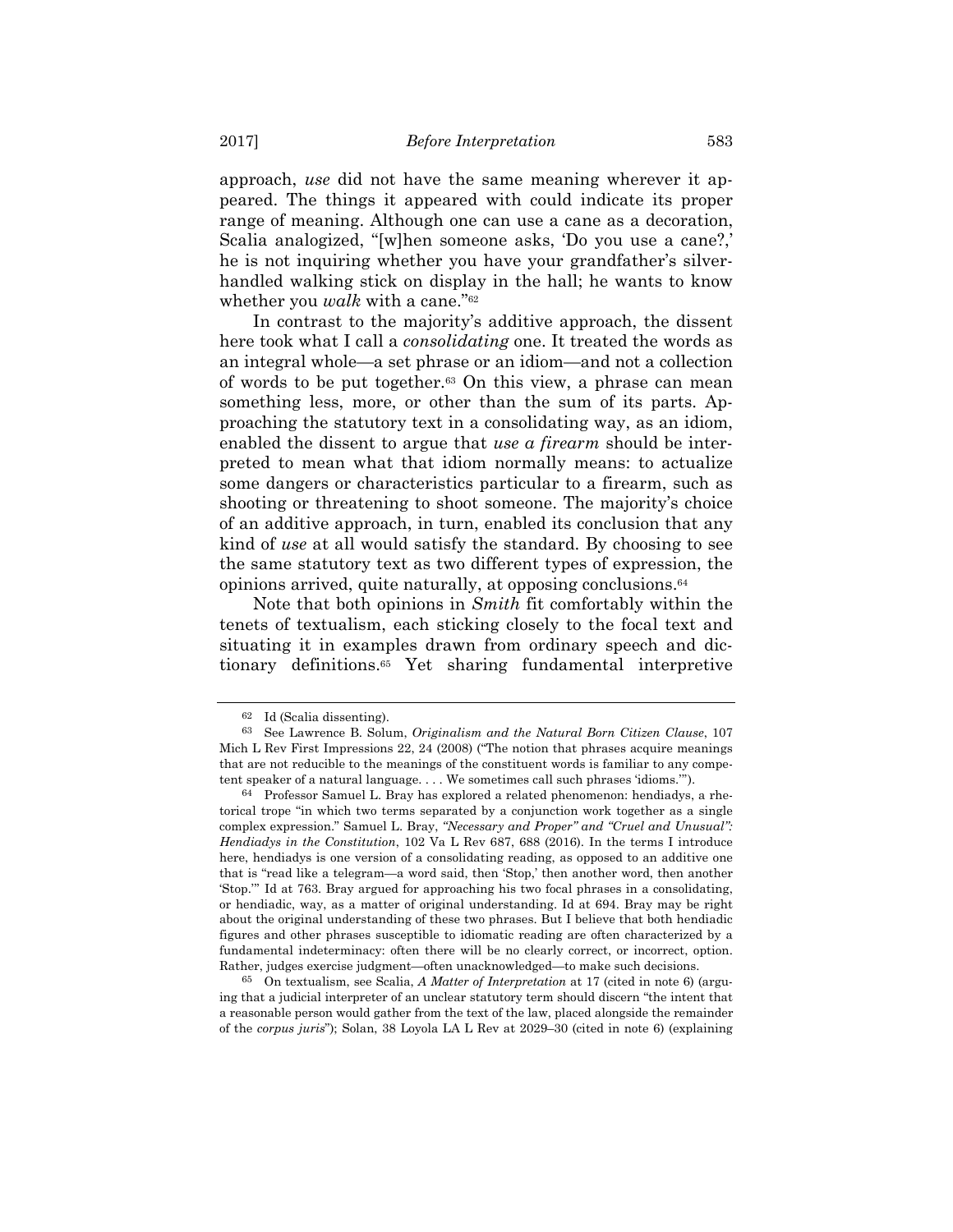commitments did not prevent them from reaching opposite conclusions. From the vantage point of textualism as well as purposivism, the divergence of opinions in *Smith* is quite mysterious. That is because neither theory recognizes the crucial fact that allows for *Smith*'s opposing opinions: judges select focal texts to interpret. Still less can these theories illuminate the patterns that structure selection or the creativity that suffuses it.

#### 4. Selecting concepts raised by the litigation.

The examples so far show how opinions can engage in the process of selecting—and thereby foreshadow different interpretive conclusions—by choosing different focal texts; emphasizing different portions of a focal text; and parsing focal text differently. Other times, judges can instead select an issue, concept, or subject matter that lies outside the statutory text. *Food and Drug Administration v Brown & Williamson Tobacco Corp*,66 which asked whether the Food and Drug Administration (FDA) had the authority to regulate tobacco products, $67$  exemplifies this approach.

Under the 1938 Federal Food, Drug, and Cosmetic Act<sup>68</sup> (FDCA), the FDA regulated "articles . . . intended to affect the

that, for evidence about the meanings of unclear terms, textualists eschew pronouncements by those who wrote and voted on the terms and consider instead what those terms mean to idiomatic speakers of American English); Manning, 106 Colum L Rev at 91 (cited in note 6) (noting that "[t]extualists give primacy to the semantic context" of statutory terms) (emphasis omitted). Neither opinion in *Smith* took a purposivist stance: neither based its conclusions on claims about what the legislature that enacted the statute was trying to achieve, nor did either draw on sources surrounding the statute's enactment. On seeking statutory purpose and using legislative history, see Katzmann, *Judging Statutes* at 31 (cited in note 6) (arguing that judges' "fundamental task . . . is to determine what Congress was trying to do," which requires considering "the statute's purpose(s) as enacted by legislators," which can be gleaned in part from "legislative materials that reliably contribute to understanding the statute's meaning"); Abner J. Mikva, *A Reply to Judge Starr's Observations*, 1987 Duke L J 380, 386 ("If judges are to make congressional primacy meaningful, they cannot afford to ignore those obvious tools which members of Congress use to explain what they are doing and to describe the meaning of the words used in the statute."); Victoria F. Nourse, *A Decision Theory of Statutory Interpretation: Legislative History by the Rules*, 122 Yale L J 70, 91, 94–95 (2012) (explaining what legislative history is and how it is produced); Victoria F. Nourse, *Elementary Statutory Interpretation: Rethinking Legislative Intent and History*, 55 BC L Rev 1613, 1615 (2014) (arguing that "Congress has the functional equivalent of intent").

<sup>66 529</sup> US 120 (2000). O'Connor wrote the majority opinion, joined by Rehnquist, Scalia, Kennedy, and Thomas. Breyer dissented, joined by Stevens, Souter, and Ginsburg. Id at 123.

<sup>67</sup> Id at 125–26.

<sup>68 52</sup> Stat 1040 (1938), codified as amended at 21 USC § 301 et seq.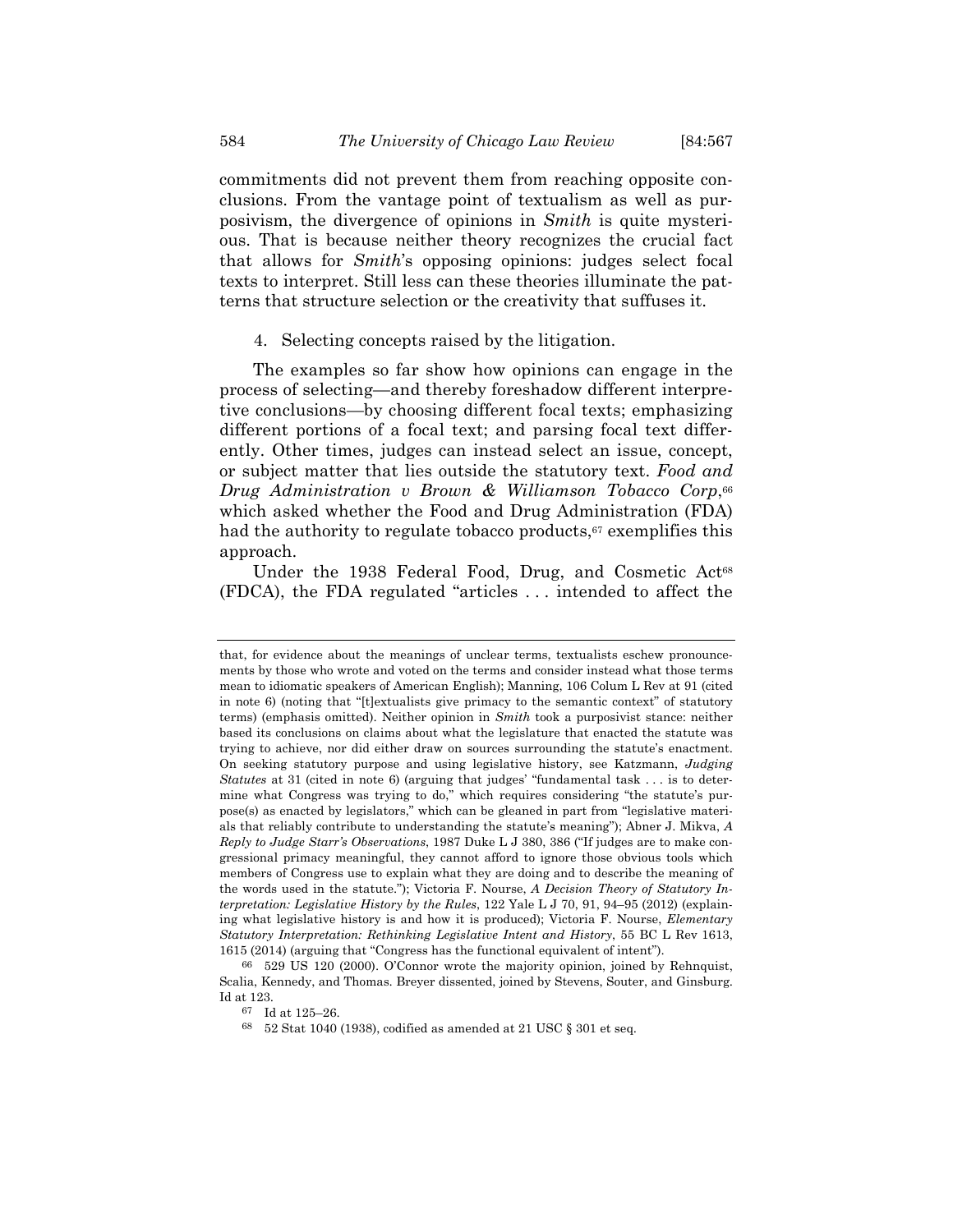structure or any function of the body."69 Thus, the agency had jurisdiction over articles that both affected the structure and function of the body and were marketed with the intent to do so.<sup>70</sup> From its inception, the FDA had declined to regulate tobacco, at least in part because of its inability to show both of these factors.71 But in 1996, the agency asserted such jurisdiction, citing evidence confirming both that "cigarettes . . . are 'drug delivery devices'" for nicotine, and that their effects on the structure and functions of the body were "'intended' under the FDCA because they 'are so widely known and foreseeable that [they] may be deemed to have been intended by the manufacturers.'"72 Tobacco manufacturers sued.

Writing for a five-justice majority, O'Connor's opinion first discussed the "essential purpose" of "the FDCA as a whole," which it described as "ensurling] that any product regulated by the FDA is 'safe' and 'effective' for its intended use."73 This overarching purpose "generally requires the FDA to prevent the marketing of any . . . device where the 'potential for inflicting death or physical injury is not offset by the possibility of therapeutic benefit.'"74 The FDA, however, had determined that "tobacco products [we]re unsafe."75 Thus, the majority concluded, the FDA could exercise jurisdiction over tobacco products in a

72 *Brown & Williamson*, 529 US at 127 (brackets in original). See also Food and Drug Administration, Regulations Restricting the Sale and Distribution of Cigarettes and Smokeless Tobacco to Protect Children and Adolescents, 61 Fed Reg 44396, 44418 (1996), amending various sections of CFR Title 21. Additionally, the FDA had amassed considerable evidence that tobacco manufacturers sold nicotine products with the intent to affect human bodies, despite their public claims to the contrary. See *Brown & Williamson*, 529 US at 172–73 (Breyer dissenting). See also generally Ruger, *The Story of* FDA v. Brown & Williamson (cited in note 71).

73 *Brown & Williamson*, 529 US at 133, citing 21 USC § 393(b)(2) (Supp III 1994). The current version of this provision reads: "The Administration shall . . . protect the public health by ensuring that . . . there is reasonable assurance of the safety and effectiveness of devices intended for human use." 21 USC § 393(b) (paragraph breaks omitted).

<sup>69</sup> FDCA § 201(g)(3), 52 Stat at 1041, codified as amended at 21 USC §  $321(g)(1)(C)$ .

<sup>70</sup> *Brown & Williamson*, 529 US at 170–72 (Breyer dissenting) (discussing congressional hearings at which tobacco manufacturers denied that nicotine is addictive).

<sup>71</sup> See id at 125; Theodore W. Ruger, *The Story of* FDA v. Brown & Williamson*: The Norm of Agency Continuity*, in William N. Eskridge Jr, Philip P. Frickey, and Elizabeth Garrett, eds, *Statutory Interpretation Stories* 335, 346 (Foundation Press 2011) ("The newfound evidence of [tobacco companies'] nicotine manipulation [to increase cigarettes' nicotine content], and therefore 'intent,' was the trigger to bring nicotine within the FDCA's ambit. . . . Knowledge of that factual predicate did not exist until after 1992.").

<sup>74</sup> *Brown & Williamson*, 529 US at 134, quoting *United States v Rutherford*, 442 US 544, 556 (1979).

<sup>75</sup> *Brown & Williamson*, 529 US at 134, quoting 61 Fed Reg at 44412 (cited in note 72).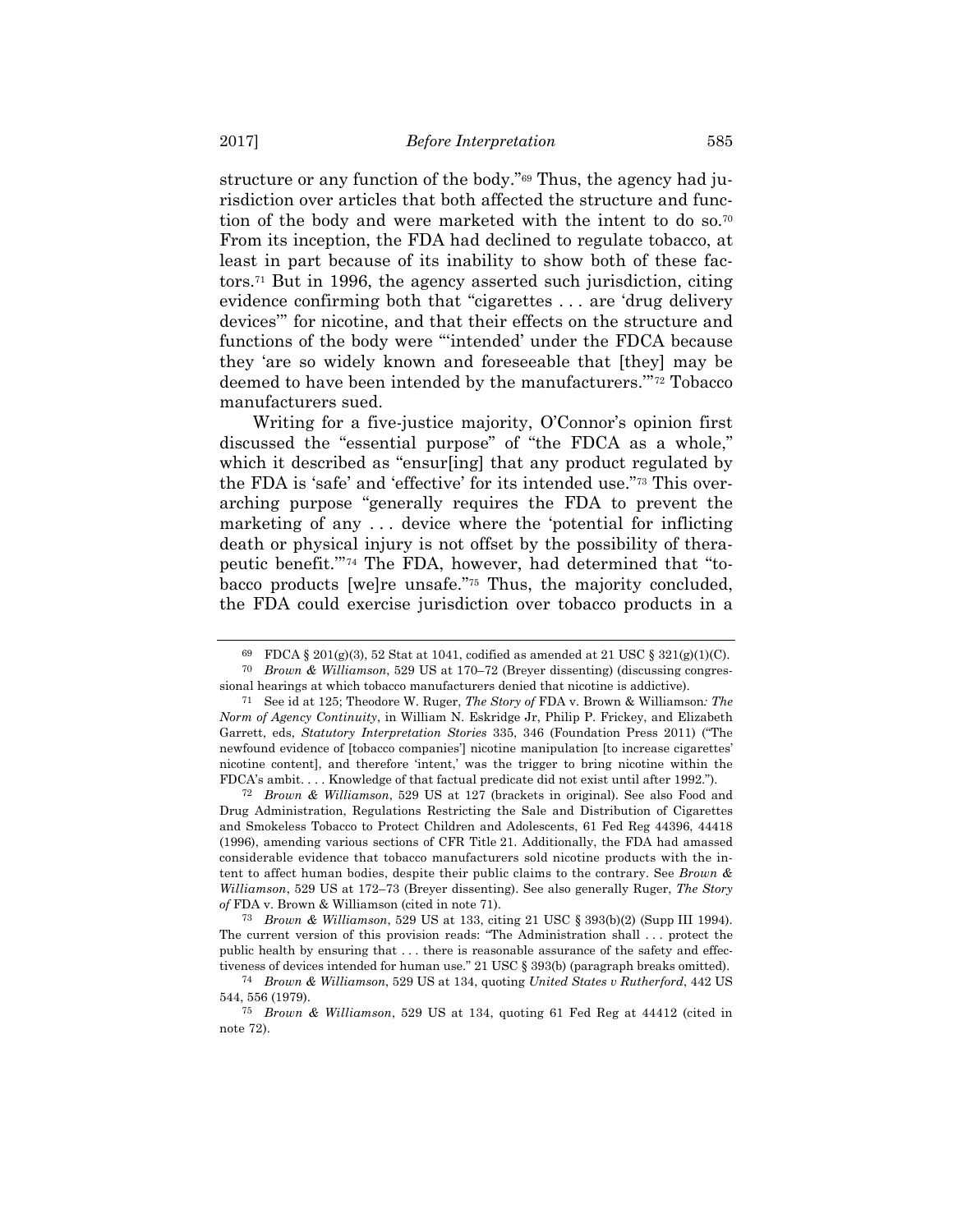way that comported with the statute's essential purpose only by banning them entirely.76 This it could not do, however, because several other statutes had made it clear that Congress did not wish to prohibit tobacco products entirely.<sup>77</sup> It would be incongruous, the majority decided, for Congress both to regulate tobacco directly and to give the FDA jurisdiction over it.78

What is the focal text that the *Brown & Williamson* majority interpreted? It is a bit difficult to say. The bulk of the opinion roughly eighteen pages—discussed statutes enacted "since 1965," that is, decades after the FDCA.79 The opinion also spent roughly eight pages discussing the course of conduct that other provisions of the FDCA would impose on the FDA, but these provisions become relevant only in light of the congressional intent imputed from subsequently enacted statutes.<sup>80</sup> To the extent that the FDCA's text played a role in the majority's interpretation, the majority did not focus on the provision of the FDCA that determined the agency's scope of authority: "articles . . . intended to affect the structure or any function of the body." In fact, the majority specifically declined to interpret that jurisdiction-granting provision with respect to tobacco. $81$ Instead, the opinion viewed other provisions in light of later statutes to derive the FDCA's "essential purpose."82

The import of subsequently enacted statutes for understanding the FDCA's provisions lies not in some particular statutory text, but in the concept of *tobacco*. The question the majority set out to answer, in other words, was not what a particular statutory phrase or provision meant, but whether Congress intended for the FDA to regulate tobacco. Selecting this focus

<sup>76</sup> *Brown & Williamson*, 529 US at 143 ("[I]f tobacco products were within the FDA's jurisdiction, the Act would require the FDA to remove them from the market entirely.").

<sup>77</sup> Id at 137 ("Congress, however, has foreclosed the removal of tobacco products from the market.").

<sup>78</sup> Id at 126 (concluding that the FDA's assertion of "authority is inconsistent with the intent that Congress has expressed in the FDCA's overall regulatory scheme and in the tobacco-specific legislation that it has enacted subsequent to the FDCA").

<sup>79</sup> See id at 137–39, 143–59.

<sup>80</sup> See *Brown & Williamson*, 529 US at 133–37, 139–43. 81 See id at 131–32:

We need not resolve this question [of whether the FDA may impute an intent to affect bodily structure or function], however, because assuming, *arguendo*, that a product can be "intended to affect the structure or any function of the body" absent claims of therapeutic or medical benefit, the FDA's claim to jurisdiction contravenes the clear intent of Congress.

<sup>82</sup> Id at 133.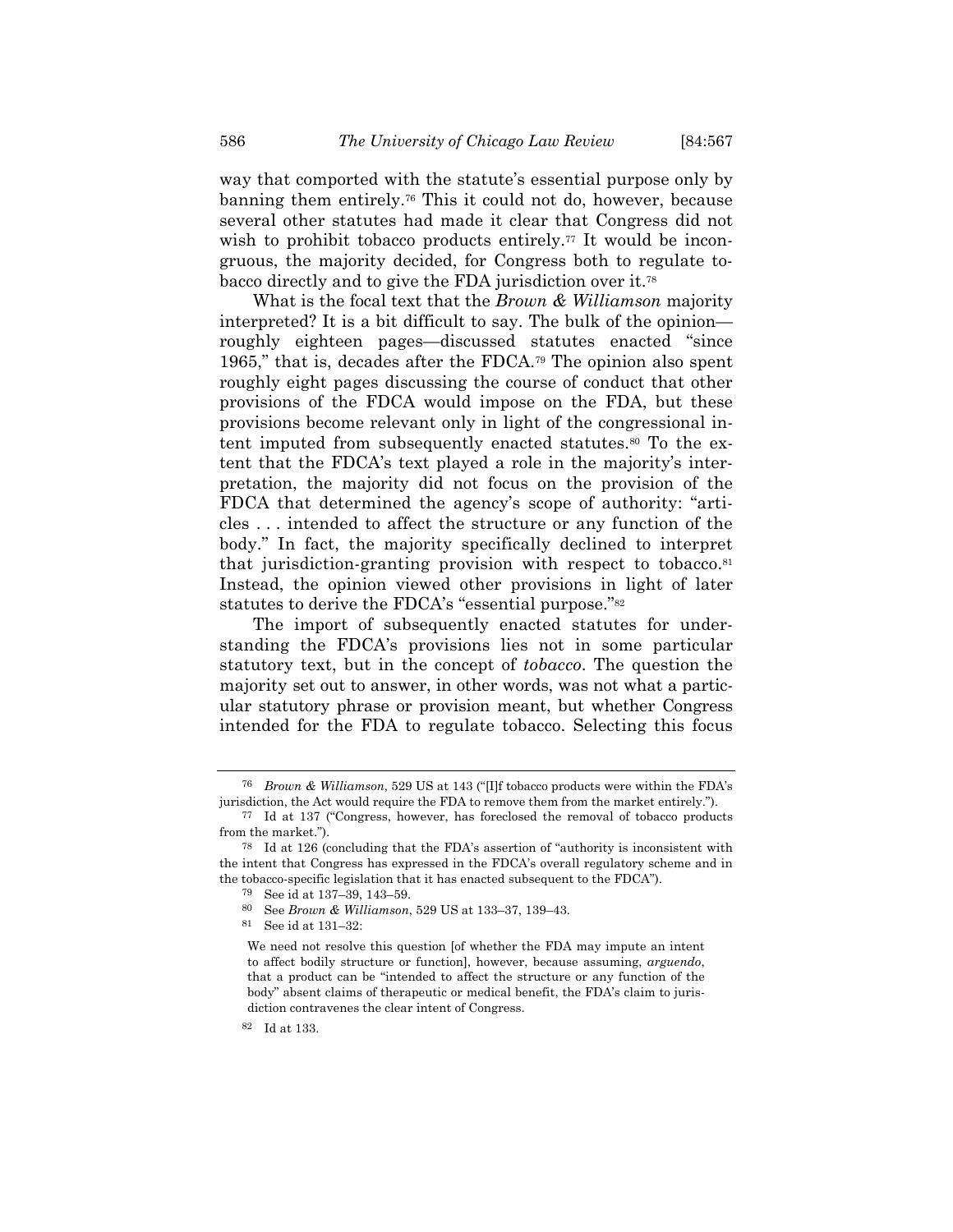allowed the majority to resist interpreting the provision that defined the FDA's jurisdiction and focus instead on later-enacted statutes. The *Brown & Williamson* majority's approach eschews a focus on statutory text in favor of an extrastatutory one: a focal object or concept suggested by the subject of the litigation, in light of which the statute's general implications can be interpreted.

The dissent disputed the inferences that the majority drew from both the FDCA and subsequent laws.<sup>83</sup> But it first asserted that looking to subsequent laws was incorrect: the "language and purpose" of the statute were "sufficient to establish that the FDA ha[d] authority to regulate tobacco."84 Justice Stephen Breyer first noted that the majority "nowhere denie[d]" that "tobacco products . . . fall within the scope of th[e] statutory definition" of the FDA's jurisdiction; that is, that they were intended to affect the structure or function of the body.85 The dissent's interpretation selected that definition as its focal text. On this approach, the lawsuit's central question was not whether Congress intended for the FDA to regulate tobacco individually, but whether tobacco was an "article . . . intended to affect the structure or any function of the body."

Selecting the statutory text allowed the dissent to posit that the FDCA gave the agency jurisdiction not over individual objects, but over a category of objects. Whether Congress specifically intended for the agency to regulate tobacco was, on this approach, immaterial. The jurisdictional provision authorized the agency to regulate objects insofar as they possessed certain characteristics.86 This suggested a dynamic category: objects could move in or out of jurisdictional scope depending on how manufacturers treated them and what scientists knew about them. Selecting the jurisdictional provision made specific congressional intent about any given object irrelevant.

Note again the limits of textualism and purposivism in analyzing these opinions. Textualism would argue strongly for focusing on the statute's jurisdictional grant and stopping there. Allowing the FDA jurisdiction over tobacco may have seemingly

<sup>83</sup> Id at 163 (Breyer dissenting) ("The inferences that the majority draws from later legislative history are not persuasive, since . . . one can just as easily infer from the later laws that Congress did not intend to affect the FDA's tobacco-related authority at all.").

<sup>84</sup> *Brown & Williamson*, 529 US at 163 (Breyer dissenting).

<sup>85</sup> Id at 162 (Breyer dissenting).

<sup>86</sup> See id at 165 (Breyer dissenting).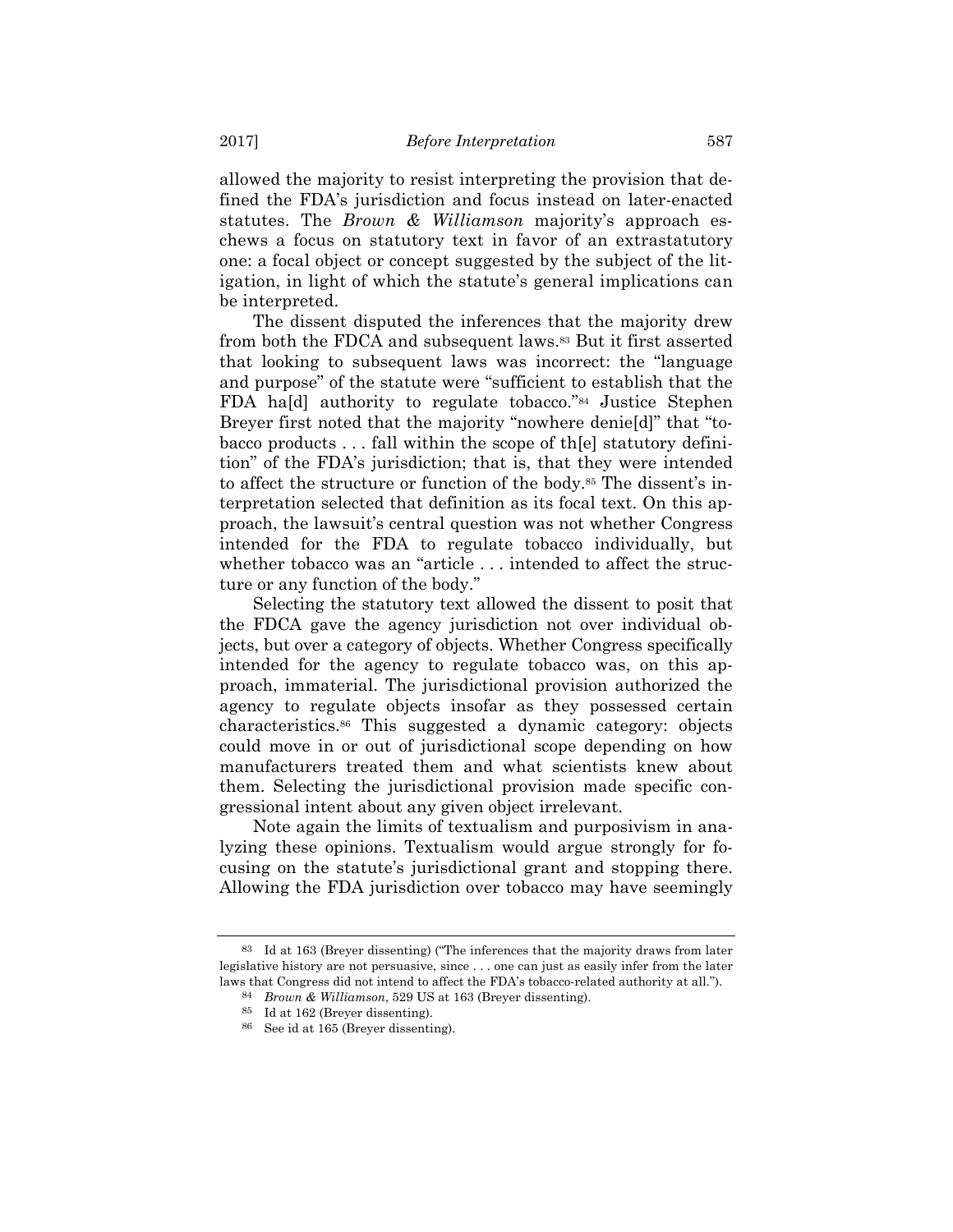absurd results, such as forcing the FDA to ban tobacco products, but textualists have a high tolerance for absurd results.<sup>87</sup> In any event, those results are absurd only in light of statutes enacted decades later, and later statutes do not reveal what the provision meant at the time it was enacted. Textualist tenets thus do favor selecting a particular text—the one chosen by Breyer in dissent. Purposivist tenets would argue for looking to the goals of the enacting Congress by reading the FDCA's legislative history, considering the fate of earlier drug regulation, and relating the jurisdictional definition to other provisions. Purposivist tenets thus also argue for a particular selection—and again it is the one selected by Breyer's dissent. The majority instead looked to later-enacted statutes' implications for the FDA's ability to ban tobacco, a selection that neither textualist nor purposivist tenets support. The utility of these theories for explaining or predicting the selections in *Brown & Williamson* is, as with the other cases I have discussed, quite limited.

This Section shows that selecting focal text is a primary way opinions stake their claims, frame their arguments, and make their conclusions seem inevitable. My discussion also indicates that purposivism and, especially, textualism are of limited benefit in predicting, assessing, or even recognizing selection practices. Purposivism might tell judges to look to the legislature's goals, and textualism might tell them to enforce the textual deals the legislature struck. These exhortations make sense only with reference to some focal text: What was the goal of the provision? What deal did this phrase represent? Yet, as this Section has shown, a commitment to an interpretive theory is at best a weak predictor of how a judge will select that focal text. The decisive moment of text selection thus goes unacknowledged.

Seeing selection clearly, in contrast, helps statutory interpretation analysis catch up to litigation practices: litigants' briefs often suggest particular text selections to judges.88 Judges may be receptive to some such suggestions out of a commitment to a particular interpretive theory. But as this Section shows,

<sup>87</sup> See John F. Manning, *The Absurdity Doctrine*, 116 Harv L Rev 2387, 2391 (2003) ("If one accepts the textualist critique of strong intentionalism, it is difficult to sustain the absurdity doctrine.").

<sup>88</sup> For instance, the respondents' brief in *Sweet Home* argued, "While much attention has focused on the meaning of 'harm,' the operative statutory term is 'take.' It is the 'take' of listed wildlife, as defined in the ESA, that § 9 forbids." Brief for Respondents, *Babbitt v Sweet Home Chapter of Communities for a Great Oregon*, Docket No 94-859, \*18 (US filed Mar 24, 1995) (available on Westlaw at 1995 WL 130541).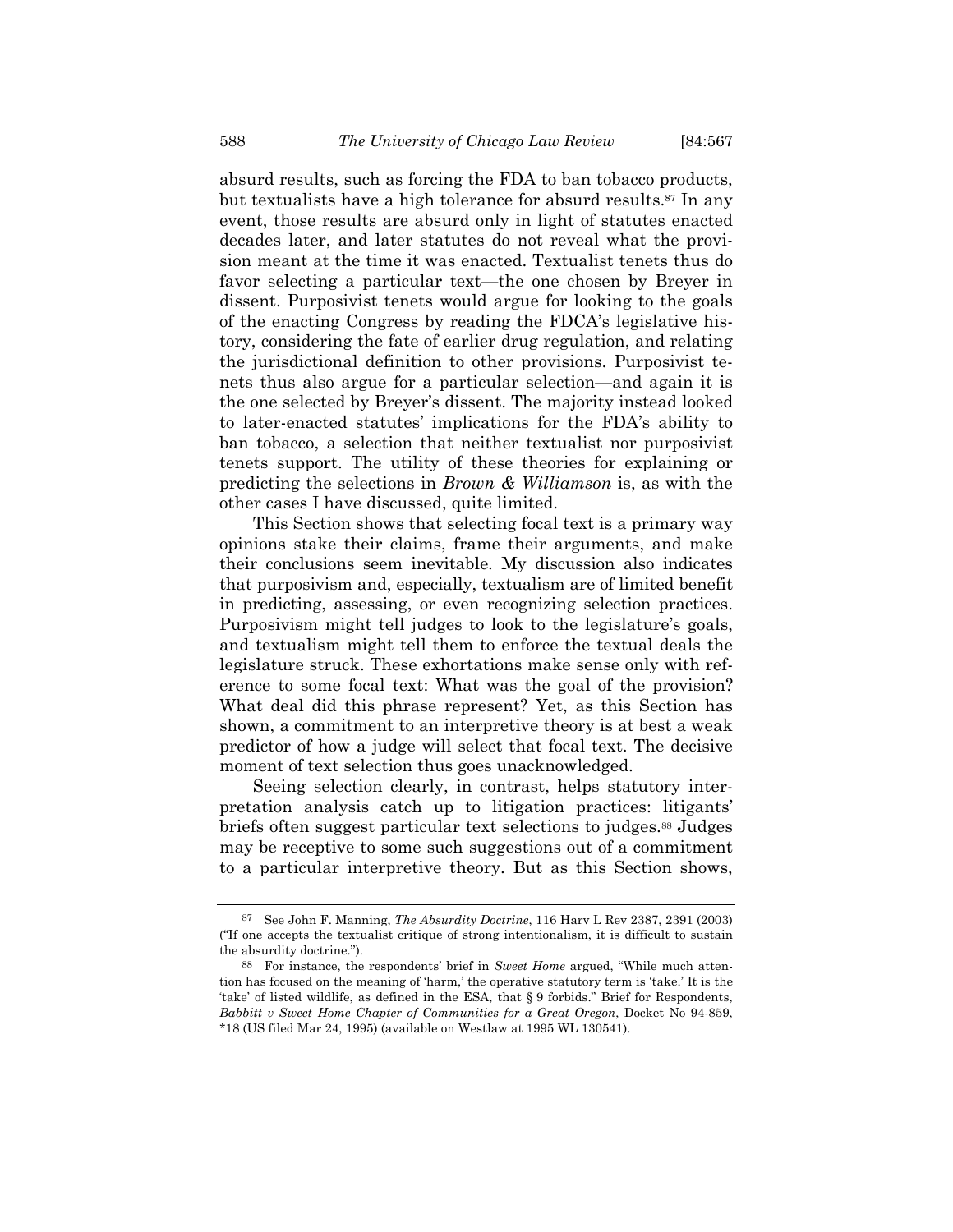these theories often have at best an oblique relation to text selection practices. Recognizing this can push us to consider what other underlying values and views—about the relations among laws, government institutions, or policies—might motivate text selection.<sup>89</sup>

# B. Selecting Constitutes a Case

As my examples demonstrate, judges have a range of options when selecting the text "at issue" in a case. Should they select a concept or object raised by the litigation (tobacco products in *Brown & Williamson*'s majority)? Or select statutory text (FDA jurisdiction over products "intended to affect the human body" in *Brown & Williamson*'s dissent)? Should they select a swatch that resonates with legal concepts outside the statute ("take" as a common-law term in the *Sweet Home* dissent)? One that resonates with everyday speech ("established by the State" for the *King* dissent)? Or one grounded in the statute itself ("take" as "harm" per the statutory definition for the *Sweet Home* majority; "an Exchange ... under section 1311" for the *King* majority)? Should they treat a phrase as a consolidated set piece (*Smith*'s "use-a-firearm" dissent)? Or take each word as a separate unit of meaning and add their meanings together (*Smith*'s "use + firearm" majority)? Choices about selecting focal text abound.

Judicial opinions show a range of attitudes toward their text selection choices. Some directly address the issue. The *Sweet Home* dissent excoriated the majority for focusing on *harm* when the "operative" word was *take*,<sup>90</sup> while the majority dismissed the criticism by noting that *harm* was how "Congress explicitly defined" that "operative term."91 The *Brown & Williamson* majority explicitly declined to address the operative statutory text, while the dissent argued that that text sufficed to decide the issue. Other opinions acknowledge text selection indirectly. The *Smith* dissent characterized the majority's focus on *use* in isolation from the rest of the idiom as a misguided interpretation, rather than a parsing choice.92 Yet other opinions simply do not acknowledge how disagreements about meaning are structured around underlying divergences in the text to which meaning is

<sup>89</sup> I elaborate on this suggestion in Part IV.B.

<sup>90</sup> *Sweet Home*, 515 US at 717 (Scalia dissenting) (emphasis omitted).

<sup>91</sup> Id at 697 n 10 (Stevens).

<sup>92</sup> *Smith*, 508 US at 242 (Scalia dissenting).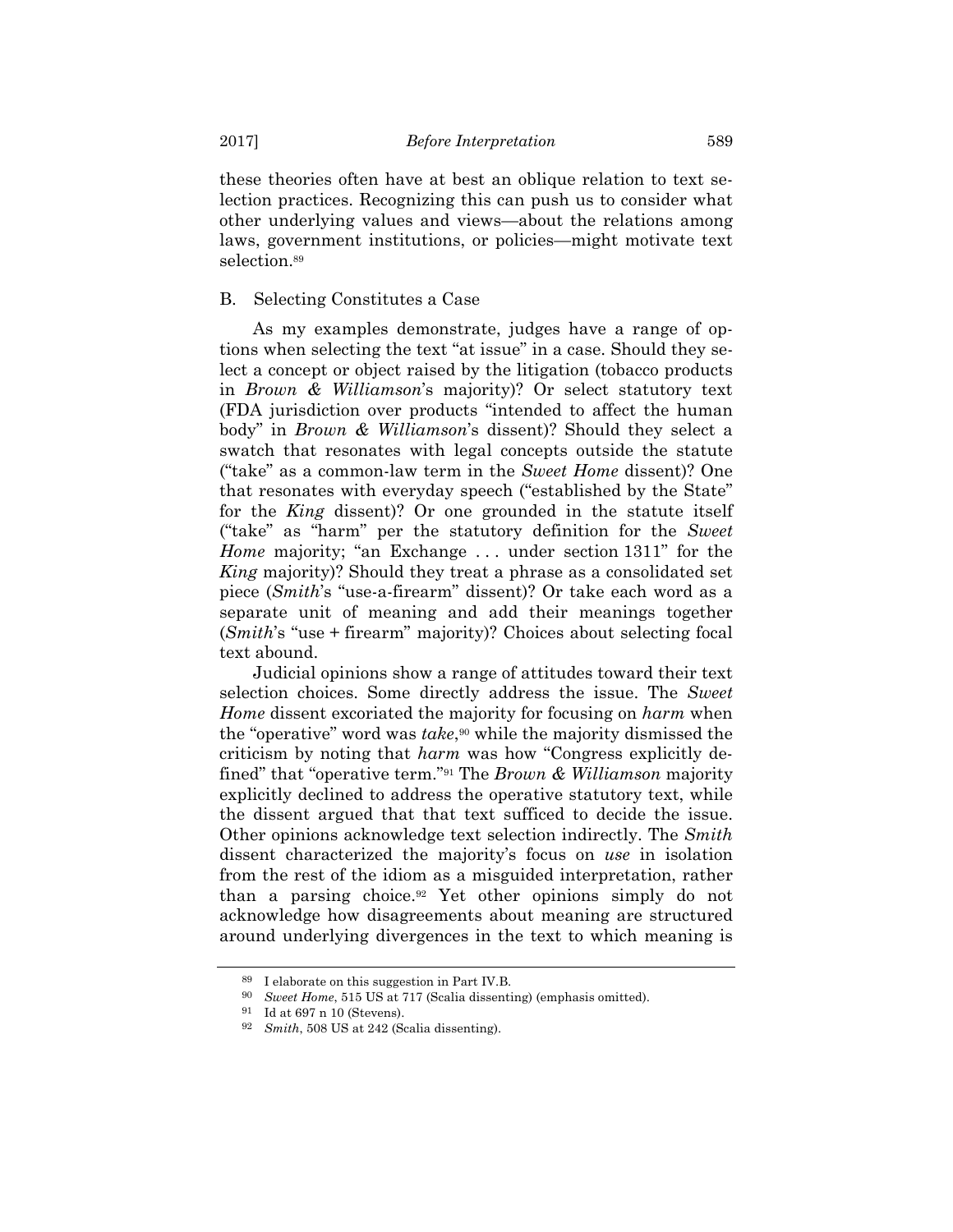ascribed. The two sides in *King*, for instance, debate the meaning of the focal text without noting that their differing focal text selections underlie the reasoning of their conclusions. But whether or not they discuss it, authors of opinions must select text to interpret.

The fact that text selection is often tacit, in other words, should not suggest that it is not at the same time active. One can think of text selection as a *technique of interpretation* along the lines of the sociologist Professor Marcel Mauss's classic *Techniques of the Body*.93 Mauss notes that people perform seemingly intuitive bodily movements differently in different cultures. The way one walks, runs, throws—for "every attitude of the body[,] [e]ach society has its own special habits."94 These "techniques" are the "*effective* and *traditional*" ways of doing things among a particular group of people. 95 Such techniques of the body, although learned, can come to feel so intuitive that they seem natural. Such naturalization can help individuals fit comfortably into the societies that practice these techniques: they come to naturally walk the way they have been taught to.<sup>96</sup> So, similarly, judges educated in the tradition of American opinion writing can select texts intuitively, without meaning to or realizing it. Yet, like walkers, they still participate in this effective and traditional technique of interpretation.

Moreover, judges do not select from a predetermined set of choices but display creativity in selecting focal texts. Here, I have outlined a few recurring types of choices that judges make when writing opinions. These moves do not form a strict taxonomy but a dynamic range; there are surely examples of other choices, as well as examples that blur the boundaries between these options in creative ways. The point is that writers of opinions select what text to interpret whether or not they acknowledge, or even realize, that they are doing so.97

<sup>93</sup> See generally Marcel Mauss, *Techniques of the Body*, 2 Economy & Society 70 (1973).

<sup>94</sup> Id at 71–72.

<sup>95</sup> Id at 75.

<sup>96</sup> Mauss quotes an ethnography describing how Maori mothers "drilled their daughters" in walking with the "gait . . . admired" in their society. Id at 74. Although this was how women walked in that society, "[t]his was an acquired, not a natural way of walking." Id. In fact, Mauss continues, "there is perhaps no 'natural way' for the adult" to walk—all walks are learned in particular social settings. Id.

<sup>97</sup> The extent to which text selection choices are conscious is a question that lies beyond the scope of this Article, and would often not be discernible from the text of the opinions analyzed here.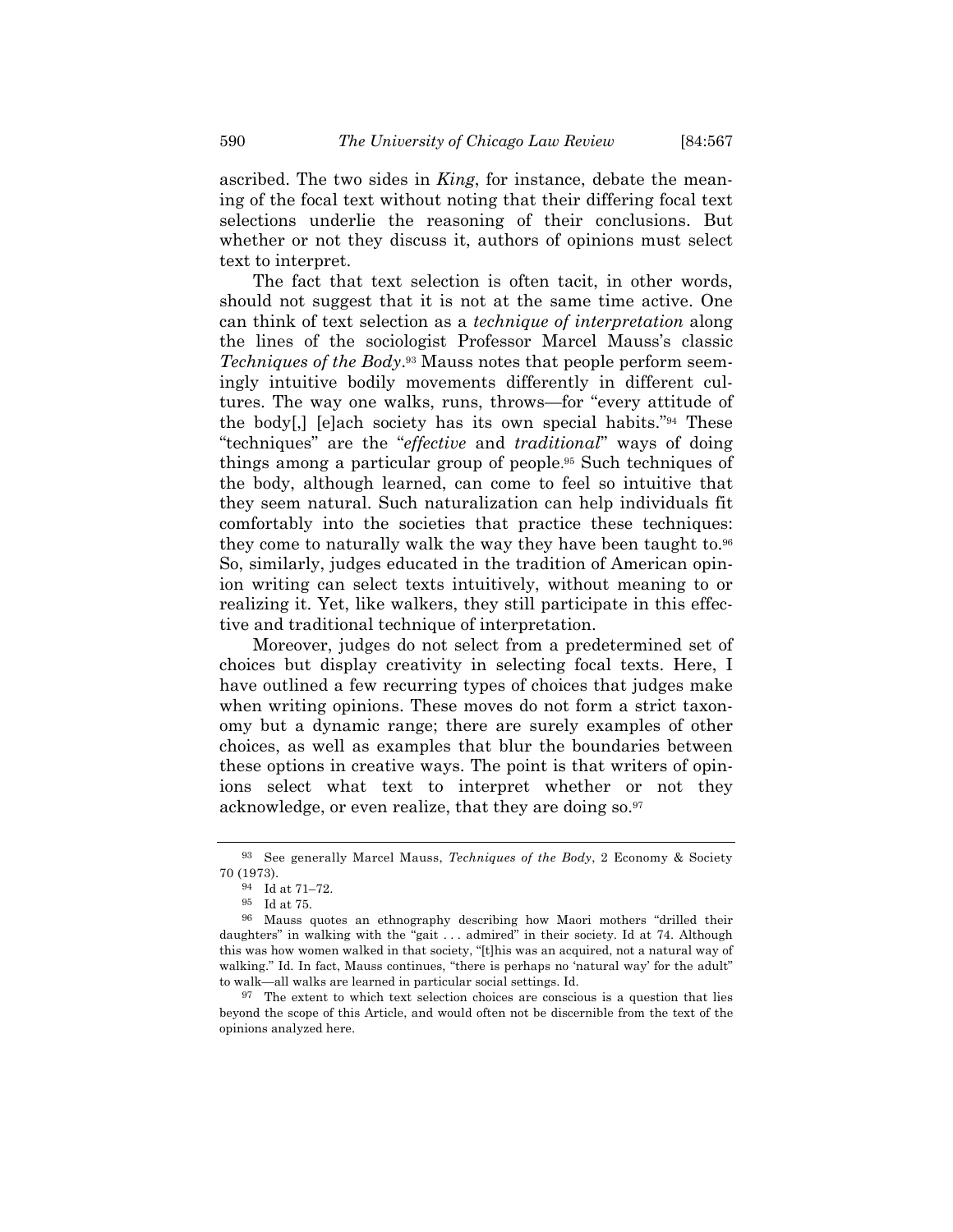I am sure readers have themselves noticed some of what I point out in this Part; anyone who teaches these cases is familiar with their contours. But I believe I am the first to recognize the selection of focal text as a pervasive factor in statutory interpretation opinions. My contention finds support in anthropological and linguistic studies of communication, which show that being the focus of discussion is not a natural or inherent feature of an event, object, or text. Rather, the process of communication itself leads things to occupy that focal role.<sup>98</sup> This means that being focal is always a contingent and potentially temporary state. Something that emerges as a focal point in one communicative situation does not necessarily do so in another. What participants treat as focal depends on a range of factors: the particularities of the communicative interaction; its larger social setting; and all the constraints of communicative genre, social structure, and power relations that go along with them.99

Moreover, the emergence of a focal object has a dynamic relationship to the background within which it is understood. Text and context create one another in the communicative encounter. A "focal event" emerges through communication as "the phenomenon being contextualized."100 Just as the background interaction allows a particular object to emerge as a joint focus of attention, it is the emergence of an object as a focus of attention that allows everything else to be characterized as background. What participants "treat as 'focal' and what as 'background'" is not predictable;101 each constructs the other in the process of communication.

To give a feel for how this co-constitutive relation works, imagine someone driving down a street. She may be thinking about a range of things—a lecture she just attended, what to have for dinner, how brightly the sun is shining. At the corner stands a stop sign. She feels the little jolt the car gives when it stops and continues across the street. Is the stop sign a focal text? Perhaps not. Today, it may just slip into other background considerations: lecture, dinner, sun. But if a police officer pulls the driver over for failing to come to a complete stop, the stop

<sup>98</sup> See Charles Goodwin and Alessandro Duranti, *Rethinking Context: An Introduction*, in Alessandro Duranti and Charles Goodwin, eds, *Rethinking Context: Language as an Interactive Phenomenon* 1, 3 (Cambridge 1992).

<sup>99</sup> Id at 6–9.

 $100$  Id at 3.<br> $101$  Id.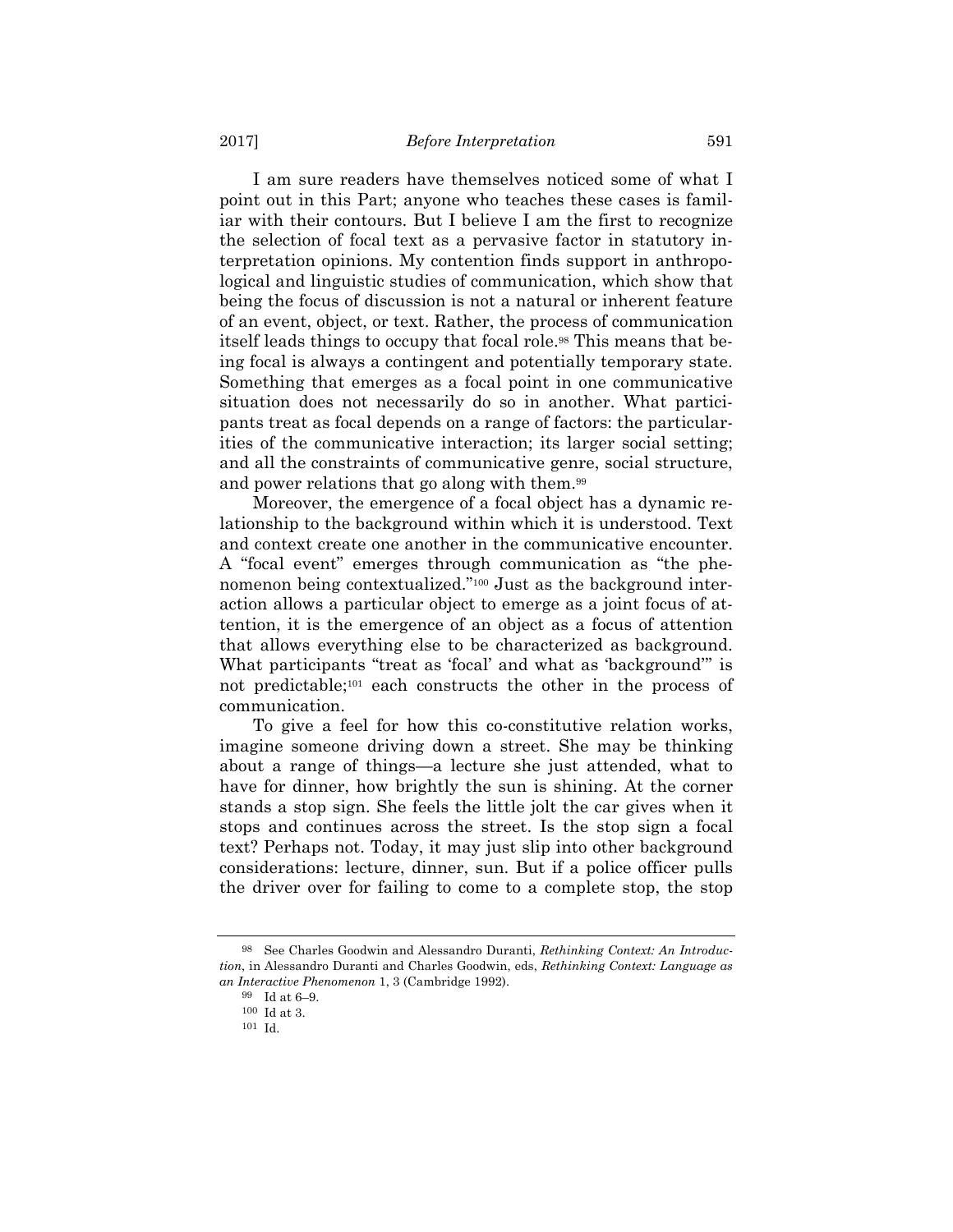sign might click into focus. She might insist that she did, too, come to a complete stop. Suddenly, that little jolt she felt becomes meaningful, pointing in a new way to the focal stop sign. She might wonder if she was distracted by her thoughts about the lecture, or blinded by the setting sun, so that she did not fully notice the stop sign. A range of factors comes together, configured in a particular constellation around the focal text, as the interaction progresses. Or, again, maybe there is no police officer and the stop sign never makes the leap from background to focus. Perhaps instead her thoughts coalesce around dinner, and hunger takes center stage.

This way of moving something from background to object of focus is called *entextualization*.102 The entextualizing "process [ ] render[s] discourse extractable" and "mak[es] a stretch of linguistic production into a unit—a *text*—that can be lifted out of its [ ] setting."103 Neither *stop sign* nor *dinner* is inherently focal. But they may become entextualized through a particular communicative experience (with another or with oneself). The concept of entextualization highlights the dynamic, interactive, and creative nature of meaning production. A text becomes focal through the very act of people focusing on it: "[a] text . . . is discourse rendered decontextualizable."104

Judicial opinions present a particular form of communication. Their specific conventions differentiate them from other communicative genres, as does the fact that they arise from, and resolve, disputes.105 Yet, for all their particularities, judicial opinions also present a form of communication. One can therefore expect that at least some patterns structuring most forms of communication will also appear in judicial opinions. Insights from studies of language and communication cannot predict the analysis of legal texts, but they can certainly guide it.

<sup>102</sup> Richard Bauman and Charles L. Briggs, *Poetics and Performance as Critical Perspectives on Language and Social Life*, 19 Ann Rev Anthropology 59, 73 (1990).

<sup>104</sup> Id.

<sup>105</sup> For my purposes here, two characteristics stand out as particularly important. First, judicial opinions are *performative*, or *creative*, not only in the everyday senses of those words, but in the technical linguistic sense that they help constitute the very things they refer to in the world. Part IV elaborates on this assertion. Second, judicial opinions in our system of adjudication ground their legitimacy in *reason-giving*. Mathilde Cohen, *The Rule of Law as the Rule of Reasons*, 96 Archiv für Rechts- und Sozialphilosophie [Archives Phil L & Soc Phil] 1, 2 (2010) ("[L]egal reason giving is one of the essential properties of the concept of the rule of law, if not *the* essential one."). Part IV explains how my approach helps evaluate this function.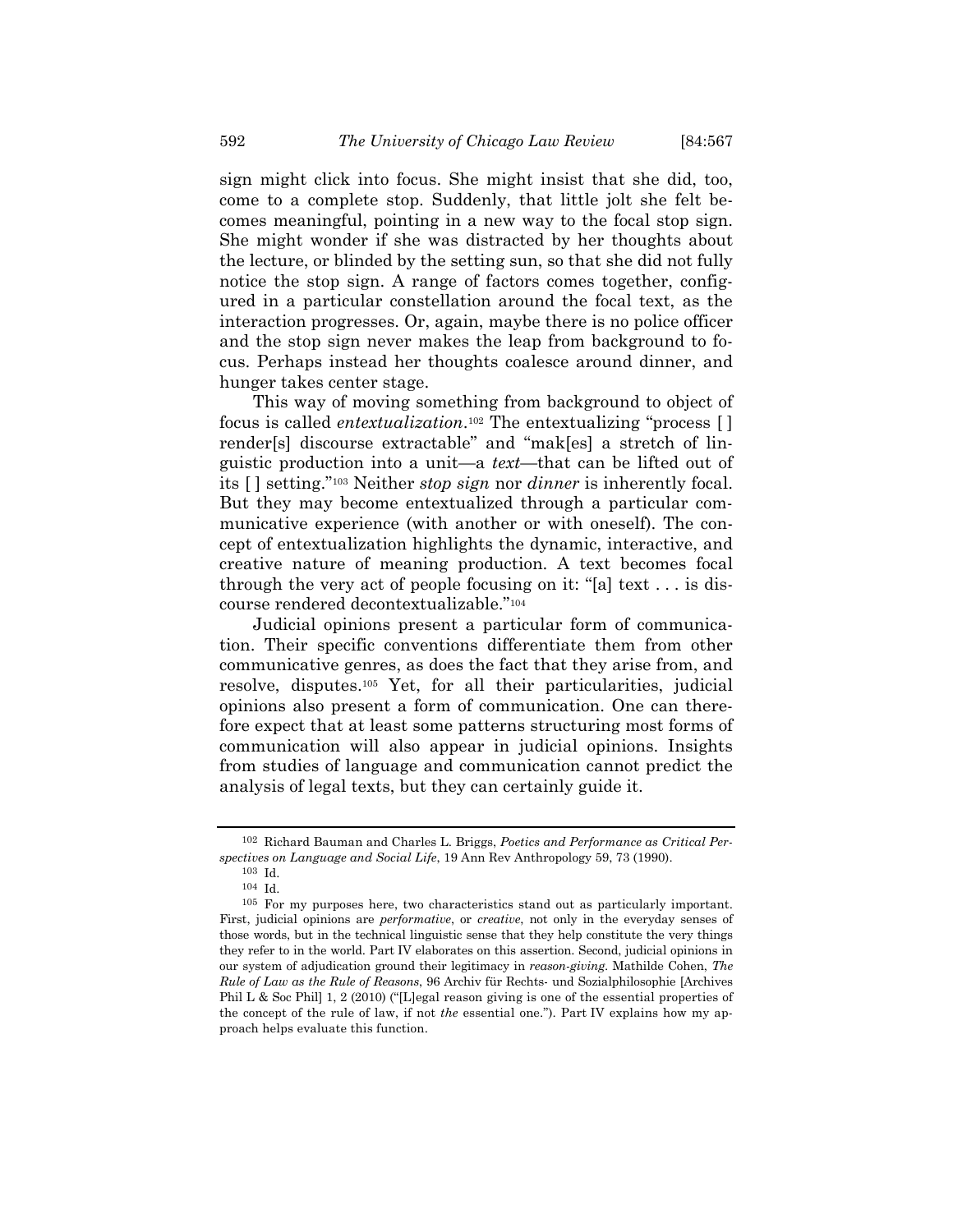This Part shows that the active selection of focal text is indeed a central—though underappreciated—aspect of how judicial opinions rationalize their communications and exert their effects on the world. Negotiations over focus and background in ordinary communication happen within accepted rhetorical genres and cultural understandings. Similarly, judicial opinions' selecting of focal text is constrained by conventions of legal argument and influenced by how litigants and lower courts frame a case. Nevertheless, just as with ordinary communication, selecting focal text is a necessary, and sometimes contested, practice.

Showing that judges must select the text they interpret illuminates how opinions help create the objects of their own analysis. When an opinion asserts, "This case is about . . . ," it does not merely present a neutral description. Rather, it *constitutes* the case as being about a particular question; or at least, it attempts to do so. This phrase is thus properly understood not as a description, but as an argument: an argument phrased as a description. It is a kind of "hidden polemic," which utters its own "word with a sideward glance at someone else's hostile word,"106 in this case, at other things that someone else could say the case was about.

The assertion that a case is "about" something is thus a creative utterance, a speech act: an efficacious communication that does not merely describe, but helps create, the world it refers to.107 But, being phrased as merely a passive description, it is a speech act that disguises its own efficacious quality. This veneer of nonefficacy allows judges' choices about what they will interpret to appear as passive descriptions of, or references to, objective facts that are not in their control. Perhaps it is this seeming objectivity that has obscured the central importance of selecting to statutory interpretation.

#### III. SITUATING: CREATING A CONTEXT FOR FOCAL TEXT

I began the preceding Part with a question: How do judges know what text to interpret? The answer, I showed, was that

<sup>106</sup> Mikhail Bakhtin, *The Heteroglot Novel*, in Pam Morris, ed, *The Bakhtin Reader: Selected Writings of Bakhtin, Medvedev and Voloshinov* 88, 107–08 (Edward Arnold 1994) (contrasting "[o]vert polemic . . . directed at another's discourse, which it refutes," with "hidden polemic," in which "discourse is directed toward an ordinary referential object, . . . only indirectly striking a blow at the other's discourse, clashing with it, as it were, within the [referential] object itself").

<sup>107</sup> For a fuller discussion of speech acts and creative utterances, see Part IV.C.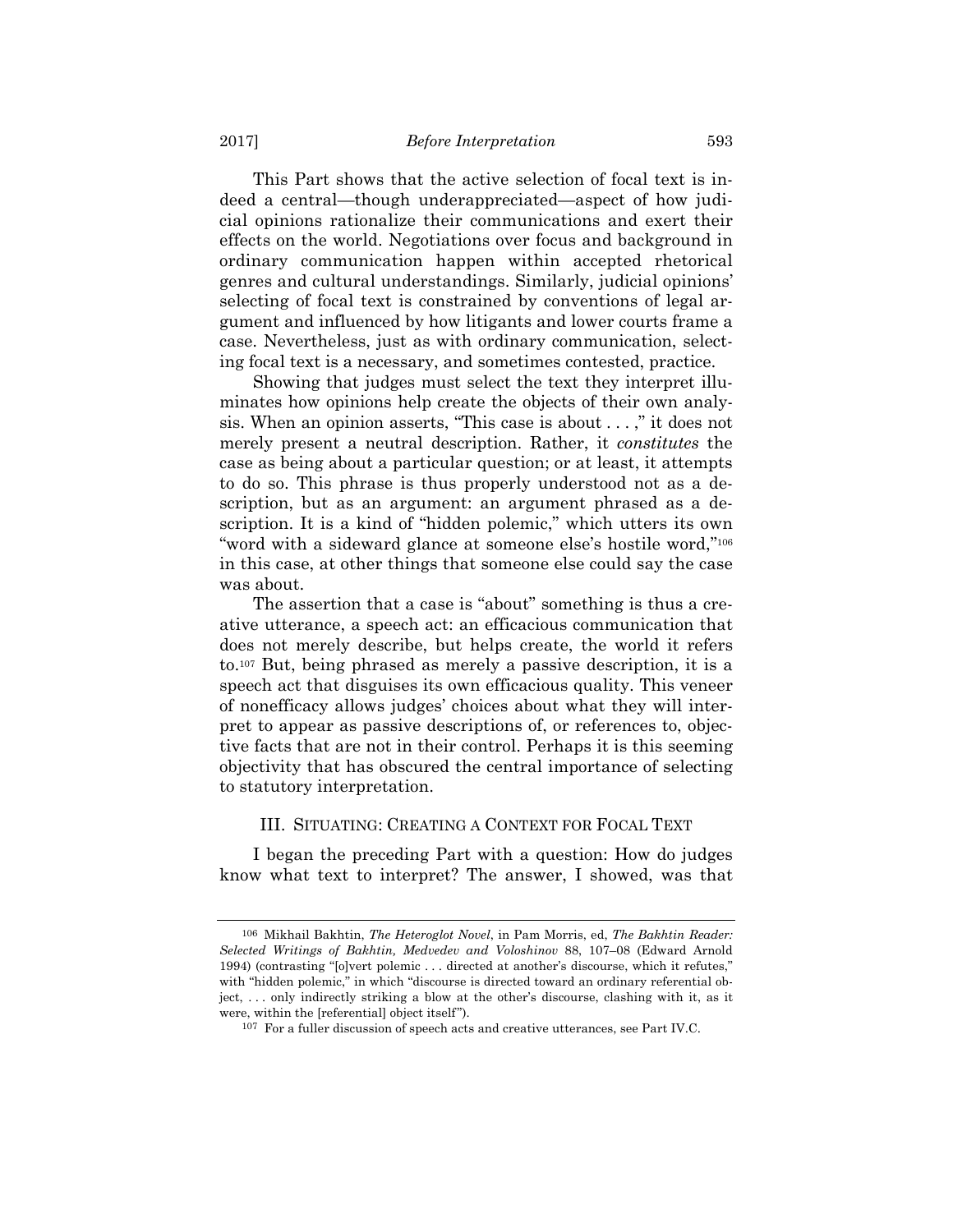judges actively *select* text to interpret. But to interpret a text, one needs to *situate* it in a broader context: "The assignment of a local meaning to [a] given utterance depends on more global contextual relations which are selectively invoked and activated by discourse participants."108 How, then, do judges situate a focal text within an encompassing context through which it gains meaning? Commentators often act as though texts naturally carried their own contexts. Attention tends to focus on how a judge interprets the implications of such a context, rather than on where that context comes from. A closer look, however, reveals that situating focal text is far from a natural, obvious, or presumable process. Like selecting text to begin with, situating it requires creative judicial labor.

To situate a text, judges must find some aspects of the world relevant to interpreting it. They are of course constrained by the conventions of legal reasoning. But even within those constraints, the factors available to situate a focal text far exceed what any opinion could actually use. So judges must choose factors within which to situate a text. Is a given legal text best understood when situated against the background of related statutory provisions, or facts about the physical world the statute addresses? Should one understand it by reference to principles that pervade the law or patterns that characterize ordinary conversation? Opinions tend to make the answers to such questions seem more obvious than they are.<sup>109</sup>

Because a range of options is always available, opinions situating focal text stake a claim that their preferred factors are the ones relevant to interpretation. Relevance, in other words, is

<sup>108</sup> Paul J. Thibault, *Communicating and Interpreting Relevance through Discourse Negotiation: An Alternative to Relevance Theory–a Reply to Franken*, 31 J Pragmatics 557, 560 (1999). See also, for example, Scalia, *A Matter of Interpretation* at 37 (cited in note 6) ("In textual interpretation, context is everything."); Fallon, 99 Cornell L Rev at 687 (cited in note 6), citing Manning, 106 Colum L Rev at 73, 79–80 (cited in note 6) (stating that textualists and purposivists "concur . . . [that] the meaning of the words of a statute . . . depends on context"); Siegel, 78 BU L Rev at 1027–28 (cited in note 36) (noting that textualists agree with intentionalists that "text is not self-interpreting and that text takes its meaning from and must be understood in context"); Antonin Scalia and Bryan A. Garner, *Reading Law: The Interpretation of Legal Texts* 16, 32–33 (Thomson/West 2012).

<sup>109</sup> I suggest why the genre is oriented this way in Part IV. The extent to which individual judges strive to make their situating choices seem inevitable, and whether they do so consciously or simply as part of a technique of interpretation, are interesting questions that lie beyond the scope of this Article. Here, I address not the individual psychology of judges but the efficacy and structure of judicial opinions.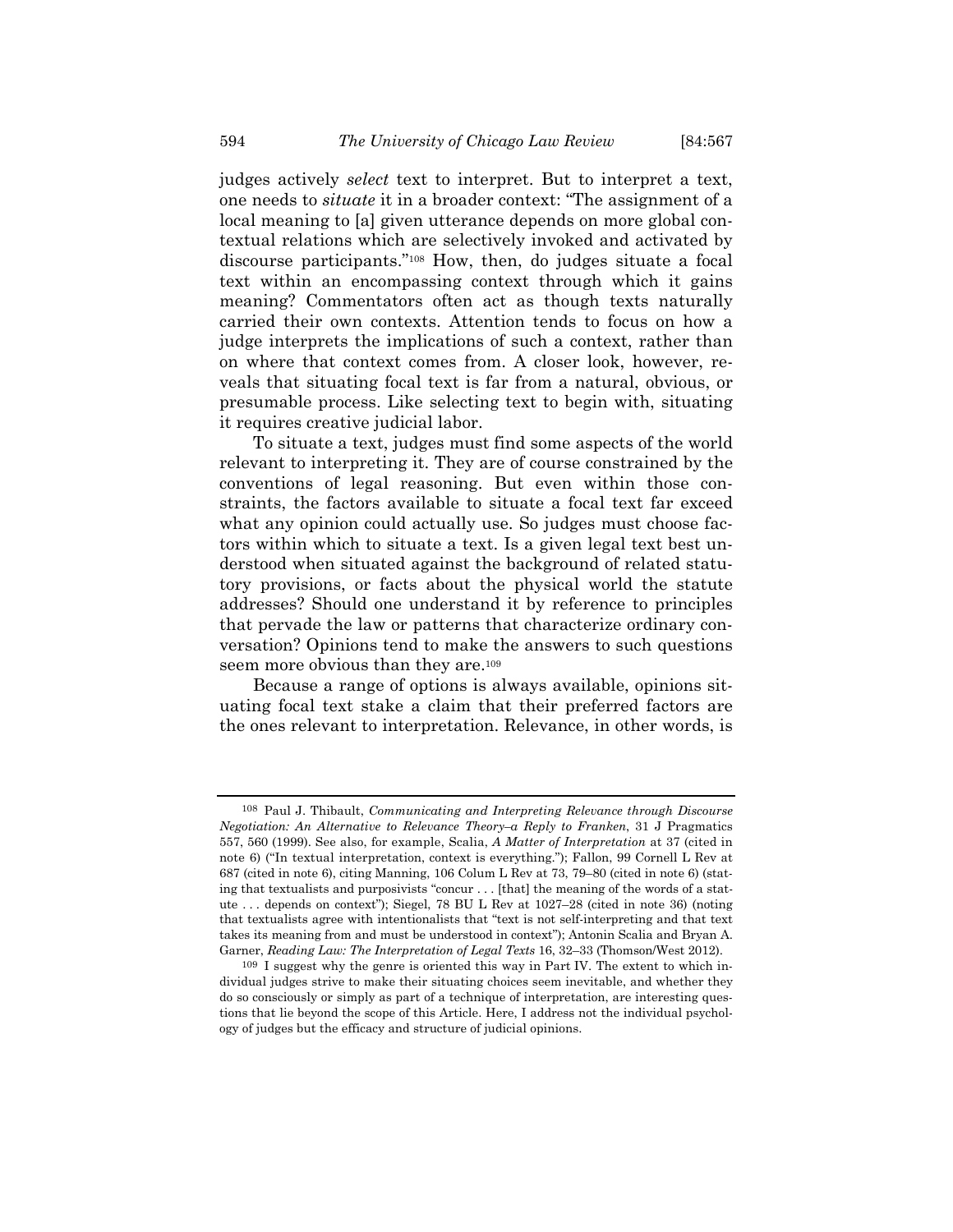made, not born.110 Making something relevant to interpretation is a "dynamic and contingent" social process in which "conflict and misunderstanding" play a "regular role," putting various interpretive possibilities "'at risk' at any given moment in the unfolding discursive activity."111 Relatedly, when invoking a situational factor, an opinion must attribute some characteristics to it: a related statutory provision says this; a physical fact is that way; a general legal principle holds something; ordinary conversation works a certain way. When creating contexts within which to situate texts, in other words, opinions stake claims about both relevance and reality.

The following Sections show how judges situate focal text within a range of sources. While I divide my discussion into the overarching categories of legal and nonlegal sources, this Part illustrates that each category contains a diversity of possibilities for situating text.112 Judges creating contexts may consciously consider why particular factors seem more relevant than others, and they may actively learn about the characteristics of the factors they invoke. But they also may not.113 As with selecting text,

<sup>110</sup> See Fallon, 99 Cornell L Rev at 695 (cited in note 6) ("There . . . could be[ ] no purely non-normative criterion precisely marking what should be deemed relevant or irrelevant."). This is as true for textual interpretation as it is for constructing group identities, which ask people to interpret themselves and their place in the world around them with reference to factors that are highly influenced by local cultural norms, understandings of selfhood, and desiderata of legitimacy. See Anya Bernstein, *Parameters of Legitimation and the Environmental Future of a Taipei Neighborhood*, in Sylvia Hood Washington, Paul C. Rosier, and Heather Goodall, eds, *Echoes from the Poisoned Well: Global Memories of Environmental Injustice* 311, 315–17 (Lexington 2006).

<sup>111</sup> Thibault, 31 J Pragmatics at 561 (cited in note 108). Although I talk a lot about relevance here, I do not subscribe to what is known as "relevance theory," which places ultimate meanings in the speaker's thoughts rather than in the discursive elaboration of utterances. Id ("Relevance theory [ ] assumes that . . . the speaker's thought[ ] is privileged in the interpretation of utterances."). In other words, I see communication and meaning-making as a fundamentally social, interactive practice.

<sup>112</sup> In a classic article, Professors William Eskridge and Philip Frickey argued that the Supreme Court "considers a broad range of textual, historical, and evolutive evidence when it interprets statutes." Eskridge and Frickey, 42 Stan L Rev at 322 (cited in note 7). I add to their analysis by both broadening and specifying that range, showing both how opinions often go further afield and how they cut up the categories Eskridge and Frickey identify in varied ways.

<sup>113</sup> The psychological processes of situating a text—whether it is conscious or purposeful, what judges feel about it—reveal little about whether these practices occur and how they structure judicial opinions. Evidence for such psychological processes, moreover, resides in the invisible inner states of individual judges. I eschew discussion about how judges think or what they feel. Rather, I base my analysis on the written products that judges have made available. These may not reveal judges' inner states, but they do reveal something more important: the practices and structures that shape these efficacious legal utterances.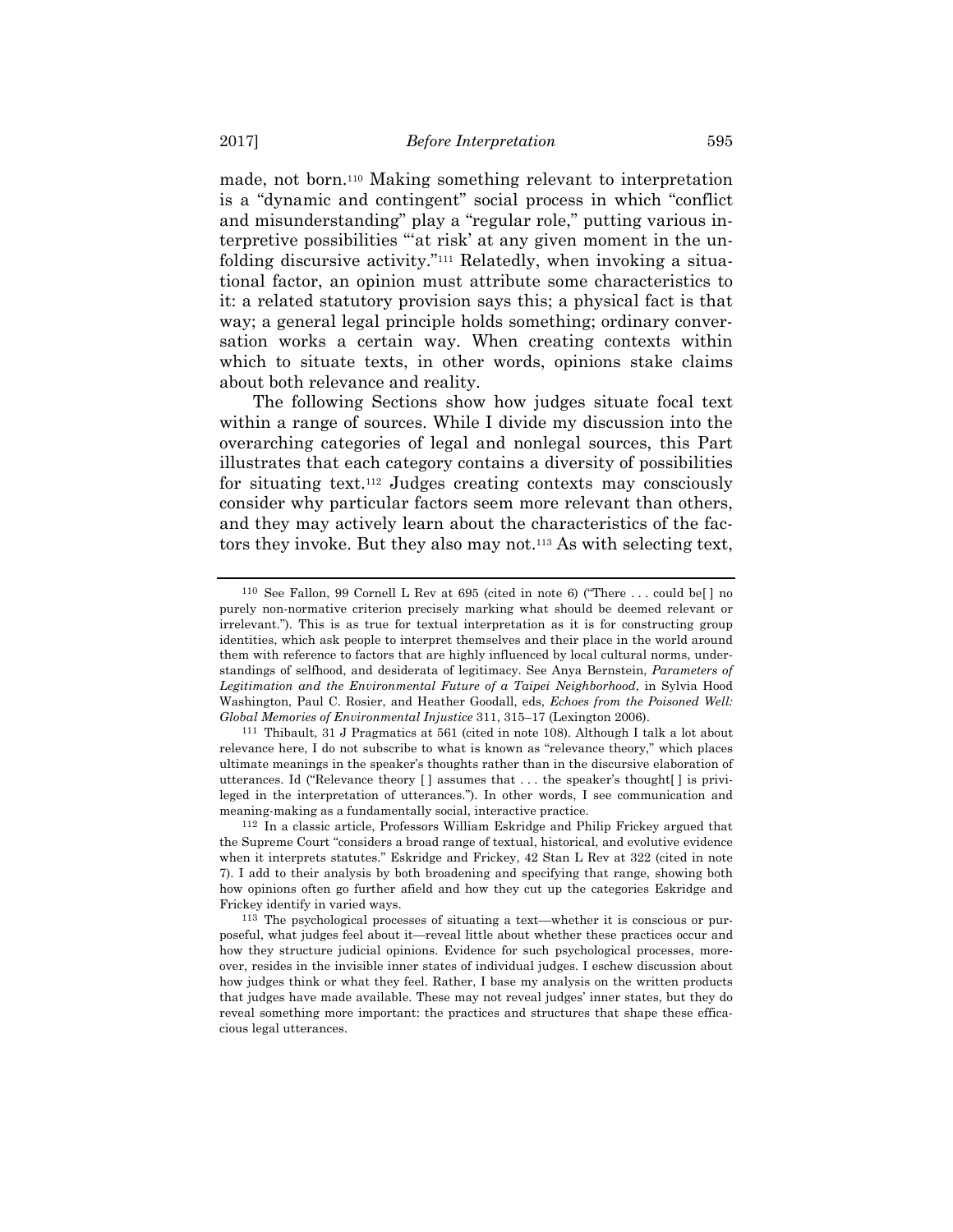judges must make choices about situating text whether they realize it or not. And as this Part shows, opinion-writing conventions impose few constraints on judges to explain why the factors they invoke are the most pertinent or to substantiate their characterizations of those factors—few constraints, that is, on judicial claims about either relevance or reality. This leaves judges with a great deal of freedom when choosing how to situate focal text.

#### A. How Opinions Situate in Legal Sources

Not surprisingly, judicial opinions often turn to legal strictures to help interpret statutory terms. But the law is a multifarious thing, and opinions travel widely in it. They look within the statute they interpret and outside it; they turn to legal understandings that precede the statute, postdate it, and coincide with its enactment; and they draw on overarching, abstract principles. Law's internal diversity gives writers a range of legal factors so broad that opinions can use legal factors to support opposing interpretations. Situating statutory text against the background of "the *corpus juris*"114 thus does not necessarily constrain interpretation or make it predictable. Because opinions do not often directly challenge one another's claims about the relevance of a legal factor, however, each can present its chosen sources as the exclusive keys to interpretation. Picking and choosing within the vast legal realm, opinions present their claims about relevance as facts, rather than as arguments.

# 1. Intrastatutory and extrastatutory legal sources.

Think back to *Sweet Home*, in which the majority and the dissent selected different words in the statute as the focal text for interpretation.115 What factors did each opinion consider relevant to interpreting its text? The majority looked first within the statute itself. Recall that the Act made it "unlawful for any person . . . to . . . take" endangered animals.116 The statute defined "take" as "harass, harm, pursue, hunt, shoot, wound, kill, trap, capture, or collect."117 The agency said that "harm" in this

<sup>114</sup> See Scalia, *A Matter of Interpretation* at 17 (cited in note 6). See also Siegel, 78 BU L Rev at 1025 (cited in note 36) (discussing this passage).

<sup>115</sup> See text accompanying notes 21–34.

<sup>116</sup> *Sweet Home*, 515 US at 690–91, quoting 16 USC § 1538(a)(1). 117 *Sweet Home*, 515 US at 691, quoting 16 USC § 1532(19).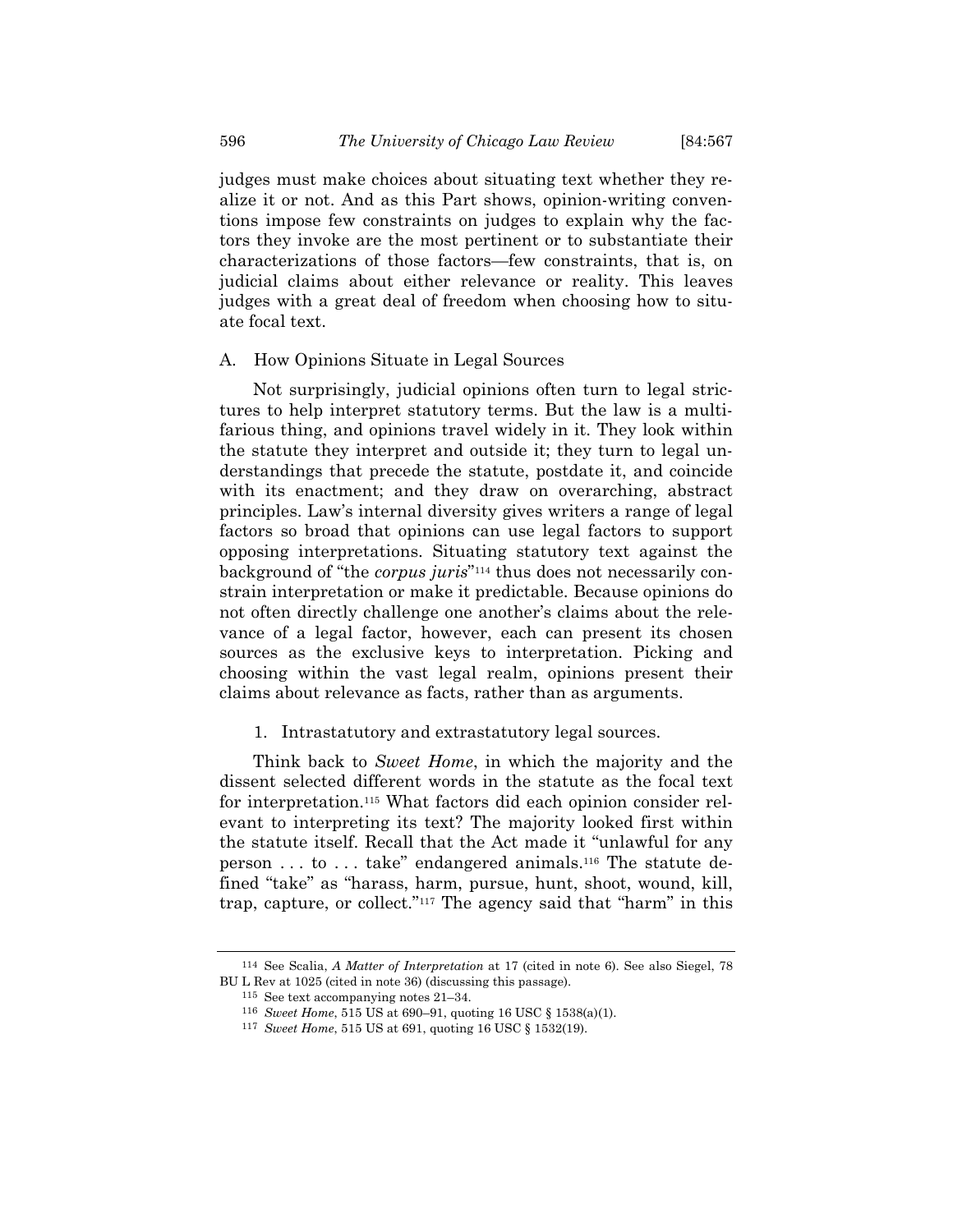definition included incidental habitat modification, and challengers objected. The majority opinion focused on the word "harm." Responding to the dissent's claim that "take" should be the focus of interpretation because it was the legally "operative" word,118 the majority directed attention back to the statute: "Congress explicitly defined the operative term 'take' in the [statute], ... thereby obviating the need for us to probe its meaning."119

The majority took what I call an *intrastatutory* approach. It situated its focal text within the context of the statute. An opinion that uses intrastatutory factors to situate a focal text might invoke fairly *explicit* statutory statements, such as definitions or commands that specifically address the focal text. It might also invoke fairly *implicit* statutory indications by drawing inferences from other provisions. The *Sweet Home* majority did both. It drew on the explicit statutory definition of "take," which included "harm." It also drew on an implication of the 1982 amendment allowing permits for incidental takings, from which the majority inferred that incidental takings were otherwise prohibited by the statute. Explicitness and implicitness, of course, are not absolute or binary; they are merely useful notions for exploring the range of intrastatutory factors that opinions draw on.

The *Sweet Home* dissent, in contrast, took what I call an *extrastatutory* approach. Although it focused on the statutory term "take," the dissent situated that word in earlier law. The legal term "take," the dissent insisted, was "as old as the law itself."<sup>120</sup> Its relevant context was, accordingly, also old. The dissent therefore looked to an older, historically situated extrastatutory understanding: that of the common law, a historical period that *preceded* the statute's enactment.

Returning to *Sweet Home* highlights how the selection of focal text sets an opinion's interpretive orientation. Focusing on *take* makes it easy to invoke common-law understandings, because the word has such a long pedigree. Focusing on *harm* makes it easy to invoke more modern and less intentional understandings, because the word lacks those common-law connections and has a broad range of meaning. Thus, each focal text facilitates the making-relevant of a different range of factors.

<sup>118</sup> *Sweet Home*, 515 US at 717 (Scalia dissenting) (emphasis omitted).

<sup>119</sup> Id at 697 n 10.

<sup>120</sup> Id at 717 (Scalia dissenting).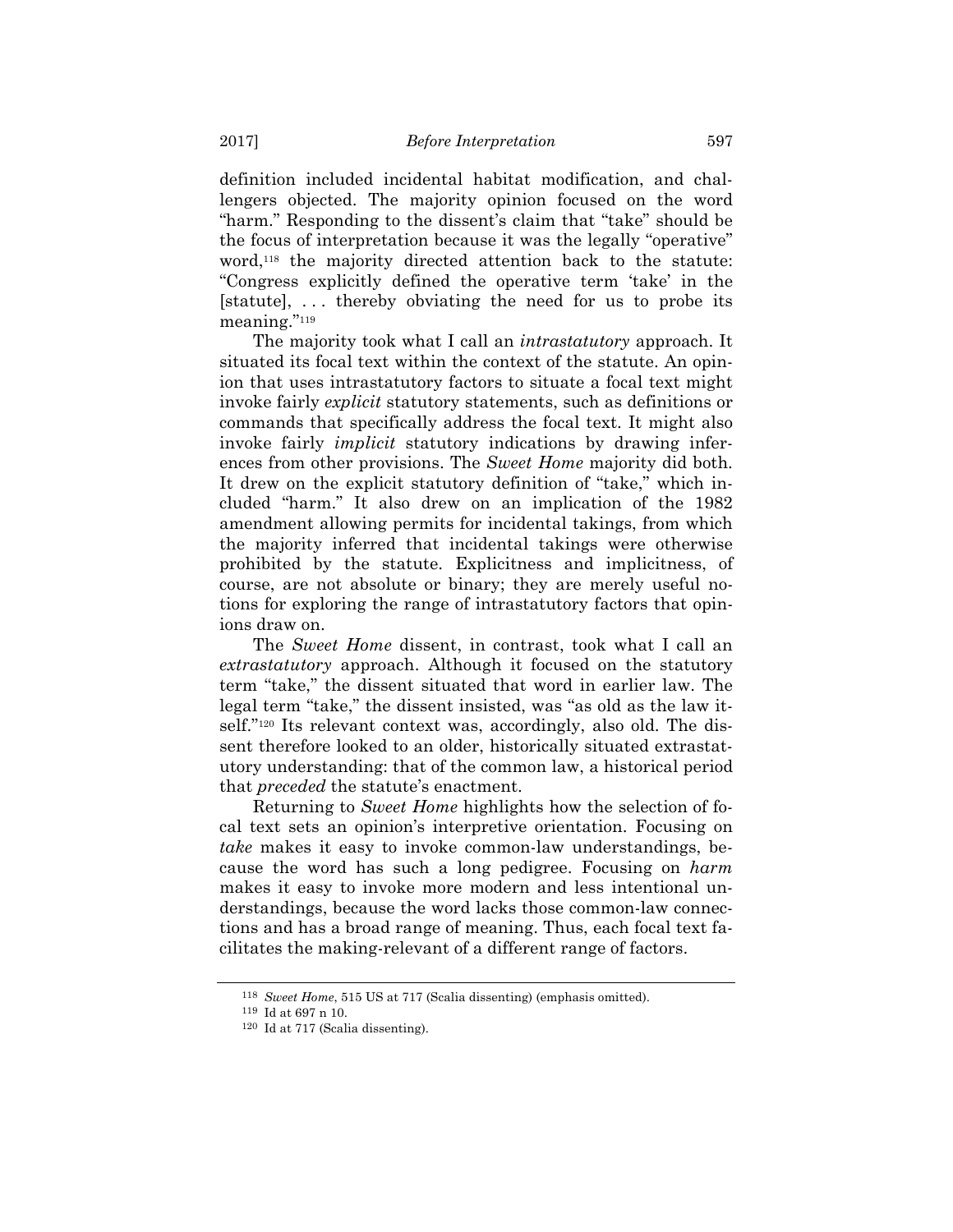Crucially, the factors that both opinions draw on are legal: both make relevant a context of legal pronouncement. But their shared invocation of legal understandings does not lead them to shared conclusions. That is because the legal factors they draw on come from different conceptual and historical locations: one intrastatutory, the other extrastatutory in a period that precedes the statute. That difference allows the opinions to invoke factors that are equally legal in character to bolster completely different interpretations.

2. Sources preceding or contemporaneous with the statute.

It may seem that the *Sweet Home* opinions were able to support contrasting interpretations because one looked inside the statute while the other looked outside it. But extrastatutory legal sources alone can also bolster opposing conclusions. In *Great-West Life & Annuity Insurance Co v Knudson*,121 for instance, the majority situated the text in an extrastatutory context that preceded the statute's enactment, while the dissent looked to legal meanings that were *contemporaneous* with the statute.

In *Knudson*, an injured person received money through a settlement; her insurer sought to recoup the funds to offset money it had paid out for her.<sup>122</sup> The insurer claimed that the Employee Retirement Income Security Act of 1974123 (ERISA) allowed this recovery when it authorized a party "to obtain [ ] appropriate equitable relief . . . to enforce any provisions of the [insurance] plan."124 Justice Scalia, writing for five justices, concluded that the "equitable" relief permitted by ERISA included only "those categories of relief that were *typically* available in equity" as it was "[i]n the days of the divided bench."125 Although the majority opinion did not specify a precise time period from which the authoritative meaning of "equitable" should be derived, this approach clearly limited the relevant context to an

<sup>121 534</sup> US 204 (2002). Justice Scalia wrote the majority opinion, joined by Chief Justice Rehnquist and Justices O'Connor, Kennedy, and Thomas. Justice Stevens dissented. Justice Ginsburg also filed a separate dissenting opinion, joined by Stevens and Justices Souter and Breyer. Id at 206.

 $^{\rm 122}$  Id at 207–09.

<sup>123</sup> Pub L No 93-406, 88 Stat 829. 124 *Knudson*, 534 US at 209 (ellipsis omitted), quoting ERISA § 502(a)(3), 88 Stat at 891, codified as amended at 29 USC § 1132(a)(3).

<sup>125</sup> *Knudson*, 534 US at 210–12, quoting *Mertens v Hewitt Associates*, 508 US 248, 256 (1993).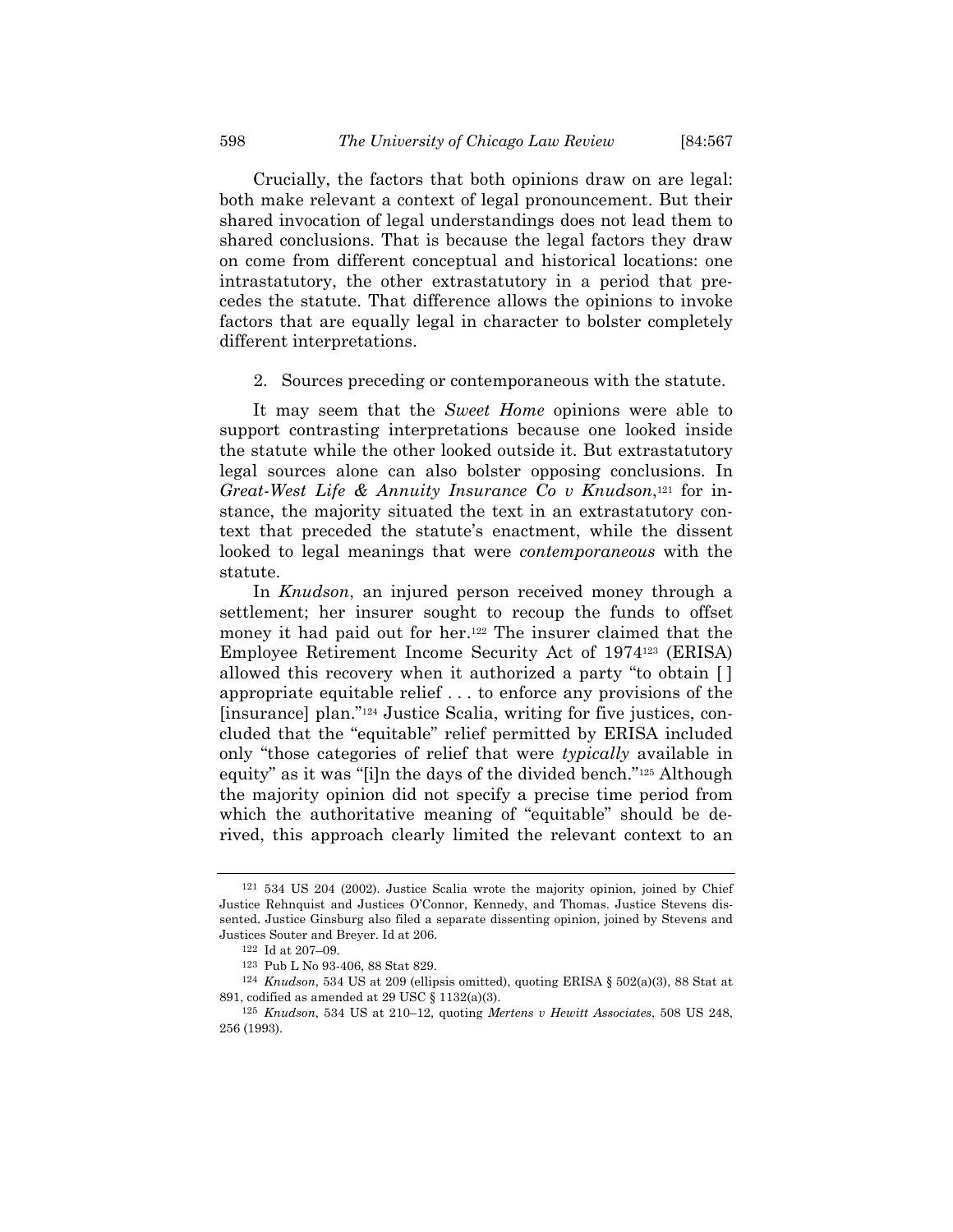era that preceded the 1938 unification of law and equity in the Federal Rules of Civil Procedure.126

Four dissenting justices found it "fanciful" to claim that the relevant time period for understanding ERISA's use of "equitable" preceded the statute's enactment by decades.<sup>127</sup> There was little reason "to assume that in 1974 Congress intended to revive the obsolete distinctions between law and equity" as they existed before 1938.128 On the contrary, Justice Ruth Bader Ginsburg wrote in dissent, legal understandings of equity continued to develop after the courts of equity were abolished. "[E]quity [ ] was and should remain an evolving and dynamic jurisprudence."<sup>129</sup> The dissent interpreted *equitable* with reference to the meaning that legal professionals would have ascribed to it at the time the statute was written.130 Thus, majority and dissent agreed that the proper context for interpretation lay in extrastatutory legal sources: pronouncements outside ERISA itself. But rather than invoking the relevance of developments that preceded the statute, the dissent invoked understandings contemporaneous with the statute's passage. Each opinion thus claimed the relevance of a different time period's legal understandings.

Observers can disagree over which interpretation in *Knudson* is more correct. But it is difficult to take a stand on the matter without also having an opinion about the relative relevance of the historical eras each opinion invokes to support its interpretation.

<sup>126</sup> See FRCP 2 ("There is one form of action—the civil action."); Stephen N. Subrin, *How Equity Conquered Common Law: The Federal Rules of Civil Procedure in Historical Perspective*, 135 U Pa L Rev 909, 912 (1987) (arguing that equity principles endure in, and perhaps dominate, the Federal Rules of Civil Procedure).

<sup>127</sup> *Knudson*, 534 US at 221–22 (Stevens dissenting) (characterizing Ginsburg's dissenting opinion).

<sup>128</sup> Id (Stevens dissenting).

<sup>129</sup> Id at 233 (Ginsburg dissenting).

<sup>130</sup> The Ginsburg dissent (and scholars) also challenged the majority's understanding of what the term would have meant in the days of the divided bench. See id at 229– 30 (Ginsburg dissenting) ("The[ ] cases establish what the Court . . . cannot dispute: Restitution was within the recognized power . . . of a court of equity.") (quotation marks omitted); Samuel L. Bray, *The Supreme Court and the New Equity*, 68 Vand L Rev 997, 1000 (2015) ("Despite all [its] appeals to history and tradition [in *Knudson* and other equity-related cases], what the Court is offering is not something that most historians would recognize, for it does not reflect the complexity and contingency of equity's past."); Tracy A. Thomas, *Justice Scalia Reinvents Restitution*, 36 Loyola LA L Rev 1063, 1064 (2003) ("[T]he Supreme Court distorted history and equity to reach its result [in *Knudson*]."). Although it is not central to my point here, it is certainly worth noting that invoking the relevance of a given historical era does not settle the interpretive question. An opinion must still make contestable assertions about what that historical era implied for a given legal text.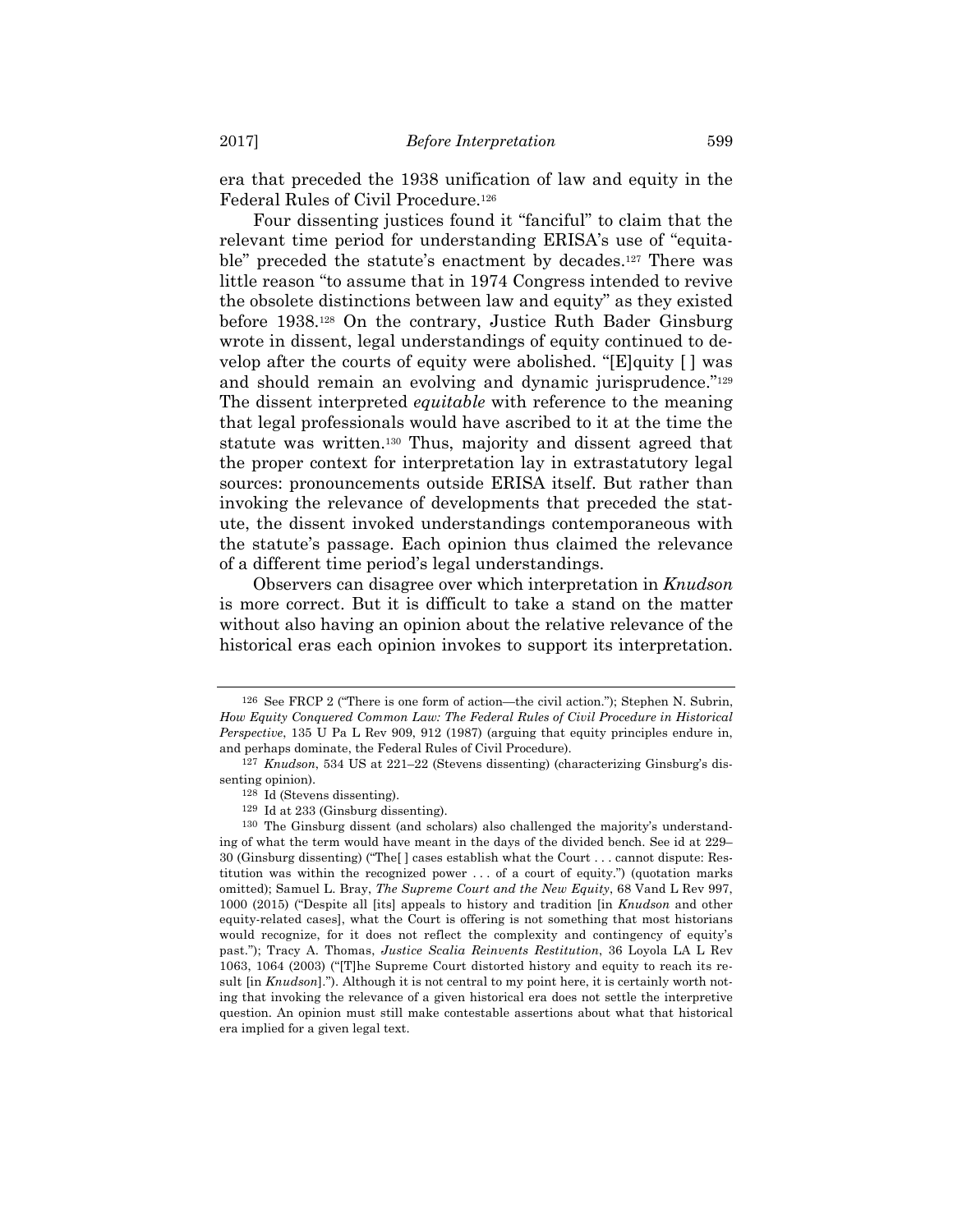It is worth asking, then, whether the dominant theories of statutory interpretation provide a basis on which to form such an opinion.

Textualism urges judges to interpret a statutory term by following "the intent that a reasonable person would gather from the text . . . , placed alongside the remainder of the *corpus juris*."131 To do that, a judge in *Knudson* might place the term alongside the *corpus juris* preceding the statute and the Federal Rules of Civil Procedure, as the majority did. But she might just as well place it alongside the *corpus juris* of the time when the statute was passed, as did the dissent. Each choice facilitates a different outcome; yet textualist tenets could support either.<sup>132</sup> The *corpus juris* of textualist exhortation is a more static and unified object than the world of legal pronouncement that actual opinions consider. More tellingly, textualism does not even recognize that this act of situating requires a decision.

Purposivism can explain the choices in *Knudson* somewhat better, because the range of sources it validates is not as static or confined. It can potentially incorporate this choice into its general goal of finding how the legislature understood a statute. Purposivism could thus motivate invoking the contemporaneous law of equity by noting that the bulk of the enacting legislature's legal experience postdated the unification of the divided bench. Still, purposivism, like textualism, does not explicitly recognize the choices judges must make when invoking extrastatutory factors.

The debate in *Knudson* was thus not between using the *corpus juris* and ignoring it. It was between making one part of the *corpus juris* relevant, as opposed to another. Looking at the particular factors that the *Knudson* opinions invoke, as I have here, reveals how judges claim relevance for distinct factors within what are sometimes described as internally undifferentiated fields.133 It also helps assess how well a prescriptive theory of statutory interpretation predicts or explains a given opinion's choices—that is, how useful a given theory is in a particular case.

<sup>131</sup> Scalia, *A Matter of Interpretation* at 17 (cited in note 6).

<sup>132</sup> To the extent that textualism gives judges reason to prefer one option, it would seem to favor looking to the law contemporaneous to the statute's enactment, insofar as readers at that time would be likely to read the statute's words as having the meanings most familiar to them. Scalia and Garner, *Reading Law* at 33 (cited in note 108). But this was the option rejected in *Knudson* by the avowedly textualist Scalia. *Knudson*, 534 US at 212–13.

<sup>133</sup> See Adrian Vermeule, *The Judiciary Is a They, Not an It: Interpretive Theory and the Fallacy of Division*, 14 J Contemp Legal Issues 549, 567–69 (2005).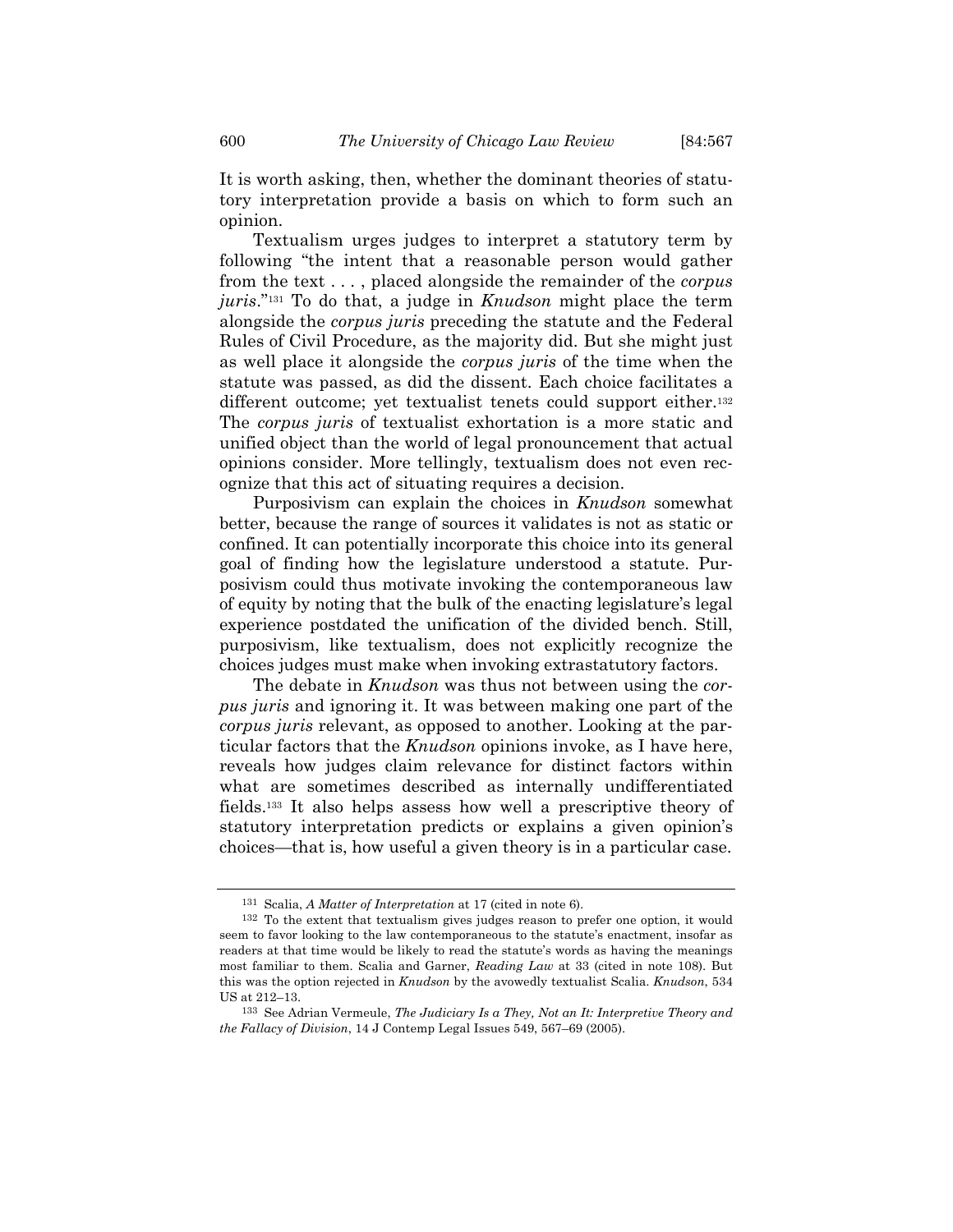#### 3. Sources postdating the statute.

I have discussed how opinions can draw on sources that precede the statute at issue, like the *Sweet Home* dissent and the *Knudson* majority; and on sources that coincide with it, like the *Knudson* dissent. Opinions can also look later, at events that *postdate* the statute's enactment. Recall how the *Brown & Williamson* majority determined that, irrespective of whether tobacco products were "articles . . . intended to affect . . . the body," Congress did not intend for the FDA to regulate them.134 To reach that conclusion, the majority determined that laws passed from 1965 onward had implications for the FDCA, which was enacted in 1938. The majority thus claimed primary relevance for legal assertions that *postdated* the statute's passage.

The dissent, in contrast, drew on contemporaneous expressions of congressional attitude from the FDCA's legislative history to argue that the statute conferred broad and dynamic jurisdiction on the FDA. This fairly standard use of legislative history to deduce congressional understanding has been criticized for imputing a unitary mind to a multimember body treating Congress as an "it" rather than a "they."135 The *Brown & Williamson* majority did not turn to legislative history, but it did attribute unity to a multimember body—and not just one multimember body but many different Congresses over time.136 The opinion did not explain how subsequent laws revealed the meaning the FDCA had at the time it was enacted; nor did the majority claim that the preferences of later Congresses took precedence over those of the one that enacted the FDCA. Rather, it treated Congress like the ship of Theseus: maintaining a unitary character despite continuous change to its component parts.137

<sup>134</sup> See text accompanying notes 68–78.

<sup>135</sup> See generally Kenneth A. Shepsle, *Congress Is a "They," Not an "It": Legislative Intent as Oxymoron*, 12 Intl Rev L & Econ 239 (1992). This criticism has itself been criticized as overly individualistic and insufficiently cognizant of the dynamics of group action. See Nourse, 55 BC L Rev at 1615 (cited in note 65) ("Congress has the functional equivalent of intent.").

<sup>136</sup> See *Brown & Williamson*, 529 US at 155 ("Taken together, these actions by Congress over the past 35 years preclude an interpretation of the FDCA that grants the FDA jurisdiction to regulate tobacco products.").

<sup>137</sup> See Andre Gallois, *Identity over Time* (Stanford Encyclopedia of Philosophy, Oct 6, 2016), online at http://plato.stanford.edu/archives/win2016/entries/identity-time (visited Mar 26, 2017) (Perma archive unavailable). For a more detailed introduction to the philosophical puzzle of the ship of Theseus, see generally Graeme S. Cumming and John Collier, *Change and Identity in Complex Systems*, 10 Ecol and Society 29 (June 2005).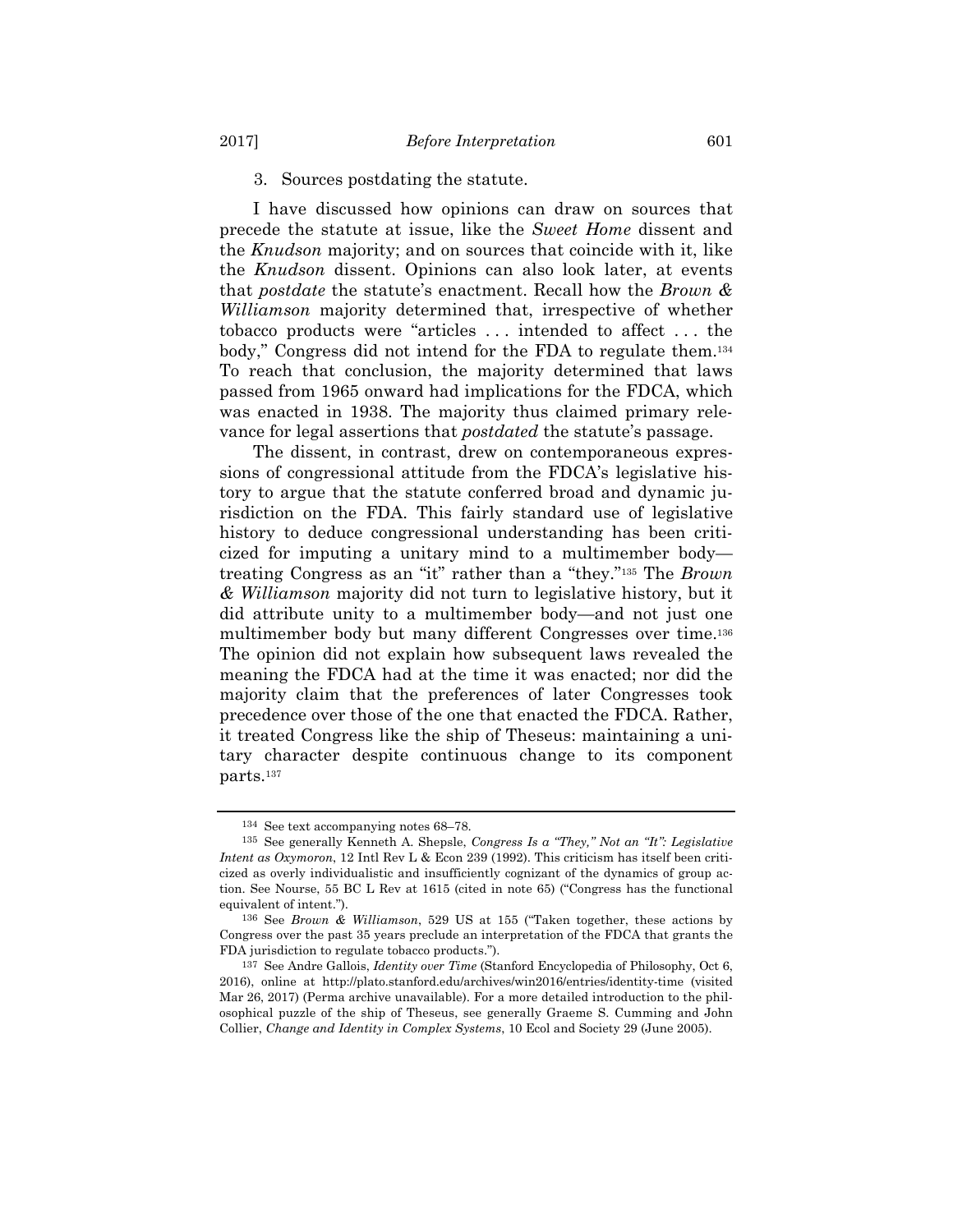Would textualism have predicted this recourse to subsequent statutes? Probably not. Then again, neither would purposivism. As Professor T. Alexander Aleinikoff has written, both purposivism and textualism are usually deployed as "archeological" approaches that aim to uncover what a statute meant at the time it was enacted, not "nautical" approaches that see statutes developing as the legal landscape around them shifts.138 Breyer's dissent, in contrast, started from the jurisdiction-granting text of the statute, in accordance with both textualist and purposivist principles, and proceeded to the legislative and statutory history, in accordance with purposivist tenets. The point, of course, is not to argue about whether a particular opinion is in fact textualist or purposivist. On the contrary, this discussion suggests that evaluating these opinions in the terms of textualism and purposivism provides quite limited analytic purchase. In contrast, determining which legal factors they claim as relevant helps show how the opinions build their interpretive argument. It also, I argue, provides more substance to a normative evaluation of their conclusions than would a debate about the extent to which either adheres to a prescriptive theory of interpretation.139

4. General legal principles.

Aside from particular historical periods, opinions also sometimes situate focal texts within general legal principles that they present as timeless or fundamental. The opinions in *Green v Bock Laundry Machine Co*140 exemplify this recourse to general legal values.141 They also show that judges do not situate texts in such general principles only when more specific indications are unavailable. Rather, judges can choose to situate focal text within overarching, extrastatutory principles even when intrastatutory sources are available.

 $^{138}\,$  Aleinikoff, 87 Mich L Rev at 21 (cited in note 6).  $^{139}\,$  See Part IV.B.

<sup>&</sup>lt;sup>140</sup> 490 US 504 (1989). Stevens wrote the majority opinion, joined by Rehnquist, Justice Byron White, O'Connor, and Kennedy. Scalia wrote an opinion concurring in the judgment. Justice Harry Blackmun dissented, joined by Justices William Brennan and Thurgood Marshall. Id at 505.

<sup>141</sup> *Green* concerned a provision in the Federal Rules of Evidence, which fall squarely within the realm of legal pronouncement, though they are not statutes. See id. For a discussion of the way that doctrine and scholarship generally do not distinguish Federal Rules from statutes, but why they ought to, see Lumen N. Mulligan and Glen Staszewski, *Civil Rules Interpretive Theory*, 101 Minn L Rev \*7–8 (forthcoming 2017), archived at http://perma.cc/39BV-ZGKP.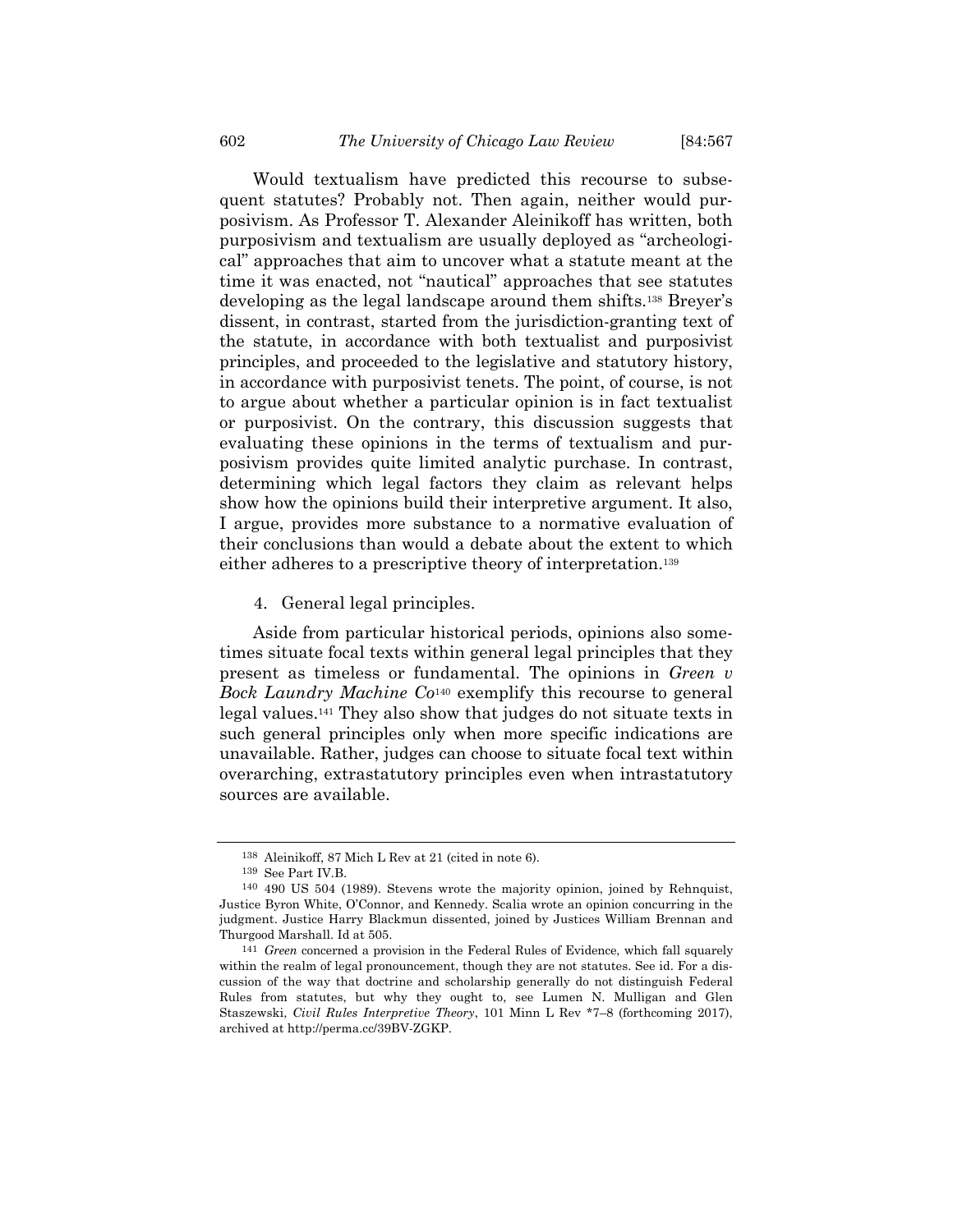A prisoner on work release at a car wash sued the manufacturer of a machine that tore off his arm. The manufacturer successfully introduced evidence of the prisoner's convictions. Federal Rule of Evidence 609(a) mandated that a judge admit evidence of a witness's prior conviction "only if" its probative value outweighed "its prejudicial effect to the *defendant*."142

This provision made sense in the criminal context, in which a jury's inappropriate prejudice against a witness with a criminal record poses more of a threat to defendants than to prosecutors. But the defendant in *Green* was a corporation accused of causing an injury. The Rule thus created a strange asymmetry in civil litigation: the court had to admit *any* prior conviction evidence prejudicial to the plaintiff, but could admit prior conviction evidence prejudicial to the defendant only if its probative value outweighed that prejudicial effect.

Each of the Court's three opinions frankly admitted that it departed from the text to avoid this anomaly.143 But each situated the Rule in different legal factors to bolster that departure. The majority, written by Justice Stevens for five justices, invoked a general legal principle: procedural equality between parties to a civil suit. "No matter how plain the text of the Rule may be, we cannot accept an interpretation that would deny a civil plaintiff the same right to impeach an adversary's testimony that it grants to a civil defendant."144 The Constitution grants special protections to *criminal* defendants,145 the opinion noted, but not to "civil litigants," who "share equally the protections of the Fifth Amendment's Due Process Clause," who "almost always

*Green*, 490 US at 509, quoting FRE 609(a) (1975).

<sup>142</sup> *Green*, 490 US at 509 (emphasis added), quoting FRE 609(a) (1975). The Rule read, in relevant part:

For the purpose of attacking the credibility of a witness, evidence that the witness has been convicted of a crime shall be admitted . . . only if the crime [ ] was punishable by death or imprisonment in excess of one year . . . , and the court determines that the probative value of admitting this evidence outweighs its prejudicial effect to the defendant.

<sup>143</sup> See *Green*, 490 US at 509 (Stevens) ("[The] literal reading would compel an odd result in a case like this."); id at 527 (Scalia concurring in the judgment) ("[I]f interpreted literally, [the provision] produces an absurd, and perhaps unconstitutional, result."); id at 530 (Blackmun dissenting) ("The majority concludes that Rule 609(a)(1) cannot mean what it says on its face. . . . I fully agree.").

<sup>144</sup> Id at 510.

<sup>145</sup> These include the Fifth Amendment's option "not to testify at trial" and the Sixth Amendment's grant of "certain fair trial rights not enjoyed by the prosecution." Id at 510–11.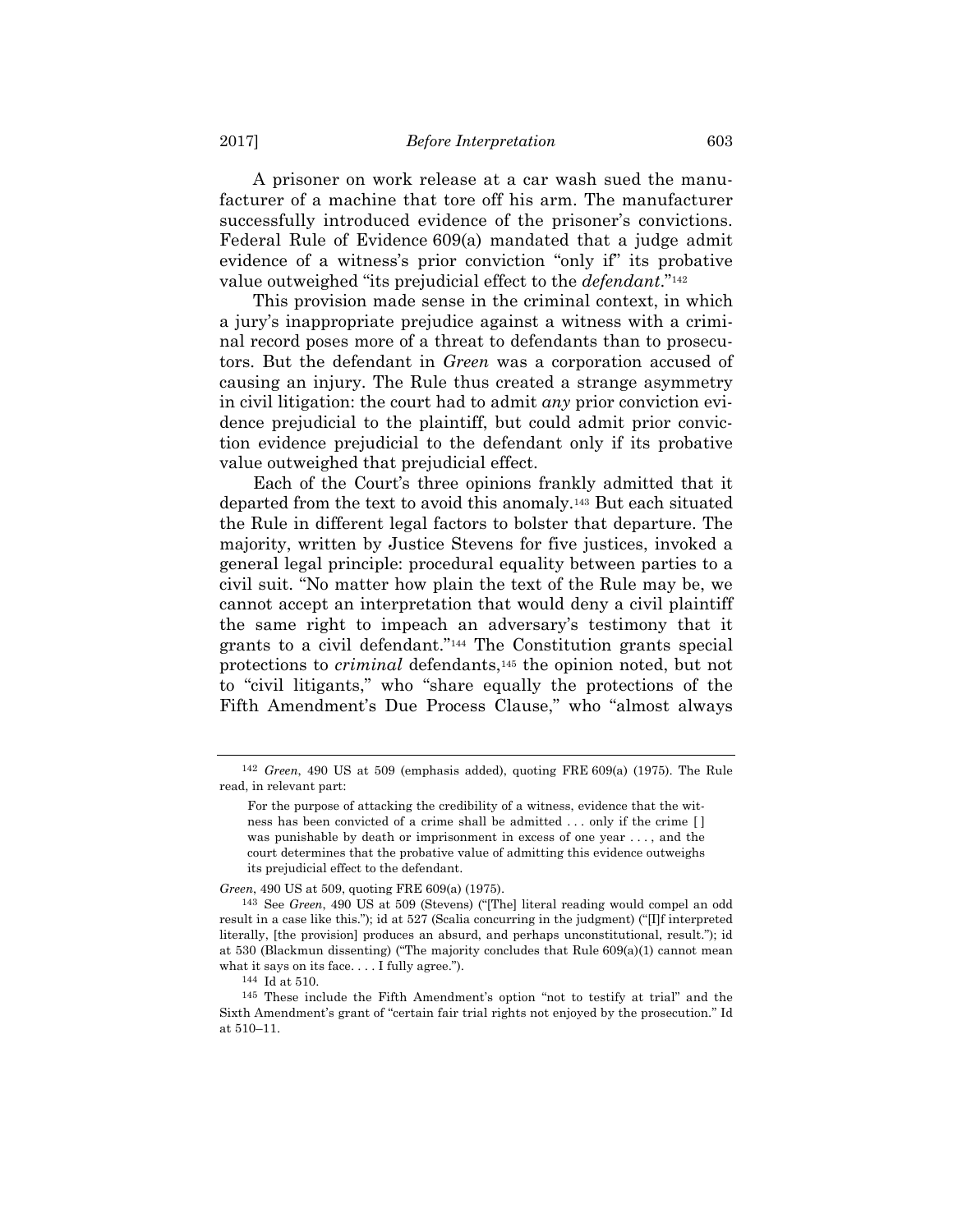must testify," and who often take the role of plaintiff or defendant more or less by "happenstance[,] based on which party filed first or on the nature of the suit."146 Given this, "[i]t is unfathomable why a civil plaintiff—but not a civil defendant—should be subjected to th[e] risk" of mandatory admission of damaging evidence.147 With the principle of civil party equality in the background, the majority provided a thorough survey of communications surrounding and preceding the Rule's passage, concluding that Congress intended that the Rule protect only criminal defendants.148

Concurring, Scalia agreed with the majority's interpretation.149 He also situated the Rule within a general background legal principle; but he chose a different one. Instead of a proscription on arbitrary distinctions between civil litigants, the concurrence invoked "the policy of the law in general and the Rules of Evidence in particular of providing special protection to defendants in criminal cases."150 Against this background, it would make sense for the Rule to give criminal defendants protections that it denied others.151

Neither opinion cited any sources for the general legal principles it invoked. The majority's fleeting references showed that the Constitution created no distinctions between civil parties, not that it prohibited such distinctions.152 The concurrence, likewise, called the Rule's literal meaning "absurd, and perhaps unconstitutional,"153 but did not specify which constitutional provision it might violate. It asserted that reading the Rule to single out criminal defendants accorded with "the policy of the law in

<sup>146</sup> Id at 510.

<sup>147</sup> *Green*, 490 US at 510–11.

<sup>148</sup> Id at 522–24.

<sup>149</sup> See id at 527–30 (Scalia concurring in the judgment).

<sup>150</sup> Id at 529 (Scalia concurring in the judgment). The concurrence thus found it "[q]uite obvious[ ]" that the majority's reading of the Rule to give special protection only to criminal defendants "does the least violence to the text." Id.

<sup>&</sup>lt;sup>151</sup> *Green*, 490 US at 529 (Scalia concurring in the judgment). <sup>152</sup> The majority did not, for instance, consider whether some procedural inequalities between civil parties might be allowed, and under what circumstances. How, for instance, would the majority approach a supplemental jurisdiction provision that allows defendants, but not plaintiffs, in a civil suit to join parties who would destroy diversity of citizenship? See 28 USC § 1367(b). Such inequality may be justified with reference to other values, but the majority opinion did not consider what kind of justification might be required. Similarly, one could imagine a legislative policy of discouraging unnecessary lawsuits by providing extra protections for civil defendants. The majority opinion neither considered such a possibility nor evaluated the constitutional issues it might raise.

<sup>153</sup> *Green*, 490 US at 527 (Scalia concurring in the judgment).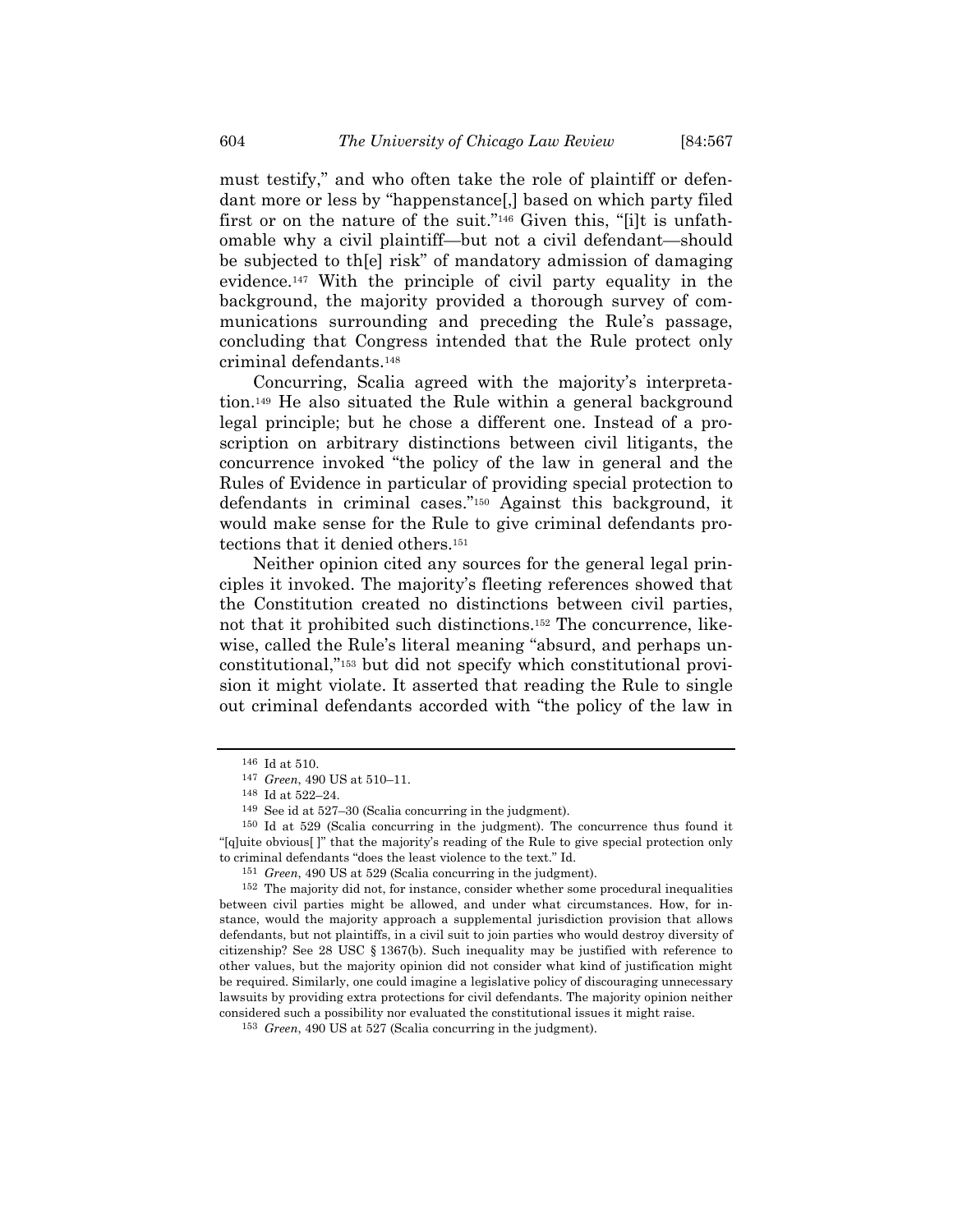general and the Rules . . . in particular,"154 but identified no text articulating such a policy, either in the Rules or elsewhere.155 Each opinion thus situated the Rule within a general legal principle, but provided no textual basis for its principle. Neither explained why its chosen principle, and not another, should determine the interpretation.

Justice Harry Blackmun's dissent, for three justices, opted instead for intrastatutory factors. Rule 102 "specif[ied] that [the Rules] 'shall be construed to secure fairness in administration . . . to the end that the truth may be ascertained and proceedings justly determined' in all cases."156 Moreover, because "the Rules . . . by their terms govern both civil and criminal proceedings,"157 the dissent "d[id] not approach the Rules . . . with the presumption that their general provisions should be read to 'provid[e] special protection to defendants in criminal cases'" or otherwise distinguish between criminal and civil litigants.158 For the dissent, the literal reading of the Rule was unacceptable not because it arbitrarily distinguished between civil parties or because it failed to treat criminal defendants better than others, but because it risked undermining the fairness, truth, and justice that the Rules themselves identified as their principles. Based on these intrastatutory indications, the dissent read the Rule to require judges to determine whether the probative value of prior conviction evidence outweighed its prejudicial effect on *a party*, rather than only a criminal defendant.159 Intrastatutory

<sup>154</sup> Id at 529 (Scalia concurring in the judgment). In keeping with the general nature of this allusion to legal principles, the concurrence cited no legal stricture or Rule provision expressing special solicitude for criminal defendants.

<sup>155</sup> Similarly, the concurrence stated that its goal was to find the reading that was the most "compatible with the surrounding body of law" without referring to any particular text or aspect of that body of law. Id at 528 (Scalia concurring in the judgment).

<sup>156</sup> Id at 533 (Blackmun dissenting) (emphasis omitted and ellipsis in original), quoting FRE 102 (1975).

<sup>157</sup> *Green*, 490 US at 533 (Blackmun dissenting).

<sup>158</sup> Id (Blackmun dissenting), quoting id at 529 (Scalia concurring in the judgment). 159 See id at 533 (Blackmun dissenting). The dissent cited support in the conference committee's report, which found the possibility that prior conviction evidence would damage the integrity of the *lawsuit* intolerable, but declined to ask judges to consider the "danger of prejudice to a ... [nondefendant] witness' reputation." Id at 531–32 (Blackmun dissenting), quoting *Federal Rules of Evidence Conference Report*, HR Conf Rep No 93-1597, 93d Cong, 2d Sess 9–10 (1974), reprinted in 1974 USCCAN 7098, 7103. The report thus focused not on maintaining equality between parties or protecting criminal defendants, but on excluding evidence that "present[ed] a danger of improperly influencing the outcome of the trial." *Green*, 490 US at 532 (Blackmun dissenting), quoting HR Conf Rep No 93-1597 at 9 (cited in note 159). *Green*, in which evidence of a conviction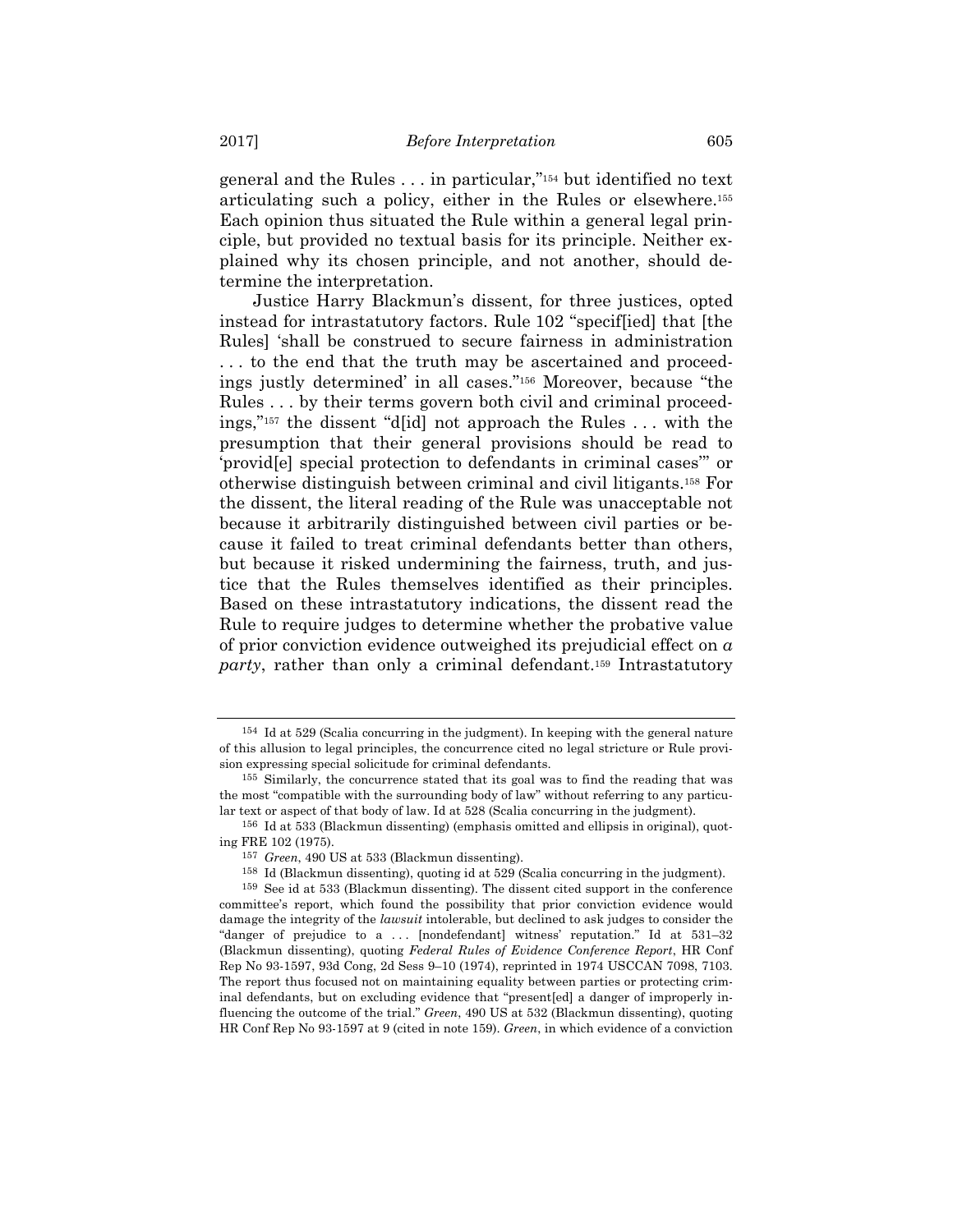factors, then, may be available even when a majority of justices choose not to draw on them to situate the text.

A close look at *Green* reveals again the limited analytic benefit of textualism and purposivism. The majority's use of legislative history is guided by adherence to a background principle that it grounds in neither text nor indications of purpose. The concurrence rejects the majority's use of legislative history on textualist grounds, but itself relies on an assertion about law in general that is not rooted in any textual source.160 Neither mentions any intrastatutory indications of meaning. The dissent, in turn, grounds its analysis in the text of the Rules themselves and specifically in a part of the text that expresses the Rules' purpose. It is thus both the most textualist and the most purposive of the opinions.

Is the opinions' failure to comport to prescriptive theories a problem? If so, I would suggest it is a problem for the theories. While they may provide a way for opinion writers to declare their allegiances, the terms of textualism and purposivism do little to help explain how these opinions create contexts for the text they interpret. And as *Green* indicates, the theories do little to guide these choices. My analysis, in contrast, illuminates the way judges situate text within a range of contextual factors; how they claim those factors' relevance for interpretation; and the extent to which they substantiate their depictions of those factors.

5. Multiple sources.

A final example demonstrates how opinions can creatively combine various legal sources when situating a focal text. In *Bob Jones University v United States*,161 a statute exempted nonprofit

*Green*, 490 US at 527 (Scalia concurring in the judgment).

not relevant to the liability claim stood to damage the integrity of the trial, presented precisely this kind of danger.

<sup>160</sup> Scalia wrote separately to object to the majority's detailed legislative and prelegislative history, which he found irrelevant to determining the meaning of the text:

I think it entirely appropriate to consult all public materials . . . to verify that what seems to us an unthinkable disposition (civil defendants but not civil plaintiffs receive the benefit of weighing prejudice) was indeed unthought of, and thus to justify a departure from the ordinary meaning of the word "defendant" in the Rule. For that purpose, however, it would suffice to observe that counsel have not provided, nor have we discovered, a shred of evidence that anyone has ever proposed or assumed such a bizarre disposition.

<sup>161 461</sup> US 574 (1983). Chief Justice Warren Burger wrote the majority opinion, joined by Brennan, White, Marshall, Blackmun, Stevens, and O'Connor. Justice Lewis F.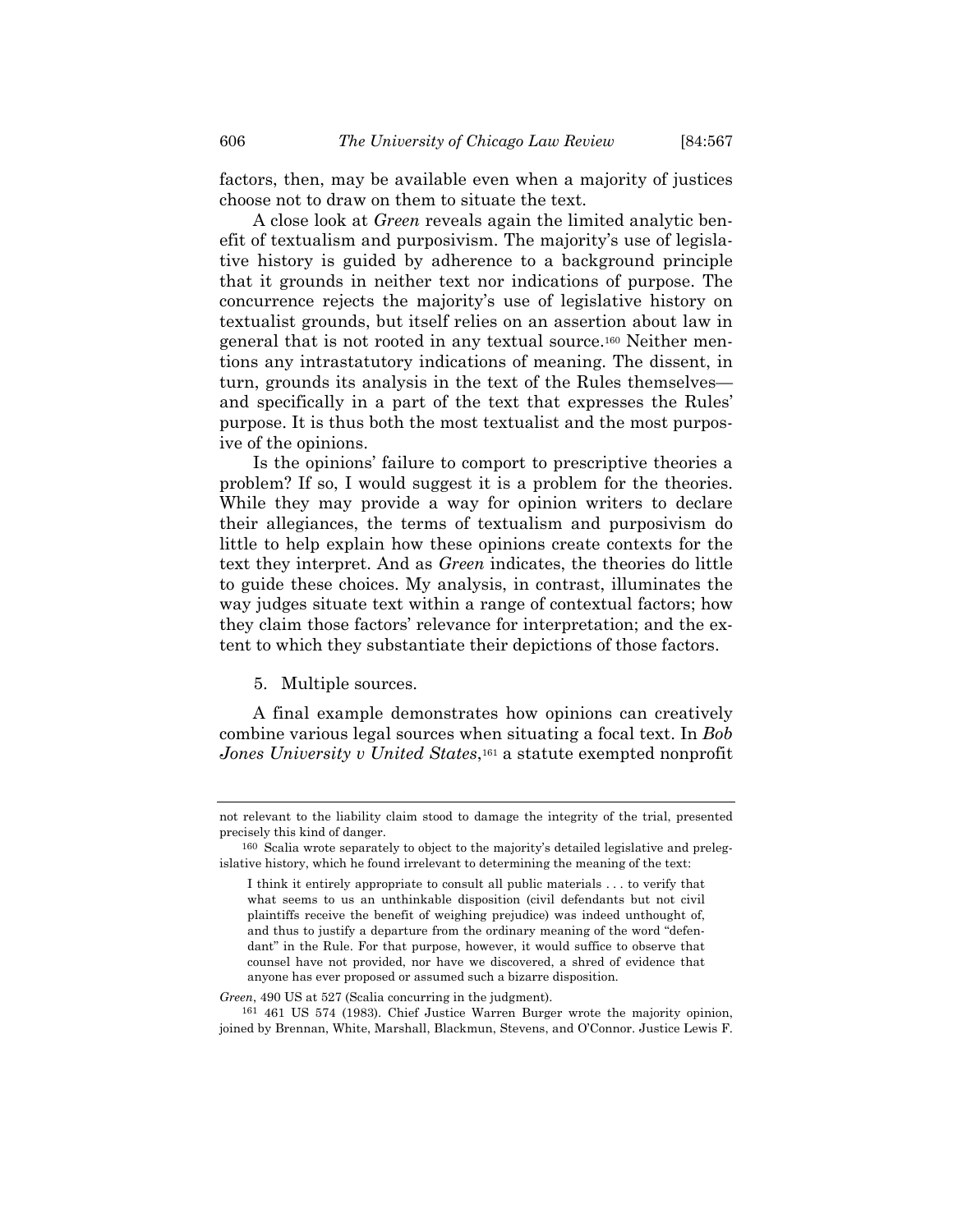"[c]orporations . . . organized and operated exclusively for religious, charitable . . . or educational purposes" from tax liability.162 For much of the twentieth century, the Internal Revenue Service (IRS) had applied this exemption to all schools, but in 1970 it announced that schools that discriminated on the basis of race were no longer eligible for tax exemption.163 Two schools sued, claiming they were entitled to tax exemption irrespective of their racial policies.164

The majority opinion, written by Chief Justice Warren Burger for seven justices,165 situated the provision within common-law understandings, asserting that the educational tax exemption "was intended to express the basic common law concept of 'charity,'"166 which required that an institution must "serve a public purpose and not be contrary to established public policy."167 Like the *Sweet Home* dissent, the *Bob Jones* majority thus saw common-law understandings as constraining the meanings of words in the statute.

To figure out what "established public policy" comprised, however, the opinion looked neither to common-law notions nor to the time at which the statute was enacted, but to its own contemporary setting—the time at which the IRS had instituted its policy. Canvassing recent judicial decisions, congressional legislation, and executive action regarding racial discrimination, the

165 Powell added an eighth vote to Part III of the majority opinion, which rejected the schools' argument that the denial of a tax exemption constituted religious regulation in violation of the First Amendment. See id at 606 (Powell concurring in part and concurring in the judgment); id at 602–04 (Burger) (discussing appellants' religious freedom arguments). The concurrence seemed to accept the majority's invocation of common-law charity and its interpretation of public policy in this case, but opined that the majority went too far in its description of the IRS's power to determine what kinds of activities served or violated public policy. Id at 606, 611 (Powell concurring in part and concurring in the judgment).

Powell Jr joined in Part III of the majority opinion and also wrote an opinion concurring in part and concurring in the judgment. Rehnquist dissented. Id at 576.

<sup>&</sup>lt;sup>162</sup> Id at 585 (ellipses and brackets in original), quoting 26 USC  $\S 501(c)(3)$ .

<sup>163</sup> *Bob Jones*, 461 US at 577–78.

<sup>164</sup> The case involved two religious educational institutions. Bob Jones University began accepting African Americans married "within their race" in 1971. Id at 580. After a Supreme Court decision prohibited racial exclusion from private schools in 1975, Bob Jones began admitting unmarried African Americans, but its student code of conduct prohibited engaging in or advocating interracial relationships. Id at 580–81. Goldsboro Christian Schools was a K–12 private school that had a policy of accepting only whites or, sometimes, students with one white parent. Id at 583.

<sup>166</sup> Id at 579 (brackets omitted), quoting Rev Rul 71-447, 1971-2 Cum Bull 230.

<sup>167</sup> *Bob Jones*, 461 US at 586. This interpretation, proposed by the appeals court below, had been formalized by the IRS in Revenue Ruling 71-447. See id at 578–79; Rev Rul 71-447, 1971-2 Cum Bull 230.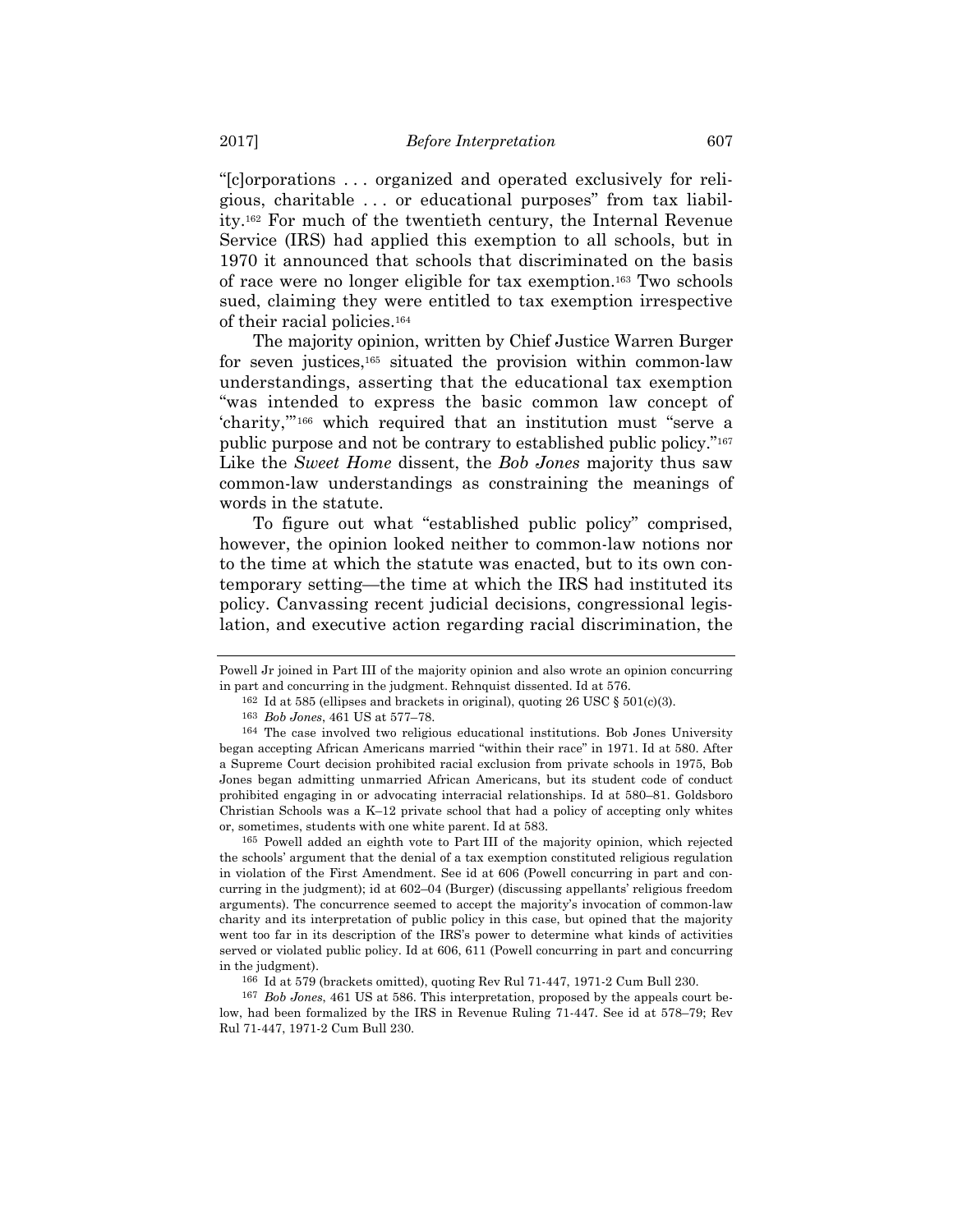majority found that, by the 1970s, "there [could] no longer be any doubt that racial discrimination in education violate[d] deeply and widely accepted views of elementary justice."168 This approach viewed the common-law notion of public policy as itself historically dynamic. The *Bob Jones* majority did not explain or even discuss the situating choices that supported its interpretation; rather, it treated them as statements of the obvious.

Alone in dissent, Justice William Rehnquist noted that the statute mentioned neither race nor public policy, and that it listed educational institutions as a separate category from charitable ones.169 The dissent thus rejected the relevance of commonlaw terminology along with the contemporaneous policy analysis it led to. Instead, Rehnquist would have drawn the bounds of relevance more narrowly, at intrastatutory relations among the statute's words. This approach fit textualist prescriptions to focus on the words of the statute. It also resembled the approach of the *Sweet Home* majority, which saw *take* as defined not by the common law but by the statutory definition. Rehnquist was not in the majority in *Sweet Home*, though. He joined the dissent, agreeing that *take* should be defined by its common-law heritage. That dissent, recall, was written by Scalia, the Court's foremost textualist.

So it appears that textualism countenances both, on the one hand, excluding common-law influences by limiting the bounds of relevance to the statute; and, on the other hand, expanding the bounds of relevance by letting the common law determine the statute's valence. The differences between the opposing opinions in *Bob Jones* and *Sweet Home* hinge on the choice between these options. But textualism's prescriptions allow a judge to go either way, even while textualists claim that the theory cabins judicial discretion and leads judges to predictable interpretive outcomes.170

Purposivism encourages interpreters to seek signs of congressional goals in a variety of sources and tolerates a more pragmatic and variable interpretive process than textualism. Unlike textualists, purposivists do not generally make strong claims for the predictability and constraints of their approach. The eclectic relevance-making practices of the opinions discussed here, and the fact that a judge could follow a theory's

<sup>168</sup> *Bob Jones*, 461 US at 592.

<sup>169</sup> Id at 613–14 (Rehnquist dissenting). 170 See Scalia, *A Matter of Interpretation* at 17–18 (cited in note 6).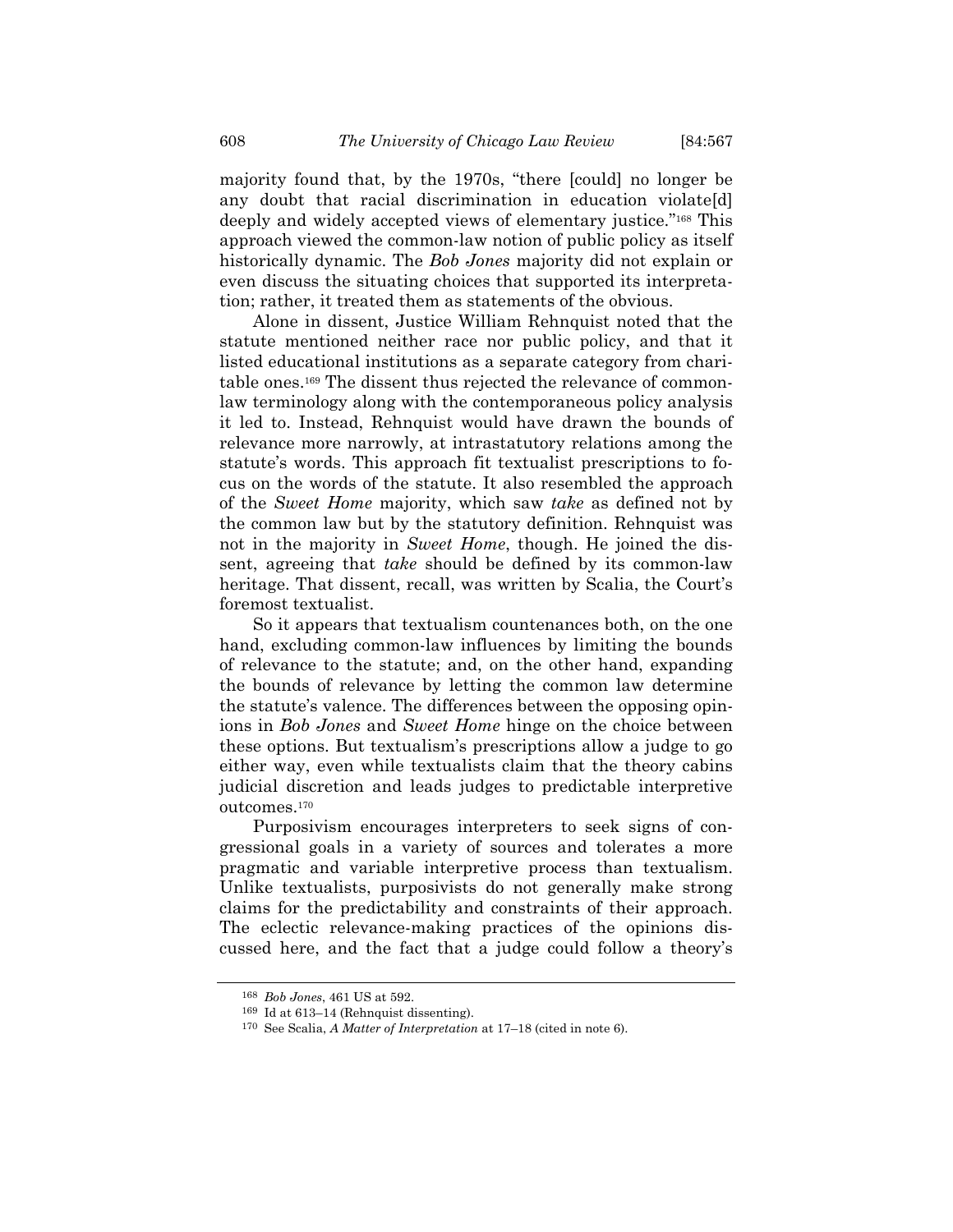prescriptive tenets to opposite interpretive conclusions, thus pose less of a challenge to purposivist claims than to textualist ones. Nonetheless, purposivism, like textualism, does not acknowledge many of the factors judges draw on to situate texts. The wide range and internal differentiation of those factors is part of what I illuminate here. While purposivism's greater prescriptive flexibility may make it more realistic than textualism, this lack of recognition leaves it analytically limited.

Asserting or assuming the relevance of various time periods or principles, the opinions in this Section created contexts that led quite naturally to their particular interpretations. When two opinions reached different conclusions, moreover, it was not because one situated its text in legal factors while the other looked elsewhere. It was because legal factors could support opposing conclusions. This suggests that those who hope to constrain judges by insisting that they interpret statutory text in light of "the *corpus juris*"171 may ascribe more determinacy to that corpus than actual opinions find there.

Opinions, like commentators, rarely remark on the wide range of legal factors they draw on to create contexts for interpretation. They tend to phrase disagreements in terms of interpretive correctness. As this Section's examples indicate, they rarely challenge one another's claims of relevance directly. This lack of direct confrontation—or even recognition—may help interpretive claims pose as statements of fact, rather than as the arguments they really are. The next Section shows, moreover, that nonlegal sources play an equally important role in situating focal text.

## B. How Opinions Situate in Nonlegal Sources

Statutes usually apply to circumstances outside legal discourse itself. Accordingly, even judicial opinions that interpret law often situate it within the wider circumstances to which that law applies. Though no discussion could be exhaustive, this Section aims to highlight the broad range of nonlegal sources that opinions use to create contexts for focal texts. Because of the breadth of this range, opinions must always make choices about what nonlegal factors to draw on. An opinion must thus stake a claim—implicit or explicit—that the factors it chooses are the ones needed to interpret the statute. And it must argue—again,

<sup>171</sup> Id at 17.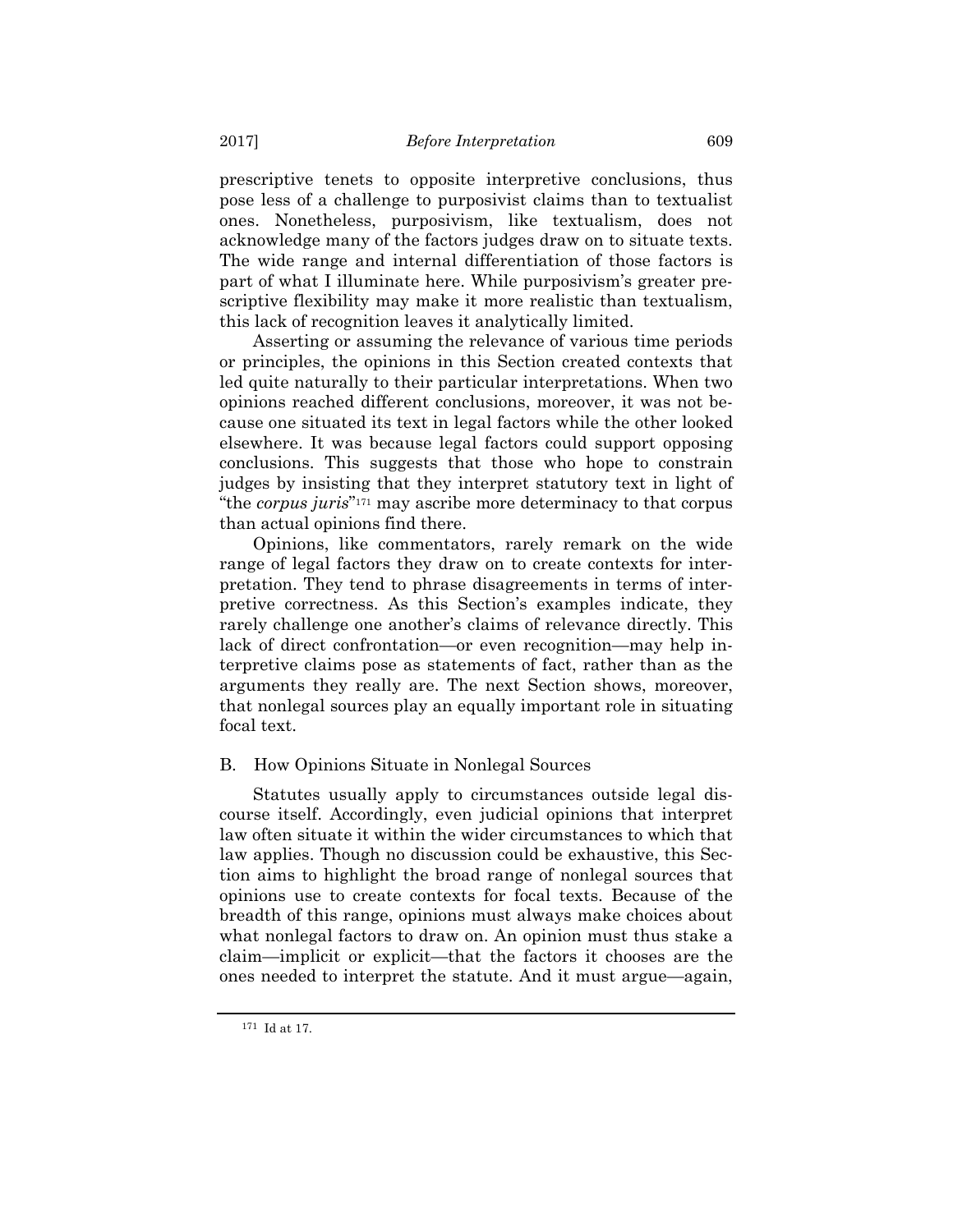implicitly or explicitly—that it describes those factors accurately. My discussion emphasizes the way that opinions drawing on nonlegal factors make claims about both relevance and reality.

## 1. Relative relevance.

When the opinions in *Chapman v United States*172 considered what constituted "a 'mixture or substance containing a detectable amount of lysergic acid diethylamide (LSD),'"173 the majority situated the text in physical facts while the dissent invoked sociological ones.174 Pure LSD weighs so little that, to be sold, it is "dissolved in a solvent such as alcohol, and [ ] the solution" is used to impregnate a heavier and more easily divisible substance like paper, gelatin, sugar cubes—or something else.175 This "carrier" is then divided and sold. Petitioners argued that the medium on which LSD was sold should be excluded when calculating the drug's weight for the purposes of a statute that mandated a five-year minimum sentence for distributing more than one gram of a "mixture or substance" containing LSD.176

The majority opinion, written by Rehnquist for seven justices, rejected the petitioners' argument.177 The opinion related two dictionary definitions of *mixture* to physical facts about LSD. *Webster's Third New International Dictionary* described a mixture as "two or more components . . . that however thoroughly commingled are regarded as retaining a separate existence,"178 while the *Oxford English Dictionary* (OED) said it comprised "two substances blended together so that the particles of one are diffused among the particles of another."179 The majority explained that once a carrier is impregnated with the LSD-solvent

<sup>172 500</sup> US 453 (1991). Rehnquist wrote the majority opinion, joined by White, Blackmun, O'Connor, Scalia, Kennedy, and Souter. Stevens dissented, joined by Marshall. Id at 455.

<sup>&</sup>lt;sup>173</sup> Id, quoting 21 USC §  $841(b)(1)(B)(v)$ .

<sup>174</sup> *Chapman* affirmed the decision in *United States v Marshall*, 908 F2d 1312 (7th Cir 1990) (en banc); both the majority and dissent in *Chapman* drew heavily on the opinions in *Marshall*.

<sup>175</sup> *Chapman*, 500 US at 457.

<sup>&</sup>lt;sup>176</sup> Id at 457–58.<br><sup>177</sup> Id at 455 ("We hold that it is the weight of the blotter paper containing LSD, and not the weight of the pure LSD, which determines eligibility for the minimum sentence.").

<sup>178</sup> Id at 462, quoting *Webster's Third New International Dictionary* 1449 (Merriam 1986).

<sup>179</sup> *Chapman*, 500 US at 462, citing 9 *Oxford English Dictionary* 921 (Clarendon 2d ed 1989).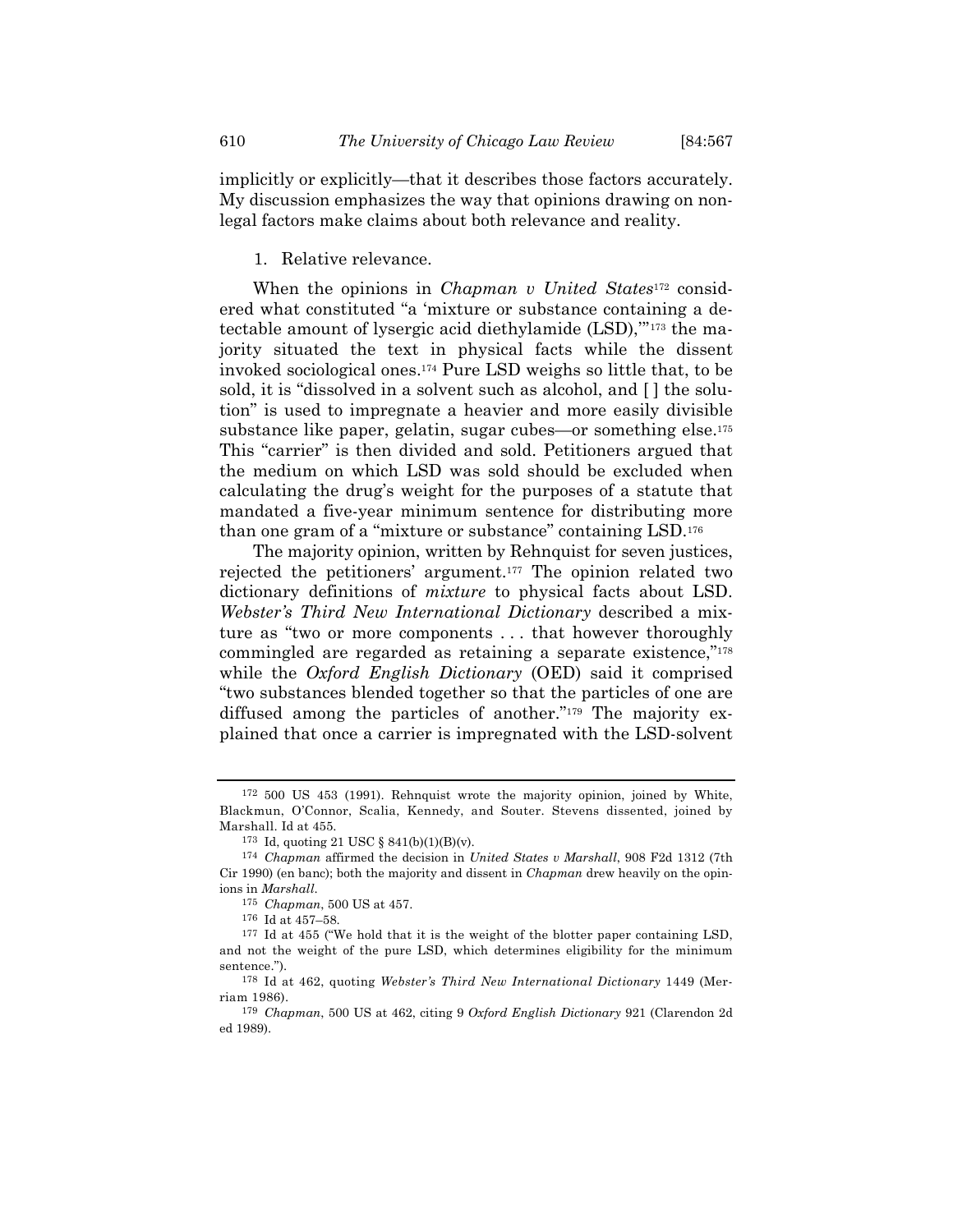solution, the solvent evaporates, leaving "[t]he LSD crystals [ ] inside of the" carrier, "commingled with it," even though "the LSD does not chemically combine with" it.<sup>180</sup> Conforming to *Webster's Third*, the drug thus "retains a separate existence": it "can be released by dropping the [carrier] into a liquid or by swallowing" it.181 At the same time, per the *OED*, "[t]he LSD is diffused among the fibers of the paper": "[l]ike cutting agents used with other drugs" such as heroin and cocaine, the carrier "cannot be distinguished" from LSD "nor easily separated from it."<sup>182</sup>

The majority opinion thus asserted, in the same paragraph, both that LSD could "be released [from its carrier] by dropping the [carrier] into a liquid," and that LSD "cannot be distinguished . . . nor easily separated from" its carrier.183 The dissent did not dwell on the puzzle of how both of these physical facts could be true. Instead, it situated the statute in another arena of nonlegal factors: sociological facts about "how LSD is sold."184 The dissent did not have to look far for that information, because the majority itself stated it: unlike most drugs, "LSD is sold by dose, rather than by weight."185 Indeed, the weight of the drug itself is negligible: "an average dose" of pure LSD "weighs 0.05 milligrams."186 How much it weighs when it is sold depends primarily on the weight of the carrier, not the pure LSD, and has no effect on the price. "[W]hether one dose of LSD is added to a glass of orange juice or to a pitcher of orange juice, it is still only one dose that has been added."187 Dose and price, moreover, are both set by the amount of pure LSD, not the amount of orange juice. Thus, while people buying or selling a drug like heroin understood the dosage to include any cutting or diluting agent, people buying or selling LSD understood the dosage to be independent of the carrier.

Drawing on this sociological fact, the dissent argued that the majority's interpretation would result in arbitrary differences in sentencing among LSD dealers. "A person who sells five doses of LSD on sugar cubes is not [ ] worse [ ] than a manufacturer of

<sup>180</sup> *Chapman*, 500 US at 462.

<sup>181</sup> Id. 182 Id.

<sup>183</sup> Id.

<sup>184</sup> *Chapman*, 500 US at 475 (Stevens dissenting), quoting *Marshall*, 908 F2d at 1333 (Posner dissenting).

<sup>185</sup> *Chapman*, 500 US at 458 (Rehnquist).

 $187$  Id at 475 (Stevens dissenting).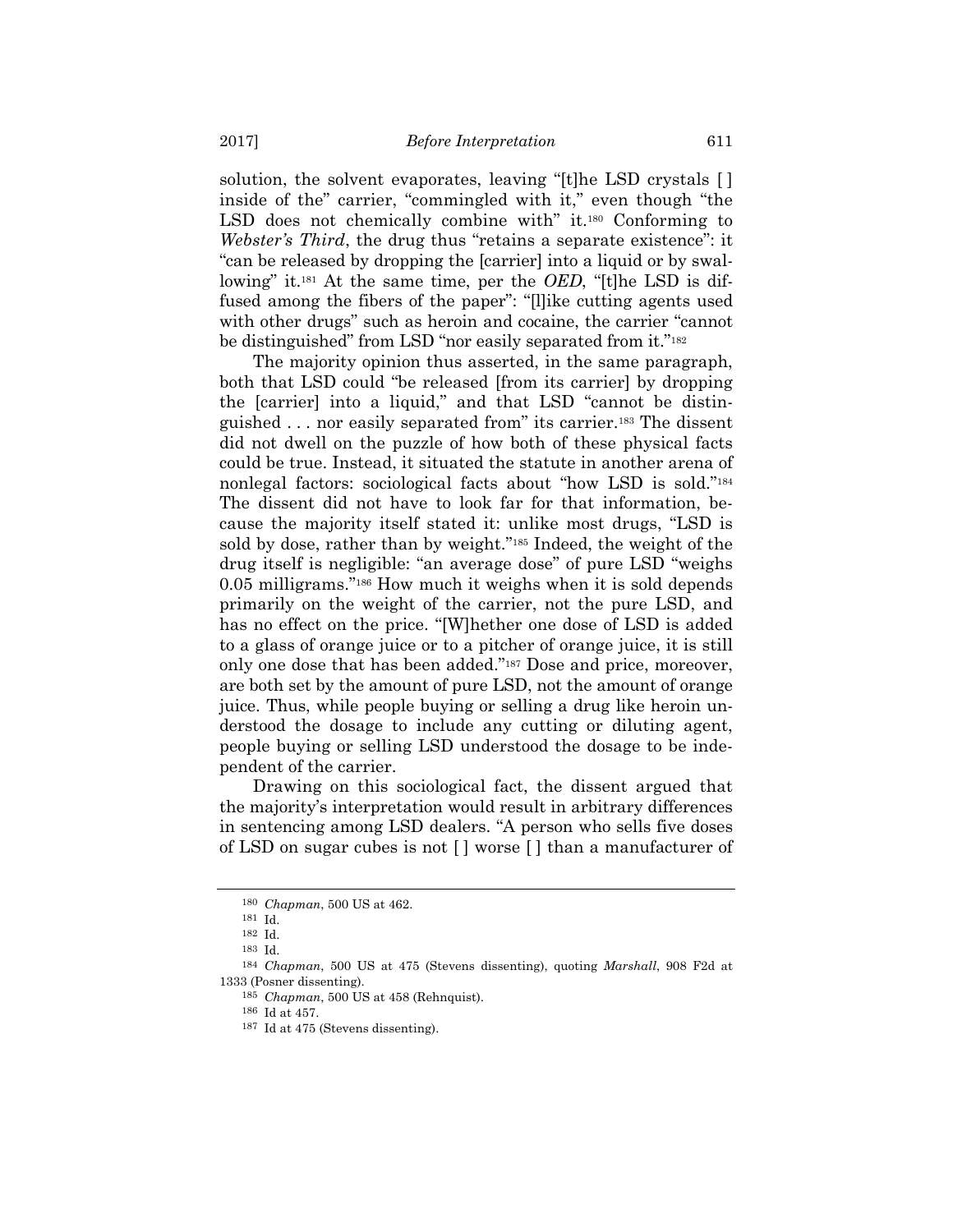LSD . . . caught with 19,999 doses in pure form, but [the sugarcube seller] is subject to a ten-year mandatory minimum [ ] sentence," while the manufacturer "is not even subject to the fiveyear minimum" because pure LSD is so light.188 It would also lead to dramatically longer sentences relative to other drugs: one would have to sell "between one and two million doses" of heroin to receive the same sentence as someone selling just twelve thousand doses of LSD on blotter paper.189 Yet no one had presented a reason to punish LSD dealers more severely than dealers of other drugs.

While both *Chapman* opinions situated the text in nonlegal factors, then, one invoked physical facts while the other rested on sociological ones. Note that neither claimed that the other's facts were not true or insufficiently documented. The dissent did not even mention that the majority's claims that LSD both could, and could not, be easily be separated from its carrier were mutually contradictory. Rather, each opinion presented its own implicit claims about what factors were relevant to interpreting the statute. The majority readily admitted that LSD was sold differently than other drugs and that counting the carrier in the total weight would produce disparate sentences for different carriers. But it did not agree that these facts held the key to interpretation. The relevant factor was instead the physical characteristics of LSD, which led it to become a "mixture" with its carrier. For the dissenters, physical facts about how LSD interacted with its carrier did not resolve the ambiguity of the term "mixture." Instead, the dissent viewed sociological facts about how dealers and buyers treated the drug as the relevant factors within which to situate the text. Although each opinion drew on a different sphere of nonlegal facts, in other words, facts were not the contested terrain. Relevance was.

2. Contested realities.

Opinions can also reach opposing conclusions when drawing on similar kinds of nonlegal sources. For instance, the plurality and dissent in *Rapanos v United States*190 each invoked physical

<sup>188</sup> Id at 474 (Stevens dissenting), quoting *Marshall*, 908 F2d at 1333 (Posner dissenting).

<sup>189</sup> *Chapman*, 500 US at 475 n 12 (Stevens dissenting), quoting *Marshall*, 908 F2d at 1334 (Posner dissenting).

<sup>190 547</sup> US 715 (2006). Scalia wrote the plurality opinion, joined by Chief Justice Roberts, Justice Thomas, and Justice Samuel Alito. Roberts also wrote a concurring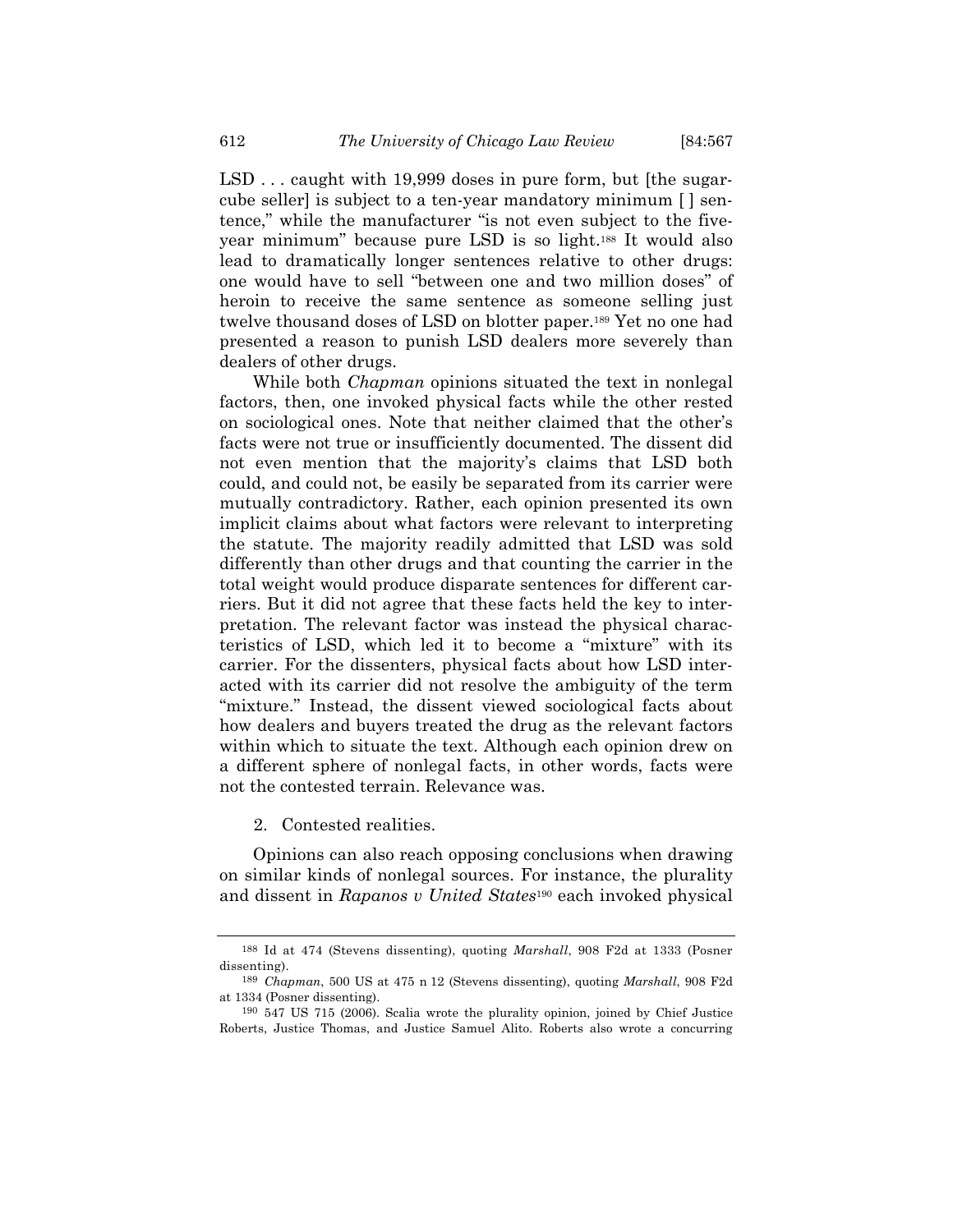facts about how materials affect water to interpret a Clean Water Act<sup>191</sup> provision.<sup>192</sup> The Act required landowners to acquire permits before "discharg[ing] [ ] dredged or fill material into [ ] navigable waters."193 The Army Corps interpreted the statute to require permits before discharging such materials into wetlands adjacent to waters that were themselves navigable, or their tributaries.194 Landowners claimed that this interpretation stretched the Corps's jurisdiction too far.195

The plurality opinion, written by Scalia for four justices, situated the text against the background fact that "'dredged or fill material' . . . does not normally wash downstream."196 In this empirical context, a landowner discharging such material into a wetland would not normally be considered to release it into "navigable waters."197 The dissent, written by Stevens for another four justices, also drew on a fact. But it was the opposite of the fact that the majority invoked: "fill material," the dissent explained, "has the potential to move downstream and degrade the quality of [ ] navigable waters."198 Situated in this different empirical context, the Corps's interpretation seemed more modest. A long line of case law had held the notion of "navigable waters" to encompass bodies of water that affected the quality of waters that were in fact navigable.199 If fill material in wetlands moved and entered navigable waters downstream, it would be reasonable

193 *Rapanos*, 547 US at 723 (Scalia) (plurality), quoting 33 USC § 1344(a), (d).

194 *Rapanos*, 547 US at 724 (Scalia) (plurality), citing 33 CFR § 328.3(a)(7). The Act itself defined "navigable waters" as "waters of the United States." *Rapanos*, 547 US at 723 (Scalia) (plurality), quoting 33 USC § 1362(7).

198 *Rapanos*, 547 US at 807 (Stevens dissenting), quoting *United States v Deaton*, 332 F3d 698, 707 (4th Cir 2003).

opinion, and Kennedy wrote an opinion concurring in the judgment. Stevens dissented, joined by Souter, Ginsburg, and Breyer. Breyer also filed a separate dissenting opinion. Id at 718.

<sup>191</sup> Federal Water Pollution Act Amendments of 1972, Pub L No 92-500, 86 Stat 816, codified as amended at 33 USC § 1251 et seq.

<sup>192</sup> See generally *Rapanos*, 547 US 715. For a fuller discussion of the role of facts in this case, on which my discussion of *Rapanos* draws, see Todd S. Aagaard, *Factual Premises of Statutory Interpretation in Agency Review Cases*, 77 Geo Wash L Rev 366, 368–69, 372–73 (2009).

<sup>195</sup> *Rapanos*, 547 US at 730–31 (Scalia) (plurality). 196 Id at 744 (Scalia) (plurality). As Professor Todd Aagaard notes, "The plurality distinguished dredged or fill material from 'traditional water pollutants' inasmuch as dredged or fill material 'are solids that do not readily wash downstream.'" Aagaard, 77 Geo Wash L Rev at 369 n 15 (cited in note 192), quoting *Rapanos*, 547 US at 723 (Scalia) (plurality); *Rapanos*, 547 US at 744 (Scalia) (plurality) ("'[D]redged or fill material[ ]' [ ] is typically deposited for the sole purpose of staying put.").

<sup>197</sup> *Rapanos*, 547 US at 723 (Scalia) (plurality), quoting 33 USC § 1344(a), (d).

<sup>199</sup> See *Deaton*, 332 F3d at 707 (collecting cases).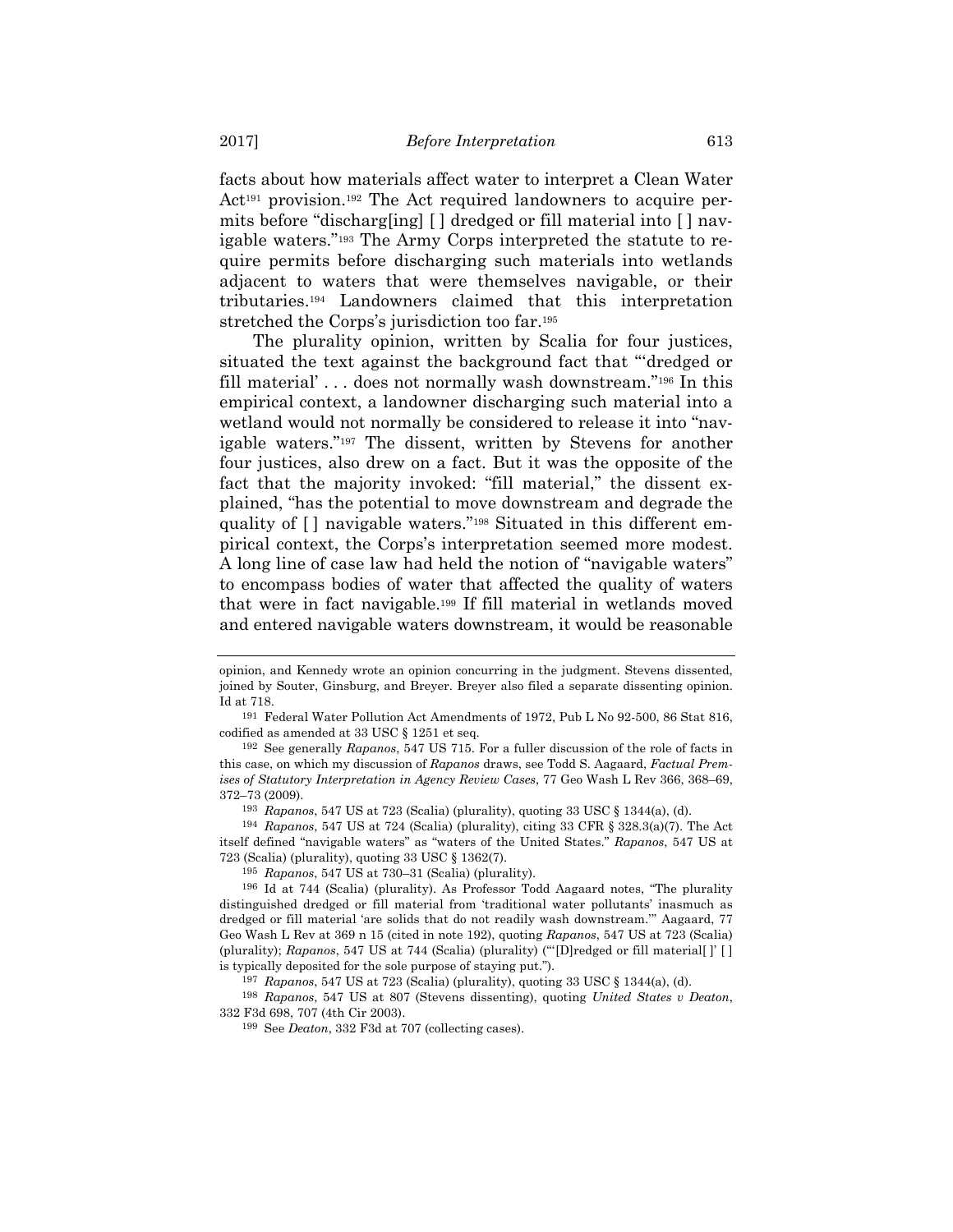to conclude that the Act gave the Corps jurisdiction over those wetlands. Plurality and dissent thus each asserted its own, opposing, truths about the physical world.200

How did the *Rapanos* opinions substantiate their incompatible claims about physical facts? The plurality, as Professor Todd Aagaard has written, based its factual assertion on "statements made in three amicus briefs," each of which "relied on [the same] package of training materials" posted "on a private corporation's web site."201 These materials, like the plurality opinion itself, did not cite any scientific studies on the topic; nor did either give any other indication that a scientific community accepted its assertion.202 For its claim about the mobility of fill material, the

201 Aagaard, 77 Geo Wash L Rev at 369–70 (cited in note 192).

202 The plurality itself did not cite any empirical analyses. The plurality stated: "[*A*]*mici* cite multiple empirical analyses . . . including one which concludes that 'the idea that the discharge of dredged or fill material into isolated waters, ephemeral drains or non-tidal ditches will pollute navigable waters located any appreciable distance from them lacks credibility.'" *Rapanos*, 547 US at 744 n 11 (Scalia) (plurality) (brackets omitted), quoting Robert J. Pierce, *Technical Principles Related to Establishing the Limits of Jurisdiction for Section 404 of the Clean Water Act* \*34–40 (Wetland Science Applications Inc, Apr 2003), archived at http://perma.cc/NX5U-3AP9. For the amicus briefs that cited this source, see Brief of the International Council of Shopping Centers, National Multi Housing Council, National Association of Industrial and Office Properties, Real Estate Roundtable, Associated General Contractors of America, American Resort Development Association, and National Association of Real Estate Investment Trusts as Amici Curiae in Support of Petitioners, *Rapanos v United States*, Docket Nos 04-1034 and 04-1384, \*26–27 (US filed Dec 2, 2005) (available on Westlaw at 2005 WL 3294931); Brief of Pulte Homes, Inc., Centex Homes, Hovnanian Enterprises, Inc., KB Home, Lennar Corporation and M.D.C. Holdings, Inc. as *Amici Curiae* in Support of Petitioners, *Rapanos v United States*, Docket Nos 04-1034 and 04-1384, \*20–21 (US filed Dec 2, 2005) (available on Westlaw at 2005 WL 3308790); Brief of *Amici Curiae* Foundation for Environmental and Economic Progress, National Association of Realtors**®**, Utility Water Act Group, and Chamber of Commerce of the United States of America in Support of Petitioners, *Rapanos v United States*, Docket Nos 04-1034 and 04-1384, \*29 & n 53 (US filed Dec 2, 2005) (available on Westlaw at 2005 WL 3322931) ("Fill material does not migrate."). The plurality cited this Wetland Science Applications, Inc, document as available on the website of the Wetland Training Institute. *Rapanos*, 547 US at 744 n 11 (Scalia) (plurality) (citing the piece as "available at http://www.wetlandtraining.com/tpreljscwa.pdf"). The Wetland Training Institute, Inc, is a for-profit entity that describes itself as "an association of more than twenty individuals from industry, academia, and government" that

<sup>200</sup> *Rapanos* yielded three other opinions. Kennedy concurred with the judgment of the plurality, but was not convinced by its factual assertion. To him, it "seem[ed] plausible" that fill material "could travel downstream." *Rapanos*, 547 US at 774 (Kennedy concurring in the judgment). Breyer joined the dissent and also wrote separately to emphasize the propriety of the Corps's assertion of jurisdiction based on Congress's delegation of authority, and to encourage the agency to pass a regulation interpreting the term. Id at 811–12 (Breyer dissenting). Roberts joined the plurality and also wrote separately to castigate the Corps for failing to "develop[ ] *some* notion of an outer bound to the reach of [its] authority" through rulemaking, and for instead "adher[ing] to its essentially boundless view of the scope of its power." Id at 758 (Roberts concurring).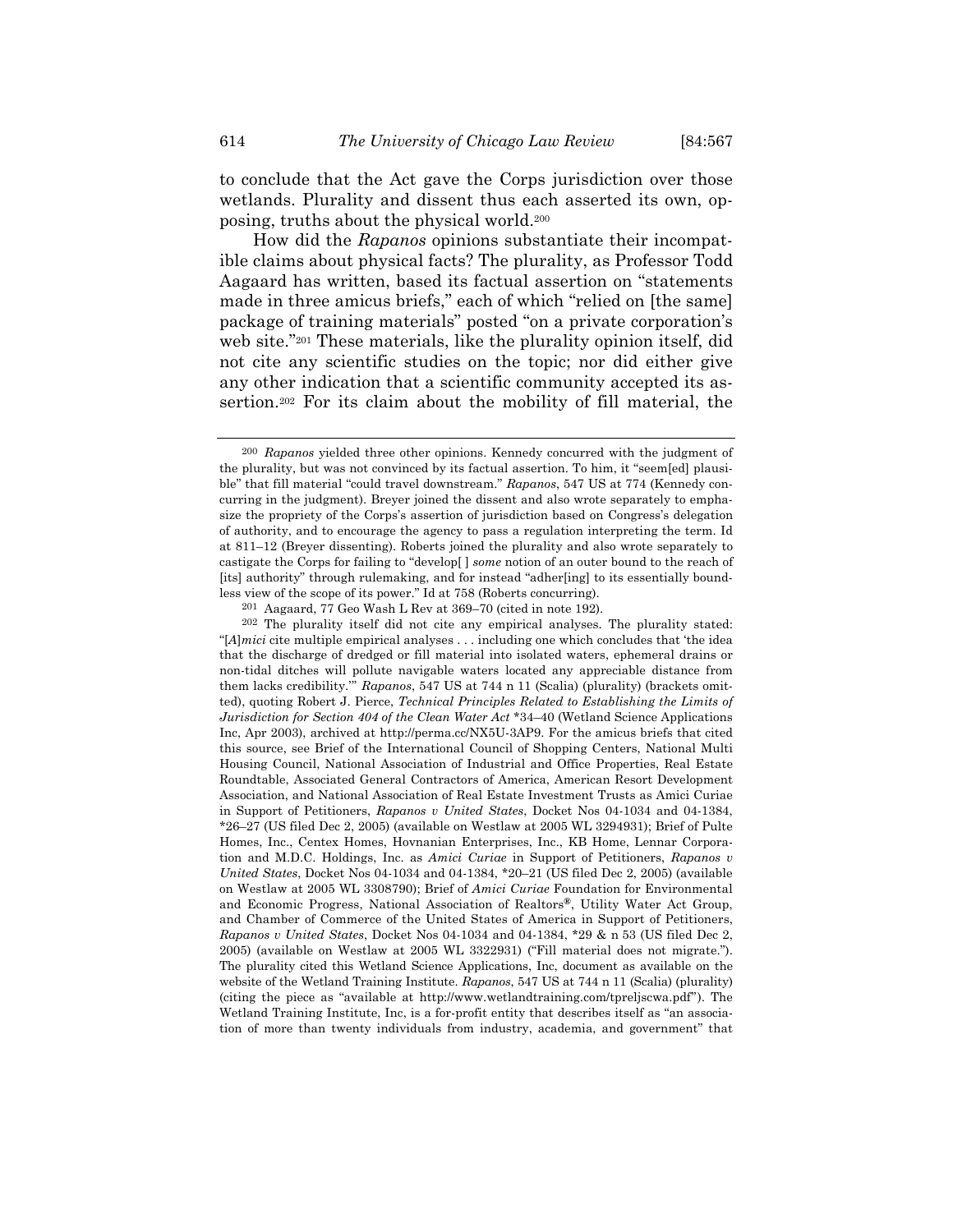dissent relied on an amicus brief and on a lower court opinion (which itself did not provide a basis for its assertion).203 Neither opinion, in short, "could cite a reliable basis for the [position] it expressed as to th[e] facts" about fill material's mobility.204

In addition to its factual assertion, the dissent also challenged the plurality's implicit claim that the key to interpreting the statute lay in determining whether fill material moved downstream. Instead, the dissent proposed a wider sphere of possibly relevant factors. Because the statute aimed to maintain the viability of navigable waters, the really relevant issue was not whether fill material moved, but whether it harmed those waters. And it could do so even without moving downstream: "fill can harm the biological integrity of downstream waters even if it largely stays put upstream" by, for instance, creating "excessive sediment" that interferes with fish reproduction, as shown in a published scientific paper about fish reproduction.<sup>205</sup>

The plurality, however, responded neither to the dissent's contrary factual assertion nor to its alternative relevance claim. In this, *Rapanos* demonstrates the freedom that opinion writers often enjoy when situating legal texts. Even opinions that assert opposing facts about the same thing do not necessarily challenge one another to substantiate their factual statements. And opinions disagreeing on the proper sphere of relevance do not necessarily push one another to justify their respective purviews.

The discharge of fill material as has been classically regulated by the COE, results in the "discharge" of a "pollutant" that is far different from any other regulated by the CWA. Congress recognized the difference in the nature of discharges of dredged and fill material when it specifically carved-out Section 404 and named the Secretary of the Army to administer it.

<sup>&</sup>quot;was formed . . . to meet the educational and technical resource needs of professionals involved in all aspects of water resource conservation, management, and regulation." *About Wetland Training Institute* (Wetland Training Institute, Inc), archived at http://perma.cc/9ALL-K7U9. Its website does not indicate any vetting or review process for its material or factual assertions.

The quoted Wetland Science Applications, Inc, document, similarly, did not cite a scientific source for its contention about fill material. Nor does this sole-authored document indicate that it received any kind of scientific vetting or peer review. The section cited by the plurality, moreover, contains primarily legal analysis. For instance, the sentence quoted by the plurality is followed by this explanation:

Pierce, *Technical Principles* at \*34 (cited in note 202). See also Aagaard, 77 Geo Wash L Rev at 369–70 (cited in note 192).

<sup>203</sup> See *Rapanos*, 547 US at 807 (Stevens dissenting). 204 Aagaard, 77 Geo Wash L Rev at 370 (cited in note 192).

<sup>205</sup> *Rapanos*, 547 US at 807 (Stevens dissenting), citing generally Don C. Erman and Vernon M. Hawthorne, *The Quantitative Importance of an Intermittent Stream in the Spawning of Rainbow Trout*, 105 Transactions Am Fisheries Society 675 (1976).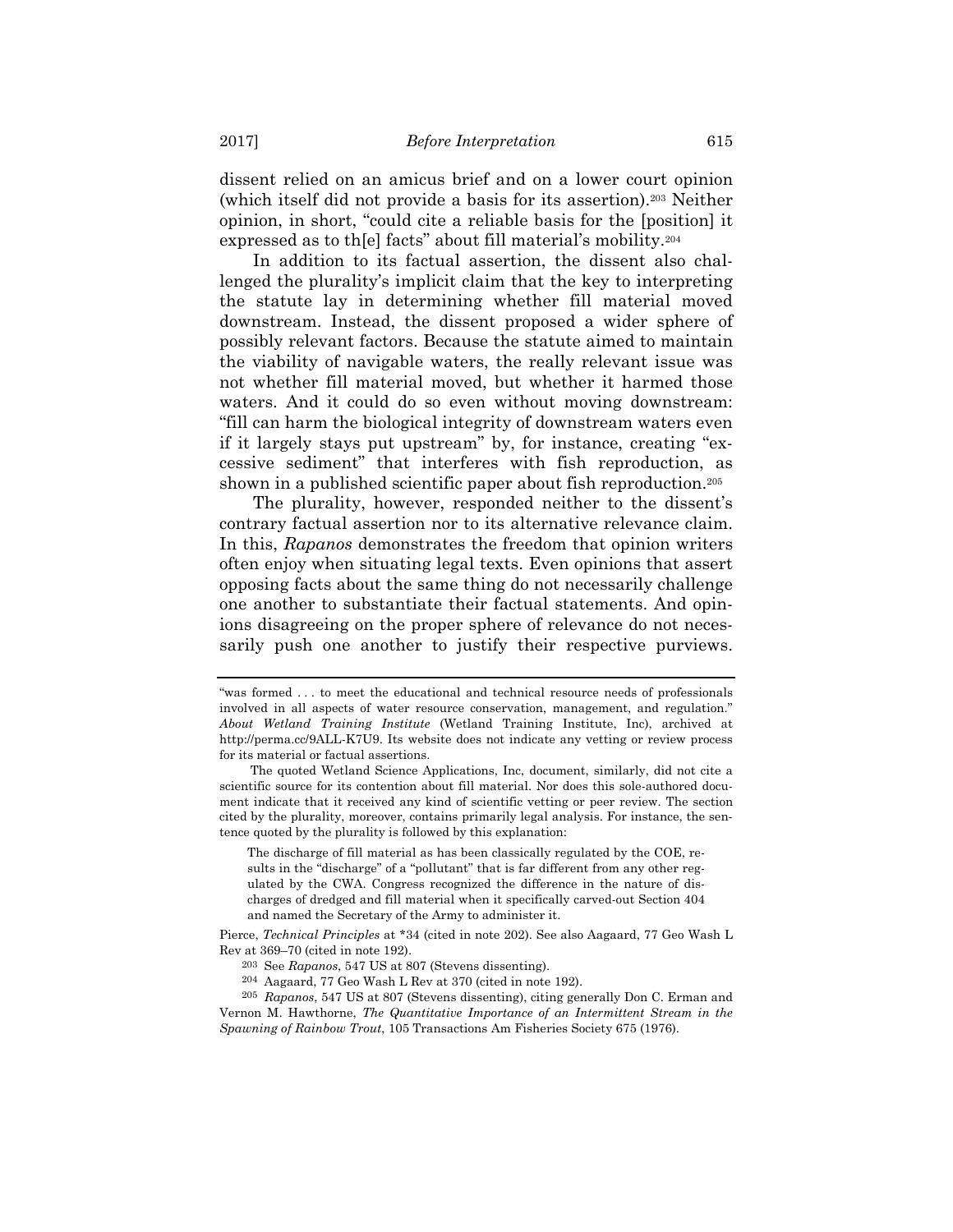From *Rapanos*, it seems that judges have wide latitude both in deciding what to find relevant and in how to characterize it. Moreover, neither textualism nor purposivism has much to say about how judges should, or do, use nonlegal sources. Yet the way that opinions situated statutory text in nonlegal context determined the outcomes of the opinions in *Chapman* and *Rapanos*.

3. The relevance and reality of language use.

Opinions situating focal text also often draw on assertions about *language*. Language, of course, is the opinion's medium of communication. But it can also be a kind of context: opinions often use assertions about language use, history, and perception to situate focal texts. Perhaps most famously, opinions may draw on dictionary definitions.206 Some applaud the use of dictionaries as an objective guide to meaning, but the *Chapman* majority's use of somewhat conflicting definitions of "mixture" indicates the range of options writers have among entries, publishers, and time periods.207 In accordance with their selected texts, for instance, the *Sweet Home* majority drew on a dictionary roughly contemporaneous with the statute's enactment,<sup>208</sup> while the dissent turned to older ones.<sup>209</sup>

Opinions also draw on other language facts to situate focal text. The *Rapanos* dissent, for instance, noted that "the very

208 *Sweet Home*, 515 US at 697:

(ellipsis in original).

<sup>206</sup> See Samuel A. Thumma and Jeffrey L. Kirchmeier, *The Lexicon Has Become a Fortress: The United States Supreme Court's Use of Dictionaries*, 47 Buff L Rev 227, 248– 60 (1999) (discussing the prevalence of dictionary usage in Supreme Court opinions); Stephen C. Mouritsen, Note, *The Dictionary Is Not a Fortress: Definitional Fallacies and a Corpus-Based Approach to Plain Meaning*, 2010 BYU L Rev 1915, 1921–41 (discussing a number of incorrect assumptions about dictionaries that pervade Supreme Court opinions).

<sup>207</sup> See *Chapman*, 500 US at 462, quoting *Webster's Third* at 1449 (cited in note 178) and 9 *OED* at 921 (cited in note 179).

The dictionary definition of the verb form of "harm" is "to cause hurt or damage to: injure." Webster's Third New International Dictionary 1034 (1966). . . .

<sup>... [</sup>T]he dictionary definition does not include the word "directly" or suggest in any way that only direct or willful action that leads to injury constitutes "harm."

<sup>209</sup> Id at 717 (Scalia dissenting):

To "take," when applied to wild animals, means to reduce those animals, by killing or capturing, to human control. See, *e.g.*, 11 Oxford English Dictionary (1933) ("Take . . . To catch, capture (a wild beast, bird, fish, etc.)"); Webster's New International Dictionary of the English Language (2d ed. 1949) (take defined as "to catch or capture by trapping, snaring, etc., or as prey").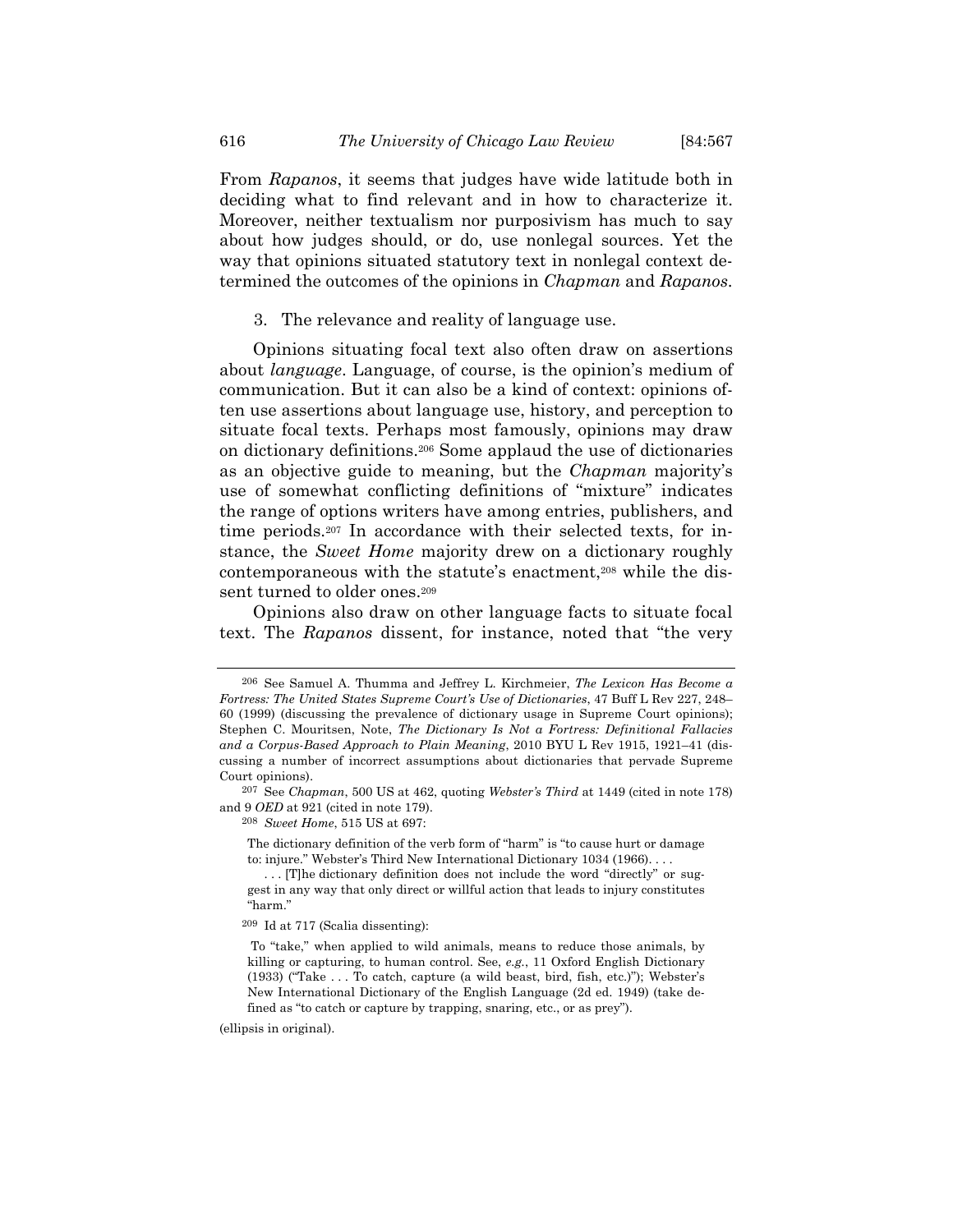existence of words like 'alluvium' and 'silt' in our language . . . suggest[ed] that at least some fill [material] ma[de] its way downstream."210 Scalia's plurality opinion derided this reasoning as "philological,"211 but such inferences from language history are common. For instance, in *Whitfield v United States*,<sup>212</sup> the Court considered whether a fleeing bank robber who "guided" a resident from one room in a house to another had "force[d] [a] person to accompany him," triggering a mandatory minimum sentence.213 The defendant argued that the enhanced sentence for forced accompaniment applied only to "substantial" movement, not to the few feet he had walked with the resident.<sup>214</sup> Scalia's unanimous opinion rejected this argument, holding that "accompany" simply meant to "go with" someone, irrespective of distance.<sup>215</sup>

*Whitfield* situated its focal text within a number of sources, including passages from Jane Austen's *Pride and Prejudice* and Charles Dickens's *David Copperfield*.216 Why would novels published by speakers of British English in 1813 and 1850, respectively, be authoritative guides to ordinary American English usage in 1934, when the statute was enacted? Perhaps Scalia in *Whitfield* took the "philological" approach he had rejected in *Rapanos*<sup>217</sup> deriving the meanings of words in one place and time from their appearance in another. The opinion itself does not say. Similarly, the opinion quotes a 1995 Supreme Court opinion's use of "accompany," but does not explain how that could indicate what the provision meant to a reader when the statute was passed in 1934.218 Perhaps the point was that a bank robber could not reasonably claim that he was not on notice of the punishment because the meaning of "accompany" had

212 135 S Ct 785 (2015). Scalia wrote the opinion for a unanimous Court. Id at 787.

<sup>210</sup> *Rapanos*, 547 US at 807 (Stevens dissenting).

 $211$  Id at 744 n 11 (Scalia) (plurality).

<sup>213</sup> Id, quoting 18 USC § 2113(e).

<sup>214</sup> *Whitfield*, 135 S Ct at 788, quoting Brief of Appellant, *United States v Whitfield*, Appeal No 10-5217, \*50–52 (4th Cir filed July 27, 2011) (available on Westlaw at 2011 WL 3159889).

<sup>215</sup> *Whitfield*, 135 S Ct at 788, citing *Oxford English Dictionary* 60 (Clarendon 1st ed 1933).

<sup>216</sup> *Whitfield*, 135 S Ct at 788.

<sup>217</sup> *Rapanos*, 547 US at 744 n 11 (Scalia) (plurality). 218 *Whitfield*, 135 S Ct at 788 n 4, quoting *Vernonia School District 47J v Acton*, 515 US 646, 650 (1995). See also *Whitfield*, 135 S Ct at 788 ("Congress enacted the forcedaccompaniment provision in 1934 after an outbreak of bank robberies committed by John Dillinger and others.") (quotation marks omitted).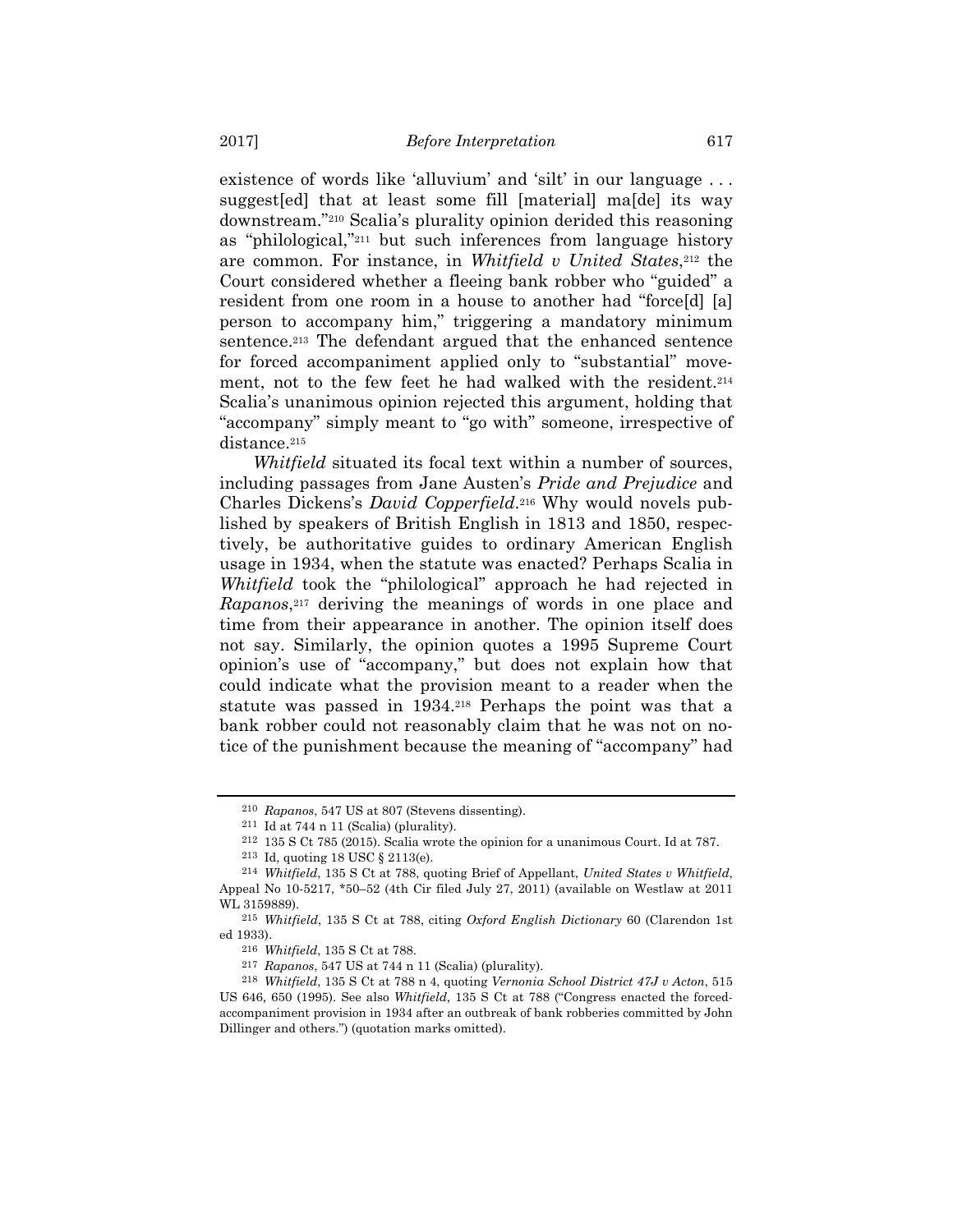become ambiguous through historical change.219 But the opinion again does not say. Although it is widely accepted that language use differs over time and speech community,220 *Whitfield* did not advert to that possibility.

*Whitfield*'s silence about how its sources relate to its focal text is unexceptional. Opinions routinely invoke works from eras and areas other than those in which the statute was written to support claims about ordinary language use.<sup>221</sup> But they rarely discuss how, and whether, the works they quote support their inferences about the text they interpret. Instead, they situate focal text in contexts whose bearing on interpretation they never clarify.

4. Weighting legal and nonlegal sources.

Assertions about physical, sociological, and linguistic facts often appear alongside legal factors when opinions situate focal texts. In *Brown & Williamson*, for instance, the majority situated the statutory command within legal sources postdating the statute's enactment; the dissent brought in realities outside the law. *Brown & Williamson*, recall, asked whether the FDA had authority to regulate tobacco products under the statutory grant of jurisdiction over "articles . . . intended to affect the . . . body." Neither the majority nor the dissent questioned the FDA's evidence that tobacco products were intended to affect the body.<sup>222</sup> But the majority did not find this factor relevant to the question

<sup>219</sup> See Zachary Price, *The Rule of Lenity as a Rule of Structure*, 72 Fordham L Rev 885, 885 (2004) ("[T]he rule of lenity . . . directs courts to construe statutory ambiguities in favor of criminal defendants.").

<sup>220</sup> See, for example, J.M. Balkin and Sanford Levinson, *Constitutional Grammar*, 72 Tex L Rev 1771, 1773 (1994) ("At some point, misuse becomes common use, and common use becomes accepted use."); William Labov, *Principles of Linguistic Change: Cognitive and Cultural Factors* 2–5 (Wiley-Blackwell 2010). For an indication that some words used by Austen have acquired new meanings over time, see Jane Austen, *The Annotated Emma* 228 n 33 (Anchor 2012) (David M. Shapard, ed) (explaining that the phrase "making violent love to her" meant "professing or demonstrating passionate love for her" and stating that "'making love' had no further meaning then") (emphasis omitted).

<sup>221</sup> A good example is *Muscarello v United States*, 524 US 125 (1998), in which the majority cited, among other sources, The King James Bible (translated in Britain between 1604 and 1611), *Robinson Crusoe* (originally published in Britain in 1719), and *Moby-Dick* (originally published in America in 1851), to interpret an American statute enacted in 1968. *Muscarello*, 524 US at 129.

<sup>222</sup> *Brown & Williamson*, 529 US at 162 (Breyer dissenting) ("[T]he majority nowhere denies  $[that] \dots$  tobacco products  $\dots$  fall within the scope of the statutory definition, read literally.").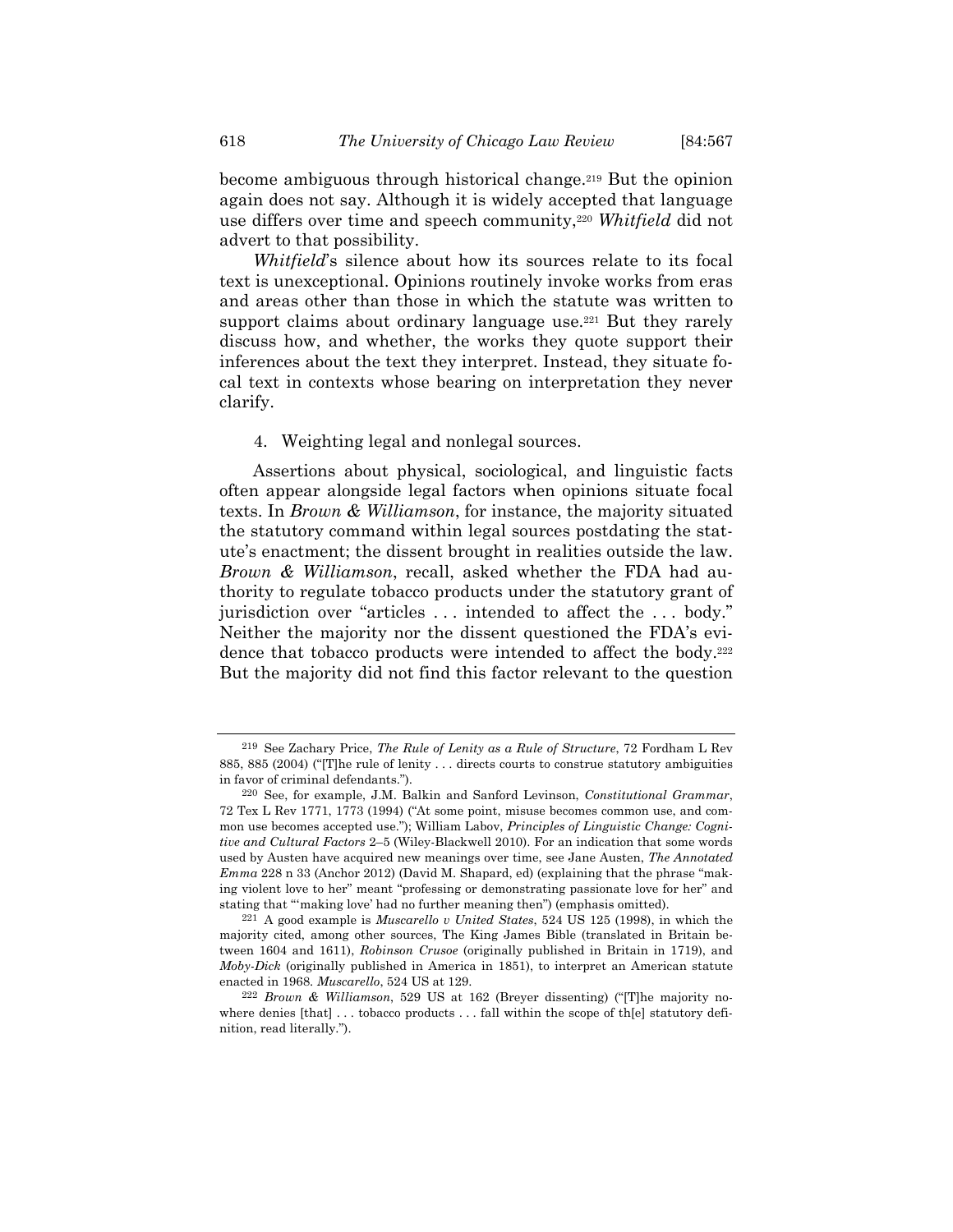it posed itself, which was whether Congresses over the twentieth century had meant for tobacco to be regulated.

The dissent, in contrast, contended that the law itself made such nonlegal factors decisive. The statute gave the agency jurisdiction over "articles . . . intended to affect the . . . body."223 Whether a particular Congress meant for some particular thing to be regulated was less relevant than whether that thing belonged to the category that the enacting Congress had laid out in the statute. And that was largely a nonlegal question: particular objects could move into or out of the category as the circumstances of their production and sale changed. For the dissent, the central question was whether something was an article intended to affect the body; answering it required evaluating empirical facts, not congressional pronouncements that postdated the statute.

From *Brown & Williamson*, one might be tempted to think that legal factors generally win out over nonlegal ones. Perhaps legal practitioners naturally treat legal sources as more important, and perhaps there are good doctrinal reasons for doing so. Yet nonlegal sources are not just common but often decisive. "Supreme Court . . . opinions are chock-full of . . . general statements of fact about the world"224 that not only are "used rhetorically . . . [to] make[ ] [a] position more persuasive," but also "go to the practical consequences of [ ] decisions" and form "a critical part of the doctrinal inquiry."225 Given that judges are generally experts in law rather than in any given factual situation to which law applies,<sup>226</sup> one might expect that the nonlegal factors within which they situate their interpretations will involve findings in cases below or administrative proceedings. One might also

<sup>223 21</sup> USC § 321(g)(1)(C).

<sup>224</sup> Allison Orr Larsen, *Factual Precedents*, 162 U Pa L Rev 59, 61 (2013). See also Stuart Minor Benjamin, *Stepping into the Same River Twice: Rapidly Changing Facts and the Appellate Process*, 78 Tex L Rev 269, 273 (1999) ("Judicial opinions are filled with assertions about the state of the world.").

<sup>225</sup> Allison Orr Larsen, *Confronting Supreme Court Fact Finding*, 98 Va L Rev 1255, 1263 (2012). Scholars like Aagaard, Professor Allison Orr Larsen, and Professor Stuart Minor Benjamin have viewed such judicial fact invocation skeptically, arguing for procedures to make the use of research and fact more transparent, predictable, and reliable, and to limit the power of judicially asserted facts. See generally Aagaard, 77 Geo Wash L Rev 366 (cited in note 192); Larsen, 98 Va L Rev 1255 (cited in note 225); Benjamin, 78 Tex L Rev 269 (cited in note 224).

<sup>226</sup> Aagaard finds that "courts often interpret statutes based on factual premises that are outside of the judges' expertise and experience." Aagaard, 77 Geo Wash L Rev at 371 (cited in note 192).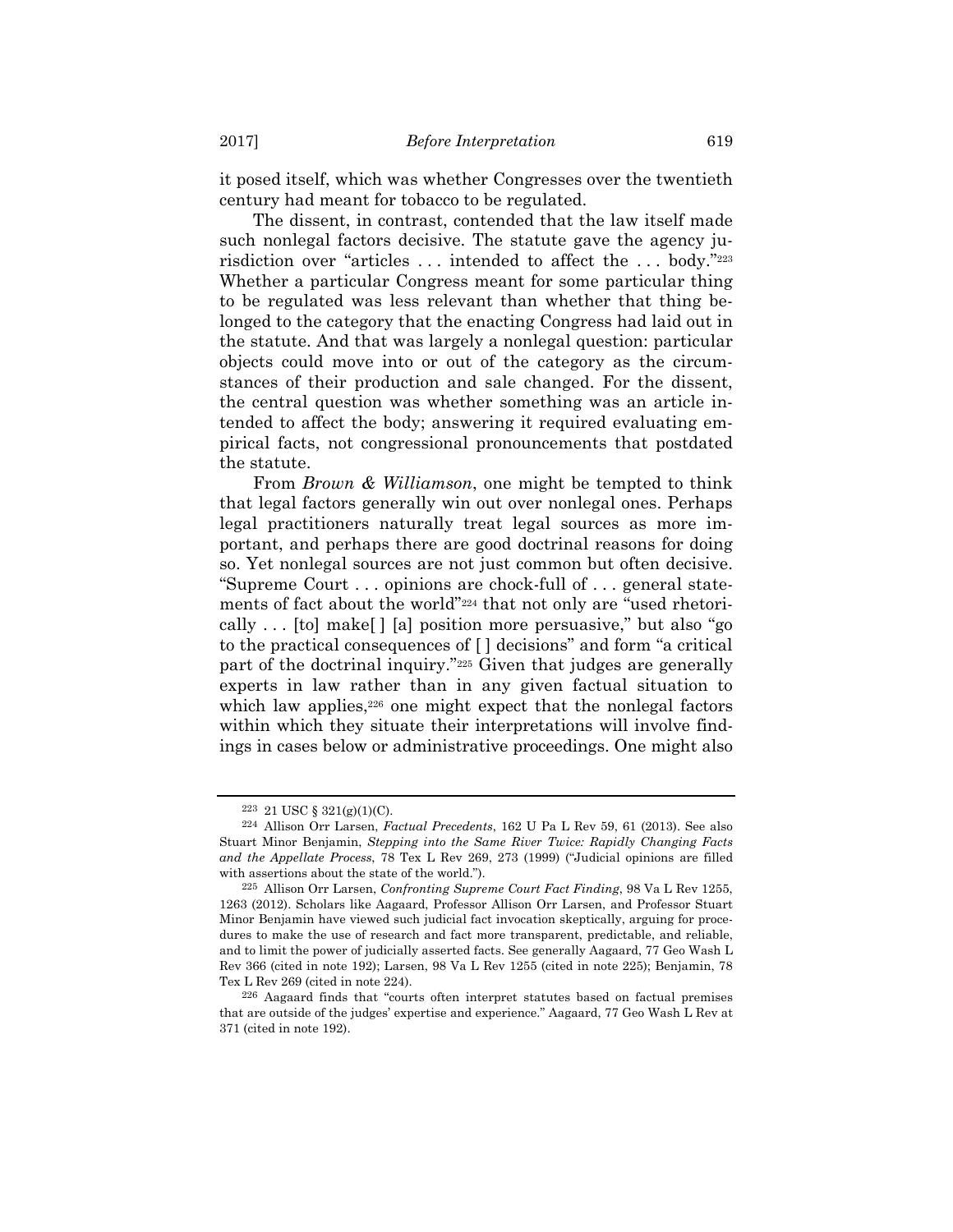expect that the practice of invoking empirical realities would be constrained by doctrine. Neither is the case.227 Judicial opinions' factual assertions are not recognized by doctrine, and they draw on a wide range of sources, including administrative records, litigant briefs, amicus submissions, and independent research by justices and clerks.<sup>228</sup>

Many, moreover, are not grounded in any clear source but are best described as expressions of judges' beliefs. Opinions sometimes present, as though they were uncontestable facts, nonlegal factors that are culturally, historically, and even individually contingent. For instance, an opinion might assert that "[w]hether to have an abortion requires a difficult and painful moral decision."229 In fact, "in many countries, abortion is an accepted part of family planning" that is not treated as a difficult moral issue.230 The kind of decision abortion requires is thus an empirical question, not a general fact. Similarly, opinions sometimes repeat contested views about social practice as though they were facts, such as that "[r]eligious organizations exist to foster the interests of persons subscribing to the same religious faith."231 The purposes that religious organizations serve is a complicated question that scholars have debated for centuries, and "[f]ew who study religion would agree with [Ginsburg's] statement."232 Opinions sometimes also base conclusions on logical inferences from premises that are neither acknowledged nor substantiated, such as the claim that market competition among privately run prisons "mean[s] . . . that a firm whose guards are too aggressive will face damages that raise costs, thereby

<sup>227</sup> See, for example, id at 372–73 (arguing that, because "courts . . . make a mess of the factual premises of their statutory interpretation decisions," agencies should have the authority to "revisit factual premises underlying judicial decisions interpreting statutes administered by agencies"); Larsen, 98 Va L Rev at 1262 (cited in note 225) ("[T]his new approach to fact finding is troubling and requires us to rethink our entire process for judicial evaluation of legislative facts.").

<sup>228</sup> Larsen, 98 Va L Rev at 1263 (cited in note 225) (showing that "virtually all of the Justices" engage in independent fact-finding, creating empirical contexts for their interpretive claims irrespective of "whether they are traditionally labeled liberal or conservative, and [that] they cite authorities on a wide range of subject matters (from biology to history to golf)").

<sup>229</sup> *Gonzales v Carhart*, 550 US 124, 159 (2007).

<sup>230</sup> Wen-Shing Tseng and Jon Streltzer, *Cultural Competence in Health Care: A Guide for Professionals* 119 (Springer 2008).

<sup>231</sup> *Burwell v Hobby Lobby Stores, Inc*, 134 S Ct 2751, 2795 (2014) (Ginsburg dissenting).

<sup>232</sup> Winnifred Fallers Sullivan, *The Impossibility of Religious Freedom* (The Immanent Frame, July 8, 2014), archived at http://perma.cc/5AV7-TXPD.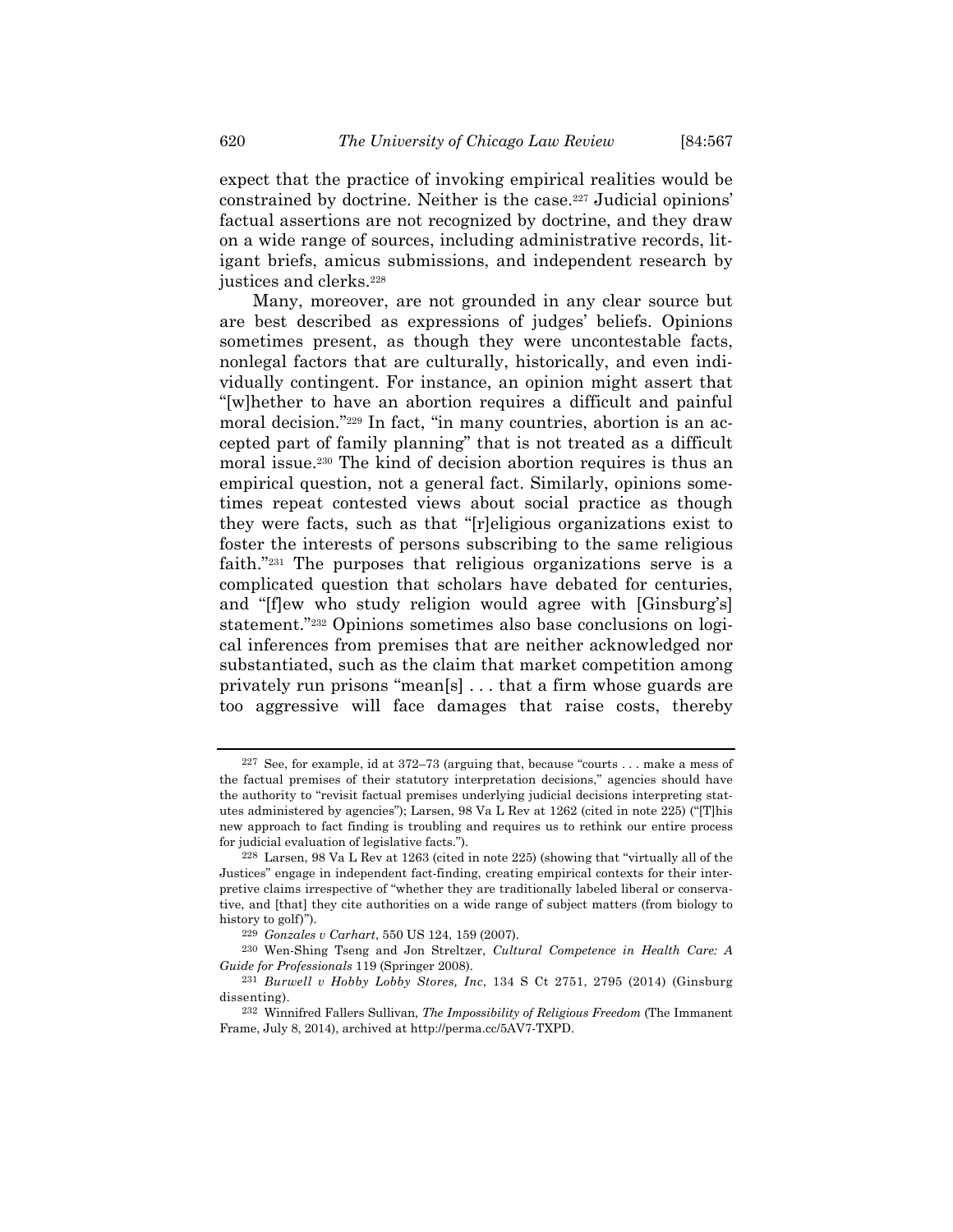threatening its replacement" by a different firm.233 This inference assumes that governments outsource efficiently to the safest and most effective private prison firms and that prisoners are able to obtain damage awards on a scale that would endanger the economic viability of a private prison corporation. But the opinion provides no reason to believe that either of these assumptions is correct. On the contrary, the Department of Justice under President Barack Obama determined that private prisons provide neither a safe nor an efficient method for incarceration.234

Finally, sometimes it is the very decision whether to treat something as a legal or nonlegal factor that is crucial.235 Words

235 The idea that some terms may be within the specialized meaning-giving domain of some expert community is widely accepted in discussions of statutory interpretation. See, for example, Ian Haney López, *White by Law: The Legal Construction of Race* 1–7 (New York 2006) (discussing the contestation between everyday and purportedly scientific notions of race in Supreme Court immigration cases). See also Anya Bernstein, *Differentiating Deference*, 33 Yale J Reg 1, 22–23 (2016) (discussing the relation between terminology based in legal expertise and that based in other kinds of expertise). Favorite cases like *Nix v Hedden*, 149 US 304 (1893)—in which the Supreme Court had to determine whether a tomato was a fruit or a vegetable for purposes of a customs statute illustrate how judges must sometimes choose between everyday and technical meanings. See id at 306–07. *Nix* recognized that tomatoes were botanically classified as fruits, but held that they constituted vegetables for the purposes of a tariff statute. The opinion invoked American cultural habits, such as broadly accepted times and manners for eating, to support its conclusion:

Botanically speaking, tomatoes are the fruit of a vine, just as are cucumbers, squashes, beans and peas. But in the common language of the people, whether sellers or consumers of provisions, all these are vegetables, which are grown in

<sup>233</sup> *Richardson v McKnight*, 521 US 399, 409 (1997) ("Competitive pressures . . . also [mean] that a firm whose guards are too timid will face threats of replacement by other firms with records that demonstrate their ability to do both a safer and a more effective job.").

<sup>234</sup> See generally Sally Q. Yates, *Memorandum for the Acting Director, Federal Bureau of Prisons: Reducing Our Use of Private Prisons* (DOJ, Aug 18, 2016), archived at http://perma.cc/QDY9-9TZX (laying out a plan to eliminate the Department of Justice's use of privately run prisons on the ground that they are neither cost-effective nor safe). Notably, the Department of Justice memo did not suggest that prisoner lawsuits could bring private prisons into line; instead, it outlined an administrative plan to cease using private prisons. See generally id. As attorney general under President Donald Trump, Jefferson B. Sessions recently rescinded this memorandum. See generally Jefferson B. Sessions III, *Memorandum for the Acting Director, Federal Bureau of Prisons: Rescission of Memorandum on Use of Private Prisons* (DOJ, Feb 21, 2017), archived at http://perma.cc/5SAK-94J6. This notice of rescission, however, did not contradict the conclusions or analysis of the Yates memorandum; nor did it contain any analysis to suggest that private prisons were indeed safe or efficient. It merely stated that the Yates memorandum "changed long-standing policy and practice, and impaired the Bureau's ability to meet the future needs of the federal correctional system." Id at \*1. See also Jon D. Michaels, *Privatization's Pretensions*, 77 U Chi L Rev 717, 725–47 (2010) (arguing that the privatization of government functions allows executives to aggrandize powers that are otherwise outside their legal prerogative).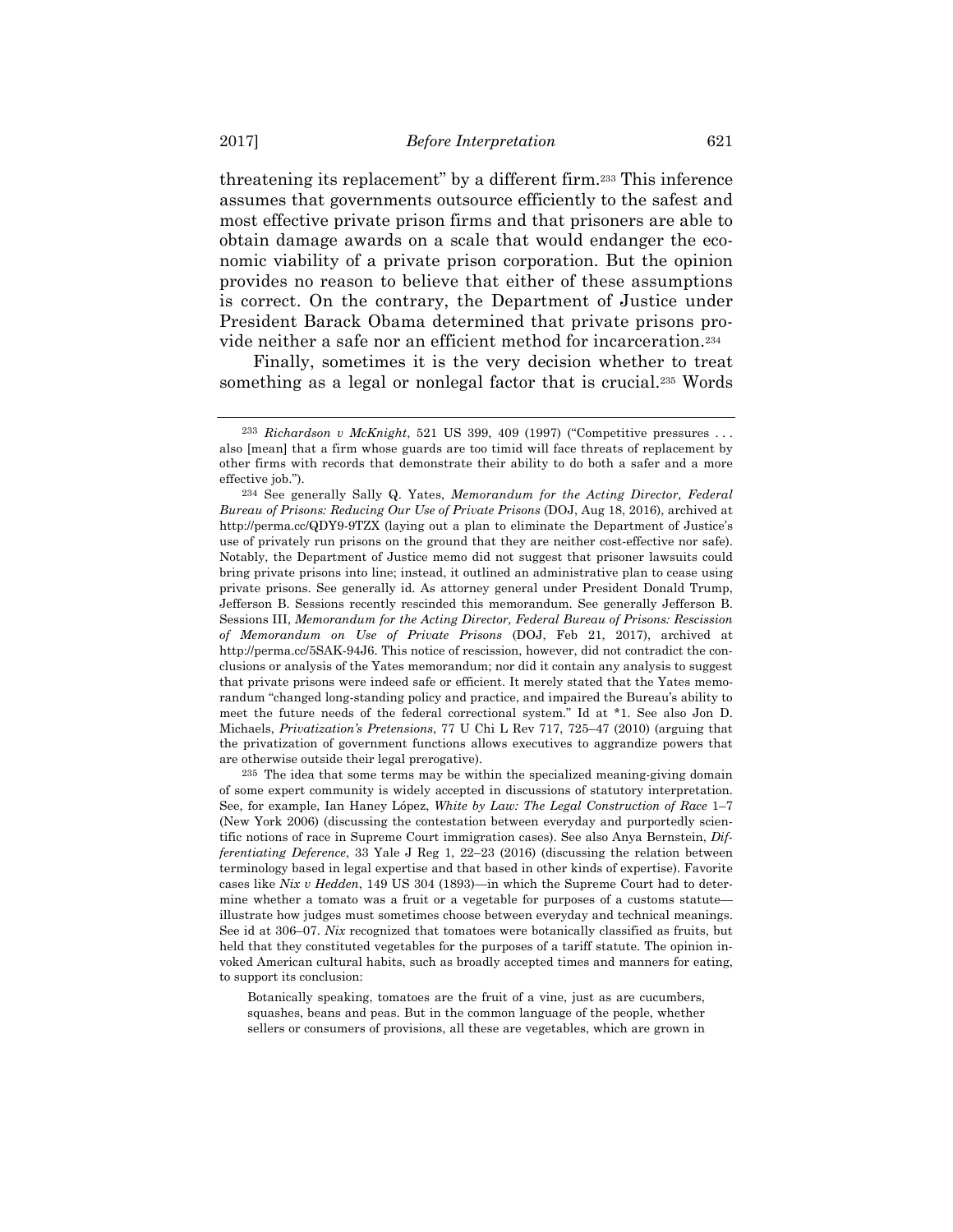often lead double lives in the law and outside it. A person described as having "actual malice" in an ordinary conversation might be presumed to actively harbor ill intent toward another. But a publisher being sued for libel can be said to have acted with actual malice for much less: merely having a "reckless disregard of whether [a statement] was false" suffices.236 The term means something different in everyday speech than in libel law.237 And a judge in a libel suit who thought that a publisher would be liable only if it actively harbored ill intent toward the plaintiff would easily come to different conclusions than one who thought that reckless disregard of possible falsity sufficed. Whether to situate text in legal terms of art can thus be decisive.

Yet it can seem strangely awkward for practitioners to address this choice straightforwardly. Take, for instance, the recent oral argument in *United States v Texas*.238 Several states challenged the Department of Homeland Security (DHS) policy Deferred Action for Parents of Americans (DAPA),239 which allowed some people not legally authorized to be in the United States to request that DHS refrain from removing them and grant them work authorization and other benefits.240 Those receiving such benefits are said to have "lawful presence" within the meaning of the benefits-authorizing statutory provisions,

kitchen gardens, and which, whether eaten cooked or raw, are . . . usually served at dinner . . . and not, like fruits generally, as dessert.

Id at 307. In *Nix*, the Court considered technical usage in the field of botany. What I discuss here differs slightly: the question is whether a term should be considered as a technical usage in the field of *law*.

<sup>236</sup> *New York Times Co v Sullivan*, 376 US 254, 279–80 (1964).

<sup>237</sup> The disagreement in the *Sweet Home* opinions can be described along these lines: the dissent treated *take* as a legal term of art that came to the statute predefined, while the majority viewed it as a more ordinary sort of word qualified by other ordinary words in the statute. *Sweet Home*, 515 US at 718 (Scalia dissenting) ("[T]ake . . . [is] a term of art  $\dots$  in the statutory and common law concerning wildlife.") (quotation marks omitted); id at 697 n 10 (Stevens) ("Congress explicitly defined the operative term 'take' in the ESA . . . thereby obviating the need for us to probe its meaning.").

<sup>238 136</sup> S Ct 2271 (2016) (per curiam). 239 See *Texas v United States*, 787 F3d 733, 743–44 (5th Cir 2015), citing Jeh Charles Johnson, *Exercising Prosecutorial Discretion with Respect to Individuals Who Came to the United States as Children and with Respect to Certain Individuals Who Are the Parents of U.S. Citizens or Permanent Residents* \*3–4 (Department of Homeland Security, Nov 20, 2014), archived at http://perma.cc/2A25-778J.

<sup>240</sup> See *2014 Executive Actions on Immigration* (Department of Homeland Security, US Citizenship and Immigration Services, Apr 15, 2015), archived at http://perma.cc/PSX4-54K4; 8 USC § 1611(b)(2) (granting a range of benefits to otherwisenonqualified aliens insofar as they are "lawfully present in the United States as determined by the Attorney General").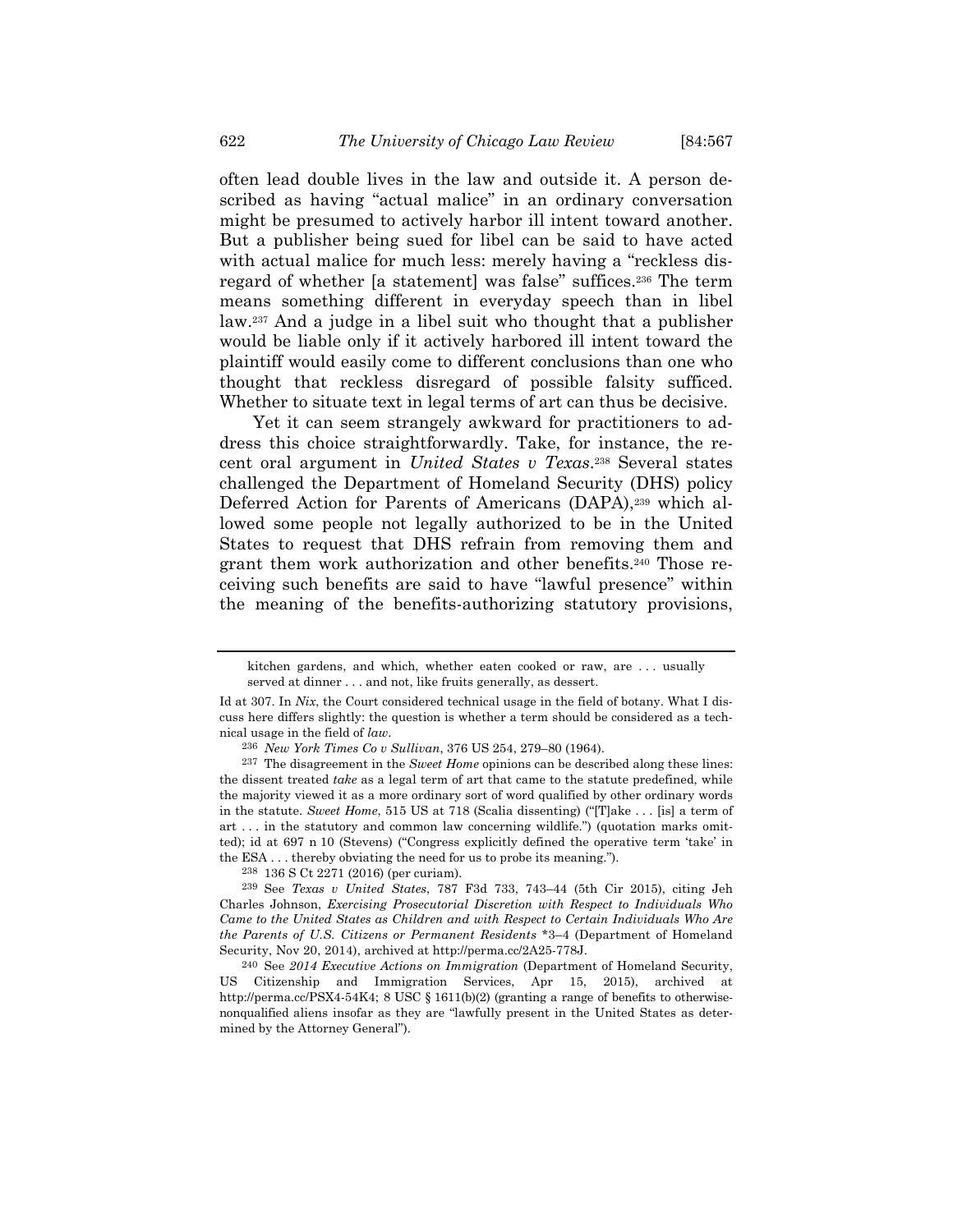but the benefits do not confer a right to remain in the country. "Lawful presence" thus resembles "actual malice": in its particular area of law, each means something different than it does in everyday speech.

Nonetheless, at oral argument some justices purported not to recognize the concept of legal terms of art.<sup>241</sup> The government's brief described DAPA beneficiaries as both "lawfully present" and "present in violation of the law."242 "[T]hat must have been a hard sentence to write," said Chief Justice Roberts.243 "I mean they're—they're lawfully present, and yet, they're present in violation of the law."244 While the solicitor general replied, Roberts repeated with incredulity that jumps off the written page: "Lawfully present does not mean you're legally present in the United States. . . . Lawfully present does not mean you're legally present."245 Justice Samuel Alito was even clearer on his lack of clarity: "I'm just talking about the English language. I just don't understand it."<sup>246</sup> "How can [it] be ... lawful to work here but not lawful to be here?"<sup>247</sup> The solicitor general, in turn, seemed to find it oddly difficult to remind the justices that expressions can have technical legal meanings: "It's—let me just go through the reality here, and—and I'll give you some sense of just how disruptive a ruling would be to accept [the plaintiffs'] theory on—on who can lawfully work in the United States."248 Perhaps part of the difficulty lies in the lack of articulation about interpretive practices that characterizes so many of the cases discussed here. Opinions are rarely explicit about choosing

<sup>241</sup> Others have noted this troubling exchange. Linda Greenhouse, *When Smart Supreme Court Justices Play Dumb* (NY Times, Apr 28, 2016), online at http://www.nytimes.com/2016/04/28/opinion/when-smart-supreme-court-justices-play-dumb .html (visited Mar 27, 2017) (Perma archive unavailable):

Any lawyer knows that a word that means one thing in ordinary conversation can be deployed as a term of art and assume a separate meaning in the context of legal analysis. Yet this garden-variety insight seemed to elude Chief Justice John G. Roberts Jr. and Justice Samuel A. Alito Jr. during last week's argument. . . . It turns out that the phrase "lawful presence" . . . doesn't have the obvious meaning it would have in everyday speech. . . . Is that really so hard for two of the top lawyers in the United States to understand?

<sup>242</sup> Transcript of Oral Argument, *United States v Texas*, Docket No 15-674, \*26–27 (US Apr 18, 2016), archived at http://perma.cc/VE2J-3ESA ("*Texas* Transcript").

 $^{243}$  Id at \*27.<br><sup>244</sup> Id.

 $245$  Id at  $27-28$  (paragraph breaks omitted).

<sup>246</sup> *Texas* Transcript at \*28 (cited in note 242).

 $248$  Id at  $*29$ .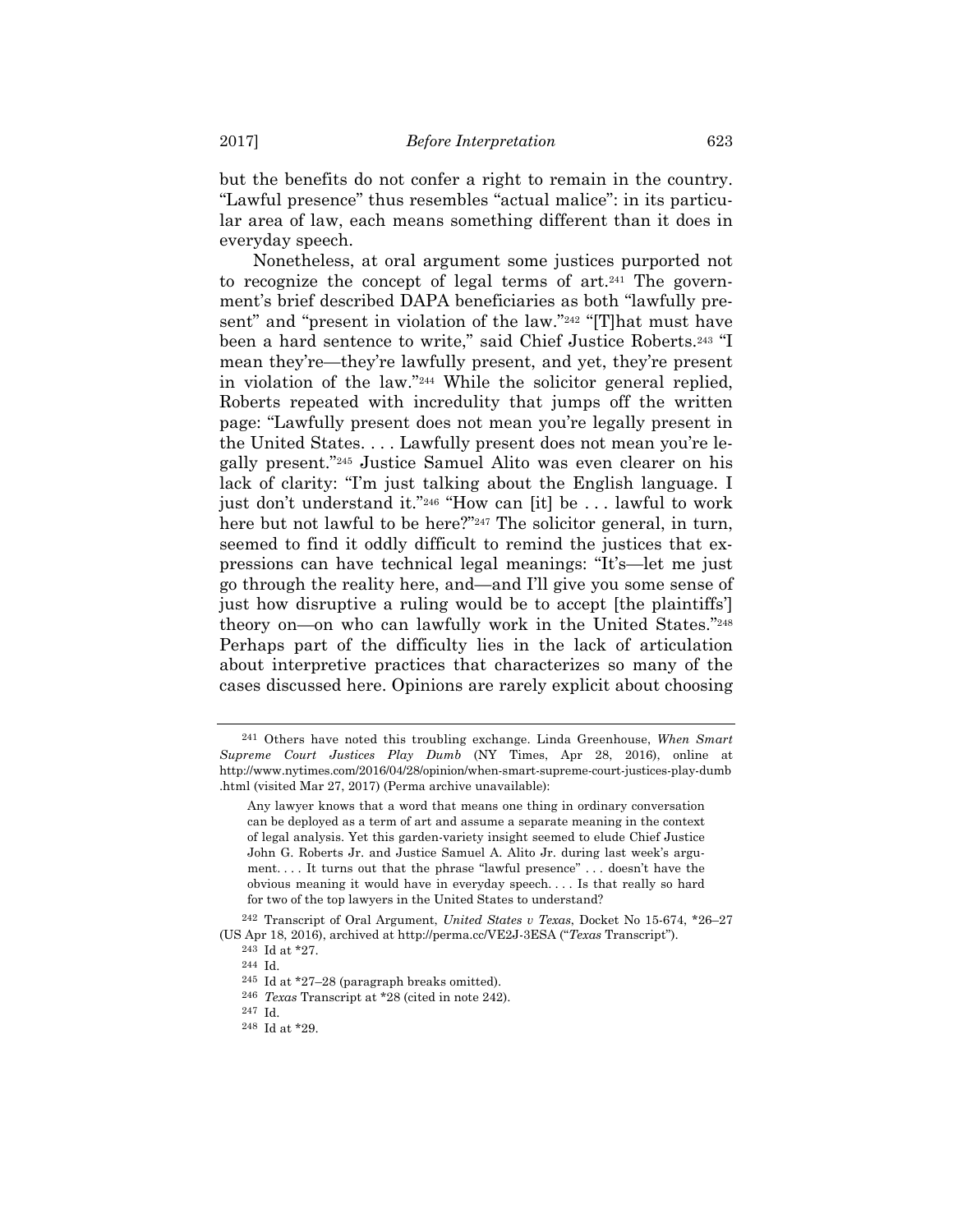to situate texts in legal terms of art, and that very reluctance to topicalize the choice may make it difficult to directly confront it.

As this Part shows, judicial opinions situate focal texts within a wide range of sources. This is not to say, of course, that judges can situate texts any old way they want. In the lead-up to *Bob Jones*, for instance, the IRS had maintained that it lacked authority to revoke the tax exemption of racially discriminatory schools; it changed course when a court seemed poised to enjoin it to do so.249 Rehnquist's dissent tells this story disparagingly.250 The majority does not mention it at all. Neither considers the impetus of litigation for agency policy as legitimately relevant to a court's statutory interpretation.251 Such reluctance indicates the limits that the genre places on relevance. But as this Part shows, those limits are broad and internally diverse to an extent generally not recognized in discussions of statutory interpretation.

In this Section alone, opinions have situated statutory text within the physical world, physiology, psychology, social and economic practices, and linguistic patterns. The preceding Section, moreover, showed opinions situating texts in legal sources that included the statute at issue; historical times before, during, and after it; and general principles. This list, though long, does not exhaust the range of factors within which judges can situate legal texts. Quite likely, no list could. Law is internally

(citations, brackets, and quotation marks omitted).

<sup>249</sup> Establishing racially discriminatory private schools was a widespread response to the judicial invalidation of segregation in public schools. Olatunde Johnson, *The Story of* Bob Jones University v. United States*: Race, Religion, and Congress' Extraordinary Acquiescence*, in Eskridge, Frickey, and Garrett, eds, *Statutory Interpretation Stories* 127, 131 (cited in note 71).

<sup>250</sup> *Bob Jones*, 461 US at 619–20 (Rehnquist dissenting):

Then in the midst of this litigation, and in the face of a preliminary injunction, the IRS changed its position and adopted the view of the plaintiffs.

<sup>... [</sup>In a subsequent ruling, t]he IRS then concluded that a school that promotes racial discrimination violates public policy and therefore cannot qualify as a common-law charity. The circumstances under which this change in interpretation was made suggest that it is entitled to very little deference.

<sup>251</sup> Courts, of course, themselves interpret statutes only under that impetus. While judicial interpretations are one-time events motivated by lawsuits, agency interpretations can be motivated by a wide range of impetuses at different temporal spans, from lawsuits to ongoing projects with long-term development. It seems plausible that these differences in interpretation's temporality and motivation might lead to different modalities of interpretation as well. See Jerry L. Mashaw, *Between Facts and Norms: Agency Statutory Interpretation as an Autonomous Enterprise*, 55 U Toronto L J 497, 519 (2005) (proposing a number of factors that may lead administrative agencies to employ approaches to statutory interpretation that differ from those used or recognized by courts). I pursue this possibility in related research on agency statutory interpretation.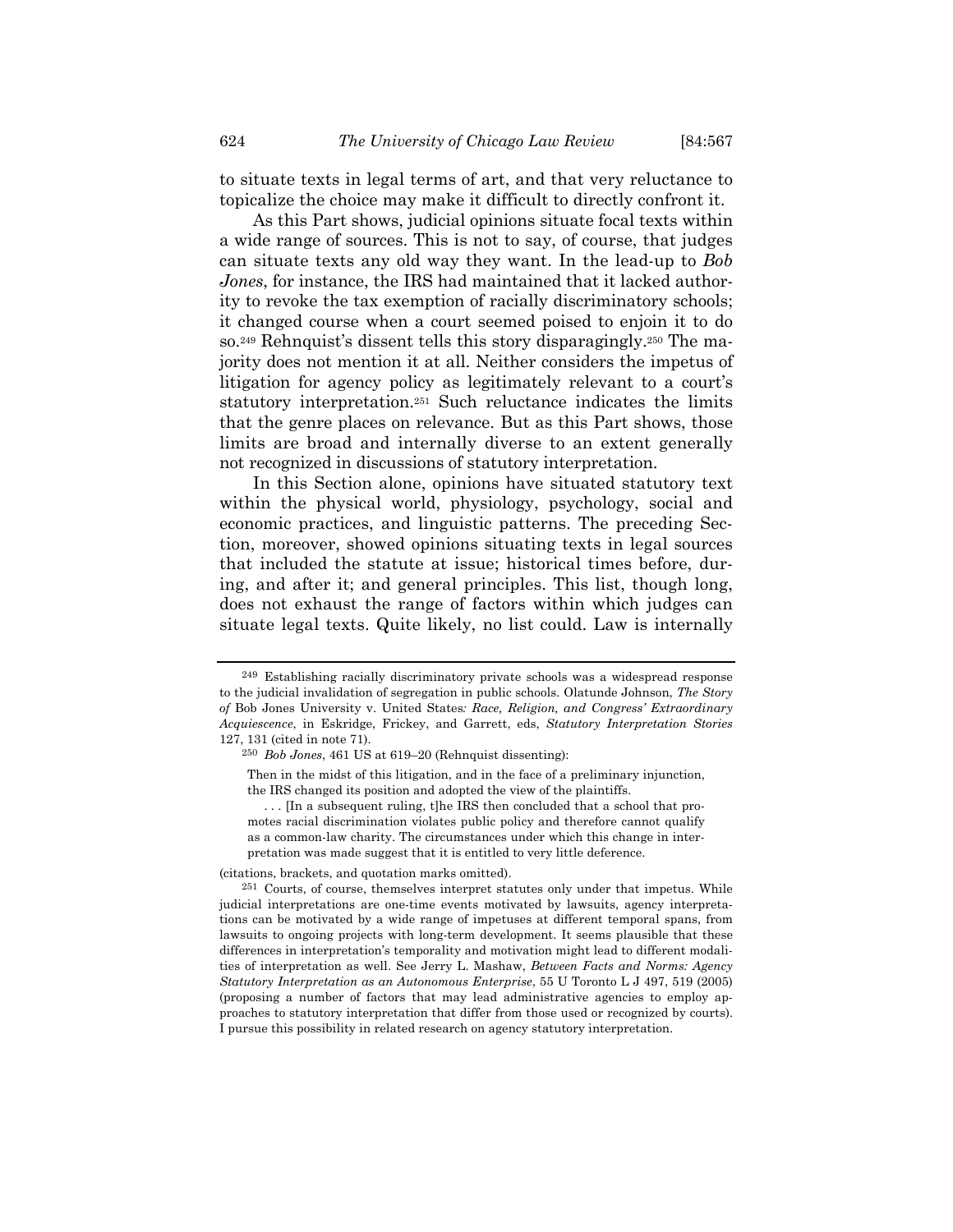diverse and touches on all aspects of human life. And judges writing opinions can pick situating sources anew in each case, claiming relevance for new sources or combining sources in new ways. The possibilities for situating focal text are potentially endless.

Strikingly, however, many practices explored in this Part remain unnoted by both doctrine and commentary. Opinion authors situate texts within factors that seem relevant and valid to them. But they often do not face a call to explain why those, and not other, factors are relevant, or to substantiate how they characterize them. This allows opinion writers to present their situating choices as natural and factual—not as the argumentative claims that they really are.

C. Situating Makes Claims about Relevance and Reality

The opinions discussed in this Part show how contexts are not given in the world but created by legal interpreters. Judges draw on a wide and differentiated range of factors to creatively produce relevant contexts within which to interpret their chosen texts, and to creatively undermine others' interpretations. This process, moreover, is studded with silent claims.

First, opinions make claims about relevance. By invoking some factors and not others, they formulate arguments—often implicit ones—about what and who counts. Which speakers, writers, or communities should they look to for clues about how language works? Which facts about the physical, social, or psychological world should they lean on to make their decisions? Which legal eras, concepts, and texts should determine their views? In creating context, opinions take the position that the factors they present are the ones most relevant to interpretation, and they reject the relevance of other factors.

Second, opinions make claims about reality. As they assemble the factors they use into a context, opinions also express positions—often implicit ones—about those factors' characteristics. How do people, in fact, use a phrase? How does the physical, social, or psychological world actually work? What position does a legal era, concept, or text take? To make them speak to the questions at issue, opinions must characterize the factors they draw on.

Situating text, then, involves characterizing background factors and claiming that they are relevant to interpretation. How, though, do opinions convince readers to accept their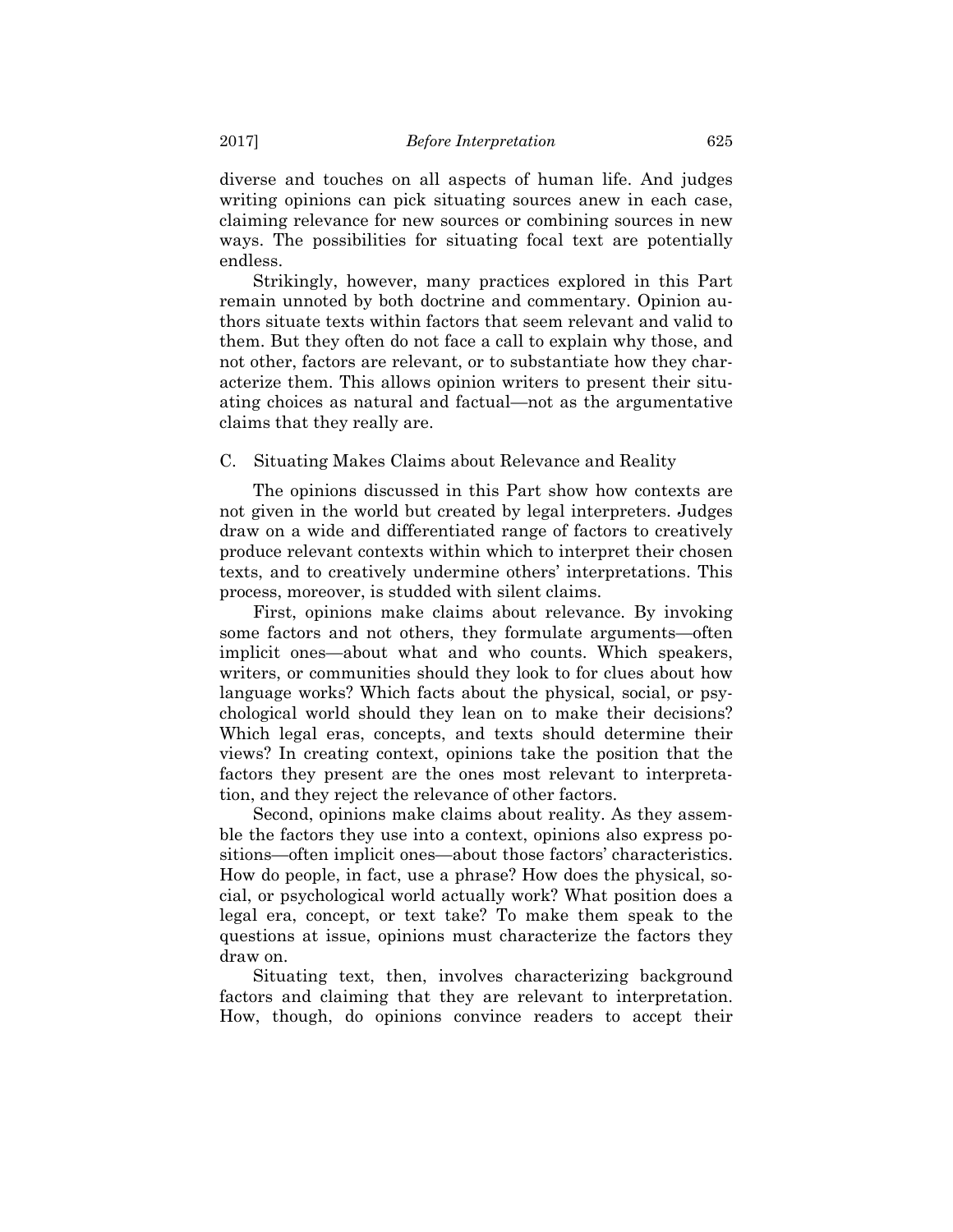claims? How, for instance, does an opinion justify its contention that some factors, but not others, are the most relevant to interpretation? The opinions discussed here demonstrate a startlingly wide range of approaches. Some lay out the basis on which they claim relevance, as when the *Green* dissent explains that it takes the Federal Rules of Evidence's own stated principles of purpose and applicability as guidance for interpreting an individual rule. Others simply present evidence without specifying how it sheds light on interpretation, as when the unanimous *Whitfield* opinion quotes Austen to show what a word meant in 1930s America. Relevance claims, then, run the gamut from explicit and explained to unstated and assumed.

We can ask the same question about the way opinions characterize the factors they draw on. How does an opinion substantiate its depiction of the factors it assembles? How does it convince readers that its view of the world is accurate? Here we see an equally wide range of approaches. Some opinions ground their assertions about their chosen factors in voluminous evidentiary records, as when the *Brown & Williamson* dissent draws on the FDA's scientific findings about tobacco. Others opt for thinner evidence, as when the *Rapanos* plurality substantiates its claim about the physical nature of fill material with an unsupported assertion on a corporate website. Still others provide no evidence at all, as when the *Smith* dissent lays down its rule for interpreting idioms.

Within this wide range, the cases sampled here—admittedly a small set—suggest a pattern worth exploring. These cases tend to explain the relevance of the factors they use and substantiate their characterization of them most carefully when they stick closest to the statute at issue. Intrastatutory, contemporaneous, and poststatutory factors tend to be carefully justified and substantiated.252 As these opinions move further out from the statutory text, though, they often get less specific.253

<sup>252</sup> For instance, the *King* majority was at pains to explain the way that the provision it interpreted interacted with other provisions. *King*, 135 S Ct at 2489–90. The *Green* majority traced the development of FRE 609 in great detail, while the dissent opted for an equally detailed view focused on one particular contemporaneous document. See notes 140–60 and accompanying text. The majority and dissent in *Brown & Williamson* and the *Bob Jones* majority discussed in detail a range of legal enactments and policies that postdated the statutes at issue and explained how they supported particular interpretations of the statutory language. See text accompanying notes 71–87 and 161–69.

<sup>253</sup> For instance, the *Knudson* majority invoked principles of equity without specifying which period of equity it looked to. See text accompanying notes 121–26. And the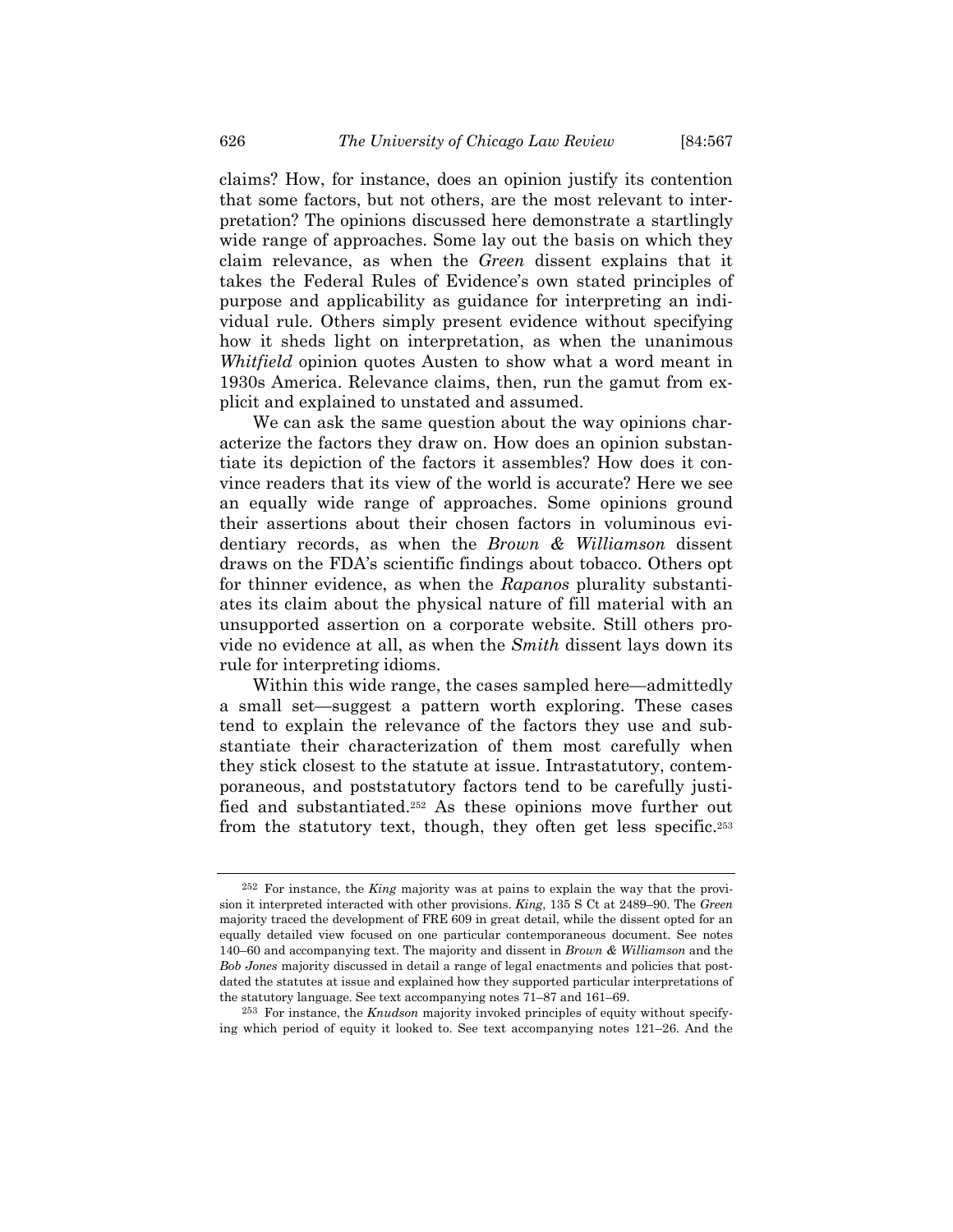When it comes to substantiating their assertions about nonlegal factors, moreover, the opinions surveyed here differ vastly, using everything from peer-reviewed findings to personal beliefs. Strikingly, an opinion's ability to command a majority of votes, or to avoid challenge on a particular point, seems not to depend much on how it substantiates its claims about the nonlegal factors it invokes or how it justifies their relevance to the interpretation.

If the opinions surveyed here are any indication, it may be that the genre of judicial opinion has evolved to require the most from judges when they discuss the things that they are best versed in—the statute and its surrounding laws—and less when they invoke things they are less expert in, like empirical facts. That is, the opinions I discuss here suggest that American legal culture might credit judicial beliefs about the nonlegal world more than judicial statements about the law, even though judges will generally be more expert in the law than they are in the nonlegal world. To what extent this pattern holds for opinions beyond those discussed here deserves further research. I hesitate to make a broad claim about opinions in general based on my small set of examples; but it is worth noting that most of the cases I discuss are classics of the genre, used in teaching materials and discussed at length. If not strictly representative, then, they are at least important examples.

A rationalization of this phenomenon might posit that opinions will properly be more careful in discussing factors closer to the statutory text because those factors are most authoritative. Because legal factors carry greater weight in judicial interpretation, on this reasoning, judges are right to be more thorough in substantiating their factual assertions and justifying their relevance claims. The opinions here, however, contradict this hypothesis: they do not consistently give greater weight to legal, or even intrastatutory, factors. The *Sweet Home* dissent does not retreat in the face of the majority's intrastatutory factors; it insists on the primacy of extrastatutory traditions. The *Green* majority and concurrence find extrastatutory principles not tied to any source decisive, even while the dissent quotes intrastatutory indications of applicability. The *Rapanos* dissent substantiates its factual assertion about fill material's mobility by quoting a lower court finding of fact; the plurality ignores this legally validated

*Green* majority and concurrence drew on legal principles they described as general without connecting them to any cited source. See notes 140–55 and accompanying text.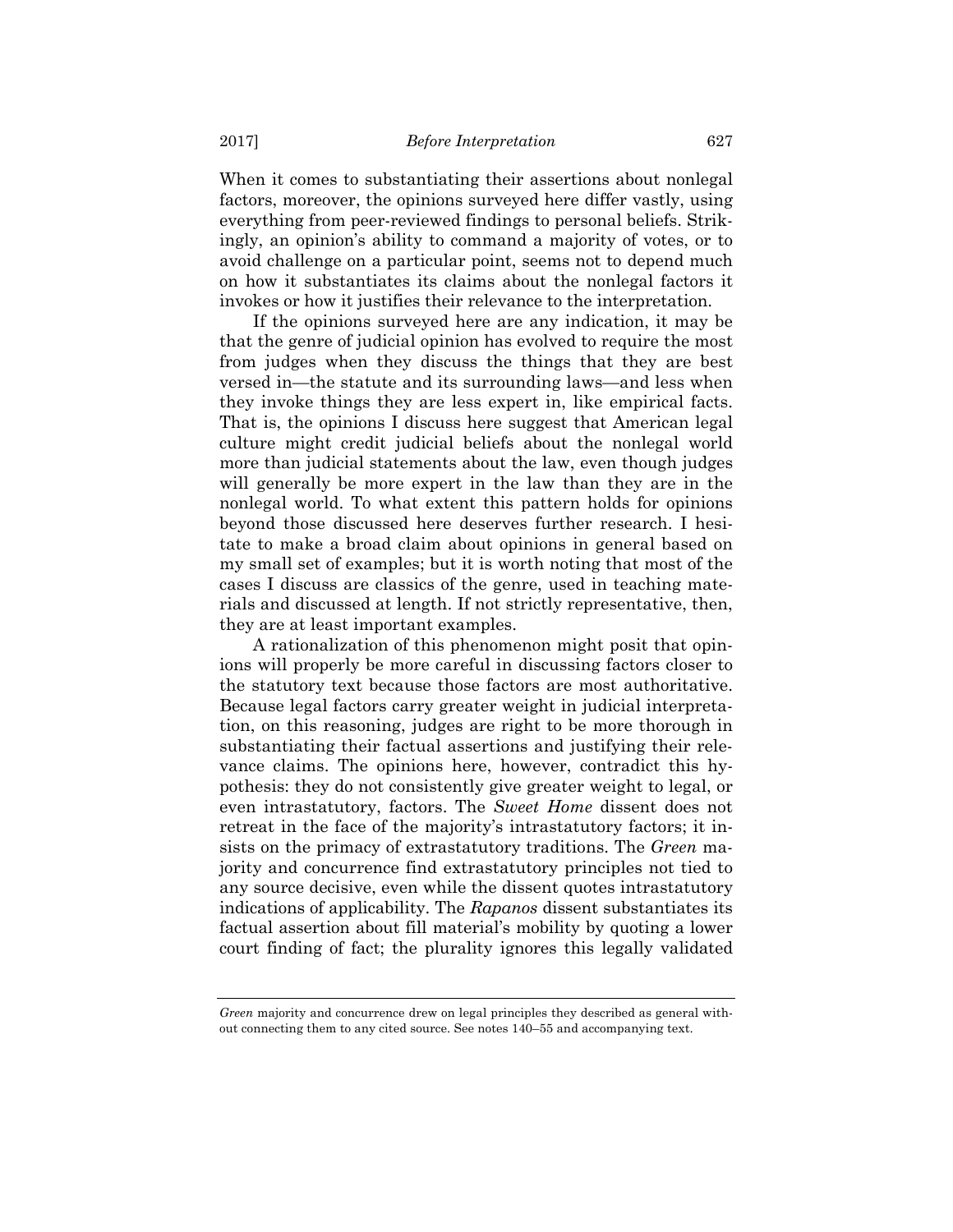factual assertion in favor of a different assertion by a source that is neither legal nor scientifically validated. Legal factors may be entitled to greater weight in principle, but the cases discussed here indicate that they do not systematically receive greater weight in practice.

The previous two Sections outlined the kinds of factors that judicial opinions tend to draw on when situating focal text. I divided these factors into two broad categories, legal and nonlegal, but noted that the borders between them are not fixed or ontological. Rather, opinions sometimes have leeway in characterizing something as belonging to one or the other category. Moreover, each category is internally differentiated—so highly differentiated, in fact, that we can probably never list all of its possible parts. This internal diversity emerges from the diversity of law and the things it addresses. But it emerges just as much from the fact that it is opinion writers themselves who identify and delimit the factors they draw on, in the act of drawing on them.

This Section has suggested that, as we analyze how judicial opinions situate focal text in legal and nonlegal factors, we can productively evaluate them through two related inquiries. We can ask how an opinion justifies its claim that certain factors are relevant to interpretation, and how it substantiates its depiction of those factors' characteristics. One way such inquiry can be productive, I have suggested, is in bringing to light patterns that reveal underlying values structuring the genre of the judicial opinion. I have pointed out that the opinions I discuss here demonstrate a rather counterintuitive pattern: requiring the least justification and substantiation in judges' areas of least expertise.

This suggestion is, of course, impressionistic. But I hope it indicates the kind of inquiry that my approach can open up. By looking in detail at the kinds of factors opinions invoke to situate text, and asking how they justify and substantiate their recourse to those factors, one stands to learn new things about the patterns of judicial practice. This in turn allows scholars to look further, probing both the conduct of judges and the legal culture within which they operate. On the one hand, one can ask what values and presuppositions may tilt opinion writers toward these practices. On the other, one can ask what these practices reveal about the legal culture's conditions for legitimate legal assertion and argumentation.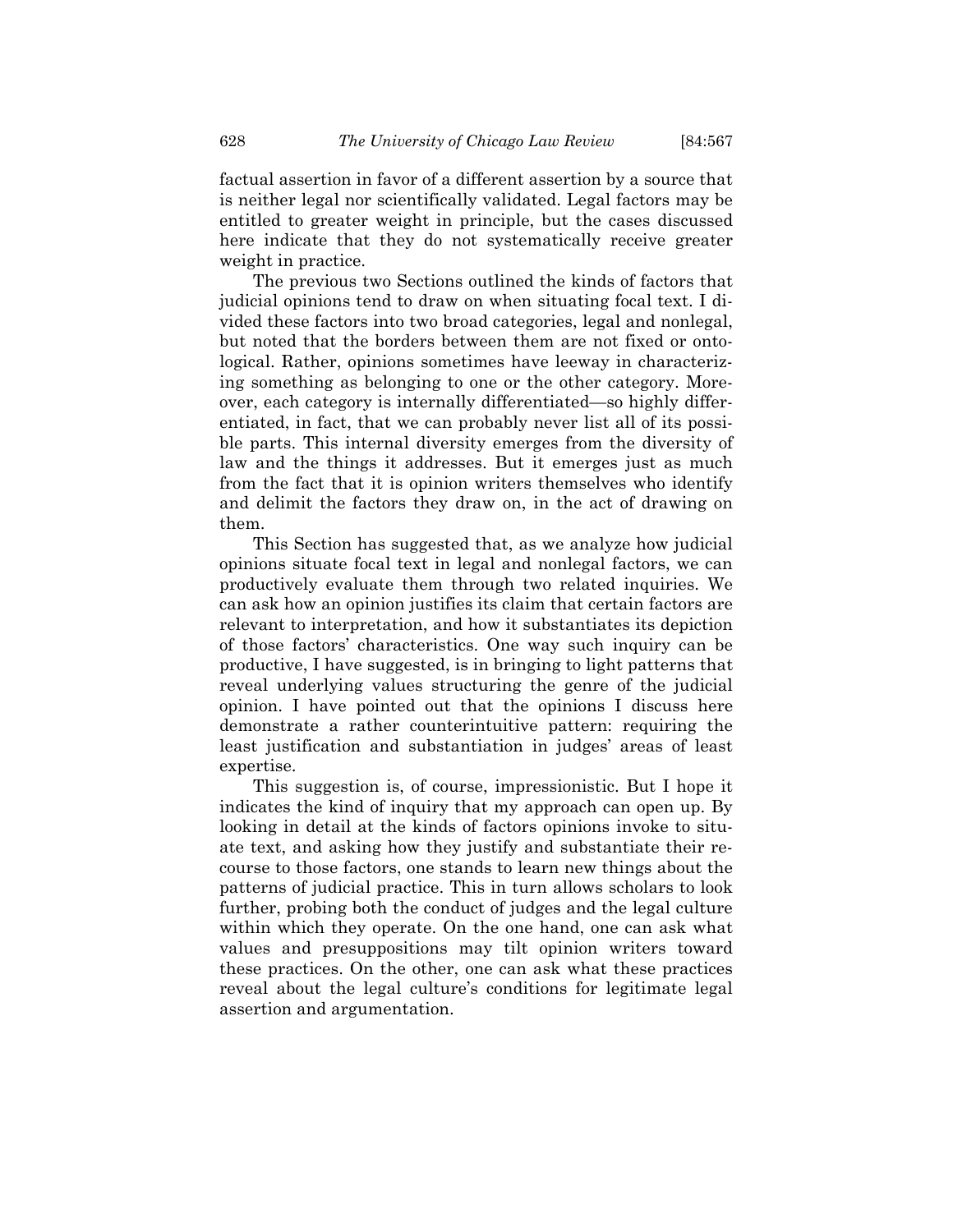The next Part expands on these benefits. My approach illuminates constitutive elements in judicial opinions that are analytically prior to the commitments identified by prescriptive theories of interpretation. Grounded in widely shared commitments and focused on practices rather than ideological selfreports, it provides a firm basis for the normative evaluation of judicial opinions. And it highlights the creative, interactive, and iterative nature of judicial meaning-making.

## IV. THE INFRASTRUCTURE OF INTERPRETATION: A CONSTITUTIVE ANALYSIS

The preceding Parts illuminate the infrastructure of judicial interpretation. Opinions select texts to interpret by parsing statutory phrases, emphasizing some statutory texts over others, or looking outside the statute altogether. These are ways of framing the selected text as focal, relegating everything else to background. To situate the text they select, opinions weave together factors delineated anew in every case. To do that, opinions depict the factors they choose as having certain characteristics, and treat those factors as the ones most relevant to interpretation. Situating brings together some few backgrounded items and puts them in a particular light to serve as the immediate context within which to view the focal text. Selecting and situating: this is how judicial opinions constitute what the law is.

This way of describing things departs from the common terminology provided by prescriptive theories of statutory interpretation, especially textualism and purposivism. This Part explains the benefits of that departure. My approach provides better tools for analysis because it illuminates the steps judges actually take to make their arguments, rather than focusing on the normative commitments judges proclaim. I argue that the prescriptive theories are statements of commitment rather than methods of analysis. They make appropriate objects of scholarly analysis, but should not set its terms.254

Adopting my more realistic analytic approach, however, does not mean abandoning the normative evaluation that often characterizes legal scholarship.255 On the contrary, my approach

<sup>&</sup>lt;sup>254</sup> See Part IV.A.<br><sup>255</sup> See Annelise Riles, *Representing In-Between: Law, Anthropology, and the Rhetoric of Interdisciplinarity*, 1994 U Ill L Rev 597, 601 (noting that the "movement between normative and reflexive genres . . . is a highly salient aspect of contemporary legal thought").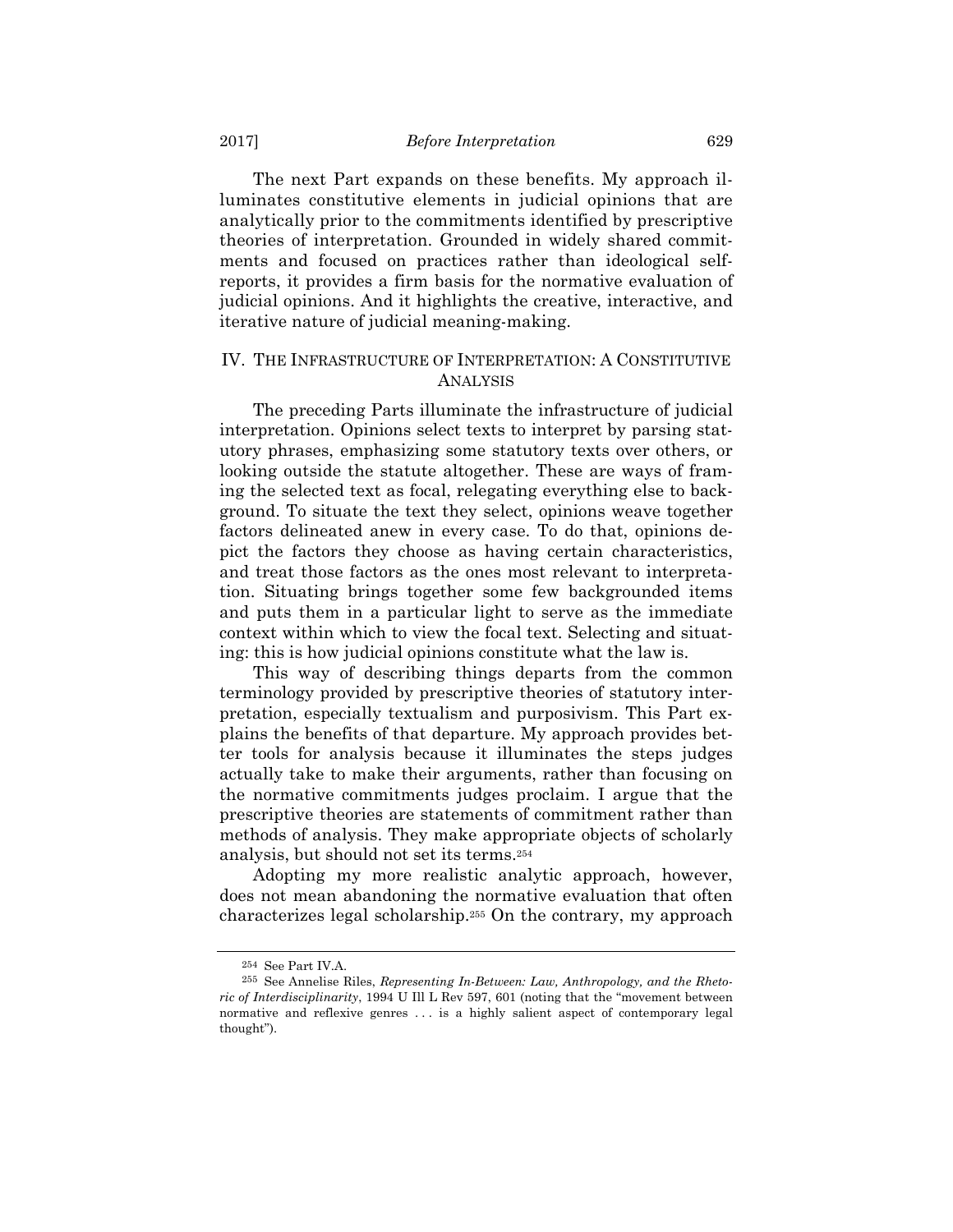provides a more solid grounding for normative inquiry than the prescriptive theories can offer. It allows evaluation to directly address core values in American democracy while dynamically incorporating different ideas as to what those core values are.256 Finally, my approach illuminates some of the key things that make judicial opinions both efficacious in, and representative of, the legal system. It shows the deeply creative, or speech-act, nature of judicial opinions, which help construct the world they inhabit. It highlights their attempts to stabilize and finalize that world by creating a seemingly closed discourse of semiotic finality. And it elucidates how this stability is always illusory, its closed discourse permeable, its finalized meanings provisional.257

## A. The Limitations of Prescriptive Theories of Interpretation

Parts II and III periodically considered how the predominant theories of statutory interpretation, textualism and purposivism, would analyze my selecting and situating examples. Textualism, recall, instructs the interpreter to draw on the focal text's "*semantic* context," that is, "evidence about the way a reasonable person conversant with relevant social and linguistic practices would have used the words,"258 often drawn from dictionaries and judges' intuitions.259 These rules and norms of communication, moreover, are to be viewed against the backdrop of the rest of the statute and of other legal strictures and

<sup>256</sup> See Part IV.B.

<sup>257</sup> See Part IV.C.

<sup>258</sup> Manning, 106 Colum L Rev at 91 (cited in note 6). Professor John Manning goes on to describe purposivists as "giv[ing] precedence to *policy* context—evidence that goes to the way a reasonable person conversant with the circumstances underlying enactment would suppress the mischief and advance the remedy." Id. The suggestion that purposivists strive to discern how a *generic* reasonable person familiar with the legislative process would suppress the mischief is not accurate. Purposivists ask judges to look for clues about the way that the particular legislators enacting the statute expected, or wanted, it to work. Manning's phrasing draws a parallel between textualism and purposivism at one of the few points at which they diverge: in textualism's preference for general contextualizations versus purposivism's preference for specific contextualizations. See Solan, 38 Loyola LA L Rev at 2028 (cited in note 6) ("Gone largely unnoticed in the battles between [the textualist and purposivist] camps . . . is the fact that both sides . . . agree upon almost everything when it comes to statutory interpretation."). Because Manning is a prominent proponent of textualism, I take his presentation of textualism as fairly authoritative, even though I question the accuracy of his accompanying characterization of purposivism.

<sup>259</sup> Solan, 38 Loyola LA L Rev at 2053 (cited in note 6).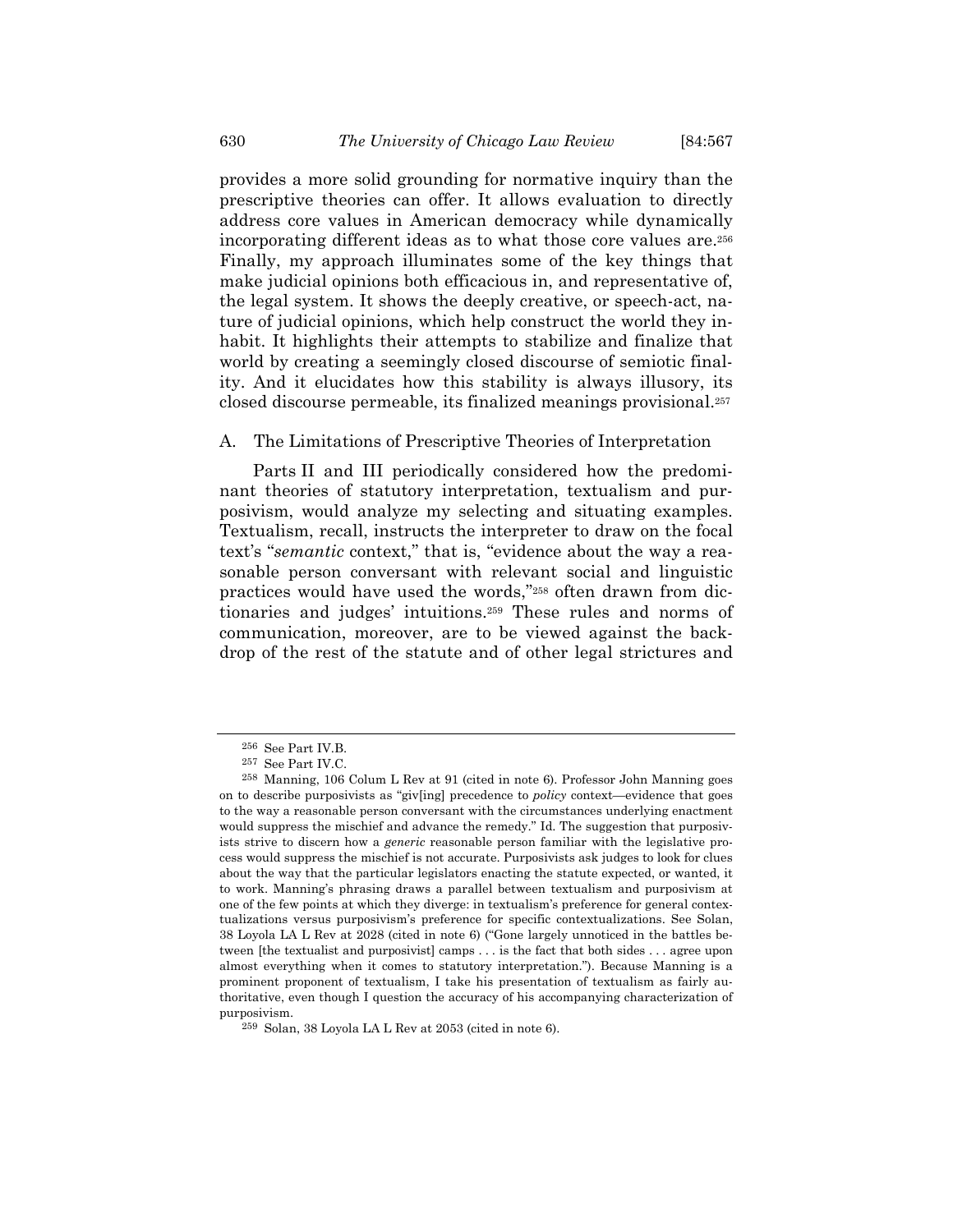traditions—the "*corpus juris*."260 The idea is that because only words actually enacted into law give a legal command, interpretation should stay within the bounds of the language the statute uses. One common justification is that this approach best enforces the "deals" or compromises that legislators inevitably make when passing a law.261

Purposivists look to the statute's language and legal surround as well,<sup>262</sup> but also look for clues about how the legislature that enacted the statute expected it to work, and what goals it meant the statute to achieve.263 Legislative history such as "committee reports, conference committee reports, and the joint statements of conferees who drafted the final bill" can provide those clues.264 The idea is that Congress passes a law for a reason, and judges should heed the ways Congress "makes its purposes known."265 On this view, affording Congress lawmaking primacy means taking Congress's cue and "using the interpretive

261 For this view, see, for example, Manning, 116 Harv L Rev at 2390 (cited in note 87):

<sup>260</sup> Scalia, *A Matter of Interpretation* at 17 (cited in note 6). On textualism, see Solan, 38 Loyola LA L Rev at 2029–30 (cited in note 6) (explaining that, for evidence about the meanings of unclear terms, textualists eschew pronouncements by those who wrote and voted on the terms and consider instead what those terms mean to idiomatic speakers of American English); Manning, 106 Colum L Rev at 91 (cited in note 6) (arguing that textualists should look to a term's "semantic context") (emphasis omitted).

<sup>[</sup>T]he precise lines drawn by any statute may reflect unrecorded compromises among interest groups, unknowable strategic behavior, or even an implicit legislative decision to forgo costly bargaining over greater textual precision. . . . Textualists [ ] believe that the only safe course for a faithful agent is to enforce the clear terms of the statutes that have emerged from that process.

 $262$  I use the term "purposivism" to encompass both purposivism and intentionalism. Both are generally opposed to textualism insofar as they attempt to discern the will of the enacting legislature, and they are often used together or interchangeably. See Aleinikoff, 87 Mich L Rev at 22 (cited in note 6) (describing intentionalism as "purpose analysis").

<sup>263</sup> Katzmann, *Judging Statutes* at 31–35 (cited in note 6). See also generally *Heydon's Case*, 76 Eng Rep 637 (Ex 1584). Given its emphasis, it may make sense to describe purposivism as a search for legislators' *understanding of* statutory meaning as much as, or even more than, their purposes in enacting the statute. A group of legislators may, for instance, have diverse reasons for voting for a statute and desires about what it should accomplish, yet share a roughly similar understanding of what the words mean and how the statute will work.

<sup>264</sup> Katzmann, *Judging Statutes* at 19 (cited in note 6). For an explanation of what legislative history is and how it is produced, see Nourse, 122 Yale L J at 92–97 (cited in note 65).

<sup>265</sup> Katzmann, *Judging Statutes* at 4 (cited in note 6). See also Mikva, 1987 Duke L J at 386 (cited in note 65) ("If judges are to make congressional primacy meaningful, they cannot afford to ignore those obvious tools which members of Congress use to explain what they are doing and to describe the meaning of the words used in the statute.").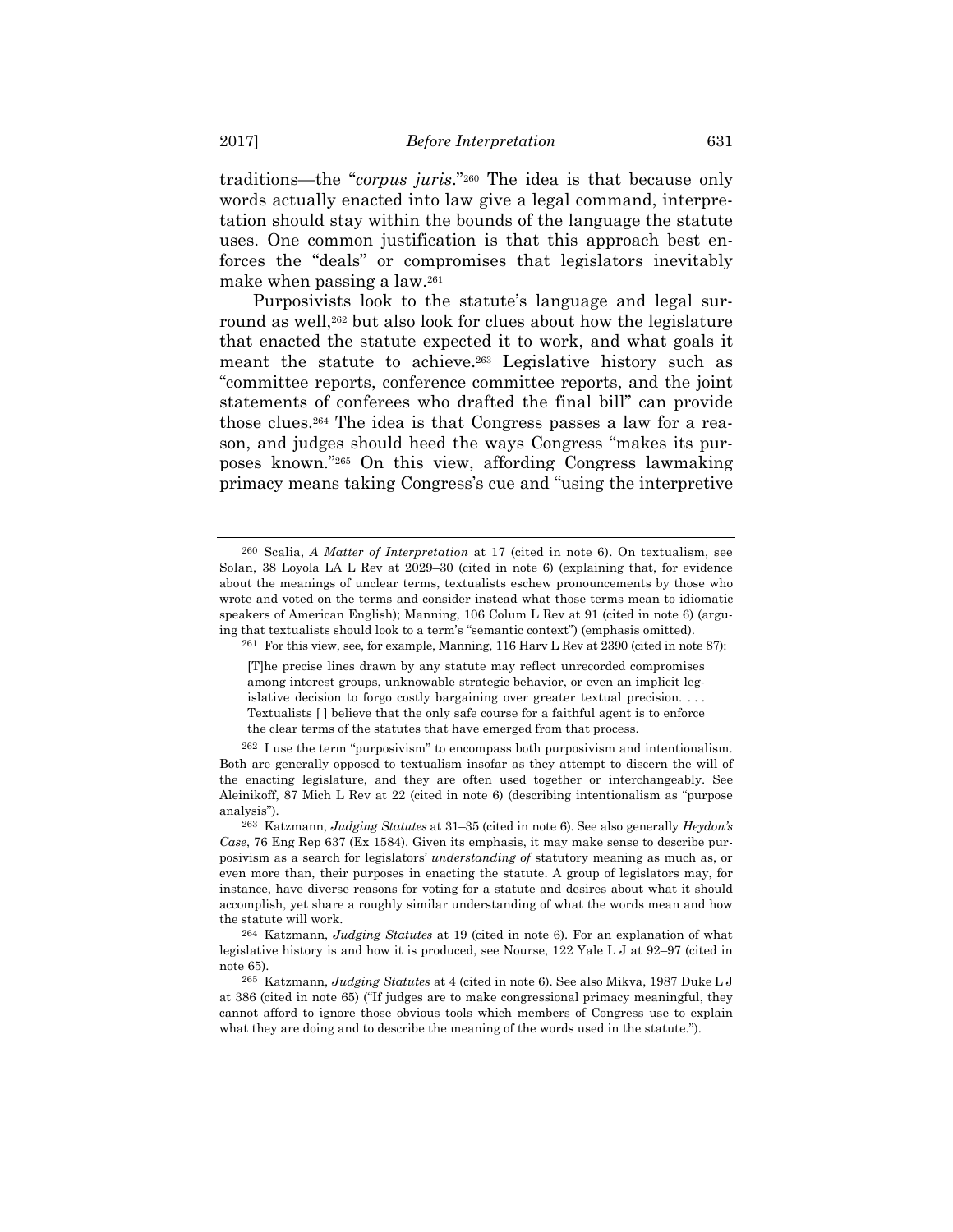materials the legislative branch thinks important to understanding its work," including legislative history.266

Both of these approaches ask judges to be "faithful agents" of the Congress that passed a statute.267 But they disagree about what constitutes a valid indication of the meaning of a statutory term: Is it a statute's words in their linguistic and legal context, or is it that plus the legislative situation in which the statute was enacted? That disagreement, in fact, may be the linchpin distinguishing the two theories, which otherwise have so much in common.268 In other words, it is the theories' differing attitudes about how judges should situate focal text that differentiates them from one another.269 One might expect, then, that each theory would have an elaborated approach to situating.

In fact, these theories treat the linchpin notion of context rather simplistically. They acknowledge—sometimes grudgingly that contextualization plays a role in statutory interpretation.270 But they conceive of context in large, internally undifferentiated chunks: statutory text, legal background, linguistic usage, legislative history.271 As my examples demonstrate, actually existing opinions do not confine themselves to these few, discrete, predetermined realms. First, opinions situating text in these contexts tend to parse the world more finely, carving out areas within each category to juxtapose: a preceding legal background versus a contemporaneous one, my linguistic usage against yours. Second, opinions routinely ignore the boundaries of these categories, invoking with abandon things like empirical facts and developments that postdate the statute—kinds of context that

<sup>266</sup> Katzmann, *Judging Statutes* at 29 (cited in note 6).

<sup>267</sup> Paul W. Kahn and Kiel Brennan-Marquez, *Statutes and Democratic Self-Authorship*, 56 Wm & Mary L Rev 115, 118–20 (2014) (explaining the faithful agent model and arguing that it is wrong).

<sup>268</sup> See Fallon, 99 Cornell L Rev at 687 (cited in note 6) (noting that textualism and purposivism both acknowledge the relevance of context to statutory interpretation); Solan, 38 Loyola LA L Rev at 2028 (cited in note 6).

<sup>269</sup> Some legal theorists have taken a different tack, arguing that statutory interpretation should take a more present-oriented approach. See, for example, Aleinikoff, 87 Mich L Rev at 49–61 (cited in note 6); Eskridge, *Dynamic Statutory Interpretation* at 107–11 (cited in note 6); Richard A. Posner, *Pragmatic Adjudication*, 18 Cardozo L Rev 1, 4–5 (1996). These approaches tend to have a broader and more realistic view of how judges use context to interpret statutes.

<sup>&</sup>lt;sup>270</sup> See Fallon, 99 Cornell L Rev at 687 (cited in note 6).<br><sup>271</sup> Legislative history presents a partial exception to the theories' oversimplification of context. There has been some discussion—leading to some consensus—about what kinds of legislative history exist and which are more reliable indicators of congressional purposes. See generally, for example, Nourse, 122 Yale L J 70 (cited in note 65).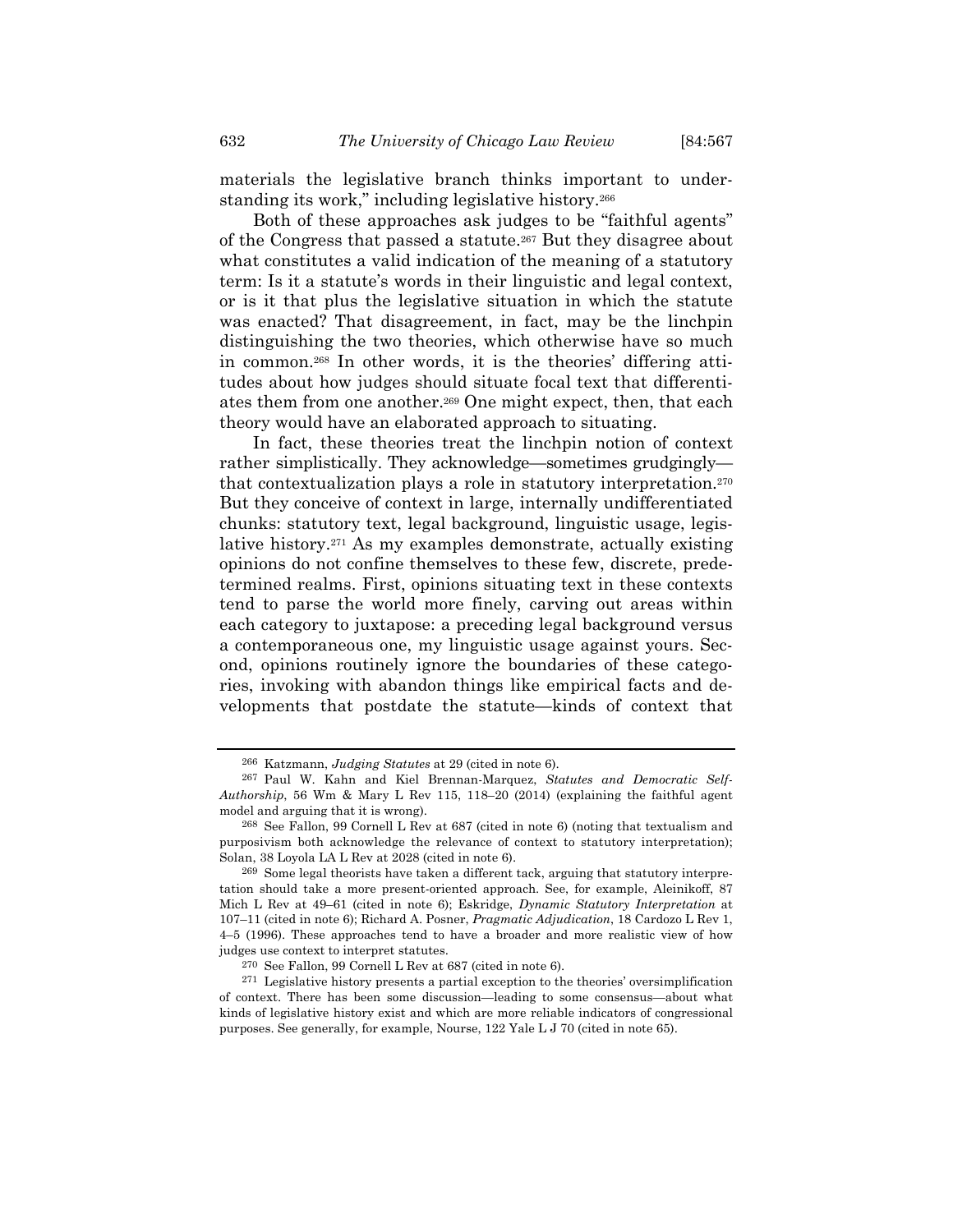neither theory acknowledges. The prominent theories' descriptions of how judges situate text are thus both underspecified and underinclusive.

Additionally, these theories purport to predetermine the allowable contexts within which opinions may situate statutory terms. Indeed, their main dispute is about which of their context categories judges ought to invoke. But, as I showed in Part III, actual opinions do not use prefab contexts. They situate text in particular contexts that they create for particular cases by making claims about particular factors. The factors they invoke, moreover, are not predictable: judges can carve out aspects of the law and the world in new and different ways, or put together preexisting factors to create a new context. When it comes to situating text, these theories offer narrow, blunt, and static options, while judges choose broad, nuanced, and dynamic ones.

When it comes to selecting text, the theories offer even less. Neither recognizes that judges select the text they interpret. Further, as Part II showed, these theories often do not give judges a reason to select one text over another. Both a purposivist and a textualist could side with Justice Scalia in *Sweet Home*, selecting *take* because it was the operative legal term and thus expressed congressional purpose. Both a purposivist and a textualist could also join Justice Stevens to select *harm*, because it was the operative qualifier and expressed what Congress wanted *take* to mean. The same goes for *King*: *established by the State* could be taken as the operative qualifier that expressed what Congress wanted *Exchange* to mean; or *Exchange . . . under section 1311* could be construed as the operative legal term that expressed congressional purpose.<sup>272</sup> Often, the theories do not motivate selecting one text over another.<sup>273</sup>

These theories and the commitments they express thus enter the picture only after the crucial decision has already been made. Say one thinks of textualism as a method for enforcing the legislative deals expressed in statutory language.274 A judge striving to achieve that goal in *Sweet Home* still must decide what text in the statute expresses the relevant deal. Is it *take* or

<sup>272</sup> See Abbe R. Gluck, *Symposium: The Grant in* King*–Obamacare Subsidies as Textualism's Big Test* (SCOTUSblog, Nov 7, 2014), archived at http://perma.cc/44Y7-FKR9.

<sup>273</sup> The failure to recognize selecting and the oversimplification of situating may be one reason that others have found that neither of these theories "can systematically produce determinate results in the 'hard cases.'" Eskridge and Frickey, 42 Stan L Rev at 322 (cited in note 7).

<sup>274</sup> See Manning, 116 Harv L Rev at 2390 (cited in note 87).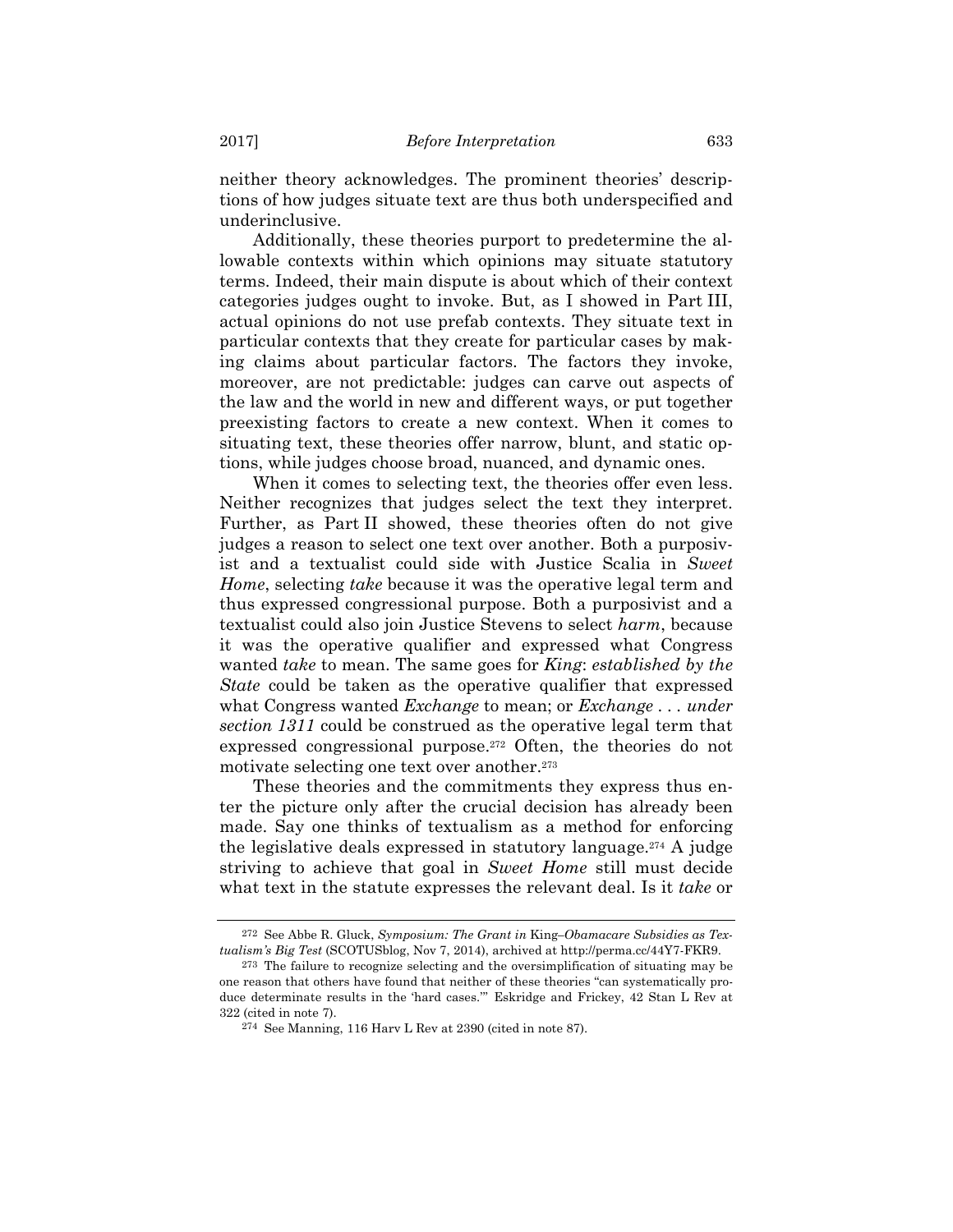*harm*? How would she know where the relevant deal lies? The interpretation of the statute hinges on that choice, but textualism gives a judge no principled way to make it. Perhaps a textualist judge selects the text intuitively, out of a general feeling or understanding about what the statute means and what legislative deals it embodies. But if so, she acts to fulfill textualist commitments by violating textualist tenets, because textualism does not countenance interpretation based in general feelings or understandings rather than in text. In other words, textualist commitments might rationalize how a judge approaches the text she has selected. But they do not rationalize selecting one text as opposed to another.

Purposivism may be more able to recognize and motivate text selection. A purposivist in *Sweet Home* would look for the purpose of statutory text—but which text should it be? Selecting *take* might suggest a different purpose than selecting *harm* would. A judge might, in keeping with purposivist tenets, consider general statutory purposes and other clues to help decide which text to select. Purposivism's greater flexibility and tolerance for overall assessment would allow it to more easily incorporate the fact that judges select text, and it can also help rationalize particular selections. At the same time, purposivism, like textualism, does not account for the fact that opinions select text, and therefore provides no way to analyze selection.

From a certain perspective, this inability to analyze the infrastructure of interpretation may not be that much of a failure after all. It makes sense once we consider the function these theories serve. Textualism and purposivism declare what the underlying goals of interpretation should be and prescribe how people should go about fulfilling them. But, as life experience suggests, telling people what they ought to do is not the same as explaining what people, in fact, do. As prescriptive theories, textualism and purposivism present philosophical commitments, not analytical methods. Their stances on how people ought to behave are grounded in overarching convictions about what constitutes political legitimacy and how political processes should work. In this sense, these theories are classically ideological products.

By ideology, I mean rationalizations or explanations through which people cohere their worldviews, guide their practices, and align themselves with others: those "more or less coherent patterns of meaning which are felt to be so commonsensical that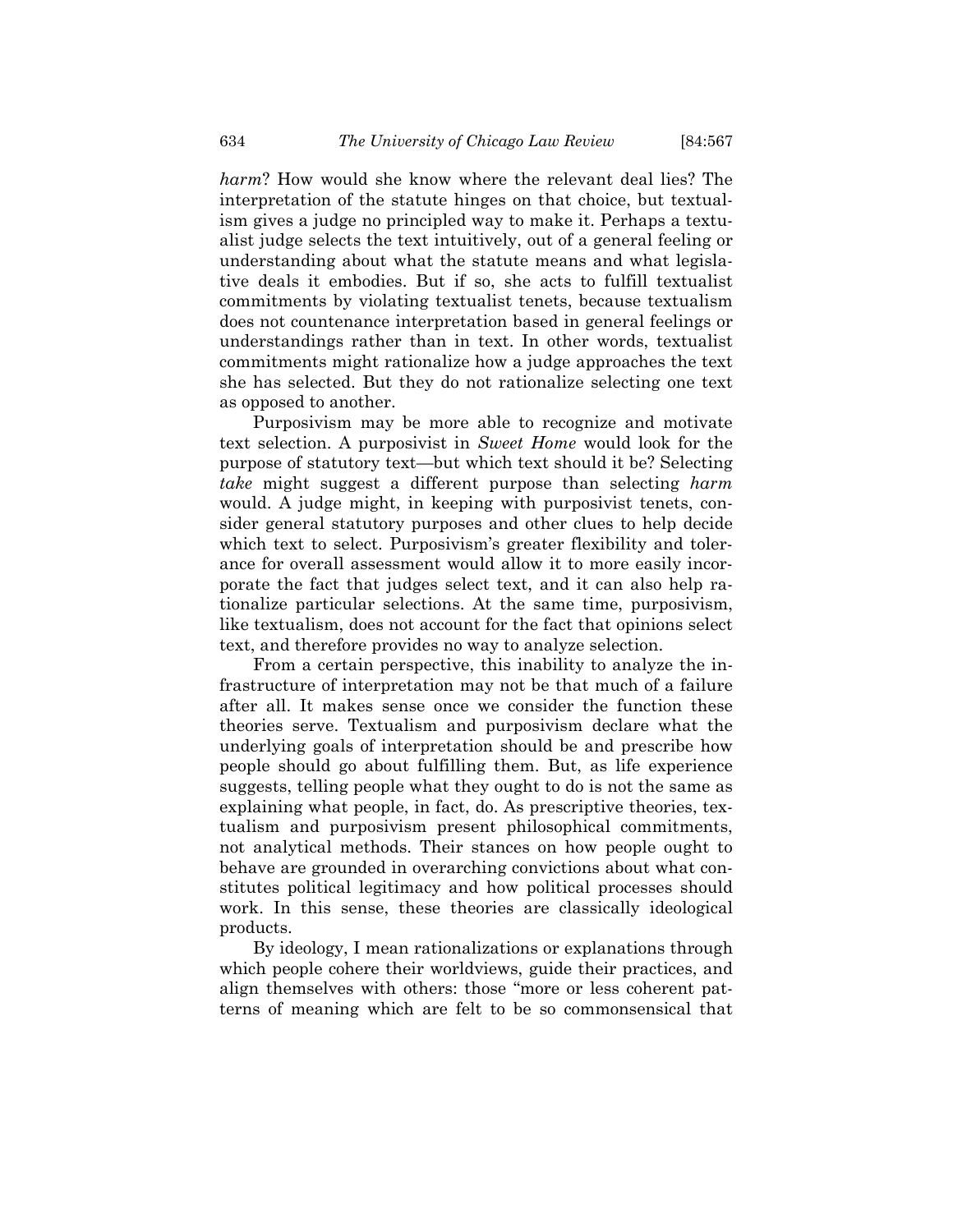they are no longer questioned, thus feeding into taken-forgranted interpretations of activities and events."275 These systematized expressions of worldviews relate social practice with social structure in ways that explicate, but also systematically obscure, important aspects of the world to adherents.276 Such explanations are an integral part of social life: this is how people make sense of the world and their place in it.

At the same time, ideology works primarily to cohere, justify, and judge, not to analyze or explain. So one should not be too surprised when textualism and purposivism fail to acknowledge or explicate crucial aspects of statutory interpretation. These theories express self-understandings through which members of the American legal community describe, distinguish, and validate themselves. As ideological statements, these theories should be *objects* of scholarly analysis. But this does not mean that they should provide the *categories* of scholarly analysis. On the contrary, it suggests the opposite: "It is a social science commonplace that the ways the natives talk about behavior must be recognized as different from the analysts' accounts of how and why they act the way they do."<sup>277</sup> And indeed, they turn out to be a poor source for categories of analysis, insofar as they do not explain—or in some cases even recognize—actual interpretive practices.

Despite their explicitly prescriptive, ideological character, these theories of statutory interpretation are sometimes treated as though they were tools for analysis, rather than for normative evaluation. As I have shown, this mistake allows the infrastructure of interpretation to go unrecognized. It also allows prescription to sneak into the limelight of scholarly inquiry. Much statutory interpretation scholarship, for instance, focuses on these prescriptive theories. Scholars debate which prescriptive approach is better; gloss their intricacies and implications; critique them; or offer alternative, better, prescriptions. But all of this

<sup>275</sup> Jef Verschueren, *Notes on the Role of Metapragmatic Awareness in Language Use*, 10 Pragmatics 439, 450 (2000) (describing what "are usually called ideologies").

<sup>276</sup> See Carol J. Greenhouse, *Courting Difference: Issues of Interpretation and Comparison in the Study of Legal Ideologies*, 22 L & Society Rev 687, 706 (1988) (arguing that ideologies "reveal the terms in which a society organizes its own contests over the universe of its imagined alternatives"). This use should not be confused with the narrower, and more negative, use of "ideology" in much legal scholarship, in which it tends to mean something more akin to political party membership or position on specific political issues.

<sup>277</sup> Michelle Z. Rosaldo, *The Things We Do with Words: Ilongot Speech Acts and Speech Act Theory in Philosophy*, 11 Language Society 203, 227 (1982).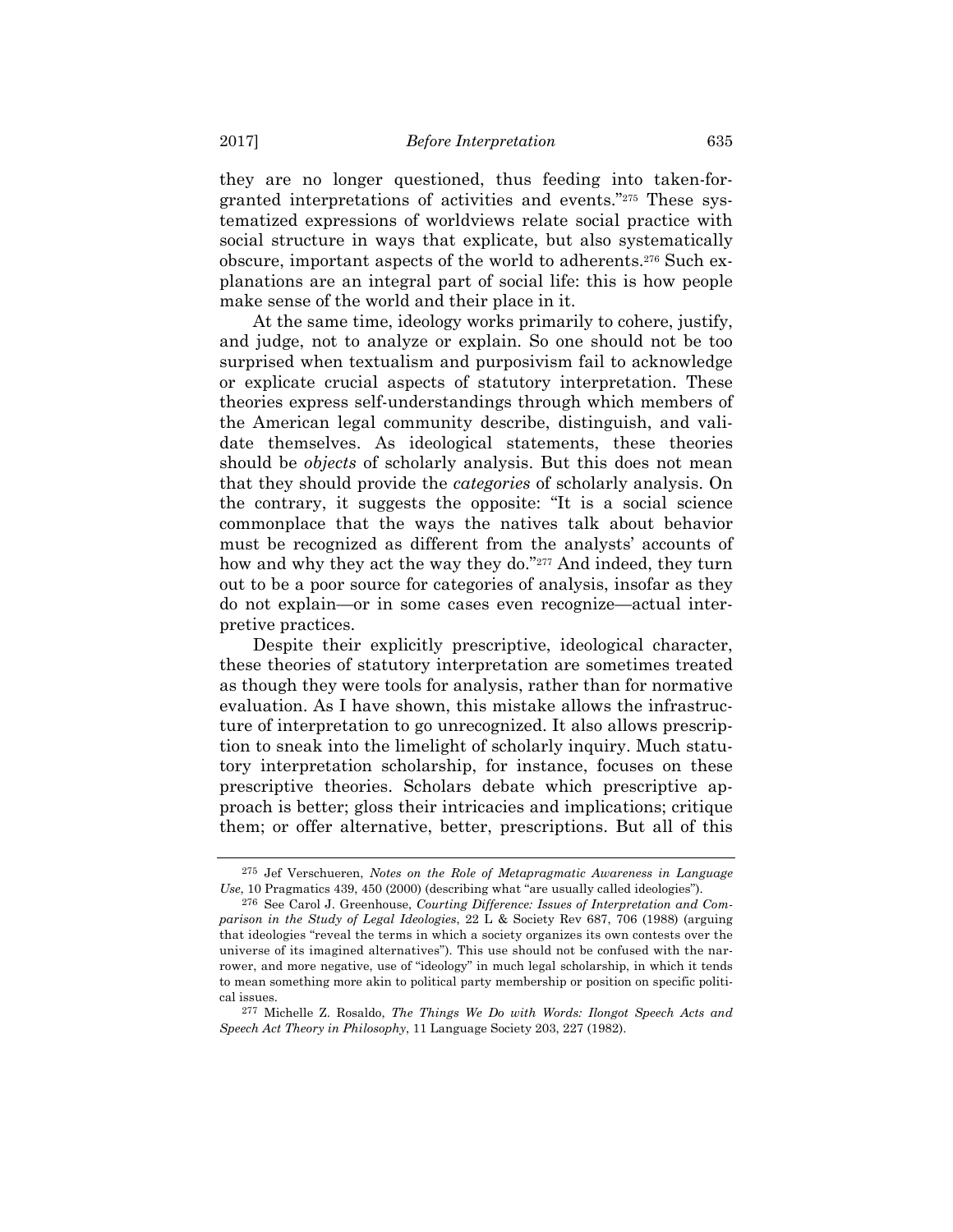tells us more about prescriptive theories than about judicial practices.

Allowing the analysis of interpretation to be hemmed in by the terms of prescriptive theories, in other words, may make scholars less attentive to what opinion writers do. And what opinion writers do turns out to be much more complex and creative than the prescriptive theories allow for. The analytic purchase that selecting and situating give for explaining the argumentative structure of opinions thus warrants departing from the rubric offered by textualism and purposivism.

B. Selecting and Situating as a Basis for Normative Evaluation

Focusing on how judges select and situate text, moreover, does not mean abandoning normative judgment. On the contrary, taking selecting and situating into account could provide firm and flexible bases for the normative evaluations of how opinions should fulfill their reason-giving obligations; what role different factors ought to play in interpretation; and what overarching visions of the law opinions ought to further. It can also help scholars evaluate the strength and consistency of the prescriptive theories themselves.

This may seem surprising, because my approach does not involve any normative strictures. Rather than starting from premises about what judges ought to do, I have started from what judges actually do to build up to their interpretive conclusions.278 Unlike the prescriptive theories, my aim has not been to evaluate which focal text is the "correct" one or which contextualizing factor is "really" relevant.279 As Parts II and III showed, opinions produce texts and contexts as social effects. Determining the correct text or real relevance that precedes an opinion's treatment is therefore often not possible. There is no objectively correct option that exists outside those creative practices.

I have also eschewed asking whether opinion writers honestly represent their inner convictions or reveal their true motivations—

<sup>278</sup> Of course, much more goes into interpretation than judicial opinions. Parties' briefs, behind the scenes exchanges among judges, and the research, writing, and conversations of judicial clerks are primary sites for selecting and situating text. Judges' educational, political, and personal backgrounds and beliefs play a vital role as well. This Article looks at just the public product of this complex process—the opinion itself.

<sup>279</sup> See Riles, 1994 U Ill L Rev at 601 (cited in note 255) (lauding an anthropological perspective on law, which situates legal reasoning "as one particular cultural reality" to make "apparent and explicit" a "movement between normative and reflexive genres" that characterizes "contemporary legal thought").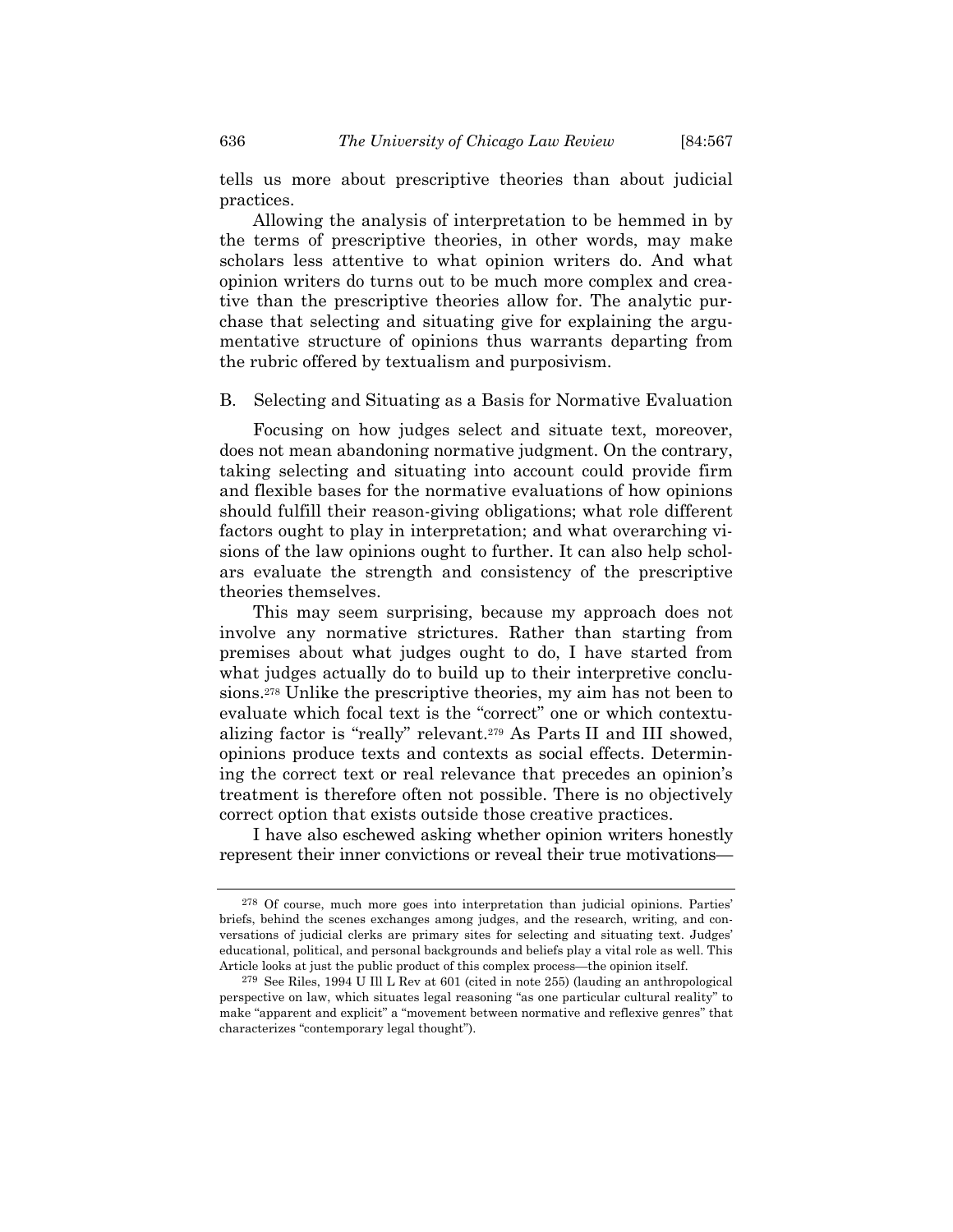for instance, whether their interpretations are simply masks for their policy preferences. Selecting and situating structure how inner states such as convictions and motivations are publicly expressed and legitimated to their audiences. In this sense, I have taken a social, rather than individual, view of opinions, taking them as artifacts that reveal something about their society as much as about individual authors. The conventions and the creativity of selecting and situating illuminate what counts as valid legal argument in American legal culture, and show how legal actors claim legitimacy while both harnessing and modifying its parameters.

Having no normative views built into the analytical structure, however, does not preclude normative evaluations. On the contrary, it provides a flexible basis for nuanced and grounded normative judgment. Perhaps more importantly, it opens the door for discussions and debates about a wide range of normative considerations—not just those that the prescriptive theories of statutory interpretation choose to foreground.

First, my approach allows us to evaluate how, and how well, opinions justify their interpretive conclusions. In the American tradition, reason-giving is one of the judiciary's fundamental obligations. A legitimate opinion does not merely hand down a fiat; it should reach its conclusions through rational considerations that it articulates so that its audiences can utilize, evaluate, and contest them.280 Because selecting and situating focal text are the building blocks of statutory interpretation, rationalizing those choices is crucial to giving reasons for an opinion's interpretive conclusions.

I have suggested that we can productively evaluate this aspect of reason-giving by asking two related questions. One, how does an opinion justify its claim that the factors it invokes are the most relevant to interpretation? Two, how does it substantiate its characterization of those factors? Justifying claims of relevance and substantiating claims about reality are central to an opinion's rational articulation of its interpretation. Yet doctrine and theory impose no constraints on these practices. And my examples show that opinions vary wildly on this score. If anything, I suggest, the opinions surveyed here display a rather counterintuitive tendency to justify and substantiate the most in areas in which judges have the most expertise, such as statutes, and the

<sup>280</sup> See Cohen, 96 Archiv für Rechts- und Sozialphilosophie at 2 (cited in note 105).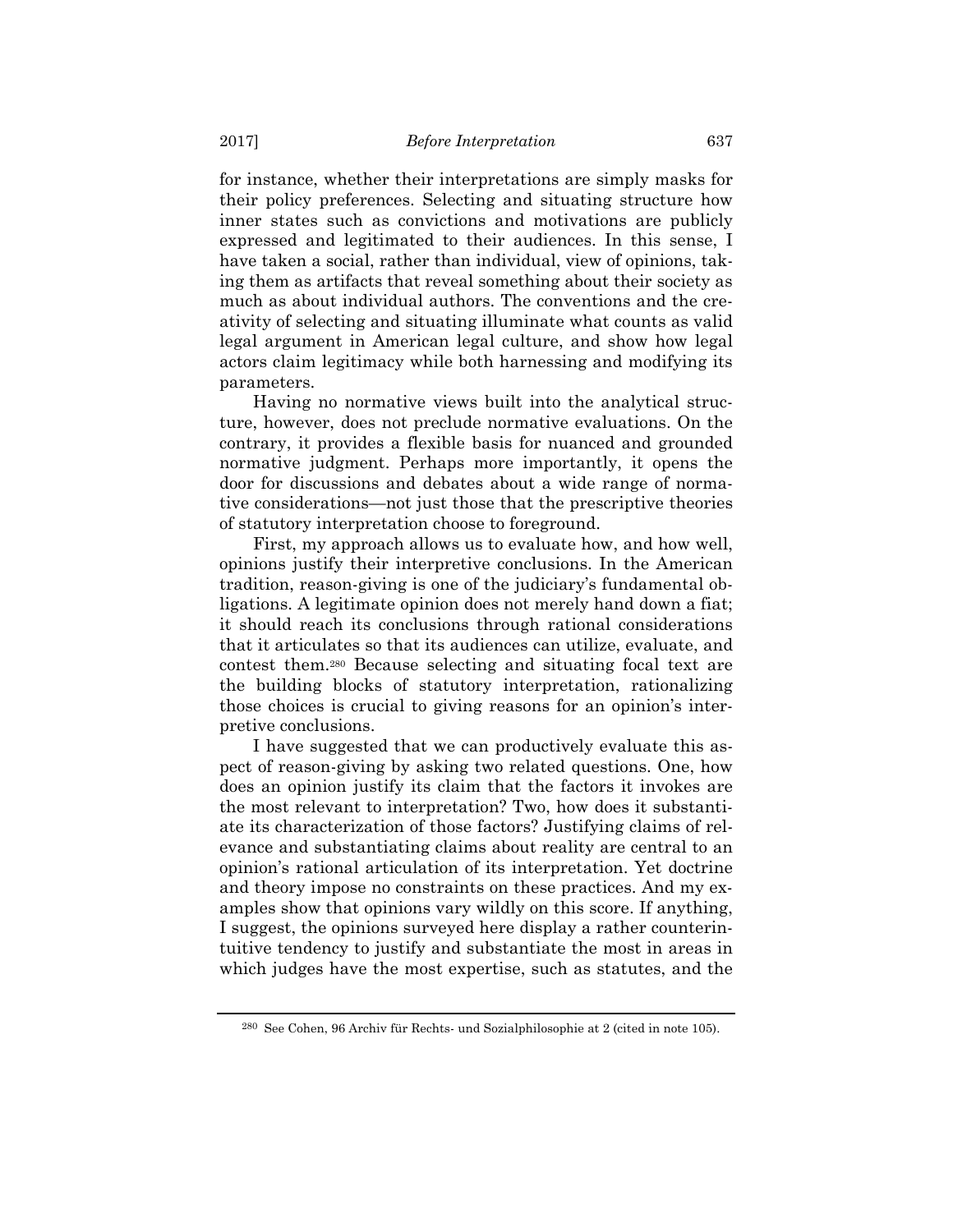least in areas in which judges are least expert, such as empirical facts about the nonlegal world.

The uneven, and possibly perverse, way that opinions support claims about relevance and reality calls out for normative evaluation. Is it rational, or desirable, to have judges create contexts using empirical claims for which they provide no basis? Or to treat as authoritative assertions about language use whose relation to the speakers they purport to describe is never explained? In a judicial system oriented around reason-giving, the answers seem self-evidently negative. Yet reading the cases discussed here, it is hard to avoid the conclusion that American legal culture at times tolerates, and may even encourage, such unreasonable reasoning.

One can evaluate text selection in a similar way. Opinions, as I have shown, have considerable latitude in choosing what they will interpret, and the prescriptive theories have little to say about it. Judges can thus easily choose not to explain why they select the text they do, leaving one central step of interpretation out of their reason-giving altogether.

Evaluating how opinions justify and substantiate their selecting and situating choices thus provides a solid foundation for normative judgments about how well opinions fulfill their reasongiving obligations. Some may claim that judges select and situate on the basis of their adherence to one or another prescriptive theory of interpretation. Yet, as my discussions here have shown, the theories often offer little guidance about selecting and situating. That leaves judges on their own in the leap from normative orientation to efficacious interpretation. It seems only reasonable to ask how these—or other—normative commitments lead judges to select and situate text as they do. It seems even more reasonable to ask judges to explain that process themselves. Such evaluation is all the more important, moreover, because judges will inevitably lack expertise in many of the sources on which they draw for interpretation. Independently substantiating every characterization of every factor opinions draw on could well bring adjudication to a standstill.281 To allow the public to evaluate the strength of their reasoning, then, judges should be maximally clear about the reasons behind their

<sup>281</sup> This is, perhaps, why procedures for arriving at adjudicative facts are so much more elaborated than those for arriving at legislative facts.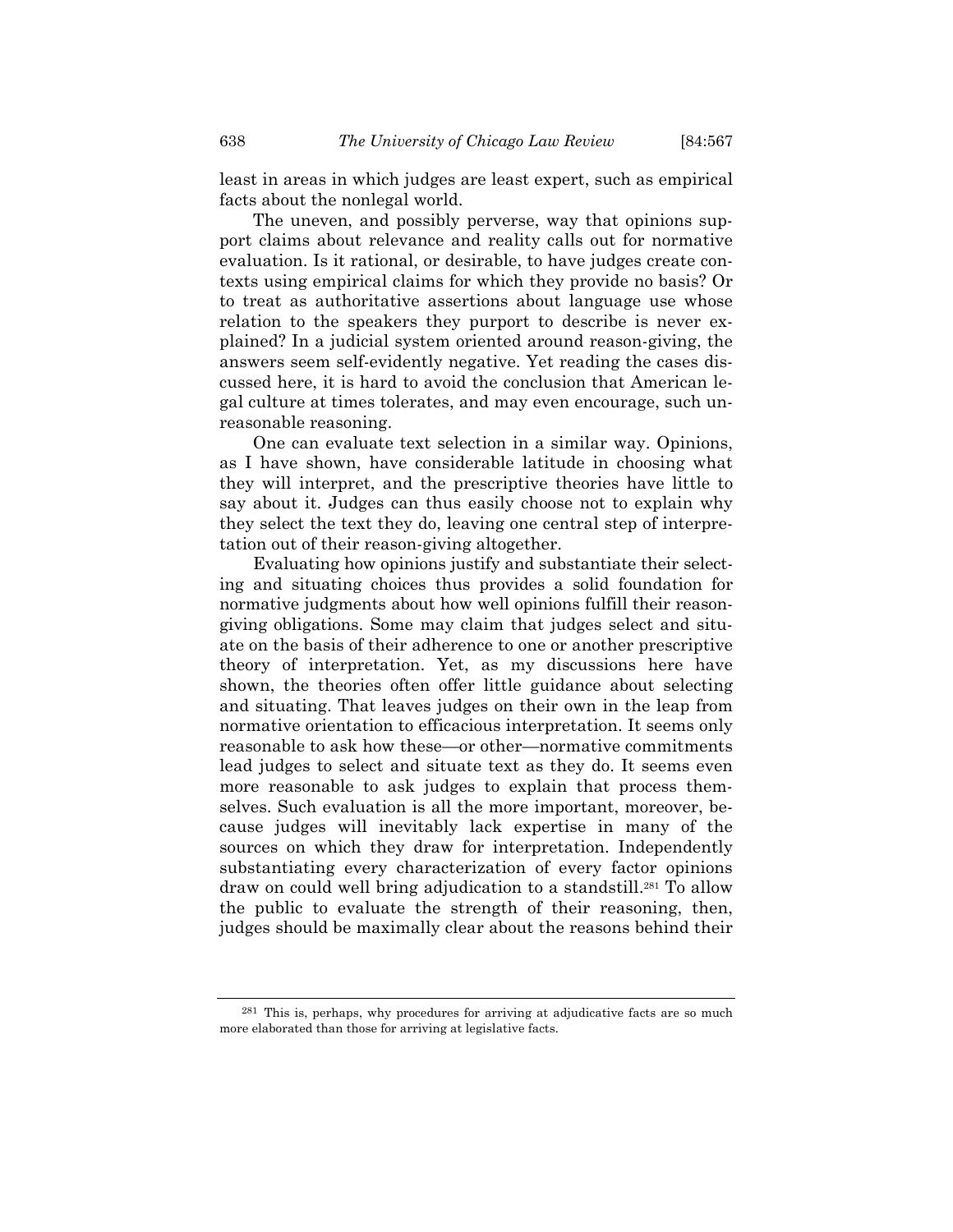selecting and situating choices. My approach allows readers to evaluate how well judges fulfill this reason-giving obligation.

Second, by sketching a provisional map of the ways opinions select and situate text, my approach allows commentators to evaluate the relative weight opinions give to different kinds of authority. Does an opinion stick close to the statute or range further afield? Does it hinge on legal sources or the nonlegal world? Some commentators may subscribe to a hierarchy of sources. For instance, they may believe that considerations closest to the statute should carry the greatest weight and that legal considerations should have greater authority than nonlegal ones.282 By focusing attention on the range of factors opinions employ, my approach provides a way to assess the extent to which opinions adhere to any such hierarchy of sources in statutory interpretation.

Third, while I do not attempt to probe judges' inner states, my analysis facilitates evaluating the attitudes that their opinions suggest or comport with. For instance, the majority opinion in *Green* invoked equality between civil litigants as an underlying principle guiding the law. The concurring opinion invoked the special treatment of criminal defendants as such an underlying principle. Should we accept either proposition? Which one? And why? These opinions invoke these principles as presumable background considerations. But the very fact that one opinion invokes one principle while the other invokes another suggests that the legal system may benefit from a clearer elucidation of the role these commitments should play.

Similarly, the majority and dissent's different selections in *Sweet Home* comport with different understandings of the role of regulatory statutes. If one sees environmental regulation as a break with traditional property law, it makes sense to treat a statute as providing its own definition for a legal term: *harm*. If, on the other hand, one sees regulatory rights and obligations as constrained by older, private law legal norms, it makes sense to treat the statute as incorporating, not replacing, common-law property concepts: *take*. I do not claim that this is what Stevens

<sup>282</sup> Professors William Eskridge and Philip Frickey's well-known "funnel of abstraction" suggests this hierarchy, though it does not address nonlegal sources. Eskridge and Frickey, 42 Stan L Rev at 353–54 (cited in note 7) (arguing that sources closer to the statutory text tend to carry more interpretive weight than sources further from it: an "interpreter will value more highly a good argument based on the statutory text than a conflicting and equally strong argument based upon the statutory purpose" because the purpose is higher up on the scale of abstraction, that is, more removed from the most concrete level, statutory text).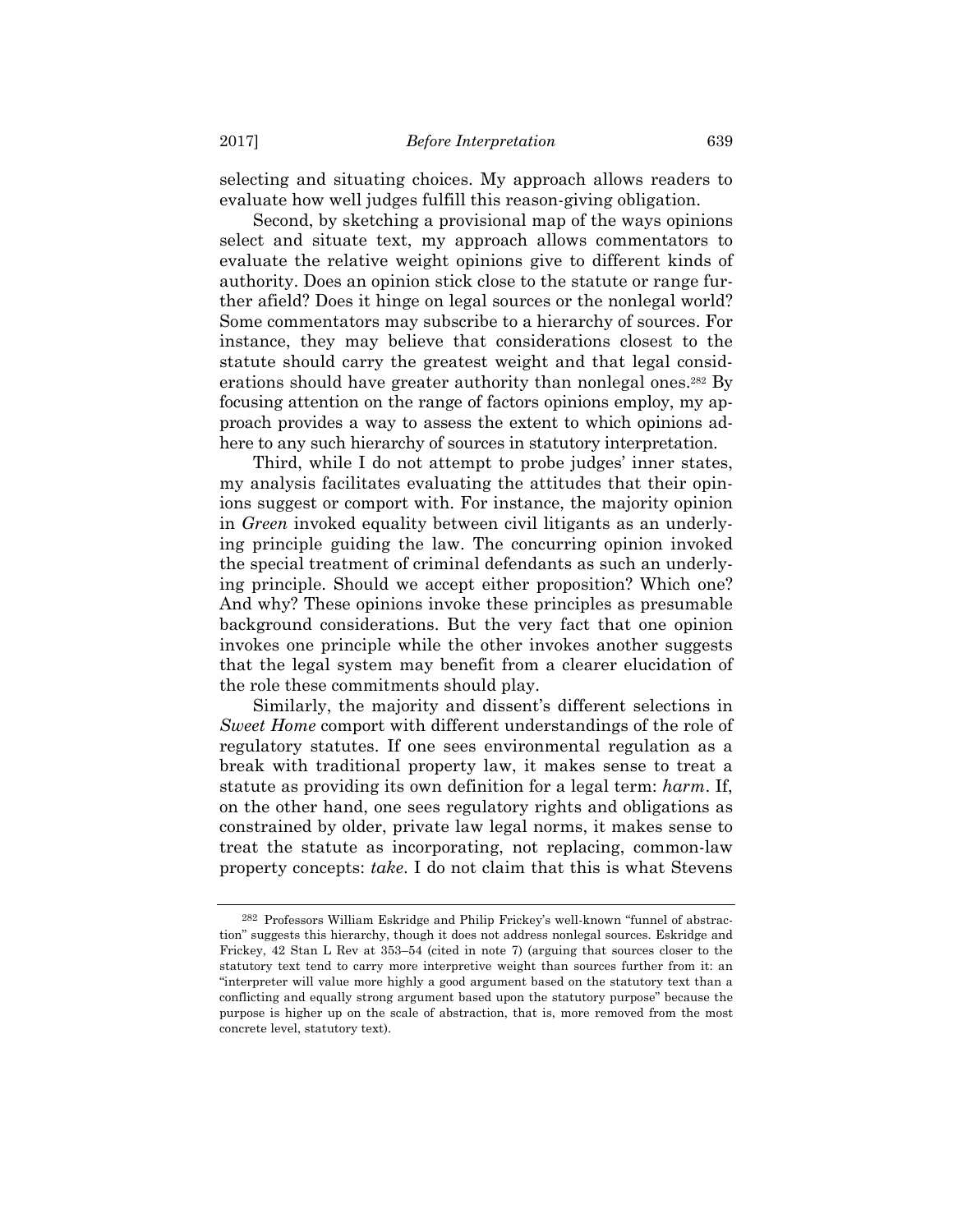or Scalia thought when writing their opinions; I do not have access to their inner states. But something more important than inner state is at play here. These different text selections present readers with competing conceptions of the proper role of different kinds of law. Recognizing this allows others to identify, and weigh in on, an important normative debate—one that centers not on whether *take* or *harm* is the proper object of interpretation, but on the proper relationship between administrative and common law.283 Bringing such values to the surface, my approach encourages scholars and judges to engage in debate about the underlying values that these opinions express or further.

Moreover, the range of positions we can inquire into in this way is flexible. It is circumscribed by the concerns not of textualism or purposivism, but of those doing the evaluating.284 I don't stake a normative position, in other words; but I provide tools for nuanced and dynamic normative assessments.

Finally, my approach can provide a basis on which to evaluate prescriptive theories themselves. Each theory rests on an image of legislation and a normative position about how judges ought to relate to it. We can debate each theory's external claims, such as whether its image of legislation is accurate.285 But we can also ask about its internal coherence: How well do each theory's aspirations fit its prescriptions? Textualists, I have suggested, can enforce only the legislative deals they find in text they have selected. But textualism gives little guidance as to how to select the text that best expresses the legislative deal, or to determine which text expresses the most important legislative deal. While it gives some instructions for situating text, it drastically underspecifies the variety of legal sources judges must choose from, gives judges no way to evaluate their own assertions

<sup>283</sup> In this sense, my position here echoes Professor Levinson's argument that constitutional adjudication suffers from too much emphasis on finding common-law analogues to public law situations and too little discussion of its underlying substantive values. Levinson, 111 Yale L J at 1375–76 (cited in note 8).

<sup>284</sup> See Eskridge and Frickey, 42 Stan L Rev at 322 (cited in note 7) ("[A]lthough each [prescriptive] theory rests upon and subserves important values that should be considered when interpreting statutes, no theory persuades us that *its* cluster of underlying values is so important as to exclude all others."). The normative grounding I provide here allows scholars to construct—and make a case for—alternative clusters of underlying values.

<sup>285</sup> See generally, for example, Abbe R. Gluck, *What 30 Years of* Chevron *Teach Us about the Rest of Statutory Interpretation*, 83 Fordham L Rev 607 (2014) (explaining that neither textualism nor purposivism presents a realistic understanding of how federal legislation is produced).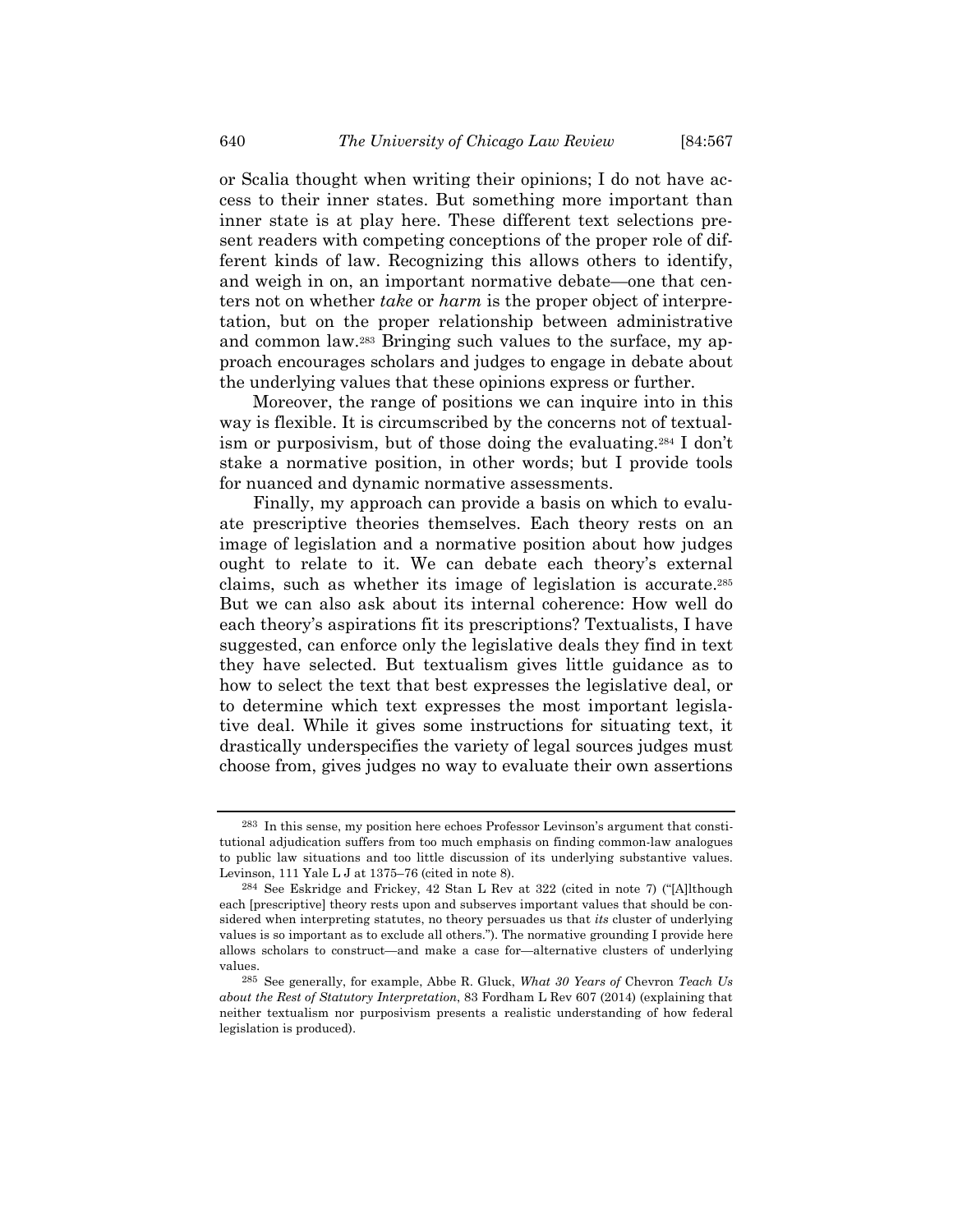about language, and does not recognize the importance, and availability, of nonlegal sources. Purposivism may bring its aspirations closer to its prescriptions, allowing judges to use the statute and legislative history as a guide to selecting the text that fits best with the overall purposes they find there and to situating it in the factors closest to those goals. Yet purposivism also falls short of recognizing these practices or instructing judges to justify and substantiate claims about relevance and reality.

My point is not to give a full-fledged evaluation of these theories. Rather, I hope to show that whatever their interpretive commitments, they will be carried out through selecting and situating text. So assessing how well a theory's commitments comport with the guidance it gives on selecting and situating text should provide a useful way of evaluating the theory. Similarly, relating what interpreters do to what theories tell them to do gives us more indication of the theory's power than does asking whether a judge claims adherence to it.

## C. Judicial Opinions as Efficacious and Unpredictable Utterances

I have argued that the concepts I sketch out here—selecting and situating, justifying and substantiating—give us tools for analyzing judicial opinions that should at least supplement, and possibly replace, those provided by the prescriptive theories of interpretation. I have also suggested that my approach can provide a more grounded, nuanced, and flexible basis for the normative evaluation of opinions. In this Section, I argue that my approach also sheds light on another critical feature of judicial opinions: their effects in the world, and the way those are tied up with how they present their reasoning.

Judicial opinions—it hardly needs saying—are an important locus of legal action in American society. Most obviously, holdings directly affect the world around them: they determine legal rights and obligations and then mobilize state power to effectuate them. In this sense, judicial holdings are classic performative utterances, or speech acts. Performatives are statements that create the state of affairs they describe.286 When I promise

<sup>286</sup> Michael Silverstein, *Cultural Prerequisites to Grammatical Analysis*, in Muriel Saville-Troike, ed, *Linguistics and Anthropology* 139, 144 (Georgetown 1977) (describing speech acts as utterances that "*create* those 'facts'" necessary to understanding the utterances "in the very context in which they are uttered, by convention"). The term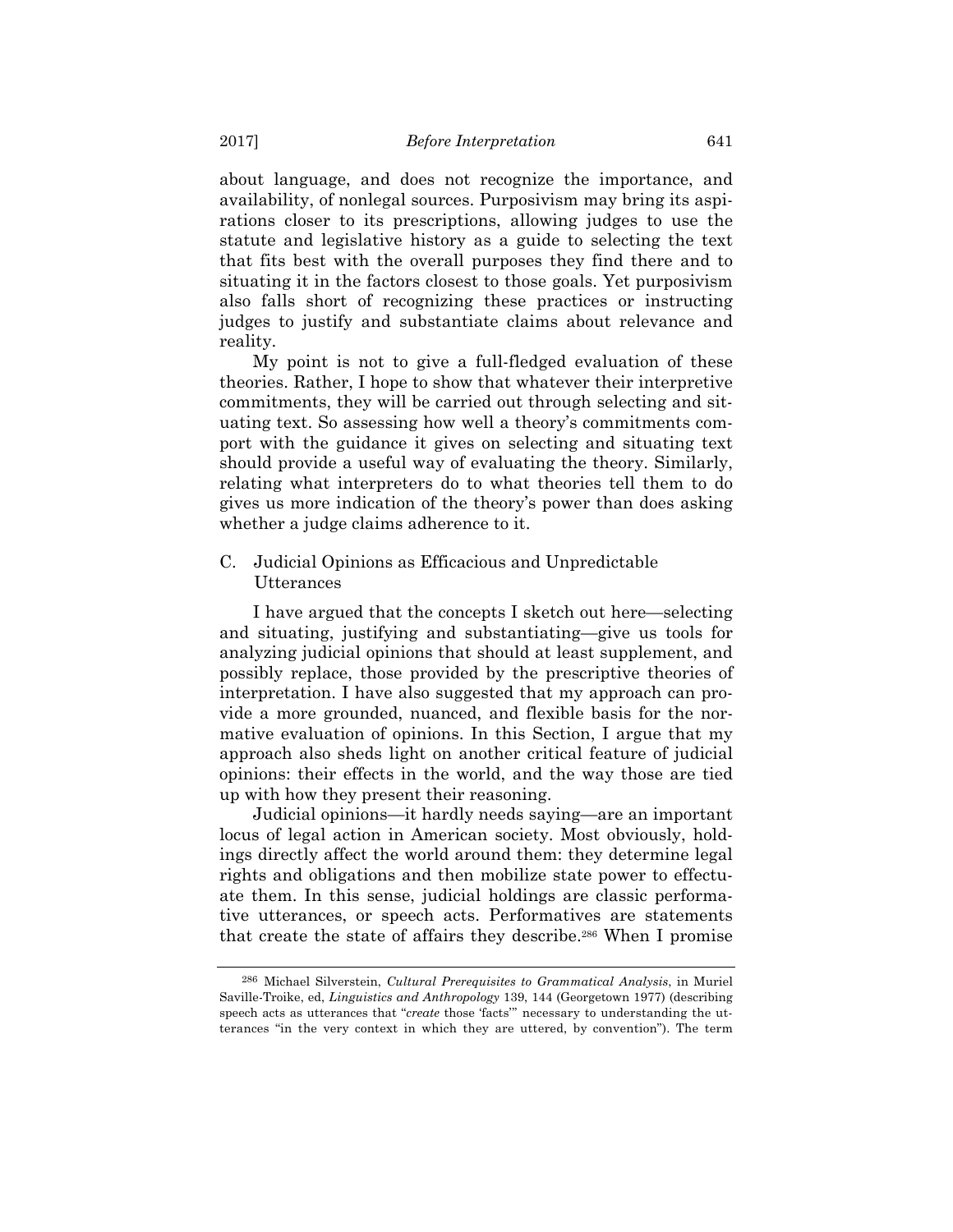to buy milk, I do not just describe a situation. I create one. I create my obligation to buy milk, or, perhaps more accurately, I create a new world, a world in which I have obligated myself to buying milk. Similarly, when a judge pronounces a couple married, she creates a world in which the couple is, in fact, married.

As Professor Marianne Constable has recently written, speech acts permeate the law.<sup>287</sup> Oaths, contracts, objections these are all efficacious ways of uttering.288 A court holding that trading a gun for drugs is using a firearm in a drug trafficking crime *makes* it so. An opinion asserting that a case is "about" something constitutes that thing as the case's subject. Opinions exert this constitutive power even when drawing on facts about the nonlegal world. First, they create relations of relevance: a *Brown & Williamson* opinion invoking tobacco's effect on the body establishes tobacco's effect on the body as significant. Second, they constitute nonlegal factors as facts for the purposes of the opinion—even if not for the purposes of real life. When a *Rapanos* opinion asserts that fill material does not wash downstream, it creates a world in which that is so for legal purposes, irrespective of how such material behaves in the physical world.289 Or, at least, it attempts to do so. If Justice Anthony Kennedy had joined either side in *Rapanos*, that side would have successfully created its world as a matter of legal, if not of physical, fact.290

That is the power of the performative: even when it fails as accurate representation, it may create its own truth for the purposes of its social situation. My promise to buy milk may fail as a description of truth. I may forget to buy milk. I may secretly have had no intention of buying milk. But by promising, I created a somewhat separate, no less powerful, truth: the truth of having obligated myself. Similarly, an opinion may fail to represent the physical truth about fill material and yet, at the same time, create a truth for its particular, legal, situation.

<sup>&</sup>quot;performative utterance," drawn from Professor J.L. Austin's classic 1955 lectures, is often used interchangeably with "speech act," drawn from Professor John Searle's *Speech Acts*. See Austin, *How to Do Things with Words* at 4–7 (cited in note 9); Searle, *Speech Acts* at 16–19 (cited in note 9).

<sup>287</sup> Marianne Constable, *Our Word Is Our Bond: How Legal Speech Acts* 21 (Stanford Law 2014) (arguing that legal speech pervasively "depend[s] for [its] success as law not only on the meaning of words but also on the circumstances in which they are" conveyed).

<sup>288</sup> Id at 1–16.

<sup>289</sup> See *Rapanos*, 547 US at 744 (Scalia) (plurality). 290 See Constable, *Our Word* at 23 (cited in note 287).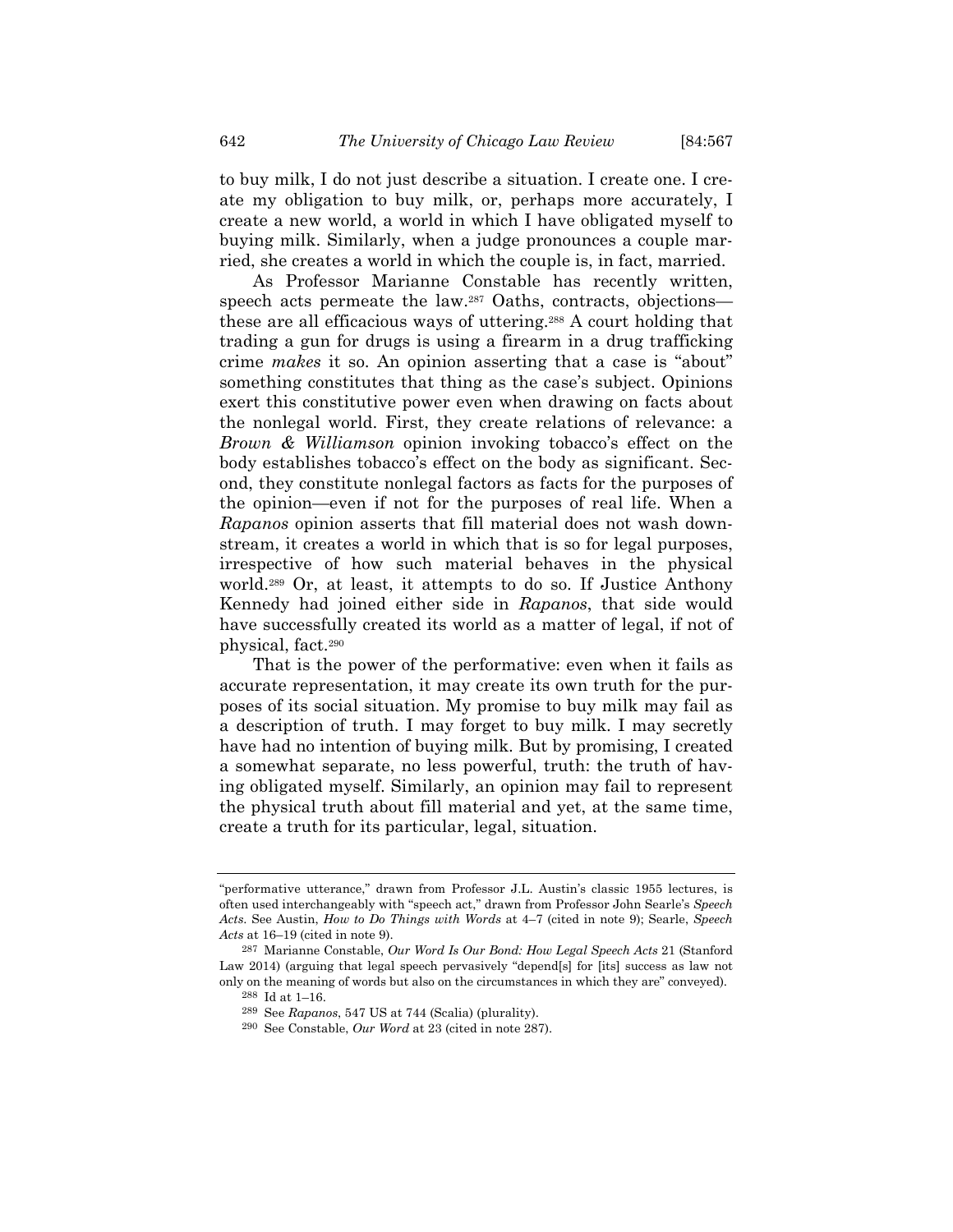But it can do so only if others accept its act as legitimate. Speech acts have their effects only when uttered under appropriate "felicity conditions."291 A judge who pronounced passing strangers married would not have a world-changing effect: not being uttered under felicitous conditions, those words would lack the speech act's efficacious power. The felicity conditions under which we consider an utterance efficacious can also reveal shared values and understandings, that is, cultural convictions.292 Knowing the felicity conditions for a marriage pronouncement, for instance, can deepen our understanding of how a culture constructs the ability to enter into associations and the authority to change others' legal status.

Speech acts, moreover, are just one particularly visible instantiation of the *creative* function of language use, in contrast to its *presupposing* function.293 The creative function helps affect, create, or show in a new light the state of affairs in which the utterance appears. "We," for instance, is often the sort of term through which "speakers *in speaking* create a social group around them, including some members of [society] and excluding others."294 That is, while the term "we" refers to a group, saying it can also help constitute a dispersed bunch of people *as* a group. Like a speech act but more subtly, that kind of creative

<sup>291</sup> See Austin, *How to Do Things with Words* at 14 (cited in note 9) (explaining that, for a speech act to be successful, "[t]here must exist an accepted conventional procedure having a certain conventional effect").

<sup>292</sup> See Rosaldo, 11 Language Society at 228–29 (cited in note 277):

Searle uses English performative verbs as guides to something like a universal law. I think his efforts might better be understood as an ethnography however partial—of [] views of human personhood and action as these are linked to culturally particular modes of speaking....

 <sup>. . . [</sup>U]nderstanding of linguistic action always, and necessarily, demands much more than an account of what it is that individuals intend to say: . . . the "force" of acts of speech depends on things participants expect; and . . . such expectations are themselves the products of particular forms of sociocultural being.

<sup>293</sup> See, for example, Silverstein, *Shifters, Linguistic Categories, and Cultural Description* at 33–34 (cited in note 9) (distinguishing between utterances in which an "aspect of the speech situation [is] *presupposed* by the sign token," such that one cannot understand a word without some shared knowledge about its situation of use, and a creative usage, which "make[s] explicit and overt the parameters of structure of the ongoing [context]" and brings some aspect "into sharp cognitive relief"); Silverstein, *Cultural Prerequisites* at 142 (cited in note 286) (noting that the "entities" referred to by personal pronouns such as "I," which designate "speech-event roles, are not 'out there' in any sense; they are created by speech itself").

<sup>294</sup> Bernard Weissbourd and Elizabeth Mertz, *Rule-Centrism versus Legal Creativity: The Skewing of Legal Ideology through Language*, 19 L & Society Rev 623, 626 (1985).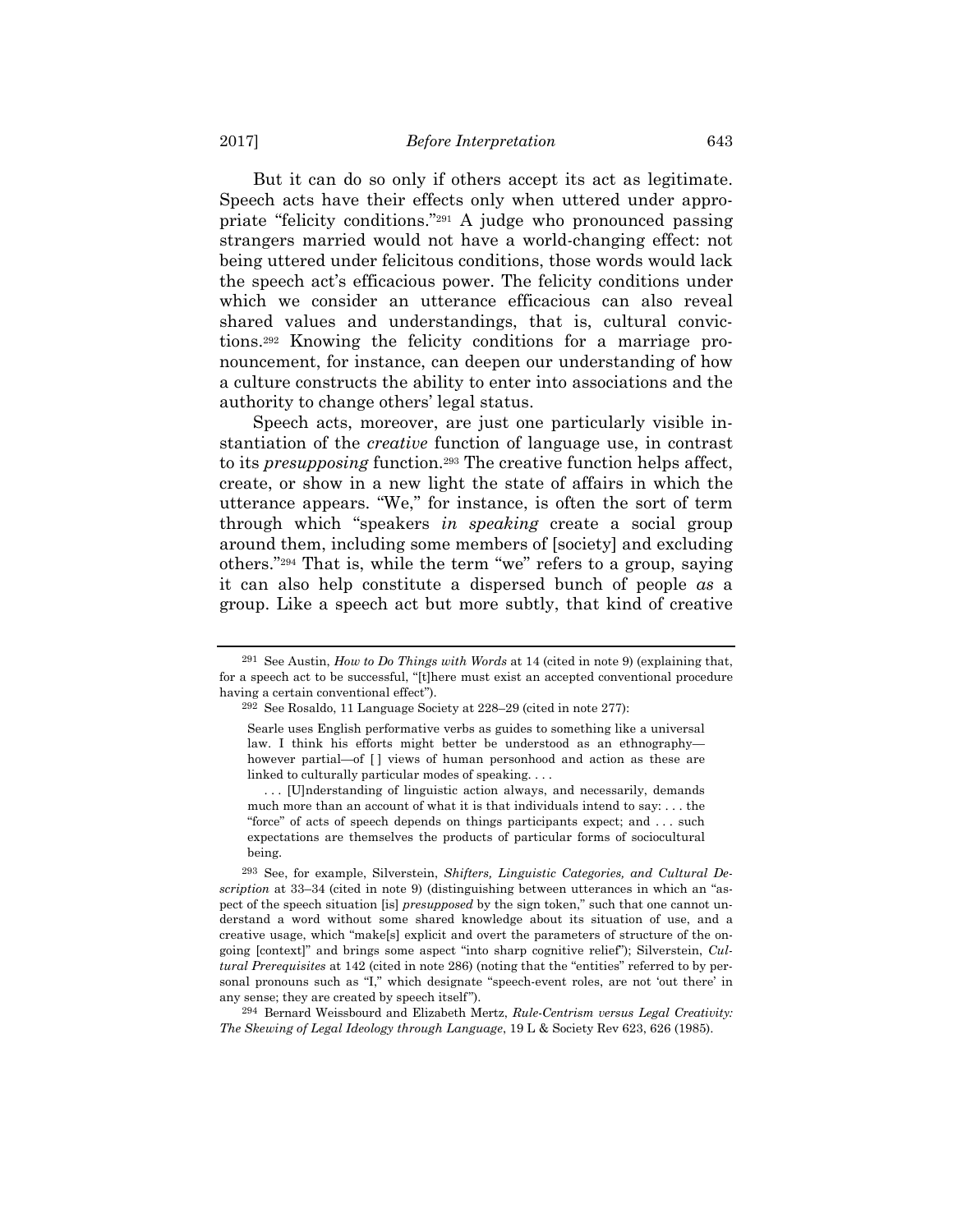utterances also depend on felicity conditions of sorts. Saying "we" would not constitute any old bunch of people as a group; they must be somehow amenable to being groupified. While these sorts of conditions may be difficult to define abstractly, they are no less revealing of underlying cultural convictions and conventions.296

Judicial opinions are replete with creative expression, often masked as presupposing. Selecting text and situating it appear to rely on existing, independently verifiable, obviously relevant factors, but in fact are creatures and claims of opinion writers. Through this creativity, opinions can spread ideas about law, society, and justice that go beyond the outcome of any given case. This is one reason I focus as much on dissents as on majority opinions here. Both instantiate accepted practices of legal argumentation, and both can nudge those practices in new directions.

<sup>295</sup> In contrast, saying "that chair is green" does not help constitute the chair. As a presupposing utterance, it builds on things that are already recognized: "[T]he chair exists apart from the utterance." Id. See also Silverstein, *Cultural Prerequisites* at 142 (cited in note 286) ("Presupposition is [ ] a relationship [ ] between signal token and context: some proposition must be establishable as true on grounds independent of the signal token itself in order for the signal token to have some specifiable functional effect."). Presupposition and creativity are best understood not as distinct types of utterances but as functions that utterances can serve in communication. See Silverstein, *Cultural Prerequisites* at 142 (cited in note 286) (noting that these functions run along a "scale" from more to less). Legal writing often "fail[s] to do justice to the creativity of speech, concentrating instead on presupposed . . . elements of the speech situation." Weissbourd and Mertz, 19 L & Society Rev at 627 (cited in note 294). So do many everyday understandings of how language works. Research indicates that speakers, in general, are more sensitive to and articulate about the presupposing aspects of language use (the referents that exist independently of the communication) than its creative ones (the things that communication creates or highlights in a new way). See Michael Silverstein, *The Limits of Awareness*, in Alessandro Duranti, ed, *Linguistic Anthropology: A Reader* 382, 382 (Blackwell 2001). The creative power of speech often falls outside "[t]he [l]imits of [a]wareness." Id.

<sup>296</sup> For example, linguists and anthropologists have shown how choices between different forms of address—for example, the French *tu* and *vous*—can both signal and affect social relations in subtle ways. See, for example, Roger Brown and Albert Gilman, *The Pronouns of Power and Solidarity*, in Thomas A. Sebeok, ed, *Style in Language* 253, 257– 59 (MIT 1960) (showing that across European languages, *tu* forms tend to be used for subordinates and among equals who are in "solidarity," while *vous* forms tend to be used for the more powerful and the less solidary); Paul Friedrich, *Social Context and Semantic Feature: The Russian Pronominal Usage*, in John J. Gumperz and Dell Hymes, eds, *Directions in Sociolinguistics: The Ethnography of Communication* 270, 287–95 (Holt, Rinehart and Winston 1972) (discussing how choices in pronouns can contribute to "dynamic relations" among speakers, in part by "express[ing] idiosyncratic impulses or the peculiarities of a situation").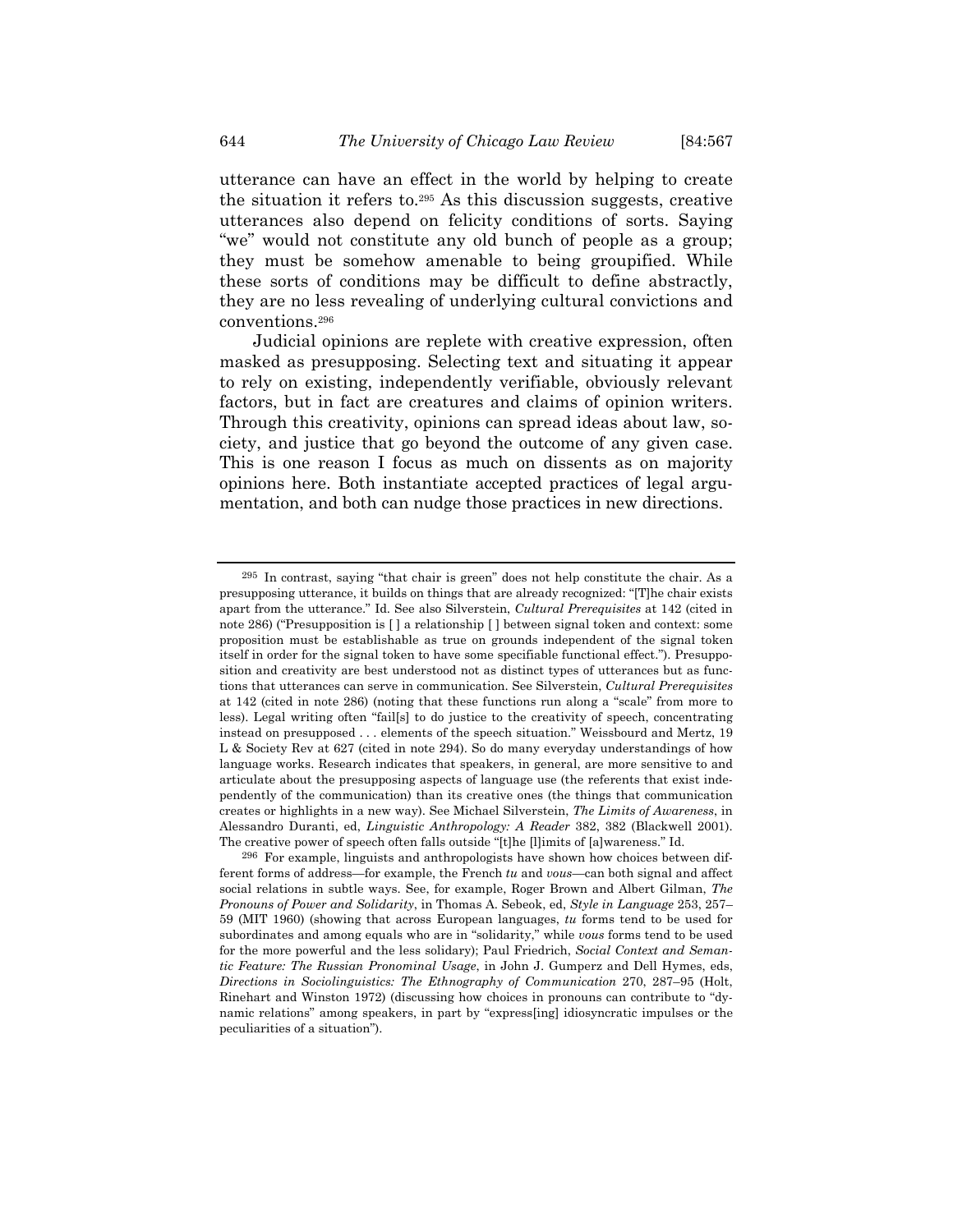The creative power of legal utterances can thus both consolidate and change relations of authority and conditions of legitimacy—sometimes at the same time. For a famous example, think of the words from the Declaration of Independence, "We hold." Who is that "we," and how can it commit itself to holding? That statement, Professor Hannah Arendt theorized, "constitutes a free coming together" of a community that it also "empowers."297 Moreover, in the same moment that it conjures the community, it issues "a promise and a declaration" of "a shared agreement [for] . . . the community's subsequent being together," that is, a shared agreement about the ongoing parameters of legitimated political action in that community.298 This beginning is Arendt's exemplary instantiation of "a singularly human capacity: that of world-building," whose "source of power . . . is the speech act itself."299

For Arendt, this kind of creativity—grounded in the creative community rather than in religious or traditional authority, and expressed through original language rather than through routine or force—is the very definition of the political action appropriate to a democracy.300 And while Arendt discusses a particularly famous phrase, the efficacious quality of language she discusses—its world-building power—characterizes creative utterances more generally. We see this power with selecting and situating, utterances that do not call attention to their worldbuilding capacity but nonetheless help constitute the world they refer to.

This constituting power of action through language, however, is also inherently unpredictable. Utterances live on as others take them up, argue with them, redeploy them, or reinterpret them over time.301 We see this quite overtly in judicial opinions, for which the accrual of commentary and reason-giving provides a rich resource. Dictum can make its way into doctrine,

<sup>297</sup> B. Honig, *Declarations of Independence: Arendt and Derrida on the Problem of Founding a Republic*, 85 Am Polit Sci Rev 97, 101 (1991), citing Hannah Arendt, *On Revolution* 175 (Viking 1963).

<sup>298</sup> Honig, 85 Am Polit Sci Rev at 101 (cited in note 297).

<sup>299</sup> Id.

<sup>300</sup> Hannah Arendt, *The Human Condition* 198 (Chicago 1958). See also id at 25 (naming this kind of efficacious yet contingent action and speech as the two categories of human activity "out of which rises the realm of human affairs").

<sup>301</sup> Id at 237. Arendt sees truly political action as both irreversible and unstable: action has real effects whose meanings and implications exceed our control. Our only "redemption" from these terrifying characteristics are, on the one hand, the capacity of "promising," and, on the other, the "faculty of forgiving." Id.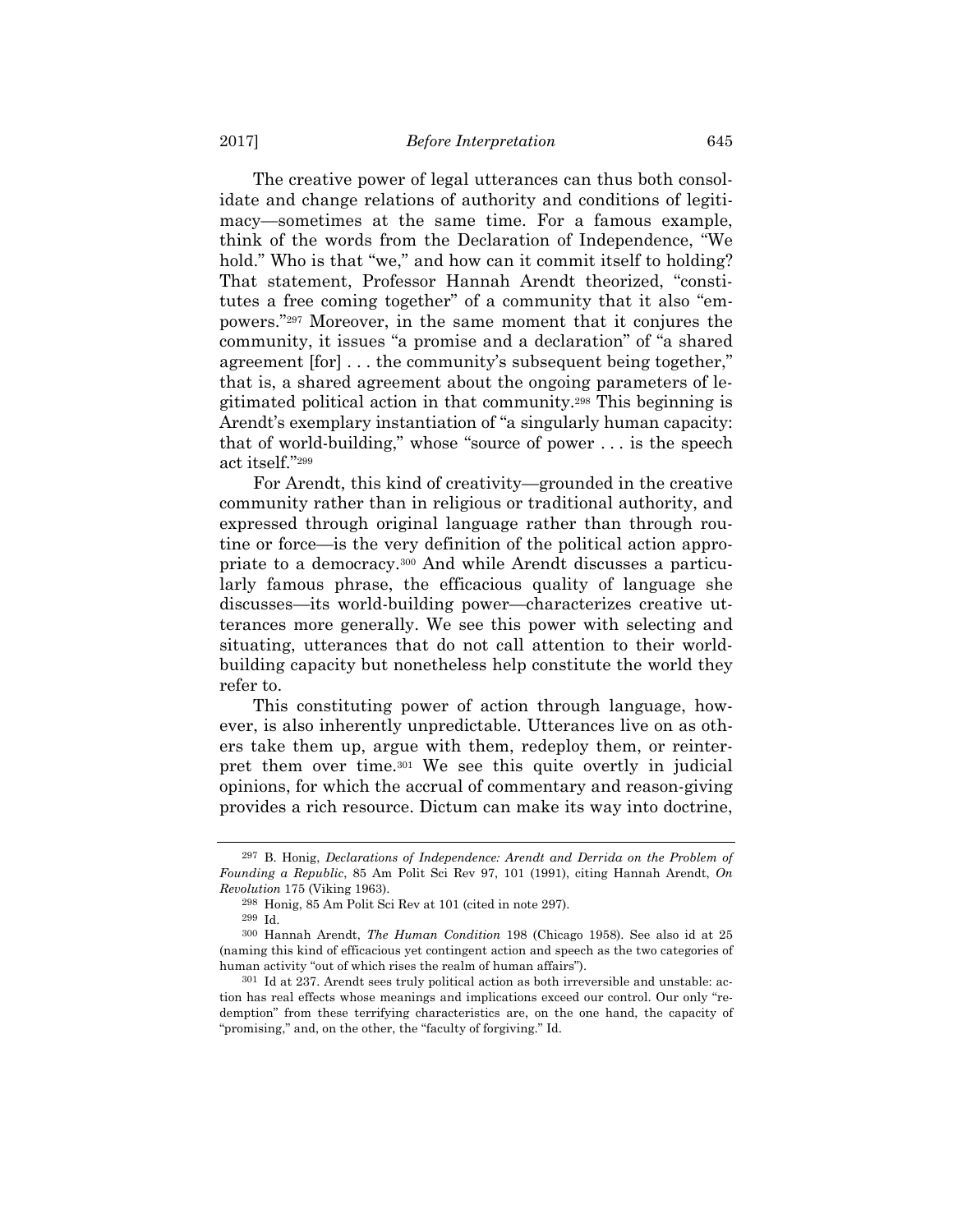making law out of offhand remarks.302 Concurrences can come to overshadow their majorities.303 Dissents can foreshadow—or provide—arguments that appear in later majorities.304 Supreme Court opinions affect the reasoning of lower courts, but lower courts also take them up in their own ways. And judicial statements can have broader cultural influence, presenting or cementing ways of seeing the world beyond legal doctrine. The opinions I discuss here demonstrate this unpredictability in their contestation about the proper focus and sources for legal action.305 This lack of closure—the dynamic way that participants in a polity continually wrangle their way toward a never-completed "shared agreement [for] . . . the community's [ ] being together"306—is, for Arendt and others, the essence of democracy.<sup>307</sup>

Yet, even as judicial opinions engage in their creative, agonistic, and unpredictable work of meaning-making, they present this action as something else: presupposing, uncontroversial,

304 For example, Scalia's dissent in *Lawrence v Texas*, 539 US 558 (2003), argued that the majority's invalidation of statutes prohibiting same-sex sexual activity would logically imply invalidating statutes prohibiting same-sex marriage; the Court went on to do just that. Compare id at 604–05 (Scalia dissenting) (arguing that the *Lawrence* majority "opinion dismantles the structure of constitutional law that has permitted a distinction to be made between heterosexual and homosexual unions, insofar as . . . marriage is concerned"), with *Obergefell v Hodges*, 135 S Ct 2584, 2597 (2015) (holding that constitutionally guaranteed "liberties extend to . . . intimate choices" such as marriage).

305 The American pragmatists similarly thought that meaning-production had a dynamic quality of ongoing reinterpretation and contestation. Charles Sanders Peirce famously described communication as involving a *sign* "which stands to somebody for something in some respect or capacity." Charles Sanders Peirce, *Logic as Semiotic: The Theory of Signs*, in Justus Buchler, ed, *Philosophical Writings of Peirce* 98, 99 (Dover 1955). The sign stands for its *object*. Its *interpretant* represents the relationship between sign and object. But the interpretant is itself a sign, a "translation, explanation, or conceptualization of the sign/object relation in a subsequent sign representing the same object." Richard J. Parmentier, *Peirce Divested for Non-intimates*, 7 Recherches Sémiotiques [Semiotic Inquiry] 19, 20 (1987). The inherently social cycle of semiosis thus continues indefinitely, each "'interpretant becoming in turn a sign, and so on *ad infinitum*' . . . so that semiosis can only be 'interrupted' but never ended." Barton Beebe, *The Semiotic Analysis of Trademark Law*, 51 UCLA L Rev 621, 638 (2004).

306 Honig, 85 Am Polit Sci Rev at 101 (cited in note 297).

307 Arendt, *The Human Condition* at 144 (cited in note 300) ("Action, though it may have a definite beginning, never . . . has a predictable end.").

<sup>302</sup> For instance, the notion that courts should consider "special factors" in *Bivens* actions, which are now central to the constitutional tort inquiry, began with offhand dictum. Anya Bernstein, *Congressional Will and the Role of the Executive in* Bivens *Actions: What Is Special about Special Factors*, 45 Ind L Rev 719, 731 (2012).

<sup>303</sup> For instance, "Justice Jackson's concurrence" in *Youngstown Sheet & Tube Co v Sawyer*, 343 US 579 (1952), "has emerged as the Court's controlling paradigm for confronting [ ] separation of powers issues." Laura A. Cisneros, Youngstown Sheet *to*  Boumediene*: A Story of Judicial Ethos and the (Un)Fastidious Use of Language*, 115 W Va L Rev 577, 578 (2012).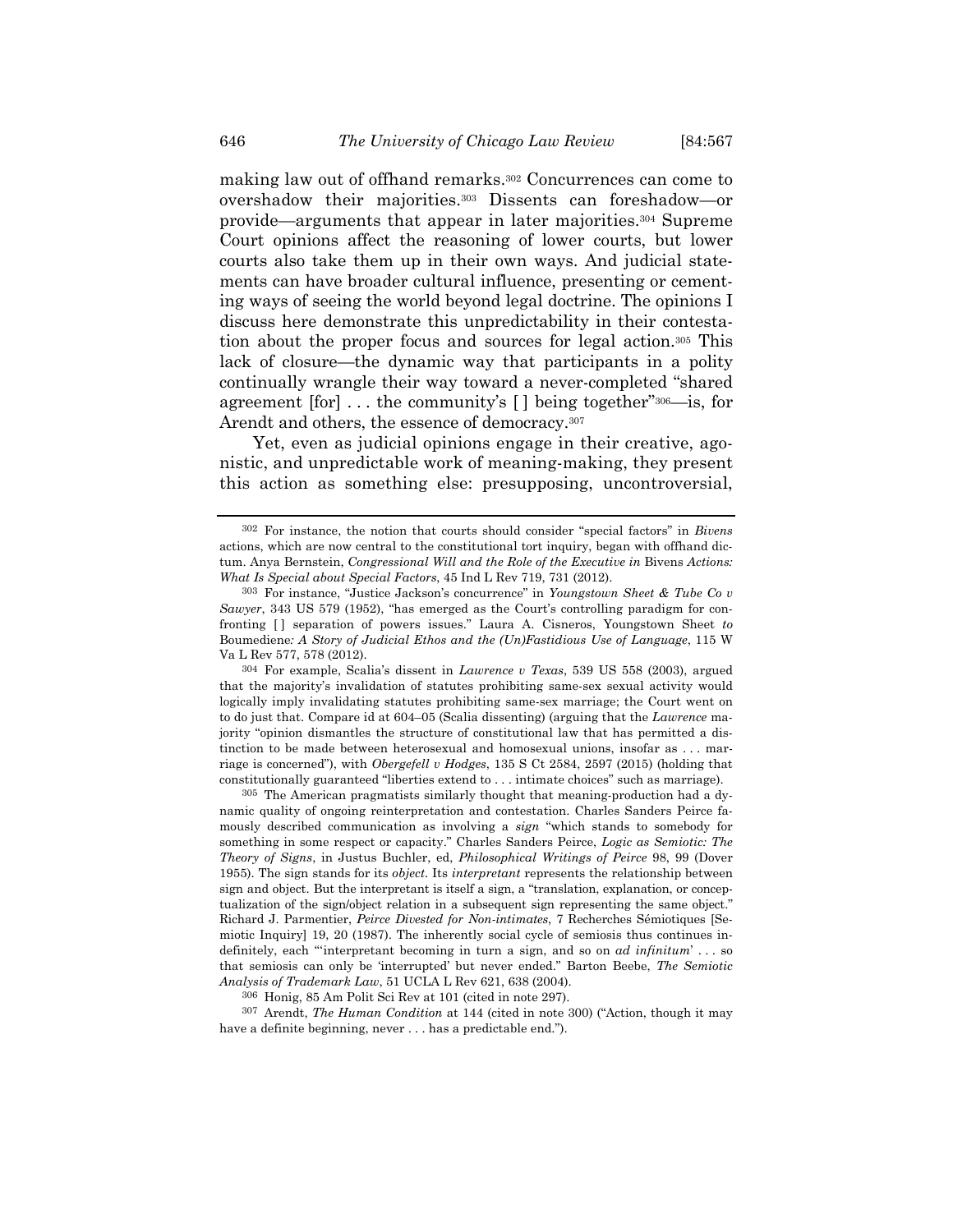obvious. They try to fix meanings even as they unsettle them. This process, I suggest, is one way that "the mundane details of the legal process . . . are arranged to produce the effect that the law exists as a formal framework, superimposed above social practice," and obscure the fact that legal processes like interpretation are themselves "social practices."308 The way that opinions hide their creativity bolsters this illusion that law is ontologically distinct from the society it governs. And it allows opinions to talk as though their legal interpretations were not subject to ongoing reinterpretation and contestation—as though they could be final or determinate. The genre of judicial opinion, then, seems to push participants to ignore the inherent instability and contestability of legal meaning.

Some have suggested that when courts deny the availability of alternative meanings, claiming that "a statute is plain and therefore needs no interpretation," they do so through subterfuge or delusion: "They have already interpreted, and they then declare that so interpreted the statute needs no further interpretation."309 From a psychological perspective, judges may indeed find some texts sufficiently clear not to require interpretation. Professor Richard Fallon, for instance, has posited that judges are pushed to interpret by an "interpretive dissonance" in which they sense a disjuncture between the "first-blush meaning" of statutory words and what one would expect from a "reasonable legislature" writing "well-written legislation."310 On this view, that creative, agonistic, and unpredictable meaningmaking takes place only at the margins. And indeed, ordinary interactions suggest that communication does not always require creativity and agonism. Sometimes a stop sign is just a stop sign.

Yet, at the same time, intuitions—about first-blush meanings, about well-written legislation, and about stop signs—are structured by cultural characteristics and individual experi-

<sup>308</sup> Timothy Mitchell, *Society, Economy, and the State Effect*, in George Steinmetz, ed, *State/Culture: State-Formation after the Cultural Turn* 76, 90 (Cornell 1999). Professor Timothy Mitchell calls on scholars to illuminate how distinctions between seemingly ontological categories like "state" and "society" are produced. Id at 76–77. Disciplinary and discursive practices, such as regimes of time, space, and bodily control—and, I would add, genre, framing, and argumentation—are among "those modern techniques that make the state appear to be a separate entity that somehow stands outside society." Id at 85.

<sup>309</sup> Max Radin, *Statutory Interpretation*, 43 Harv L Rev 863, 869 (1930).

<sup>310</sup> Fallon, 99 Cornell L Rev at 688–89 (cited in note 6).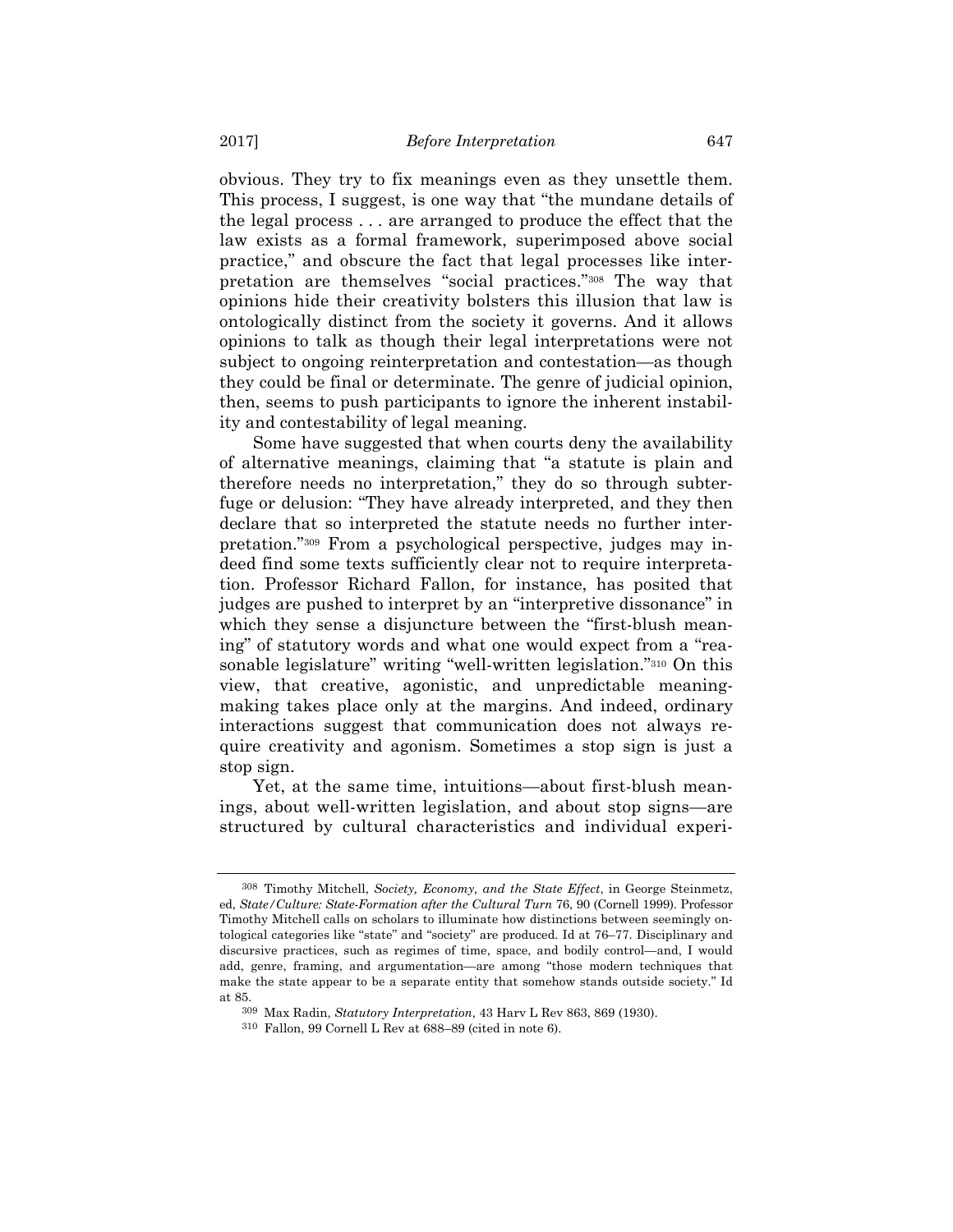ences.311 Whether a term is obvious or ambiguous, then, depends to some extent on the questions people pose about it. Agonism, creativity, and unpredictability do not have to accompany every assertion of meaning; but they are always potentially available. This is especially so given the premises of the adversarial litigation system, which allows parties to subject statutory meanings to interpretive arguments. Ambiguity, in other words, is not something that inheres in a term or an utterance so much as something that is created through social processes. One key place in which legal ambiguity is created is in the lawsuit, in which each adversary presses its own interpretation. One can say that, in an adversarial system, it is precisely arguing about things that makes them arguable.

The cases I have discussed here show hints of this. The meaning of the Affordable Care Act's tax credit provision was widely seen as obvious—until it became an issue of heated debate in *King*. What "accompany" means might seem obvious once it is defined by a unanimous Supreme Court, but the fact that certiorari was granted on the question in *Whitfield* undermines that easy dismissal. To say that an utterance is obvious, intuitive, understood, or not in need of interpretation, in other words, involves an assertion about social realities that are subject to change. Whether we feel dissonance may depend on our communicative intuitions, but those intuitions are in turn influenced by the arguments that others make about the text.

Perhaps one reason not to acknowledge this is the worry that admitting that some interpretive question has no single, definitive answer would delegitimate judicial power. In American legal theory, after all, the claim that meaning is indeterminate has been seen to "undermine" the legitimacy of [any given] legal interpretation."312 This poses a deep problem for a discipline that has long—or at least periodically—recognized that "[a] statute ... is essentially ambiguous<sup>"313</sup> because "words which are applicable to things . . . always have many meanings."314

<sup>311</sup> As Professor Thomas S. Kuhn famously suggested in the realm of science, there is no truly pretheoretical understanding: "[P]aradigms give form to the scientific life." Thomas S. Kuhn, *The Structure of Scientific Revolutions* 109 (Chicago 4th ed 2012).

<sup>312</sup> Guyora Binder and Robert Weisberg, *Literary Criticisms of Law* 113 (Princeton 2000) (noting that this claim is frequently made by "legal hermeneutic scholars").

<sup>313</sup> Radin, 43 Harv L Rev at 868 (cited in note 309).

<sup>314</sup> Charles P. Curtis, *A Better Theory of Legal Interpretation*, 3 Vand L Rev 407, 419 (1950) (arguing that interpreters are never limited to any "one meaning, . . . neither the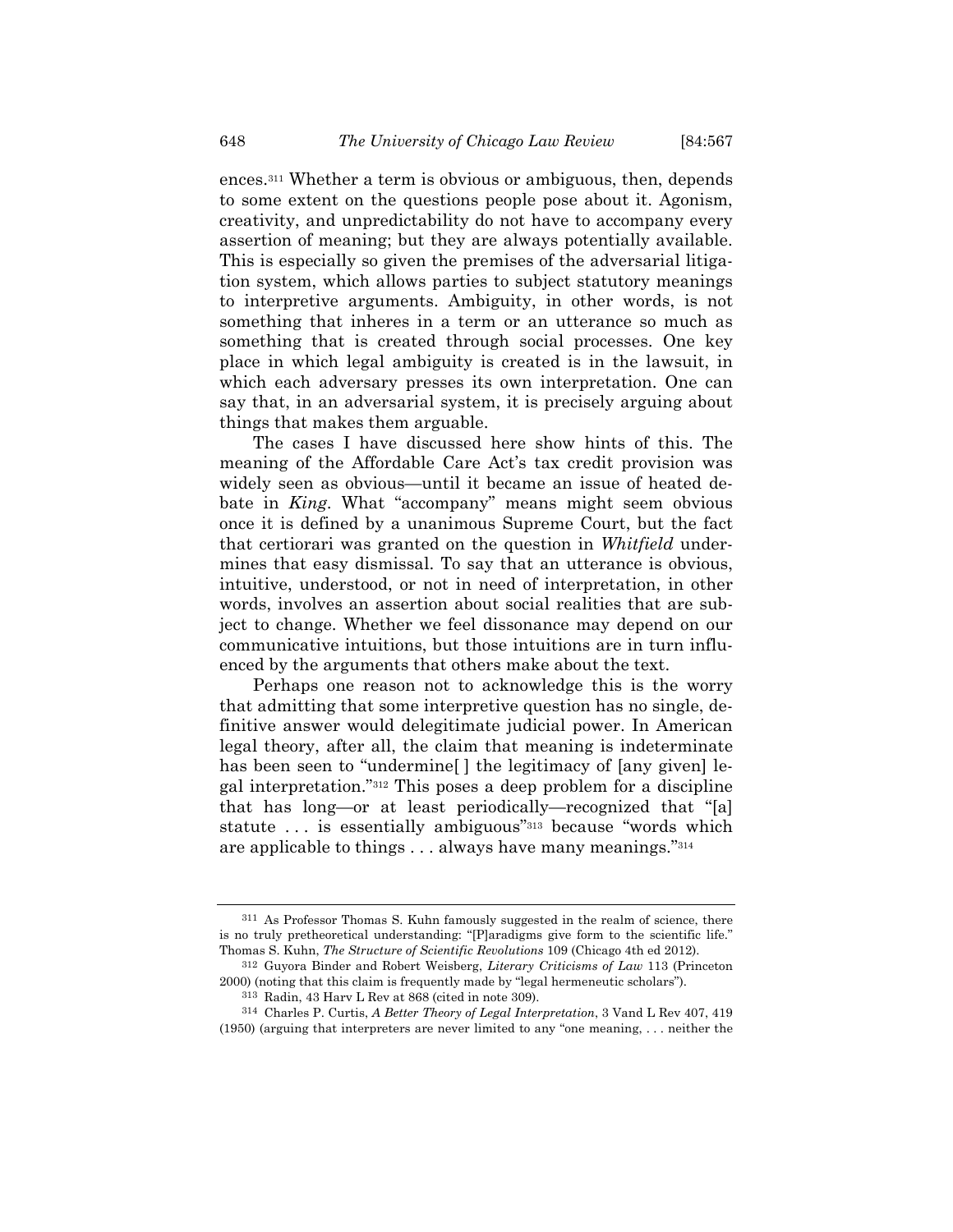In contrast, I have suggested here that it is through this very indeterminacy that people create—that is, claim, contest, and set conditions for—the legitimacy of legal texts.315 Legitimation is always a socially constituted process. In law, it is carried out through linguistic expression and interpretation. A constitutive analysis of legal interpretation reveals how people deal with tensions and uncertainties in their cultural norms and structures of authority—whether that means changing, illuminating, or burying them out of sight. How opinions communicate these choices is not a separate issue in this process; it is a central participant.316 As Constable writes, "Language is not like a window through which we look to an outside of which we are not part. Our speech is akin rather to the paths we walk as we make our way through the wider world."<sup>317</sup> Rather than undermining a judicial opinion's legitimacy, the indeterminacy of meaning is the condition for its legitimation.

Recognizing the creativity through which judicial opinions interpret the law, moreover, helps us understand the standards for legitimate action that the legal community imposes. We see through legal discourse's implicit claims to closure to the dynamic production of an interpretation structured by sometimes surprising social norms. The approach I present here, in other words, can teach us not just about judicial interpretation but also about ourselves.

## **CONCLUSION**

I have argued that the text a judicial opinion interprets is not given but selected, and that the context within which the opinion situates this text is not predetermined but created by

meaning which [the] author intended, nor the meaning which a reasonable person would ascribe to [the words], nor the meaning which either party expected of the other").

<sup>315</sup> In this I echo Charles P. Curtis's valorization of multivalence: "[W]ords which are applicable to things . . . always have many meanings. Their author, I say, expects them to, wants them to, indeed uses, and even comes to admire, this above all their other virtues." Id.

<sup>316</sup> Professors Guyora Binder and Robert Weisberg, for instance, have expressed impatience with commentary that "ma[kes] 'language' and 'meaning' into philosophical pseudo-problems," allowing scholars to avoid confronting the "specific . . . sources of incoherence in [ ] American" law, such as the distance between America's "history of racial hierarchy and exclusion" and its "textual promise of racial equality." Binder and Weisberg, *Literary Criticisms of Law* at 22 (cited in note 312). My analysis suggests that just how judicial opinions constitute the relation between social structure and "textual promise" remains relevant to the analysis of both.

<sup>317</sup> Constable, *Our Word* at 15 (cited in note 287).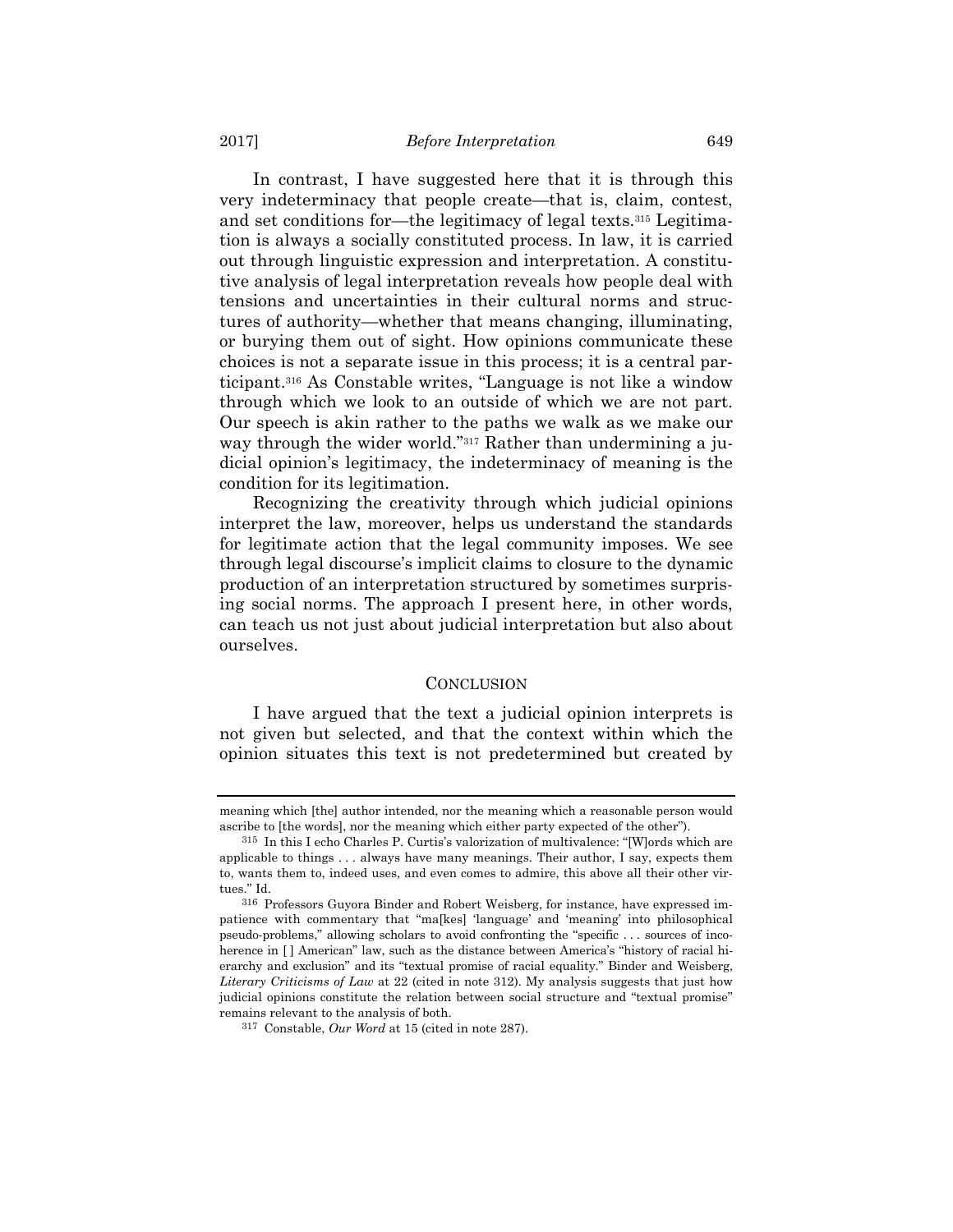the opinion itself. As with so much communicative labor, these practices also reflect back on their practitioners. As judges select and situate, they also claim legitimacy for their approaches and set the parameters for legitimate legal utterances over time. This recognition provides new tools with which to analyze how opinions achieve effects and attract adherents. It provides a firm basis for a flexible range of normative evaluations. And it shows how opinion-writing practices themselves participate, in sometimes hidden ways, in the arguments about what matters and who counts that characterize democratic politics.

These insights are especially helpful given the grip that prescriptive theories of statutory interpretation hold on scholarly analysis. Those theories fail to recognize text selection, and mistakenly treat context as a guided choice within a limited and static buffet of predetermined frames. In contrast, I show that selecting the object of interpretation is a crucial constituent in legal interpretation, and demonstrate that judges create contexts by combining diverse and unpredictable factors in unique ways. Just as importantly, I explain why these theories make their mistakes: their prescriptive orientation is ill-suited to analysis. Such normative tenets should not be mistaken for either representations or explanations of how judges actually act through their writing.

Recognizing the constitutive nature of selecting and situating thus opens up a range of inquiries about legal interpretation and the theories that purport to guide it. It allows one to evaluate how opinions comport to a range of normative ideals and commitments.318 It allows one to survey how different opinions build their arguments without depending on practitioners' selfreports about interpretive commitments, and without being boxed in by the narrow range of normative concerns identified by prescriptive theories. In the same way, my approach provides a basis on which to compare sets of opinions. Say, for instance, one wants to know whether interpretive approaches have changed over time or differ among courts. Instead of trying to shoehorn opinions into the broad, predetermined commitments of the prescriptive theories, my approach gives a commentator tools with which to track subtle differences and similarities across opinions by looking for patterns in the way they select and situate text. It thus provides a nuanced, detailed way to

<sup>318</sup> See Part IV.B.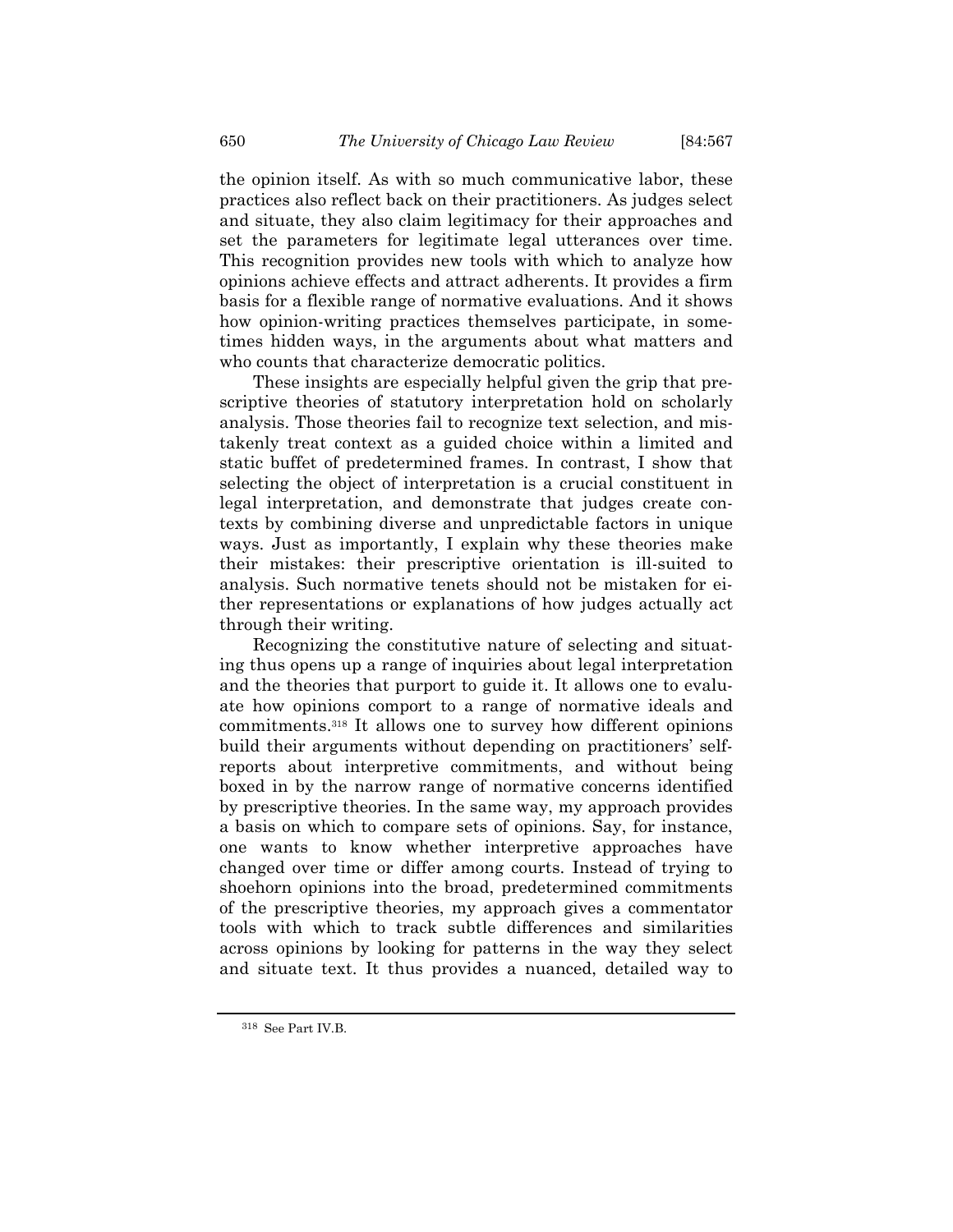pursue a comparative inquiry free of normative preconceptions. Similarly, if one wants to assess whether judges or courts have been consistent in their statutory interpretation, one can track their selecting and situating practices, rather than their claims of adherence to a particular approach.

As an example of the kind of patterning one might unearth, I noted above that the opinions discussed here tend to provide the least rationalization when they roam furthest from the statutory text.319 Whether this tendency in fact characterizes opinions in general, or opinions at any particular time, deserves further study. If the trend holds, it may indicate one way that statutory interpretation has not quite caught up to the administrative state. While legislation now encompasses a vast world of complex empirical facts studied by a host of expert disciplines, statutory interpretation may still treat the facts that law addresses as relatively simple, available in an unmediated way to "judicial experience and common sense."320 In other words, assessing patterns and contrasts in selecting and situating can help us understand how statutory interpretation has developed and how it relates to its contemporary legal surround. It may also spur further inquiry into judicial competence, to evaluate whether judges would benefit from training or outside assistance when dealing with particular substantive areas.321 One could also consider whether doctrine ought to recognize the need to rationalize selecting and situating choices, perhaps even prescribing such explanations.

This Article has focused on Supreme Court statutory interpretation opinions, but the approach here suggests many other places to look and questions to ask. One can look elsewhere in the judicial system. Do lower courts select and situate in the same way, or do they display different patterns and practices? One can hypothesize that, having a different place in the judicial hierarchy, lower courts might make their choices differently as well. Do specific areas of statutory interpretation—tax law, say, or employment—tend toward particular patterns of selection and situation? It is possible that opinions in a particular area of law serve not only as legal precedents but also as models of selection and situation for later opinions.

<sup>319</sup> See Part III.C.

<sup>320</sup> *Ashcroft v Iqbal*, 556 US 662, 679 (2009). 321 See Bernstein, 33 Yale J Reg at 34–35 (cited in note 235).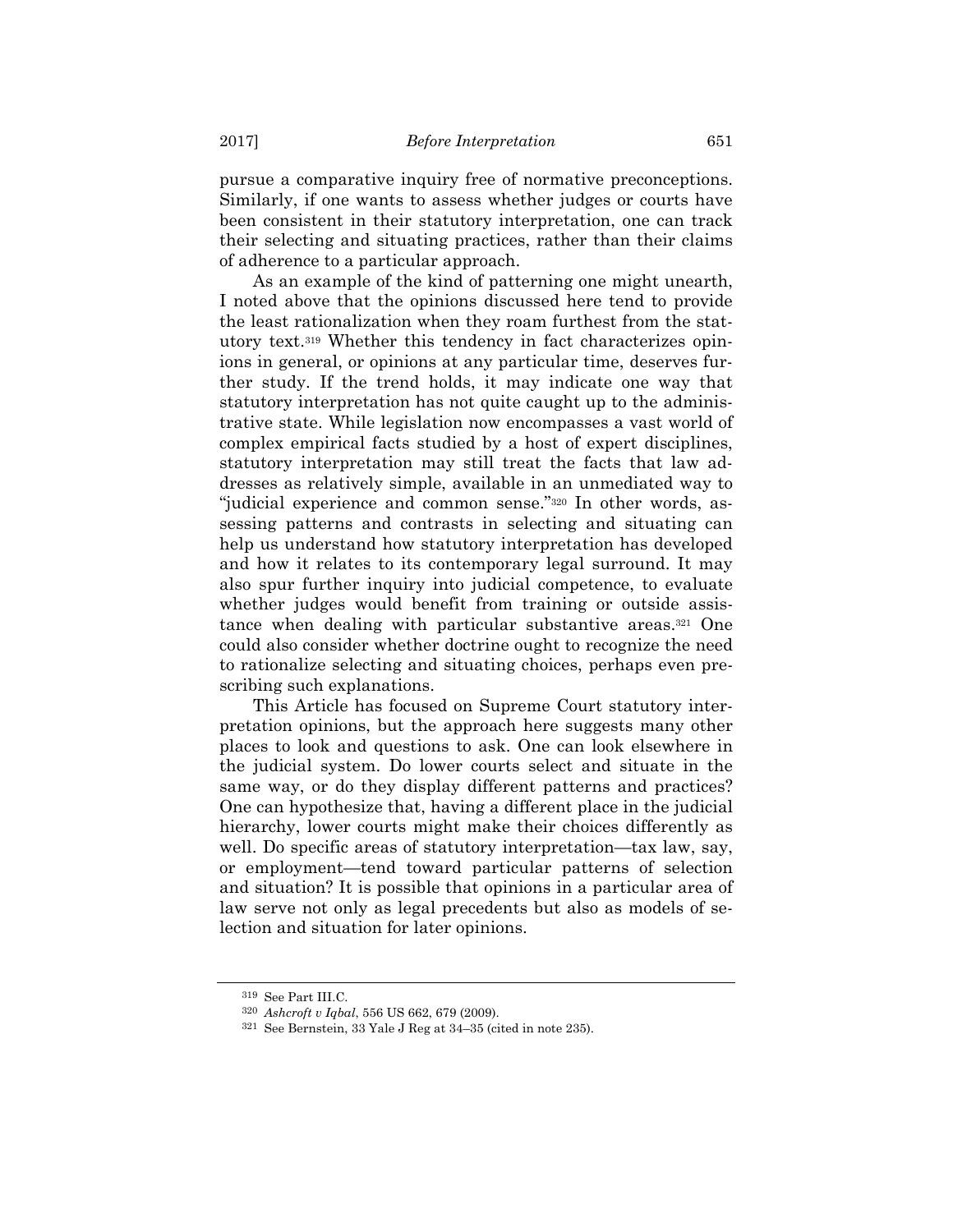Using my approach, one can also look beyond the judiciary. The other primary interpreters of statutes are administrative agencies.322 How do agency administrators select and situate text? Because of their particular institutional characteristics, they may well select and situate differently from judges.323 One can also look to the producers of statutes. How do those who draft legislation understand the selection and situation choices of those who interpret it, and how do they incorporate those choices into their drafting?324

Furthermore, one can extend my approach beyond the statutory realm. Do these moves also capture the key moments of constitutional adjudication? Because they are closely connected to interpretive practices in other areas of communication, I suspect that selecting and situating will be key aspects of any legal interpretation. But I also suspect that the way they manifest may differ over subject areas, institutions, and types of law. All these suspicions, of course, are empirical questions that call for further investigation of legal texts.

Questions remain about my approach as well. I have described selecting and situating as co-constitutive conceptual moments: each depends on the other, and there is no hard line separating the two. It is not entirely clear, though, whether one is more important to interpretation than the other. From one perspective, once a judge has selected a text, she has effectively chosen the context within which to situate it. From another, it is the choice of context that leads a judge to a particular text. Is one move primary, or are they equal? Are they sequential, or simultaneous? The precise parameters and relationships at play remain to be explored.

<sup>322</sup> See Strauss, 66 Chi Kent L Rev at 321 (cited in note 1); Mashaw, 55 U Toronto L J at 502–03 (cited in note 251).

<sup>323</sup> See, for example, Mashaw, 55 U Toronto L J at 519 (cited in note 251) (explaining how agencies differ from courts in ways that are likely to affect their interpretive practices). Professor Christopher J. Walker has done a crucial initial study on this question. See generally Christopher J. Walker, *Inside Agency Statutory Interpretation*, 67 Stan L Rev 999 (2015). I also pursue this question in separate qualitative research.

<sup>324</sup> Professors Abbe R. Gluck and Lisa Schultz Bressman's groundbreaking study of legislation drafters demonstrates the importance of their views of legal interpretation. See generally Abbe R. Gluck and Lisa Schultz Bressman, *Statutory Interpretation from the Inside—an Empirical Study of Congressional Drafting, Delegation, and the Canons: Part I*, 65 Stan L Rev 901 (2013); Lisa Schultz Bressman and Abbe R. Gluck, *Statutory Interpretation from the Inside—an Empirical Study of Congressional Drafting, Delegation, and the Canons: Part II*, 66 Stan L Rev 725 (2014).